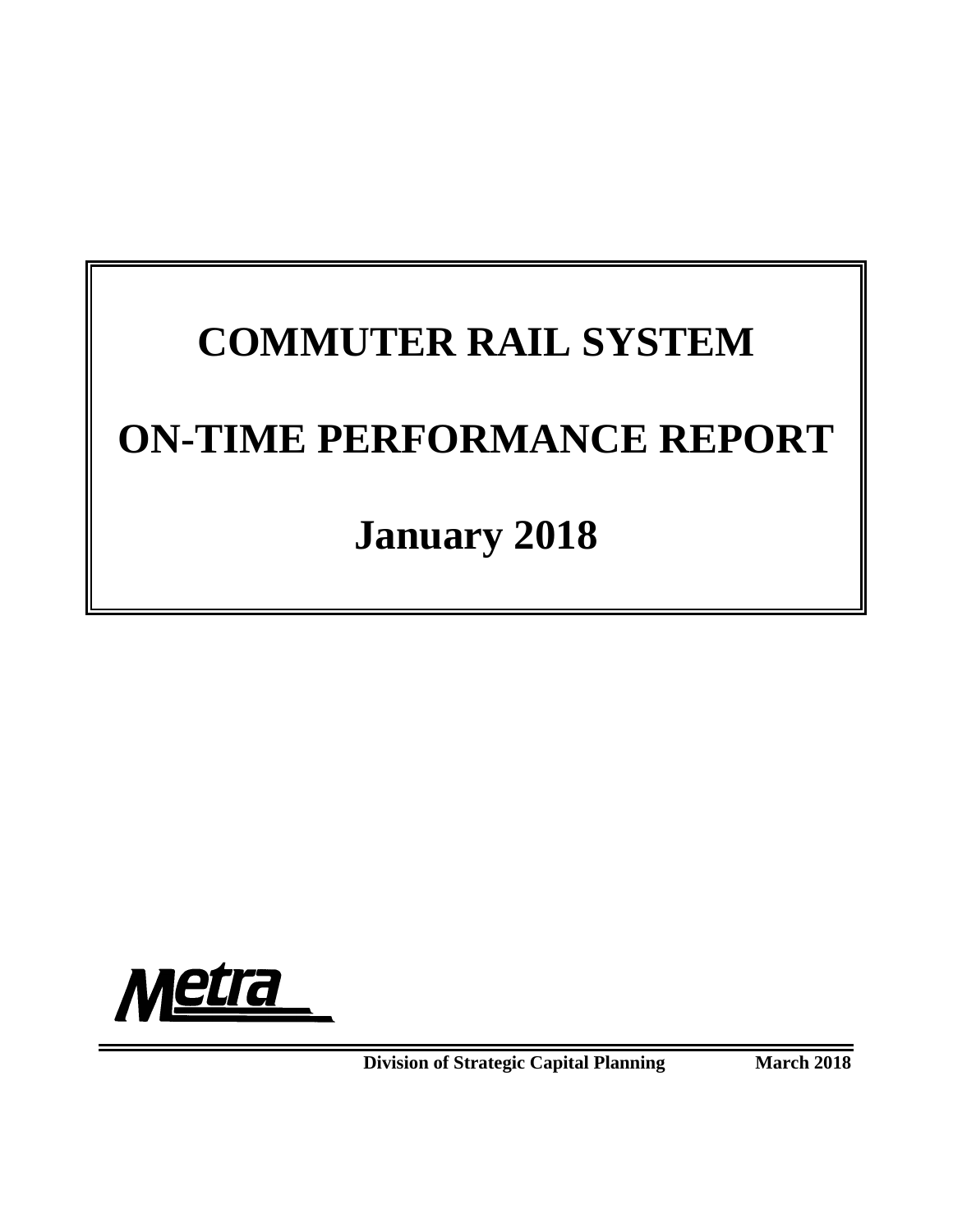# **COMMUTER RAIL ON-TIME PERFORMANCE January 2018**

This report presents an analysis of the January 2018 train delays as reported for Metra's eleven commuter rail lines. On-time is defined, for this analysis, as those regularly scheduled trains arriving at their last station stop less than six minutes behind schedule. Trains that are six minutes or more behind schedule, including annulled trains (trains that do not complete their scheduled runs), are regarded as late. "Extra" trains (trains added to handle special events but not shown in the regularly published timetables) are excluded from on-time performance calculations unless shown in special-event schedules that include all intermediate station stop times and are distributed publicly via Metra's website or on paper flyers. Cancelled (not annulled) trains and non-revenue trains are also excluded from on-time performance calculations.

# **On-Time Performance Tables**

Table 1 presents the number of train delays by rail line and service period. During January 2018, Metra operated 17,143 scheduled trains, including scheduled "extras", if any. 987 of these trains were delayed (late or annulled), representing an on-time performance rate of 94.2%. Table 2 lists on-time percentages by line for each month and year since 2013.

Table 3 lists each train that was on time for less than 85% of its weekday runs in January 2018, in order of line, train, and dates delayed. The codes in the 'Delay Code' column of Table 3 are defined in Table 4 and shown sorted by delay-cause category and carrier designation in Table 5. Effective January 1, 2012, January 1, 2014, and July 1, 2016, Metra is using an expanded set of delay codes, to provide more detail about the cause of and responsibility for each train delay.

Table 6.a shows the frequency of train delays by delay-cause control and by line during January 2018. Of the 987 delays systemwide in January 2018, all but 474 (48%) were beyond Metra's control. Table 6.b shows the average frequencies over the previous five Januarys, and Table 6.c shows the differences between Table 6.a and Table 6.b., illustrating that in January 2018, 137 more delays than the average over the previous five Januarys were controllable.

Table 7 provides a daily listing of the number of delays by line and branch for January 2018.

Table 8.a shows the frequency of train delays by delay-cause category and by line during January 2018. Table 8.b shows the average frequencies over the previous five Januarys, and Table 8.c shows the differences between Table 8.a and Table 8.b. There were 987 delays systemwide in January 2018, 92 less than the average over the previous five Januarys. Table 9.a shows delays from the beginning of the year through January 2018. Table 9.b shows the average frequencies from the beginning of the year through January of each of the previous five years, and Table 9.c shows the differences between Table 9.a and Table 9.b. Tables 10.a and 10.b display the systemwide frequency of train delays by cause and by month, for 2018 and 2017 respectively, and Table 10.c shows the difference between the two. In January of 2018, a total of 987 trains were delayed, compared to 752 trains delayed in the same month of 2017.

In Tables 8 through 10, delays by cause are separated into 'Metra/PSA' and 'Foreign' designations, where applicable. 'Metra/PSA' refers to delays that may be directly or indirectly attributed to Metra or Metra Purchase of Service Agreement partners (BNSF and UP) in commuter rail operation. 'Foreign' refers to delays that may be directly or indirectly attributed to other carriers, including freight carriers, Amtrak, and NICTD, that affect Metra trains. 'Foreign' also includes delays attributable to BNSF and Union Pacific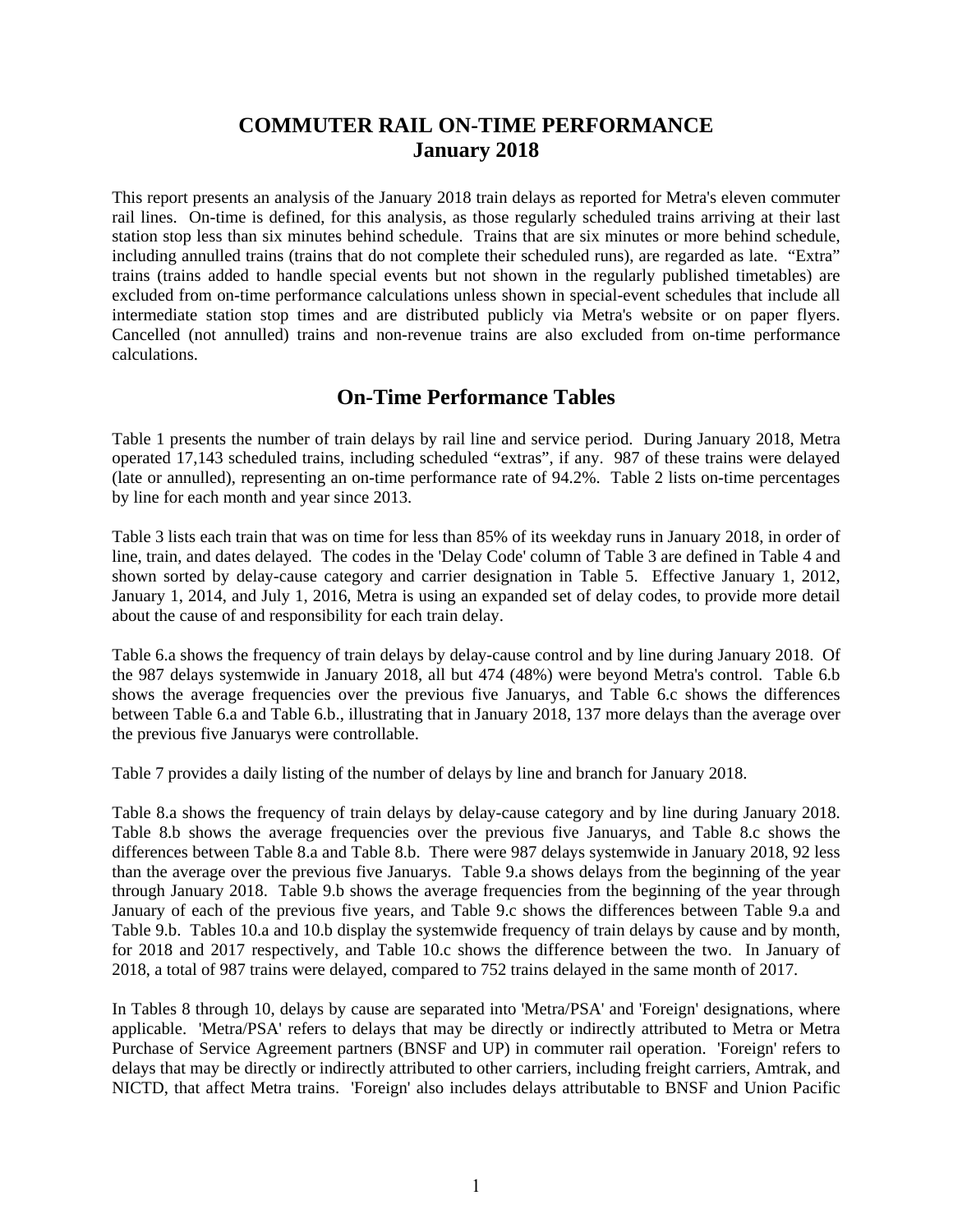freight operations. See Table 5 for a detailed breakdown of delay codes by cause category and carrier designation.

Table 11 shows, by line and month, all train delays caused by freight operations over the past 24 months. In January 2018 freight operations delayed 134 trains systemwide, compared to 53 a year earlier. Tables 12.a and 12.b display the frequency of lift-deployment train delays by line and month, for 2018 and 2017 respectively. A total of 24 trains were delayed by lift deployment in January 2018.

A review of January 2018 late trains by duration of delay is shown in Table 13. The range with the greatest number of delays was, as usual, six-to-ten minutes, accounting for 44.4% of all late trains. Table 14 shows that the average length of delay was 15.7 minutes in January 2018. It should be noted that these averages relate only to reportable delays (i.e., trains late by six minutes or more).

# **Changes in On-Time Performance Reporting Calculations**

#### **"Extra" Trains**

"Extra" trains (trains added to handle special events but not shown in the regularly published schedules) are excluded from on-time performance calculations, except for those "extra" trains whose special-event schedules include all intermediate station stop times and are distributed publicly via Metra's website or on paper flyers.

Intermediate station departure times and final station arrival times for some "extra" trains are either unknown (departures of some "extra" trains are held until after the completion of the respective special event) or not published. On-time performance for these two types of "extra" trains cannot be calculated, as arrival times are not known ahead of time; these trains are therefore excluded from on-time performance calculations. However, on-time performance can be calculated for "extra" trains that have full published schedules.

#### **Temporary Schedules and Notices, for Construction and Special Events**

Planned construction projects or special events can adversely affect on-time performance. Metra occasionally publishes full temporary schedules, which supersede the standard published schedules, to inform riders of possible delays or modifications to regular service. Metra also may publish informational notices to accompany temporary schedules. On-time performance is calculated using the temporary schedules and any accompanying notices.

P:\ONTIME\report\ReportText.doc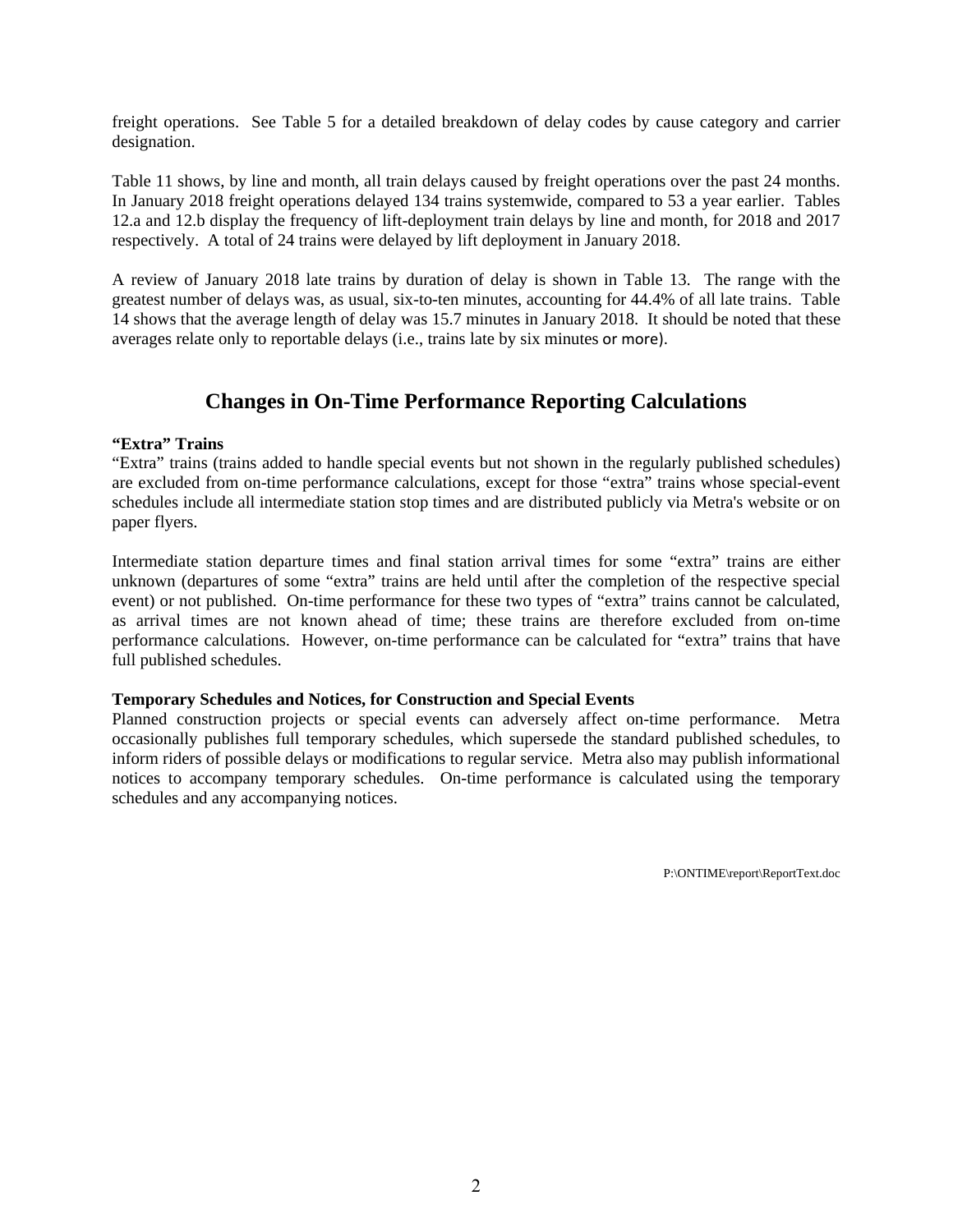# **TABLE 1: SCHEDULED AND DELAYED TRAINS, AND ON-TIME PERFORMANCE BY SERVICE PERIOD AND LINE January 2018**

|               |                 |                                   | Weekdavs              |         |                                    |                       |         |                                    |                       |         | Weekends                                  |                       |         |                                           |                       |                           | <b>Total</b>                      |                       |                           |
|---------------|-----------------|-----------------------------------|-----------------------|---------|------------------------------------|-----------------------|---------|------------------------------------|-----------------------|---------|-------------------------------------------|-----------------------|---------|-------------------------------------------|-----------------------|---------------------------|-----------------------------------|-----------------------|---------------------------|
|               |                 |                                   | Peak*                 |         |                                    | Off-Peak**            |         |                                    | <b>Total</b>          |         |                                           | <b>Saturdays</b>      |         | <b>Sundays &amp; Holidays</b>             |                       |                           |                                   |                       |                           |
|               |                 | <b>Trains</b><br><b>Scheduled</b> | <b>Trains</b><br>Late | Percent | <b>Trains</b><br>On-Time Scheduled | <b>Trains</b><br>Late | Percent | <b>Trains</b><br>On-Time Scheduled | <b>Trains</b><br>Late | Percent | <b>Trains</b><br><b>On-Time</b> Scheduled | <b>Trains</b><br>Late | Percent | <b>Trains</b><br><b>On-Time Scheduled</b> | <b>Trains</b><br>Late | Percent<br><b>On-Time</b> | <b>Trains</b><br><b>Scheduled</b> | <b>Trains</b><br>Late | Percent<br><b>On-Time</b> |
| <b>BNSF</b>   |                 | 1,188                             | 164                   | 86.2%   | 880                                | 62                    | 93.0%   | 2,068                              | 226                   | 89.1%   | 115                                       | 7                     | 93.9%   | 90                                        | 3                     | 96.7%                     | 2,273                             | 236                   | 89.6%                     |
| Elec          | -ML             | 924                               | 25                    | 97.3%   | 924                                | 13                    | 98.6%   | 1,848                              | 38                    | 97.9%   | 160                                       | $\Omega$              | 100.0%  | 100                                       |                       | $0.100.0\%$               | 2.108                             | 38                    | 98.2%                     |
|               | -BI             | 286                               | 13                    | 95.5%   | 308                                | 9                     | 97.1%   | 594                                | 22                    | 96.3%   | 32                                        |                       | 96.9%   |                                           |                       |                           | 626                               | 23                    | 96.3%                     |
|               | $-SC$           | 308                               | 11                    | 96.4%   | 682                                | 17                    | 97.5%   | 990                                | 28                    | 97.2%   | 128                                       | 0                     | 100.0%  | 100                                       | $\overline{0}$        | 100.0%                    | 1,218                             | $\underline{28}$      | 97.7%                     |
|               | <b>Subtotal</b> | 1,518                             | 49                    | 96.8%   | 1,914                              | 39                    | 98.0%   | 3,432                              | 88                    | 97.4%   | 320                                       |                       | 99.7%   | 200                                       | $\Omega$              | 100.0%                    | 3,952                             | 89                    | 97.7%                     |
| Heritage      |                 | 132                               | 16                    | 87.9%   | 22                                 | 5                     | 77.3%   | 154                                | 21                    | 86.4%   |                                           |                       |         |                                           |                       |                           | 154                               | 21                    | 86.4%                     |
| Milw -N       |                 | 550                               | 42                    | 92.4%   | 770                                | 73                    | 90.5%   | 1,320                              | 115                   | 91.3%   | 96                                        | 6                     | 93.8%   | 100                                       | $\overline{4}$        | 96.0%                     | 1,516                             | 125                   | 91.8%                     |
|               | $-W$            | 594                               | $\frac{34}{5}$        | 94.3%   | 682                                | 33                    | 95.2%   | 1,276                              | 67                    | 94.7%   | $\frac{96}{9}$                            | $\overline{2}$        | 97.9%   | 90                                        | $8\overline{8}$       | 91.1%                     | 1,462                             | 77                    | 94.7%                     |
|               | <b>Subtotal</b> | 1,144                             | 76                    | 93.4%   | 1,452                              | 106                   | 92.7%   | 2,596                              | 182                   | 93.0%   | 192                                       | 8                     | 95.8%   | 190                                       | 12                    | 93.7%                     | 2,978                             | 202                   | 93.2%                     |
| <b>NCS</b>    |                 | 242                               | 17                    | 93.0%   | 242                                | 16                    | 93.4%   | 484                                | 33                    | 93.2%   |                                           |                       |         |                                           |                       |                           | 484                               | 33                    | 93.2%                     |
| <b>RI</b>     |                 | 792                               | 79                    | 90.0%   | 748                                | 56                    | 92.5%   | 1,540                              | 135                   | 91.2%   | 128                                       | 4                     | 96.9%   | 140                                       | 2                     | 98.6%                     | 1,808                             | 141                   | 92.2%                     |
| <b>ISWS</b>   |                 | 242                               | 18                    | 92.6%   | 418                                | 23                    | 94.5%   | 660                                | 41                    | 93.8%   | 24                                        |                       | 95.8%   |                                           |                       |                           | 684                               | 42                    | 93.9%                     |
| UP            | $-N$            | 660                               | 26                    | 96.1%   | 880                                |                       | 99.2%   | 1,540                              | 33                    | 97.9%   | 105                                       | 4                     | 96.2%   | 90                                        | 4                     | 95.6%                     | 1,735                             | 41                    | 97.6%                     |
|               | $-NW$           | 726                               | 41                    | 94.4%   | 704                                | 12                    | 98.3%   | 1,430                              | 53                    | 96.3%   | 99                                        | 9                     | 90.9%   | 75                                        |                       | 90.7%                     | 1.604                             | 69                    | 95.7%                     |
|               | $-W$            | 594                               | $\frac{56}{9}$        | 90.6%   | 704                                | 54                    | 92.3%   | 1,298                              | 110                   | 91.5%   | 83                                        |                       | 97.6%   | 90                                        |                       | 98.9%                     | 1,471                             | 113                   | 92.3%                     |
|               | <b>Subtotal</b> | 1,980                             | 123                   | 93.8%   | 2,288                              | 73                    | 96.8%   | 4,268                              | 196                   | 95.4%   | 287                                       | 15                    | 94.8%   | 255                                       | 12                    | 95.3%                     | 4,810                             | 223                   | 95.4%                     |
| <b>SYSTEM</b> |                 | 7,238                             | 542                   | 92.5%   | 7,964                              | 380                   | 95.2%   | 15,202                             | 922                   | 93.9%   | 1,066                                     | 36                    | 96.6%   | 875                                       | 29                    | 96.7%                     | 17,143                            | 987                   | 94.2%                     |

\*Includes peak direction trains operating during weekday peak periods. \*\*Includes all other weekday trains.

Delays data for most recent month is final (02/26/18) version from TOPS. P:\ONTIME\report\[Delays&TrainsByServPeriod.xls]OTPbyServPeriod&Line 02/27/18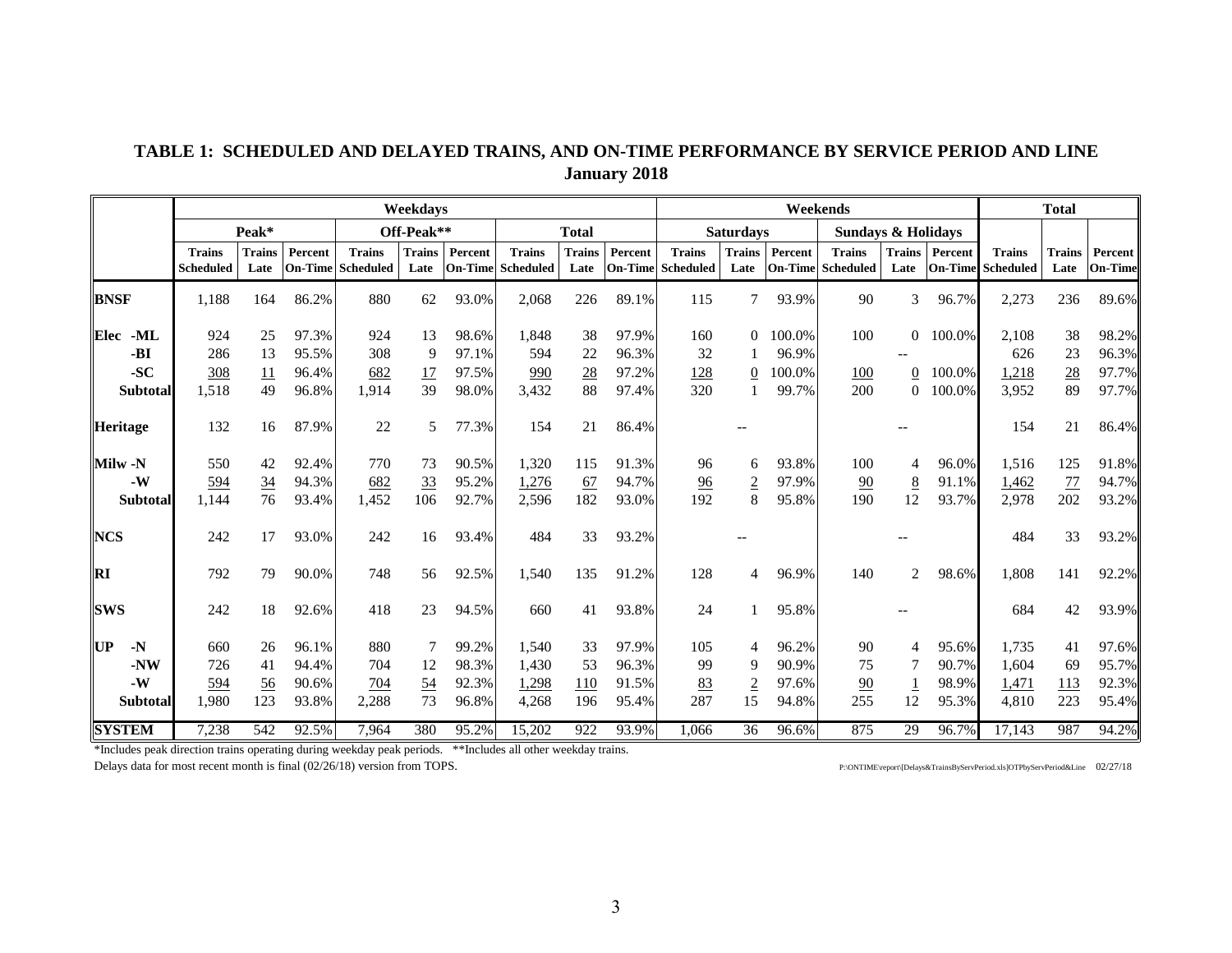|                            |              |              |              |              |              |              |              |              |            |              |              |              | JAN-           |                |
|----------------------------|--------------|--------------|--------------|--------------|--------------|--------------|--------------|--------------|------------|--------------|--------------|--------------|----------------|----------------|
| <b>LINE</b><br><b>YEAR</b> | <b>JAN</b>   | <b>FEB</b>   |              |              | MAR APR MAY  | <b>JUN</b>   | JUL          | <b>AUG</b>   | <b>SEP</b> | <b>OCT</b>   | <b>NOV</b>   | <b>DEC</b>   | <b>JAN</b>     | <b>AVG</b>     |
|                            |              |              |              |              |              |              |              |              |            |              |              |              |                |                |
| 2013<br><b>BNSF</b>        | 95.8         | 93.9         | 94.6         | 93.3         | 96.0         | 88.5         | 95.2         | 97.1         | 97.2       | 94.0         | 95.8         | 92.2         | 95.8%          | 94.5%          |
| 2014                       | 78.6         | 84.6         | 95.6         | 92.0         | 82.2         | 82.0         | 94.1         | 91.4         | 94.1       | 92.2         | 95.2         | 94.1         | 78.6%          | 89.7%          |
| 2015                       | 90.9         | 90.1         | 96.8         | 97.5         | 96.6         | 92.4         | 93.0         | 95.4         | 95.8       | 93.6         | 93.5         | 97.4         | 90.9%          | 94.4%          |
| 2016                       | 93.2         | 93.8         | 95.9         | 96.8         | 94.0         | 93.5         | 93.8         | 91.4         | 91.3       | 95.2         | 95.4         | 93.1         | 93.2%          | 94.0%          |
| 2017                       | 95.9         | 95.6         | 96.2         | 96.3         | 95.4         | 93.7         | 96.2         | 94.4         | 92.7       | 93.8         | 91.8         | 92.1         | 95.9%          | 94.5%          |
| 2018                       | 89.6         |              |              |              |              |              |              |              |            |              |              |              | 89.6%          | 89.6%          |
| $2013 - 2017$ average      | 90.8         | 91.6         | 95.8         | 95.2         | 92.9         | 90.1         | 94.4         | 93.9         | 94.2       | 93.7         | 94.3         | 93.8         | 90.8%          | 93.4%          |
|                            | 98.1         |              |              |              |              |              |              |              | 97.2       | 97.3         |              |              |                |                |
| 2013<br><b>Electric</b>    | 93.7         | 99.0<br>95.3 | 98.5         | 98.0         | 98.0         | 98.3         | 92.4<br>96.7 | 96.4<br>98.1 | 98.7       |              | 96.9         | 97.0         | 98.1%<br>93.7% | 97.2%          |
| 2014<br>2015               | 96.3         |              | 97.7<br>98.4 | 98.8<br>98.4 | 98.3<br>98.3 | 97.4<br>97.7 |              | 98.2         | 97.9       | 98.4<br>97.8 | 98.6<br>97.8 | 98.7         |                | 97.5%          |
| 2016                       | 98.0         | 95.4<br>98.6 | 98.8         | 98.9         | 98.9         | 96.5         | 96.5<br>97.9 | 98.5         | 97.1       | 98.6         | 97.7         | 99.0<br>97.7 | 96.3%<br>98.0% | 97.6%          |
|                            |              |              |              |              |              |              |              | 98.5         | 98.2       |              |              |              |                | 98.1%          |
| 2017<br>2018               | 95.6<br>97.7 | 98.9         | 98.3         | 98.9         | 98.7         | 97.1         | 98.7         |              |            | 98.3         | 97.8         | 98.4         | 95.6%<br>97.7% | 98.1%<br>97.7% |
| $2013 - 2017$ average      | 96.3         | 97.4         | 98.3         | 98.6         | 98.5         | 97.4         | 96.4         | 98.0         | 97.8       | 98.1         | 97.7         | 98.1         | 96.3%          | 97.7%          |
|                            |              |              |              |              |              |              |              |              |            |              |              |              |                |                |
| <b>Heritage</b><br>2013    | 97.0         | 99.2         | 94.4         | 97.7         | 94.7         | 92.5         | 97.7         | 99.2         | 97.5       | 96.4         | 98.3         | 92.1         | 97.0%          | 96.4%          |
| 2014                       | 79.5         | 75.8         | 88.1         | 93.2         | 92.1         | 94.4         | 94.7         | 93.7         | 92.1       | 97.8         | 96.5         | 98.5         | 79.5%          | 91.4%          |
| 2015                       | 92.1         | 90.0         | 96.2         | 88.6         | 85.8         | 89.4         | 92.0         | 85.7         | 86.5       | 98.5         | 85.0         | 90.9         | 92.1%          | 90.2%          |
| 2016                       | 90.0         | 92.9         | 97.4         | 97.3         | 95.2         | 94.8         | 87.9         | 94.4         | 94.6       | 98.0         | 94.6         | 91.8         | 90.0%          | 94.2%          |
| 2017                       | 93.9         | 94.3         | 96.9         | 96.4         | 94.2         | 89.0         | 90.7         | 97.5         | 95.7       | 90.3         | 88.4         | 90.7         | 93.9%          | 93.2%          |
| 2018                       | 86.4         |              |              |              |              |              |              |              |            |              |              |              | 86.4%          | 86.4%          |
| 2013-2017 average          | 90.6         | 90.6         | 94.8         | 94.7         | 92.6         | 92.0         | 92.5         | 94.3         | 93.3       | 96.1         | 92.4         | 92.8         | 90.6%          | 93.1%          |
|                            |              |              |              |              |              |              |              |              |            |              |              |              |                |                |
| 2013<br>Milw - N           | 95.5         | 92.4         | 94.1         | 95.7         | 95.3         | 89.6         | 92.8         | 93.6         | 94.4       | 93.3         | 95.7         | 87.5         | 95.5%          | 93.3%          |
| 2014                       | 73.1         | 81.9         | 89.5         | 97.9         | 95.1         | 91.1         | 96.0         | 95.2         | 95.5       | 96.2         | 95.4         | 93.5         | 73.1%          | 91.7%          |
| 2015                       | 91.8         | 87.9         | 93.5         | 95.1         | 95.4         | 94.8         | 97.1         | 94.9         | 95.6       | 97.9         | 97.0         | 96.8         | 91.8%          | 94.9%          |
| 2016                       | 95.3         | 94.2         | 95.7         | 96.8         | 92.5         | 92.9         | 95.0         | 93.1         | 93.8       | 97.5         | 95.1         | 93.8         | 95.3%          | 94.6%          |
| 2017                       | 95.3         | 95.6         | 96.5         | 96.1         | 95.9         | 93.4         | 88.4         | 93.1         | 90.4       | 93.9         | 94.8         | 92.4         | 95.3%          | 93.8%          |
| 2018                       | 91.8         |              |              |              |              |              |              |              |            |              |              |              | 91.8%          | 91.8%          |
| 2013-2017 average          | 90.1         | 90.4         | 93.9         | 96.3         | 94.9         | 92.4         | 93.9         | 94.0         | 94.0       | 95.8         | 95.6         | 92.8         | 90.1%          | 93.7%          |
|                            |              |              |              |              |              |              |              |              |            |              |              |              |                |                |
| 2013<br>Milw - W           | 96.6         | 91.3         | 96.3         | 95.8         | 96.2         | 90.9         | 93.2         | 93.2         | 92.6       | 96.5         | 93.9         | 93.7         | 96.6%          | 94.2%          |
| 2014                       | 84.8         | 88.4         | 91.4         | 97.6         | 95.9         | 92.2         | 94.0         | 93.5         | 96.7       | 95.5         | 97.7         | 94.6         | 84.8%          | 93.5%          |
| 2015                       | 93.6         | 93.0         | 94.8         | 97.7         | 97.2         | 95.4         | 96.6         | 96.8         | 97.8       | 99.0         | 98.2         | 96.5         | 93.6%          | 96.4%          |
| 2016                       | 94.0         | 95.3         | 94.4         | 96.0         | 94.9         | 93.6         | 92.1         | 95.2         | 97.4       | 97.0         | 95.6         | 93.3         | 94.0%          | 94.9%          |
| 2017                       | 96.9         | 95.2         | 95.2         | 95.6         | 97.5         | 95.8         | 96.3         | 96.3         | 95.5       | 96.7         | 96.9         | 88.2         | 96.9%          | 95.5%          |
| 2018                       | 94.7<br>93.1 |              |              |              |              |              |              |              |            | 96.9         |              |              | 94.7%<br>93.1% | 94.7%          |
| 2013-2017 average          |              | 92.7         | 94.4         | 96.6         | 96.3         | 93.6         | 94.5         | 95.0         | 96.0       |              | 96.4         | 93.3         |                | 94.9%          |
| <b>NCS</b><br>2013         | 95.0         | 87.5         | 93.7         | 90.9         | 94.0         | 92.7         | 93.6         | 95.0         | 92.5       | 93.1         | 90.0         | 87.4         | 95.0%          | 92.2%          |
| 2014                       | 76.0         | 81.1         | 88.5         | 96.3         | 88.5         | 89.2         | 94.0         | 88.5         | 95.2       | 90.9         | 97.8         | 91.9         | 76.0%          | 89.9%          |
| 2015                       | 93.9         | 82.5         | 92.6         | 94.8         | 95.7         | 94.8         | 96.0         | 92.6         | 95.2       | 97.1         | 96.1         | 93.6         | 93.9%          | 93.8%          |
| 2016                       | 92.3         | 95.5         | 91.7         | 93.3         | 94.4         | 96.3         | 95.0         | 96.4         | 96.1       | 95.5         | 95.2         | 92.6         | 92.3%          | 94.5%          |
| 2017                       | 92.6         | 91.6         | 95.1         | 95.2         | 95.5         | 95.7         | 94.8         | 98.0         | 92.7       | 91.9         | 92.6         | 92.0         | 92.6%          | 94.0%          |
| 2018                       | 93.2         |              |              |              |              |              |              |              |            |              |              |              | 93.2%          | 93.2%          |
| $2013 - 2017$ average      | 90.0         | 87.7         | 92.4         | 94.1         | 93.6         | 93.8         | 94.7         | 94.3         | 94.4       | 93.7         | 94.3         | 91.6         | 90.0%          | 92.9%          |
|                            |              |              |              |              |              |              |              |              |            |              |              |              |                |                |

**TABLE 2: ON-TIME PERFORMANCE BY LINE/BRANCH**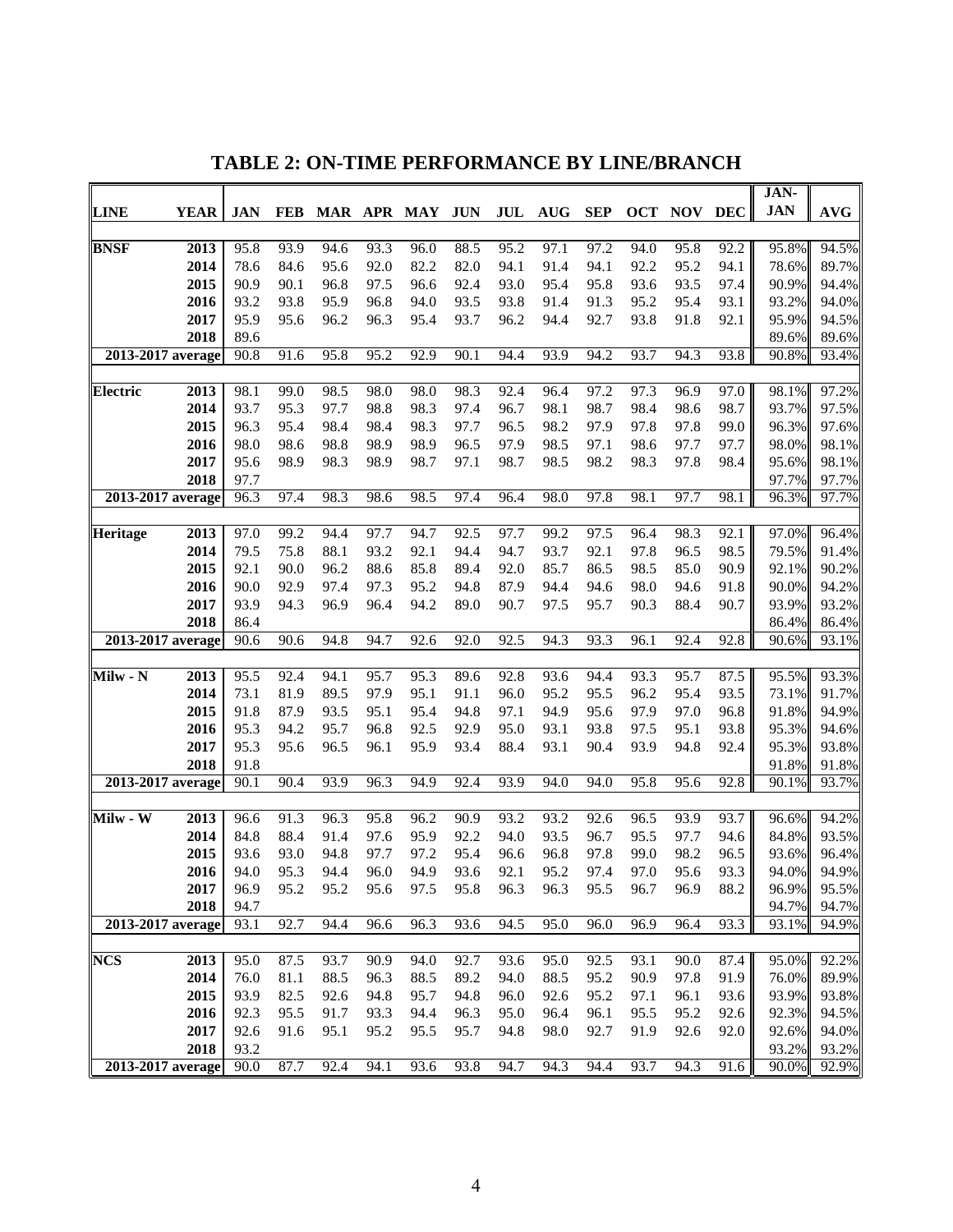|                                                                          |               |              |            |         |              |              |            |      |            |            |            |            |            | JAN-                                                            |                |
|--------------------------------------------------------------------------|---------------|--------------|------------|---------|--------------|--------------|------------|------|------------|------------|------------|------------|------------|-----------------------------------------------------------------|----------------|
| <b>LINE</b>                                                              | <b>YEAR</b>   | <b>JAN</b>   | <b>FEB</b> | MAR APR |              | MAY          | <b>JUN</b> | JUL  | <b>AUG</b> | <b>SEP</b> | <b>OCT</b> | <b>NOV</b> | <b>DEC</b> | <b>JAN</b>                                                      | <b>AVG</b>     |
|                                                                          |               |              |            |         |              |              |            |      |            |            |            |            |            |                                                                 |                |
| <b>RI</b>                                                                | 2013          | 96.5         | 98.1       | 97.9    | 94.0         | 95.5         | 91.5       | 93.6 | 95.5       | 98.3       | 96.5       | 91.7       | 94.0       | 96.5%                                                           | 95.3%          |
|                                                                          | 2014          | 82.5         | 83.4       | 93.4    | 95.3         | 95.7         | 92.5       | 95.1 | 97.2       | 96.6       | 97.3       | 97.9       | 98.6       | 82.5%                                                           | 93.8%          |
|                                                                          | 2015          | 97.4         | 95.3       | 98.9    | 98.7         | 97.8         | 97.4       | 94.2 | 97.0       | 96.3       | 97.3       | 97.1       | 97.4       | 97.4%                                                           | 97.1%          |
|                                                                          | 2016          | 92.6         | 96.2       | 95.8    | 96.5         | 97.9         | 96.2       | 93.5 | 96.3       | 96.0       | 98.2       | 97.9       | 95.3       | 92.6%                                                           | 96.1%          |
|                                                                          | 2017          | 95.2         | 97.1       | 97.8    | 98.0         | 94.6         | 96.0       | 95.3 | 95.2       | 95.7       | 95.9       | 94.0       | 92.8       | 95.2%                                                           | 95.7%          |
|                                                                          | 2018          | 92.2         |            |         |              |              |            |      |            |            |            |            |            | 92.2%                                                           | 92.2%          |
| 2013-2017 average                                                        |               | 92.9         | 94.1       | 96.8    | 96.5         | 96.2         | 94.9       | 94.3 | 96.2       | 96.5       | 97.1       | 95.8       | 95.6       | 92.9%                                                           | 95.6%          |
|                                                                          |               |              |            |         |              |              |            |      |            |            |            |            |            |                                                                 |                |
| <b>SWS</b>                                                               | 2013          | 94.7         | 97.1       | 97.3    | 97.7         | 95.0         | 91.0       | 98.0 | 96.8       | 97.1       | 98.2       | 93.2       | 91.1       | 94.7%                                                           | 95.6%          |
|                                                                          | 2014          | 83.0         | 92.0       | 93.5    | 94.9         | 93.2         | 92.8       | 93.9 | 95.2       | 94.2       | 92.0       | 90.2       | 96.2       | 83.0%                                                           | 92.6%          |
|                                                                          | 2015          | 94.7         | 89.7       | 95.6    | 96.1         | 96.3         | 91.1       | 92.4 | 93.8       | 97.6       | 96.8       | 96.0       | 94.4       | 94.7%                                                           | 94.5%          |
|                                                                          | 2016          | 95.6         | 97.2       | 97.8    | 95.6         | 91.9         | 95.3       | 94.1 | 93.3       | 91.6       | 97.4       | 96.6       | 96.2       | 95.6%                                                           | 95.2%          |
|                                                                          | 2017          | 96.2         | 94.1       | 96.4    | 97.3         | 92.8         | 97.1       | 97.1 | 94.3       | 96.3       | 93.7       | 90.1       | 93.8       | 96.2%                                                           | 94.9%          |
|                                                                          | 2018          | 93.9         |            |         |              |              |            |      |            |            |            |            |            | 93.9%                                                           | 93.9%          |
| $2013 - 2017$ average                                                    |               | 92.8         | 94.1       | 96.1    | 96.3         | 93.8         | 93.5       | 95.1 | 94.6       | 95.3       | 95.6       | 93.2       | 94.4       | 92.8%                                                           | 94.6%          |
|                                                                          |               |              |            |         |              |              |            |      |            |            |            |            |            |                                                                 |                |
| $UP - N$                                                                 | 2013          | 98.3         | 97.3       | 97.9    | 96.6         | 96.7         | 93.0       | 96.0 | 94.9       | 97.0       | 96.5       | 96.9       | 98.0       | 98.3%                                                           | 96.6%          |
|                                                                          | 2014          | 91.2         | 92.1       | 97.4    | 97.8         | 97.4         | 97.2       | 97.6 | 98.1       | 97.6       | 97.4       | 97.8       | 98.3       | 91.2%                                                           | 96.7%          |
|                                                                          | 2015          | 98.6         | 95.6       | 98.3    | 97.1<br>98.3 | 97.7<br>98.3 | 98.2       | 97.0 | 95.9       | 98.2       | 97.0       | 97.6       | 98.4       | 98.6%                                                           | 97.5%          |
|                                                                          | 2016          | 96.9         | 98.6       | 97.1    |              |              | 98.2       | 97.0 | 96.0       | 98.1       | 99.1       | 98.0       | 98.1       | 96.9%                                                           | 97.8%          |
|                                                                          | 2017          | 95.6         | 99.0       | 98.3    | 97.0         | 97.3         | 97.3       | 95.6 | 97.7       | 96.9       | 98.1       | 96.9       | 96.0       | 95.6%<br>97.6%                                                  | 97.2%          |
| 2013-2017 average                                                        | 2018          | 97.6<br>96.1 | 96.6       | 97.8    | 97.4         | 97.5         | 96.8       | 96.6 | 96.5       | 97.6       | 97.6       | 97.4       | 97.8       | 96.1%                                                           | 97.6%<br>97.1% |
|                                                                          |               |              |            |         |              |              |            |      |            |            |            |            |            |                                                                 |                |
| $UP$ - $NW$                                                              | $\sqrt{2013}$ | 96.3         | 97.7       | 96.0    | 95.1         | 93.3         | 89.2       | 93.9 | 93.7       | 96.3       | 94.6       | 94.6       | 94.2       | 96.3%                                                           | 94.6%          |
|                                                                          | 2014          | 86.6         | 91.1       | 96.3    | 98.6         | 95.6         | 95.2       | 94.7 | 97.4       | 98.3       | 95.0       | 97.1       | 96.2       | 86.6%                                                           | 95.2%          |
|                                                                          | 2015          | 96.0         | 91.6       | 97.6    | 96.3         | 96.9         | 96.8       | 94.1 | 96.5       | 96.1       | 97.5       | 96.7       | 97.5       | 96.0%                                                           | 96.2%          |
|                                                                          | 2016          | 97.0         | 98.1       | 97.8    | 98.1         | 96.0         | 96.6       | 94.9 | 96.8       | 96.9       | 96.5       | 93.2       | 93.4       | 97.0%                                                           | 96.3%          |
|                                                                          | 2017          | 96.2         | 97.4       | 98.1    | 93.7         | 97.2         | 93.3       | 92.2 | 94.6       | 93.8       | 94.8       | 95.6       | 94.6       | 96.2%                                                           | 95.1%          |
|                                                                          | 2018          | 95.7         |            |         |              |              |            |      |            |            |            |            |            | 95.7%                                                           | 95.7%          |
| 2013-2017 average                                                        |               | 94.4         | 95.2       | 97.2    | 96.4         | 95.8         | 94.3       | 94.0 | 95.8       | 96.3       | 95.7       | 95.4       | 95.2       | 94.4%                                                           | 95.5%          |
|                                                                          |               |              |            |         |              |              |            |      |            |            |            |            |            |                                                                 |                |
| $UP-W$                                                                   | 2013          | 96.5         | 96.2       | 96.9    | 94.4         | 93.7         | 89.2       | 95.0 | 93.0       | 96.6       | 96.6       | 94.0       | 91.5       | 96.5%                                                           | 94.5%          |
|                                                                          | 2014          | 85.9         | 90.9       | 94.4    | 96.7         | 96.4         | 94.8       | 96.4 | 94.3       | 96.7       | 94.6       | 95.9       | 96.2       | 85.9%                                                           | 94.4%          |
|                                                                          | 2015          | 93.9         | 91.1       | 96.1    | 96.3         | 97.5         | 93.9       | 93.9 | 95.9       | 96.0       | 96.1       | 97.3       | 96.8       | 93.9%                                                           | 95.4%          |
|                                                                          | 2016          | 97.8         | 93.4       | 97.2    | 96.7         | 90.1         | 94.4       | 96.6 | 96.0       | 96.2       | 95.6       | 94.0       | 92.9       | 97.8%                                                           | 95.1%          |
|                                                                          | 2017          | 95.0         | 96.5       | 96.1    | 92.9         | 93.8         | 92.4       | 94.8 | 94.3       | 94.7       | 92.9       | 94.8       | 90.7       | 95.0%                                                           | 94.1%          |
|                                                                          | 2018          | 92.3         |            |         |              |              |            |      |            |            |            |            |            | 92.3%                                                           | 92.3%          |
| 2013-2017 average                                                        |               | 93.8         | 93.6       | 96.2    | 95.4         | 94.3         | 93.0       | 95.3 | 94.7       | 96.0       | 95.2       | 95.2       | 93.6       | 93.8%                                                           | 94.7%          |
|                                                                          |               |              |            |         |              |              |            |      |            |            |            |            |            |                                                                 |                |
| <b>SYSTEM</b>                                                            | 2013          | 96.8         | 96.1       | 96.7    | 95.7         | 95.9         | 92.4       | 94.0 | 95.2       | 96.4       | 95.9       | 95.1       | 93.8       | 96.8%                                                           | 95.4%          |
| excluding                                                                | 2014          | 85.6         | 89.3       | 94.9    | 96.8         | 94.5         | 93.1       | 95.6 | 95.7       | 96.8       | 95.9       | 96.9       | 96.5       | 85.6%                                                           | 94.3%          |
| <b>South Shore</b>                                                       | 2015          | 94.9         | 92.5       | 97.0    | 97.2         | 97.2         | 95.8       | 95.3 | 96.3       | 96.8       | 97.0       | 96.8       | 97.5       | 94.9%                                                           | 96.2%          |
|                                                                          | 2016          | 95.8         | 96.4       | 96.8    | 97.4         | 95.8         | 95.5       | 95.4 | 95.7       | 95.7       | 97.4       | 96.2       | 95.2       | 95.8%                                                           | 96.1%          |
|                                                                          | 2017          | 95.6         | 96.9       | 97.2    | 96.6         | 96.5         | 95.3       | 95.5 | 96.0       | 95.2       | 95.7       | 95.2       | 93.9       | 95.6%                                                           | 95.8%          |
|                                                                          | 2018          | 94.2         |            |         |              |              |            |      |            |            |            |            |            | 94.2%                                                           | 94.2%          |
| 2013-2017 average                                                        |               | 93.7         | 94.3       | 96.5    | 96.7         | 96.0         | 94.4       | 95.1 | 95.8       | 96.2       | 96.4       | 96.0       | 95.4       | 93.7%                                                           | 95.6%          |
| Delays data for most recent month is final (02/26/18) version from TOPS. |               |              |            |         |              |              |            |      |            |            |            |            |            | P:\ONTIME\report\[Delays&TrainsByServPeriod.xls]OTPbyLine&Month | 2/27/2018      |

**TABLE 2 (continued): ON-TIME PERFORMANCE BY LINE/BRANCH**

**'2013-2017 average' calculated by summing the delays over the five years, summing the trains run over the five years, and calculating their ratio.**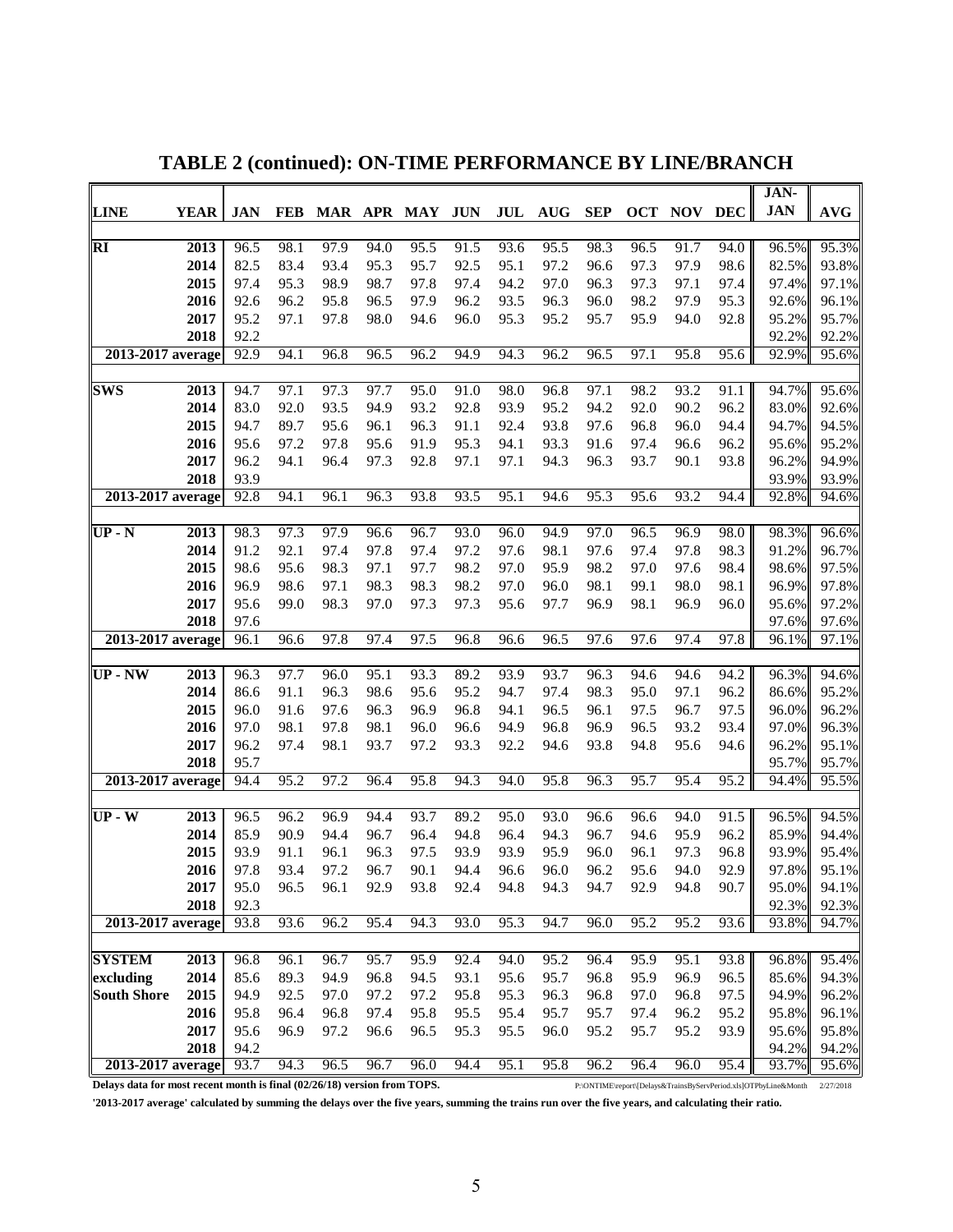|                     |                            | <b>Minutes</b>   | <b>Delay</b>         |                                                                                                         |
|---------------------|----------------------------|------------------|----------------------|---------------------------------------------------------------------------------------------------------|
| Train<br>Line       | Date                       | Late             |                      | <b>Code</b> Delay Explanation                                                                           |
| BNSF<br>1226        | Tue, Jan 02                | 22               | RN                   | 2 CREW MEMBERS DID NOT SHOW FOR DUTY                                                                    |
| 77% OT              | Mon, Jan 15                | $\boldsymbol{0}$ | XF                   | AIR ISSUE IN THE TRAINSET. DROPPED PASSENGERS AT HINSDALE                                               |
|                     | Thu, Jan 18                | 20               | E1<br>RN             | TRAFFIC CONGESTION DUE TO 1218 MECHANICAL FAILURE                                                       |
|                     | Fri, Jan 19<br>Mon, Jan 22 | 14<br>0          |                      | REGULR EGINEER USED WRONG LAY OFF TIME AND NO ENGINEER CALLED<br>XVE LOCOMOTIVE METX193 NO POWER OR HEP |
| 1228<br><b>BNSF</b> | Tue, Jan 09                | $\,$ 8 $\,$      | D                    | CBTMCGK001 TIED DOWN ON MT1 UNION AVE                                                                   |
| 82% OT              | Thu, Jan 18                | 22               | E1                   | TRAFFIC CONGESTION DUE TO 1218 MECHANICAL FAILURE                                                       |
|                     | Tue, Jan 23                | 11               | VF                   | ADA LIFT FAILURE AT ATC CAR 8438 - MECHANICAL; TESTED AT 1TH ST COULD NOT DUPLICATE                     |
|                     | Tue, Jan 30                | 11               | ZT                   | PTC CONNECTING ISSUE AT ATC                                                                             |
| 1234<br>BNSF        | Tue, Jan 02                | 12               | CW                   | BROKEN RAIL MT2 LISLE AND MT3 LAVERGNE                                                                  |
| 68% OT              | Mon, Jan 15                | 17               | F1                   | HANDLING PASSENGERS FROM 1226 AND FOLLOWING 1226                                                        |
|                     | Tue, Jan 16<br>Thu, Jan 18 | 10<br>42         | IW<br>E1             | PASSENGER HANDLING DUE TO HEAVY SNOW FALL<br>TRAFFIC CONGESTION DUE TO 1218 MECHANICAL FAILURE          |
|                     | Fri, Jan 19                | 13               | $_{\text{CW}}$       | BROKEN RAIL MT3 IN CASS AVE CROSSING                                                                    |
|                     | Mon, Jan 22                | 17               | VE1                  | WORKING MT2 AROUND 1226 EQUIPMENT                                                                       |
|                     | Tue, Jan 30                | 12               | RA                   | HELD FOR MISROUTED TRAINS AT AMTRAK CP HARRISON                                                         |
| <b>BNSF</b><br>1236 | Tue, Jan 02                | 12               | GW                   | #4A AND 1A SWITCH FAILING IN EITHER DIRECTION                                                           |
| 77% OT              | Tue, Jan 09                | 16               | D                    | UFCLCN1 02 CLEARING INTO WEST YARD EOLA                                                                 |
|                     | Thu, Jan 18                | 32               | E1                   | TRAFFIC CONGESTION DUE TO 1218 MECHANICAL FAILURE                                                       |
|                     | Fri, Jan 19                | 11               | CW.                  | <b>BROKEN RAIL CASS AVE</b>                                                                             |
| 1240<br>BNSF        | Mon, Jan 22<br>Tue, Jan 02 | 16<br>45         | VE1<br>GW            | DELAYED DUE TO 1226.<br>#4A AND 1A SWITCH FAILURE AT LISLE                                              |
| 77% OT              | Tue, Jan 09                | 14               | D                    | CBTMCGK001 TIED DOWN ON MT1 UNION AVE                                                                   |
|                     | Thu, Jan 18                | 46               | E1                   | TRAFFIC CONGESTION DUE TO 1218 MECHANICAL FAILURE                                                       |
|                     | Fri, Jan 19                | 11               | CW                   | <b>BROKEN RAIL</b>                                                                                      |
|                     | Mon, Jan 22                | 13               | VE1                  | DELAYE DUE TO 1226.                                                                                     |
| 1242<br><b>BNSF</b> | Tue, Jan 02                | 27               | GW                   | #4A AND 1A SWITCH FAILURE AT LISLE                                                                      |
| 68% OT              | Tue, Jan 09                | 11               | D                    | FOLLOWING 1236 DUE TO MULTIPLE FREIGHT ISSUES.                                                          |
|                     | Mon, Jan 15                | 9                | F1                   | DELAYED DUE TO 1226 MECHANICAL ISSUE AT WEST HINSDALE.                                                  |
|                     | Wed, Jan 17<br>Thu, Jan 18 | 16<br>26         | F<br>E1              | SET OUT CAR 7472 IN HILL YARD<br>TRAFFIC CONGESTION DUE TO 1218 MECHANICAL FAILURE                      |
|                     | Fri, Jan 19                | 9                | $_{\text{CW}}$       | <b>BROKEN RAIL</b>                                                                                      |
|                     | Mon, Jan 22                | 8                | VE1                  | DELAYED DUE TO 1226.                                                                                    |
| <b>BNSF</b><br>1246 | Tue, Jan 02                | 30               | GW                   | #4A AND 1A SWITCH FAILURE AT LISLE                                                                      |
| 68% OT              | Fri, Jan 05                | 7                | E1                   | WORKING AROUND 1226 AND ACCOMODATING PASSENGERS                                                         |
|                     | Tue, Jan 09                | 8                | D                    | UFCLCN102 YARDING INTO WEST YARD EOLA                                                                   |
|                     | Mon, Jan 15                | 22               | F1                   | DELAYED DUE TO 1226 MECHANICAL ISSUE AT WEST HINSDALE.                                                  |
|                     | Thu, Jan 18                | 38<br>9          | E1<br>$_{\text{CW}}$ | TRAFFIC CONGESTION DUE TO 1218 MECHANICAL FAILURE                                                       |
|                     | Fri, Jan 19<br>Mon, Jan 22 | 9                | VE1                  | <b>BROKEN RAIL</b><br><b>WORKING AROUND 1226</b>                                                        |
| 1248<br><b>BNSF</b> | Tue, Jan 02                | 10               | CW1                  | LATE FLIP DUE TO BROKEN RAIL MT2 LISLE AND MT3 LAVERGNE                                                 |
| 68% OT              | Fri, Jan 05                | 7                | E1                   | FOLLOWING 1246 DUE TO 1226 LOCO ISSUE                                                                   |
|                     | Tue, Jan 09                | 8                | D1                   | DELAYED FROM LATE FLIP DUE TO FREIGHT INTERFERENCE                                                      |
|                     | Mon, Jan 15                | 27               | F1                   | DELAYED DUE TO 1226 MECHANICAL ISSUE AT WEST HINSDALE.                                                  |
|                     | Thu, Jan 18                | 40               | E1                   | TRAFFIC CONGESTION DUE TO 1218 MECHANICAL FAILURE                                                       |
|                     | Fri, Jan 19                | 11               | CW                   | OPERATED OVER BROKEN RAIL AND RESTRICTING SIGNAL                                                        |
| 1249<br>BNSF        | Mon, Jan 22<br>Tue, Jan 02 | 25<br>8          | VE1<br><b>FW</b>     | DELAYED DUE TO 1226.<br>801 DOOR ISSUES                                                                 |
| 82% OT              | Mon, Jan 08                | 9                | G                    | SWITCH FAILURE ON MT2 3B SW                                                                             |
|                     | Fri, Jan 12                | 10               | VF                   | <b>DOOR ISSUES</b>                                                                                      |
|                     | Mon, Jan 15                | 10               | DE1                  | HGFDBRC AIR TROUBLE                                                                                     |
| <b>BNSF</b> 1250    | Tue, Jan 02                | 10               |                      | CW1 LATE FLIP DUE TO BROKEN RAIL MT2 LISLE AND MT3 LAVERGNE                                             |
| 68% OT              | Fri, Jan 12                | 18               |                      | GA1 LATE FLIP FROM 1213 DUE TO AMTRAK SWITCH FAILURE                                                    |
|                     | Mon, Jan 15                | 20               | F1                   | DELAYED DUE TO 1226 MECHANICAL ISSUE AT WEST HINSDALE.                                                  |
|                     | Thu, Jan 18<br>Fri, Jan 19 | 42<br>10         | E1<br>CW.            | TRAFFIC CONGESTION DUE TO 1218 MECHANICAL FAILURE                                                       |
|                     | Mon, Jan 22                | 8                | VE1                  | <b>BROKEN RAIL</b><br><b>CONGESTION FROM 1226</b>                                                       |
|                     | Tue, Jan 30                | 14               | EW                   | AIR FLOW ISSUES AT BELMONT. WIRING ISSUE ON COMPRESSOR ON METX 105                                      |
| BNSF 1251           | Mon, Jan 08                | 10               | G1                   | FOLLOWING LATE 1249                                                                                     |
| 82% OT              | Fri, Jan 12                | 15               | DE                   | BRCEOL DRAGGING BANDING STRAPS                                                                          |
|                     | Mon, Jan 15                | 12               | DE1                  | HGFDBRC AIR PROBLEMS AT CICERO                                                                          |
|                     | Tue, Jan 16                | 6                | S                    | WAITING ON 1247 TO CLEAR INTO HILL YARD - INJURY REINACTMENT EFFICIENCY TEST.                           |
| 1252<br>BNSF        | Tue, Jan 02                | 24               | CW1                  | LATE FLIP DUE TO BROKEN RAIL MT2 LISLE AND MT3 LAVERGNE                                                 |
| 77% OT              | Mon, Jan 15<br>Tue, Jan 16 | 19<br>13         | F1                   | DELAYED DUE TO 1226 MECHANICAL ISSUE AT WEST HINSDALE.<br>FW1 LATE FLIP FROM 1205                       |
|                     | Thu, Jan 18                | 36               | E1                   | TRAFFIC CONGESTION DUE TO 1218 MECHANICAL FAILURE                                                       |
|                     | Fri, Jan 19                | 6                | CW                   | <b>CONGESTION AT FVW</b>                                                                                |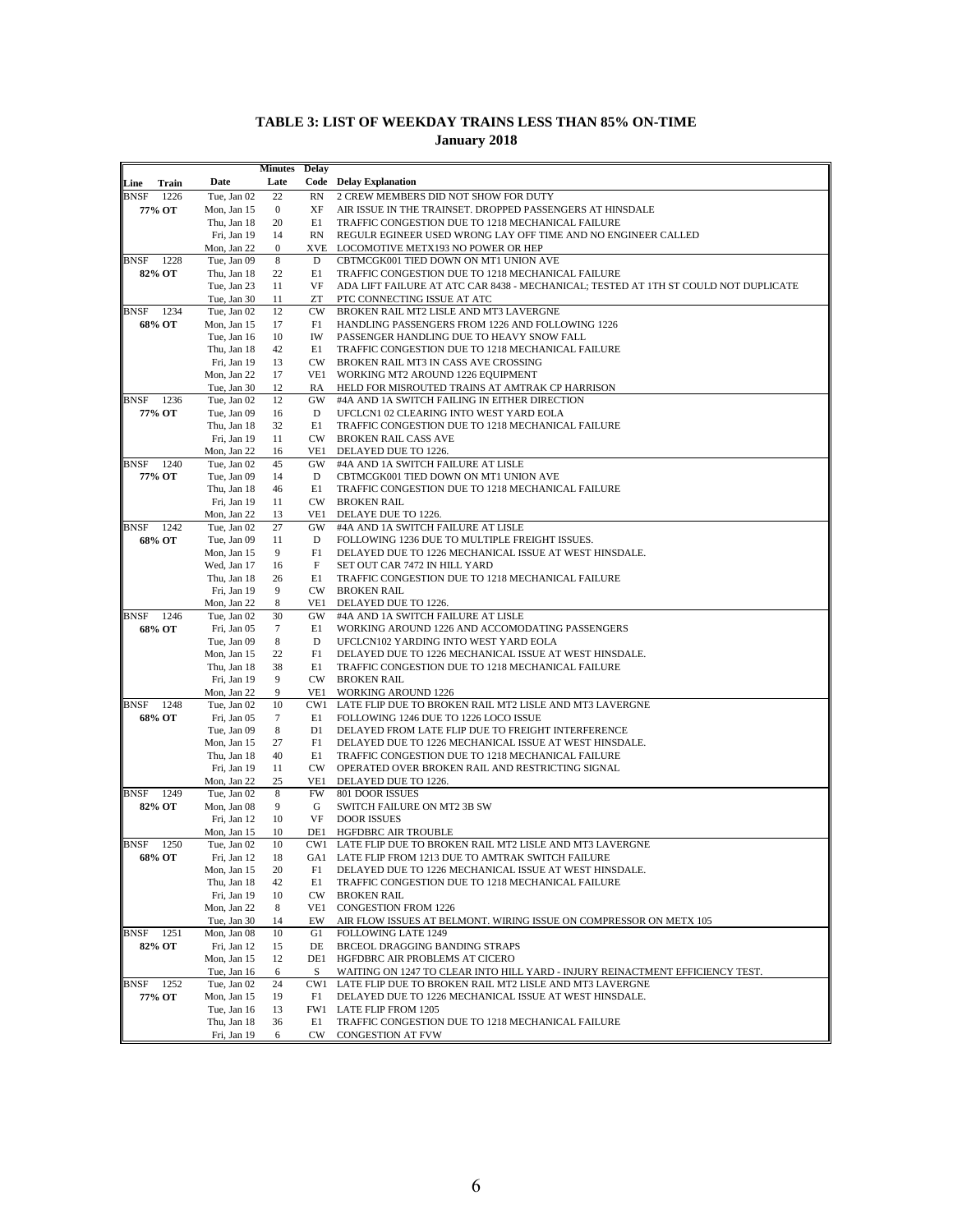| Late<br><b>Code</b> Delay Explanation<br><b>Train Date</b><br>Line<br>BNSF<br>1253<br>Fri, Jan 05<br>E1<br>LATE 1259 AHEAD AT ATC<br>6<br>$\tau$<br>82% OT<br>FOLLOWING LATE 1249 AND 1255<br>Mon, Jan 08<br>G1<br>21<br>Fri, Jan 12<br>DE<br>M-BRCEOL1-12 WITH DRAGGING STRAPS<br>9<br>Mon, Jan 15<br>DE1<br>HGFDBRC AIR TROUBLE<br>8<br><b>BNSF</b><br>1254<br>Tue, Jan 02<br>CW1 LATE FLIP DUE TO BROKEN RAIL MT2 LISLE AND MT3 LAVERGNE<br>77% OT<br>Thu, Jan 04<br>ACC 1244 PASSENGERS DUE TO 1215 ANNULMENT.<br>15<br>E1<br>Fri, Jan 12<br>13<br>GA1 LATE FLIP FROM 1223 DUE TO AMTRAK SWITCH FAILURE<br>$\boldsymbol{0}$<br>ANNULLED DUE TO 1226 MECHANICAL ISSUE<br>Mon, Jan 15<br>F1 |  |
|-----------------------------------------------------------------------------------------------------------------------------------------------------------------------------------------------------------------------------------------------------------------------------------------------------------------------------------------------------------------------------------------------------------------------------------------------------------------------------------------------------------------------------------------------------------------------------------------------------------------------------------------------------------------------------------------------|--|
|                                                                                                                                                                                                                                                                                                                                                                                                                                                                                                                                                                                                                                                                                               |  |
|                                                                                                                                                                                                                                                                                                                                                                                                                                                                                                                                                                                                                                                                                               |  |
|                                                                                                                                                                                                                                                                                                                                                                                                                                                                                                                                                                                                                                                                                               |  |
|                                                                                                                                                                                                                                                                                                                                                                                                                                                                                                                                                                                                                                                                                               |  |
|                                                                                                                                                                                                                                                                                                                                                                                                                                                                                                                                                                                                                                                                                               |  |
|                                                                                                                                                                                                                                                                                                                                                                                                                                                                                                                                                                                                                                                                                               |  |
|                                                                                                                                                                                                                                                                                                                                                                                                                                                                                                                                                                                                                                                                                               |  |
|                                                                                                                                                                                                                                                                                                                                                                                                                                                                                                                                                                                                                                                                                               |  |
| Thu, Jan 18<br>35<br>E1<br>TRAFFIC CONGESTION DUE TO 1218 MECHANICAL FAILURE                                                                                                                                                                                                                                                                                                                                                                                                                                                                                                                                                                                                                  |  |
| 21<br>BNSF<br>1256<br>Tue, Jan 02<br>CW1<br>LATE FLIP DUE TO BROKEN RAIL MT2 LISLE AND MT3 LAVERGNE<br>GA1                                                                                                                                                                                                                                                                                                                                                                                                                                                                                                                                                                                    |  |
| 82% OT<br>Fri, Jan 12<br>21<br>LATE FLIP FROM 1222/1221 DUE TO AMTRAK SWITCH FAILURE<br>12<br>F1<br>DELAYED DUE TO 1226 MECHANICAL ISSUE AT WEST HINSDALE.<br>Mon, Jan 15                                                                                                                                                                                                                                                                                                                                                                                                                                                                                                                     |  |
| $\boldsymbol{0}$<br>Thu, Jan 18<br>E1<br>1218 MECHANICAL FAILURE                                                                                                                                                                                                                                                                                                                                                                                                                                                                                                                                                                                                                              |  |
| BNSF<br>1257<br>Fri, Jan 12<br>15<br>DE<br>M-BRCEOL1-12 WITH DRAGGING STRAPS                                                                                                                                                                                                                                                                                                                                                                                                                                                                                                                                                                                                                  |  |
| 82% OT<br>Mon, Jan 15<br>9<br>DE1<br><b>HGFDBRC AIR TROUBLE</b>                                                                                                                                                                                                                                                                                                                                                                                                                                                                                                                                                                                                                               |  |
| 7<br>Tue, Jan 16<br>RF<br>WAITING ON SIGNAL AT CPK. DISPATCHER-NO LINEUP                                                                                                                                                                                                                                                                                                                                                                                                                                                                                                                                                                                                                      |  |
| 9<br>Fri, Jan 26<br>RF<br>DS MISROUTE AT BERWYN                                                                                                                                                                                                                                                                                                                                                                                                                                                                                                                                                                                                                                               |  |
| 1258<br>Tue, Jan 02<br>19<br>BNSF<br>CW1<br>LATE FLIP DUE TO BROKEN RAIL MT2 LISLE AND MT3 LAVERGNE                                                                                                                                                                                                                                                                                                                                                                                                                                                                                                                                                                                           |  |
| 73% OT<br>17<br>GA1 LATE FLIP FROM 1219 DUE TO AMTRAK SWITCH FAILURE<br>Fri, Jan 12                                                                                                                                                                                                                                                                                                                                                                                                                                                                                                                                                                                                           |  |
| 9<br>Mon, Jan 15<br>F1<br>DELAYED DUE TO 1226 MECHANICAL ISSUE AT WEST HINSDALE.                                                                                                                                                                                                                                                                                                                                                                                                                                                                                                                                                                                                              |  |
| Thu, Jan 18<br>28<br>E1<br>TRAFFIC CONGESTION DUE TO 1218 MECHANICAL FAILURE<br>CW1 LATE FLIP<br>Fri, Jan 19<br>13                                                                                                                                                                                                                                                                                                                                                                                                                                                                                                                                                                            |  |
| Mon, Jan 22<br>17<br>VE1<br>CONGESTION AND LATE FLIP                                                                                                                                                                                                                                                                                                                                                                                                                                                                                                                                                                                                                                          |  |
| $7\phantom{.0}$<br><b>BNSF</b><br>1259<br>Fri, Jan 05<br>E1<br>LATE DPT FROM CUS, SWS 823                                                                                                                                                                                                                                                                                                                                                                                                                                                                                                                                                                                                     |  |
| 77% OT<br>Thu, Jan 11<br>8<br>RA<br><b>WAITING FOR LINEUP</b>                                                                                                                                                                                                                                                                                                                                                                                                                                                                                                                                                                                                                                 |  |
| 29<br>Fri, Jan 12<br>DE<br>M-BRCEOL1-12 WITH DRAGGING STRAPS                                                                                                                                                                                                                                                                                                                                                                                                                                                                                                                                                                                                                                  |  |
| 9<br>Mon, Jan 15<br>DE1 HGFDBRC AIR TROUBLE                                                                                                                                                                                                                                                                                                                                                                                                                                                                                                                                                                                                                                                   |  |
| 7<br>Tue, Jan 16<br>FW1 LATE FLIP FROM 1257                                                                                                                                                                                                                                                                                                                                                                                                                                                                                                                                                                                                                                                   |  |
| 1260<br>7<br>TRAFFIC BACKUP AT LISLE DUE TO SWITCH FAILURES BROKEN RAIL<br>BNSF<br>Tue, Jan 02<br>CW1                                                                                                                                                                                                                                                                                                                                                                                                                                                                                                                                                                                         |  |
| 82% OT<br>Tue, Jan 09<br>7<br>G1<br>SWITCH FAILURE AT BERWYN                                                                                                                                                                                                                                                                                                                                                                                                                                                                                                                                                                                                                                  |  |
| 11<br>GA1 LATE FLIP FROM 1371 DUE TO AMTRAK SWITCH FAILURE<br>Fri, Jan 12<br>Thu, Jan 18<br>20<br>E1<br>LATE FLIP                                                                                                                                                                                                                                                                                                                                                                                                                                                                                                                                                                             |  |
| $\tau$<br><b>BNSF</b><br>1267<br>Mon, Jan 08<br>G<br>WORKING AROUND 3B SW FAILURE AT LAVERGNE                                                                                                                                                                                                                                                                                                                                                                                                                                                                                                                                                                                                 |  |
| 82% OT<br>Fri, Jan 12<br>17<br>DE<br>M-BRCEOL1-12 WITH DRAGGING STRAPS                                                                                                                                                                                                                                                                                                                                                                                                                                                                                                                                                                                                                        |  |
| 15<br><b>HGFDBRC AIR TROUBLE</b><br>Mon, Jan 15<br>DE1                                                                                                                                                                                                                                                                                                                                                                                                                                                                                                                                                                                                                                        |  |
| 10<br>FW1<br>DOOR STUCK ON CAR 7111<br>Tue, Jan 16                                                                                                                                                                                                                                                                                                                                                                                                                                                                                                                                                                                                                                            |  |
| 1279<br>Thu, Jan 11<br>HELD AT LISLE FOR A383 AND THEN MADE TO FOLLOW.<br>BNSF<br>10<br>AM                                                                                                                                                                                                                                                                                                                                                                                                                                                                                                                                                                                                    |  |
| 82% OT<br>Fri, Jan 12<br>19<br>DE<br>CONGESTION FROM M-BRCEOL ISSUE.                                                                                                                                                                                                                                                                                                                                                                                                                                                                                                                                                                                                                          |  |
| 29<br>DE1 HGFDBRC AIR TROUBLE<br>Mon, Jan 15                                                                                                                                                                                                                                                                                                                                                                                                                                                                                                                                                                                                                                                  |  |
| Tue, Jan 16<br>G<br><b>SWITCH FAILURE</b><br>6<br>$7\phantom{.0}$<br><b>BNSF</b><br>1288<br>H1<br>Wed, Jan 03<br>LATE FLIP OF 1243 - DEPARTED ATC 7" LATE                                                                                                                                                                                                                                                                                                                                                                                                                                                                                                                                     |  |
| G1<br>1243 LINED DOWN MAIN AND NOT INTO YARD FOR 88 CUT.<br>73% OT<br>Mon, Jan 08<br>15                                                                                                                                                                                                                                                                                                                                                                                                                                                                                                                                                                                                       |  |
| E1<br>Thu, Jan 11<br>6<br>STUCK DOOR CAR 7110 ON 1243 AT ATV. HAD TO CLOSE DOOR PRIOR TO SHOVING IN YARD.                                                                                                                                                                                                                                                                                                                                                                                                                                                                                                                                                                                     |  |
| 9<br>Fri, Jan 12<br>DE1<br>MEETING LAST WESTBOUNDS FROM M-BRCEOL.                                                                                                                                                                                                                                                                                                                                                                                                                                                                                                                                                                                                                             |  |
| 8<br>DE1<br><b>HGFDBRC AIR TROUBLE</b><br>Mon, Jan 15                                                                                                                                                                                                                                                                                                                                                                                                                                                                                                                                                                                                                                         |  |
| Wed, Jan 17<br>17<br>JM<br>PASSENGER FELL GETTING OF TRAIN                                                                                                                                                                                                                                                                                                                                                                                                                                                                                                                                                                                                                                    |  |
| 1371<br><b>BNSF</b><br>Tue, Jan 02<br>LATE FLIP DUE TO BROKEN RAIL MT2 LISLE AND MT3 LAVERGNE<br>13<br>CW1                                                                                                                                                                                                                                                                                                                                                                                                                                                                                                                                                                                    |  |
| 73% OT<br>Fri, Jan 12<br>24<br>GА<br>46 SWITCH FAILED AT CP HARRISON, TRAPPED IN TRACK 6.                                                                                                                                                                                                                                                                                                                                                                                                                                                                                                                                                                                                     |  |
| 9<br>Mon, Jan 15<br>F1<br>DELAYED DUE TO 1226 MECHANICAL ISSUE AT WEST HINSDALE.<br>$\boldsymbol{0}$<br>E1                                                                                                                                                                                                                                                                                                                                                                                                                                                                                                                                                                                    |  |
| Thu, Jan 18<br>1218 MECHANICAL FAILURE<br>Fri, Jan 19<br>8<br>CW1 CONGESTION AT FVW                                                                                                                                                                                                                                                                                                                                                                                                                                                                                                                                                                                                           |  |
| 8<br>VE1<br>Mon, Jan 22<br>DELAYED DUE TO 1226.                                                                                                                                                                                                                                                                                                                                                                                                                                                                                                                                                                                                                                               |  |
| HC<br>34<br>915<br>Tue, Jan 02<br>RF<br>15M CP CERMAK 256/311PM CONTACTING CN DISP, TIMING OUT SIGNAL. 8M CORWITH , NO CROSS                                                                                                                                                                                                                                                                                                                                                                                                                                                                                                                                                                  |  |
| TRAFFIC. (MORE SIGNAL ISSUES.) 10M WILLOW SPRINGS DIB.                                                                                                                                                                                                                                                                                                                                                                                                                                                                                                                                                                                                                                        |  |
| 77% OT<br>Mon, Jan 15<br>10M SIGNAL OUT AT JUSTICE.<br>10<br>G                                                                                                                                                                                                                                                                                                                                                                                                                                                                                                                                                                                                                                |  |
| Wed, Jan 17<br>30<br>DD<br>27M BRIGHTON 300/327PM FOR UP IG3AH16 UP 9034 W/ 7200FT, STOPPED GOING INTO ASHLAND AVE                                                                                                                                                                                                                                                                                                                                                                                                                                                                                                                                                                            |  |
| YARD FOR CREW CHANGE. 6M SUMMIT MECHANICAL ISSUES.                                                                                                                                                                                                                                                                                                                                                                                                                                                                                                                                                                                                                                            |  |
| Thu, Jan 25<br>25<br>14M SWITCH ISSUES/CONGESTION CUS AND ROOSEVELT ROAD; 12M SIGNAL ISSUES CP JUSTICE TO<br>GA                                                                                                                                                                                                                                                                                                                                                                                                                                                                                                                                                                               |  |
| MP19.9 LAMBERT<br>Tue, Jan 30<br>11<br>3M 21ST ST, SWS #819 AHEAD W/ SIGNAL ISSUES; 14M BRIGHTON 304/318PM FOR QLACNSA627<br>D                                                                                                                                                                                                                                                                                                                                                                                                                                                                                                                                                                |  |
| BNSF3923 W/70CARS 6497FT STOPPED TO LINE SWITCHES ASHLAN                                                                                                                                                                                                                                                                                                                                                                                                                                                                                                                                                                                                                                      |  |
| 918<br>10M ACCT 60MPH RESTRICTION , 8M ACCT SIGNAL TROUBLE.<br>HС<br>Tue, Jan 02<br>18<br>KW                                                                                                                                                                                                                                                                                                                                                                                                                                                                                                                                                                                                  |  |
| 77% OT<br>Wed, Jan 03<br>10M LATE DEPARTURE ACCT ENGINE WAS NOT SIGNID OFF ON DAILY INSPECTION.<br>10<br>Н                                                                                                                                                                                                                                                                                                                                                                                                                                                                                                                                                                                    |  |
| Mon, Jan 08<br>6<br>E<br>5M LATE DEPARTURE ACCT ENGINE PROBLEMS IN YARD.                                                                                                                                                                                                                                                                                                                                                                                                                                                                                                                                                                                                                      |  |
| Wed, Jan 24<br>9<br><b>RW</b><br>11M LATE DEPARTURE , LATE SET FROM COACH YARD.                                                                                                                                                                                                                                                                                                                                                                                                                                                                                                                                                                                                               |  |
| 20M DELAY CORWITH X-TRAFFIC, YLPCL6512T ENG BN 3852 W/81C 8250'<br>Thu, Jan 25<br>22<br>D                                                                                                                                                                                                                                                                                                                                                                                                                                                                                                                                                                                                     |  |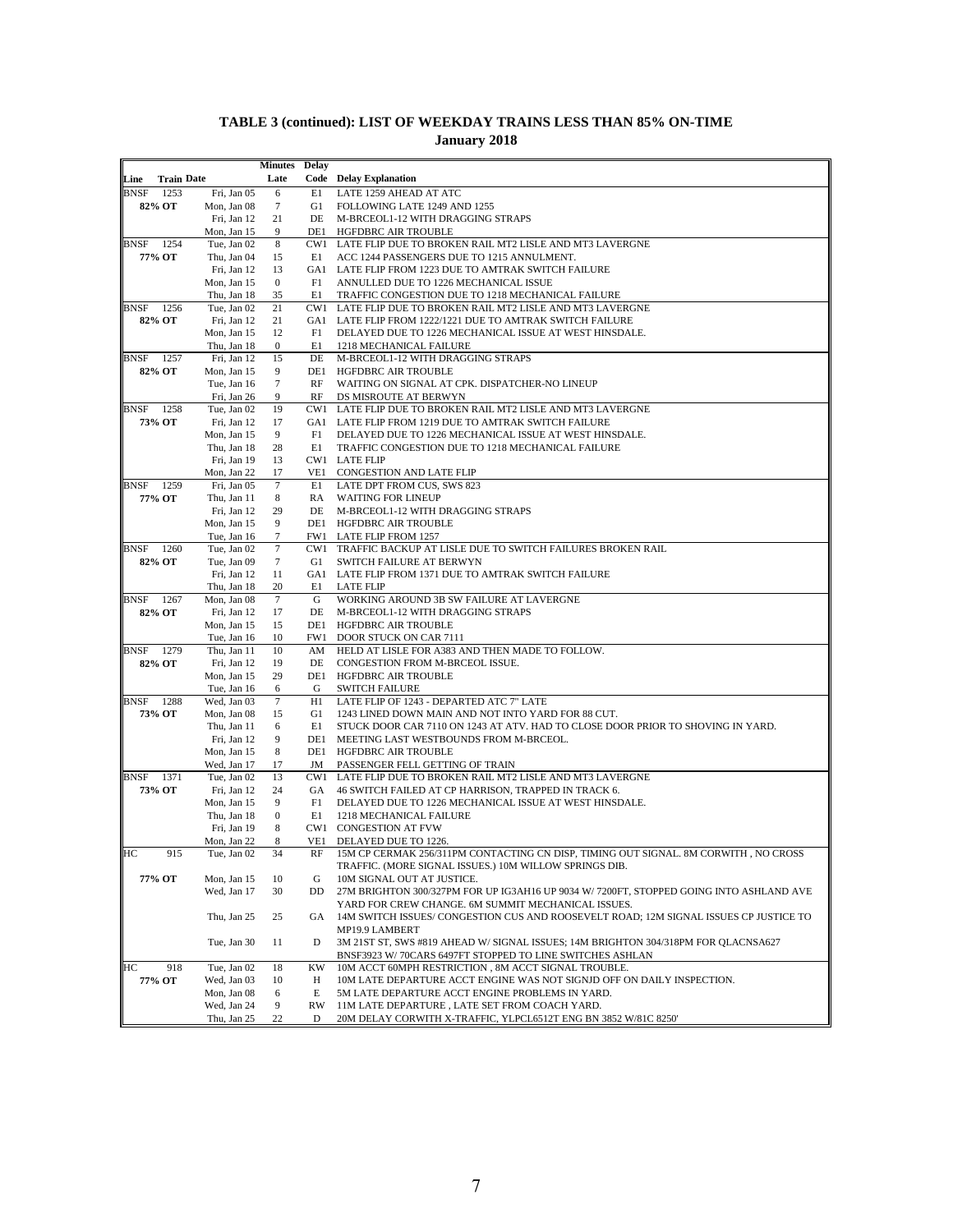|             |                   |                            | <b>Minutes</b>                | <b>Delay</b> |                                                                                                                                         |
|-------------|-------------------|----------------------------|-------------------------------|--------------|-----------------------------------------------------------------------------------------------------------------------------------------|
| Line        | <b>Train Date</b> |                            | Late                          |              | Code Delay Explanation                                                                                                                  |
| HС          | 919               | Fri, Jan 05                | 10                            | D            | 15M CORWITH FOR BNSF DZCHI904 PULLING INTO CORWITH YARD STOPPED BEFORE CLEARING THE<br>PLANT TO LINE SWITCHES IN YARD.                  |
|             | 82% OT            | Wed, Jan 24                | 15                            | GA           | 10M CUS SIGNAL ISSUES NORTH SIDE; 7M CP CANAL 603/611PM FOR IHB AP1CP CP9808 WEST<br>W/53CARS 3825FT.                                   |
|             |                   | Thu, Jan 25                | 18                            |              | GA1 21" AMTRAK TERMINAL DELAYS; CONGESTION CUS; TALKED BY SIGNALS CP LUMBER AND 21ST ST;                                                |
|             |                   | Fri, Jan 26                | 8                             | AM           | AWDM LUMBER ST. FOLLOWING AMTRAK #305 AND HCD #919.<br>4M AMTRAK TERMINAL CONGESTION (SWS#827 AND AMTK#305 AHEAD.) 6M FOLLOWING ON AMTK |
|             |                   |                            |                               |              | #305'S BLOCKS TO SUMMIT.                                                                                                                |
| ELBI        | 506               | Thu, Jan 11                | $\boldsymbol{0}$              | XF           | ANNULLED DUE TO EQUIPMENT PROBLEMS AT BI                                                                                                |
|             | 82% OT            | Wed, Jan 17<br>Thu, Jan 18 | $\overline{7}$<br>$\,$ 8 $\,$ | Ι.<br>RL1    | 5MINS HEAVY LOADING ENROUTE AND RESTRICTING SIGNALS BY MCCORMICK PLACE<br>MAKING EXTRA STOPS DUE TO ME504 BEING ANNULLED                |
|             |                   | Wed, Jan 24                | 6                             | <b>RW</b>    | 3MINS SLICK RAIL ON BI BRANCH AND 3MINS WAITING FOR ME706                                                                               |
| <b>ELML</b> | 739               | Wed, Jan 10                | 11                            | AS           | 6 MIN @ KENSINGTON FOLLOWING TRAINS AND CONGESTION. 5 MIN UNLOADING PASSENGERS                                                          |
|             |                   |                            |                               |              | FROM KENSINGTON TO FLOSSMOOR. 8 CAR TRAIN.                                                                                              |
|             | 73% OT            | Thu, Jan 11                | 6                             | 1            | FOLLOWING 709 AT KENSINGTON                                                                                                             |
|             |                   | Fri, Jan 12                | $\tau$<br>9                   | G<br>H1      | 7M LATE : 5M AT KENSINGTON FOLLOWING 709 2M ENROUTE LARGE CONSIST                                                                       |
|             |                   | Fri, Jan 26<br>Mon, Jan 29 | 37                            | J1           | 9 MINUTES DOWN DUE TO DELAY AT RANDOLPH<br>17M LATE DEPARTING RANDOLPH DUE TO TRACK CIRCUIT ISSUES SOUTH END OF PLANT, 22M              |
|             |                   |                            |                               |              | STUCK BEHIND ME709 FOR PASSENGER REMOVAL                                                                                                |
|             |                   | Wed, Jan 31                | 7                             | FS1          | <b>FOLLOWING TRAINS</b>                                                                                                                 |
| MΝ          | 2128              | Thu, Jan 11                | 9                             | RF1          | 9" DEPARTED FOX LAKE LATE DUE TO LATE ARRIVAL/TURN OF #2103; ADA FOX LAKE TO                                                            |
|             |                   |                            |                               |              | EDGEBROOK.                                                                                                                              |
|             | 82% OT            | Tue, Jan 16                | 8                             | D1           | 8" DEPARTED GRAYSLAKE WAITING ON #2107 TO CLEAR.                                                                                        |
|             |                   | Mon, Jan 22                | 8                             | D1           | 6" DEPARTED FOX LAKE DUE TO LATE ARRIVAL/TURN OF #2103; 6" STOPSIGNAL MAYFAIR U.P. CROSS<br>TRAFFIC.                                    |
|             |                   | Tue, Jan 23                | 6                             | EW           | 6" MECHANICAL PROBLEMS AIR BLOWING FROM LOCO #413 AIR DRYER FROZEN INGLESIDE.                                                           |
| MΝ          | 2137              | Wed, Jan 10                | 6                             | E1           | 10" TRAIN AHEAD GLENVIEW TO DEERFIELD (DUE TO #2131'S LATE DEPARTURE).                                                                  |
|             | 82% OT            | Wed, Jan 17                | 12                            | E1           | 15" DELAY FOLLOWING #2131.                                                                                                              |
|             |                   | Wed, Jan 24                | 18                            | GA1          | 15" WAITING ON EQUIPMENT, 5" FOLLOWING LATE TRAINS.                                                                                     |
|             |                   | Wed, Jan 31                | 9                             | E1           | 12" DUE TO #2140/#338 MECHANICAL FAILURE.                                                                                               |
| MΝ          | 2139              | Tue, Jan 16                | 10                            | AM           | 7" FOLLOWING AMTRAK 7, EN ROUTE; 3" STICKING DOOR #7333, GLENVIEW; 3" ADA, LIBERTYVILLE;<br>1" STOP SIGNAL, CN.                         |
|             | 82% OT            | Wed, Jan 17                | 36                            | E1           | 39" FOLLOWING TRAIN AHEAD #2131.                                                                                                        |
|             |                   | Wed, Jan 24                | 19                            |              | GA1 15" WAITING ON ENGINEER FROM #2141.                                                                                                 |
|             |                   | Wed, Jan 31                | 10                            | <b>CW</b>    | LATE TURN DUE TO 2140                                                                                                                   |
| MN          | 2141              | Fri, Jan 05                | 34                            | E            | 22" ENGINE PROBLEM, HEALY; 7" CROSS TRAFFIC, MAYFAIR; 5" MORTON GROVE.                                                                  |
|             | 73% OT            | Tue, Jan 16                | 7                             |              | AM1 10" FOLLOWING #2139 AND #2241 TO A-5.                                                                                               |
|             |                   | Wed, Jan 17<br>Wed, Jan 24 | 30<br>30                      | E1           | LATE FLIP FROM EARLIER TRAIN<br>GA1 25" WAITING ON EQUIPMENT; 10" FOLLOWING TRAIN AHEAD.                                                |
|             |                   | Thu, Jan 25                | $\mathbf{0}$                  | XН           | ANNULLED AT WESTERN AVE DEPOT, LOCO #124 NO WATER RAN DRY, USED #2143 AND #2141'S                                                       |
|             |                   |                            |                               |              | CREW TO MAKE ALL STOPS TO FOX LAKE. MISSED WATER LEAK.                                                                                  |
|             |                   | Wed, Jan 31                | 18                            | DE           | <b>BROKEN DOWN TRAIN</b>                                                                                                                |
| MN          | 2143              | Wed, Jan 17                | 28                            | E1           | LATE FLIP FROM EARLIER TRAIN                                                                                                            |
|             | 82% OT            | Wed, Jan 24                | 25                            | H1           | GA1 25" FOLLOWING #2141; 8" WAITING ON EQUIPMENT.                                                                                       |
|             |                   | Thu, Jan 25<br>Wed, Jan 31 | 42<br>$\mathbf{0}$            | E1           | 45" MAKING ALL STOPS EN ROUTE.<br>ANNULLED AT CUS USED CREW AND EQUIPMENT FROM #2143 FOR A LATE #2149 COMBO.                            |
| MN          | 2145              | Fri, Jan 05                | 17                            | E1           | 17" LATE TURN FROM #2146.                                                                                                               |
|             | 73% OT            | Tue, Jan 16                | 10                            | <b>FW</b>    | 7" LATE TURN FROM #2146 (NO FURTHER INFORMATION GIVEN); 3" REAR WORKING CAR DOOR                                                        |
|             |                   |                            |                               |              | STICKING #7226.                                                                                                                         |
|             |                   | Wed, Jan 24                | 17                            |              | GA1 14" LATE TURN FROM #2146; 5" FOLLOWING TRAINS.                                                                                      |
|             |                   | Thu, Jan 25                | 26<br>$\tau$                  | H1           | 14" LATE TURN FROM #2146.                                                                                                               |
|             |                   | Mon, Jan 29<br>Wed, Jan 31 | $\mathbf{0}$                  | A1           | 7" LATE TURN FROM #2146.<br>E1 ANNULLED DUE TO #2140/#338 MECHANICAL FAILURE.                                                           |
| MN          | 2146              | Fri, Jan 05                | 15                            | А            | 3" CROSS TRAFFIC, CN; 5" LATE TURN FROM #2121; 5" CROSS TRAFFIC, MAYFAIR.                                                               |
|             | 77% OT            | Mon, Jan 15                | 6                             | U            | 5" ADA, NORTHBROOK; 3" LATE TURN FROM #2121; 2" CROSS TRAFFIC, MAYFAIR.                                                                 |
|             |                   | Wed, Jan 24                | 13                            | GA1          | 8" MEETING TRAINS AT A-5; 3" LATE TURN FROM #2121; 3" COPY RACINE CROSSING.                                                             |
|             |                   | Mon, Jan 29                | 6                             | A1           | 4" LATE TURN FROM #2121; 2" STOP SIGNAL CROSS TRAFFIC, A-2.                                                                             |
|             |                   | Wed, Jan 31                | 73                            | E1           | 73" DELAY DUE TO #2140/#338 MECHANICAL FAILURE.<br>12" SWITCH FAILURE, A-5.                                                             |
| MΝ          | 2147<br>73% OT    | Wed, Jan 03<br>Fri, Jan 05 | 13<br>17                      | GW<br>E1     | 13" FOLLOWING #2145, EN ROUTE; 4" RESTRICTED SPEED, CN.                                                                                 |
|             |                   | Mon, Jan 22                | 9                             | Ι.           | 5" PASSENGER LOADING, EN ROUTE. 4" LATE TURN FROM #2148.                                                                                |
|             |                   | Wed, Jan 24                | 9                             | GA1          | 9" FOLLOWING A LATE #2145.                                                                                                              |
|             |                   | Thu, Jan 25                | 20                            | H1           | 20" FOLLOWING A LATE #2145.                                                                                                             |
|             |                   | Wed, Jan 31                | $\boldsymbol{0}$              | E1           | ANNULLED DUE TO #2140/#338 MECHANICAL FAILURE.                                                                                          |
| MΝ          | 2149              | Fri, Jan 05                | 14                            | E1           | 16" WAITING ON #2156.                                                                                                                   |
|             | 77% OT            | Wed, Jan 17<br>Wed, Jan 24 | 13<br>10                      | E1<br>GA1    | LATE FLIP FROM EARLIER TRAIN<br>10" LATE TURN FROM #2150.                                                                               |
|             |                   | Thu, Jan 25                | 20                            | H1           | 20" WAITING ON A LATE #2156, ROUNDOUT.                                                                                                  |
|             |                   | Wed, Jan 31                | 45                            | E1           | 46" DUE TO #2140/#338 MECHANICAL FAILURE.                                                                                               |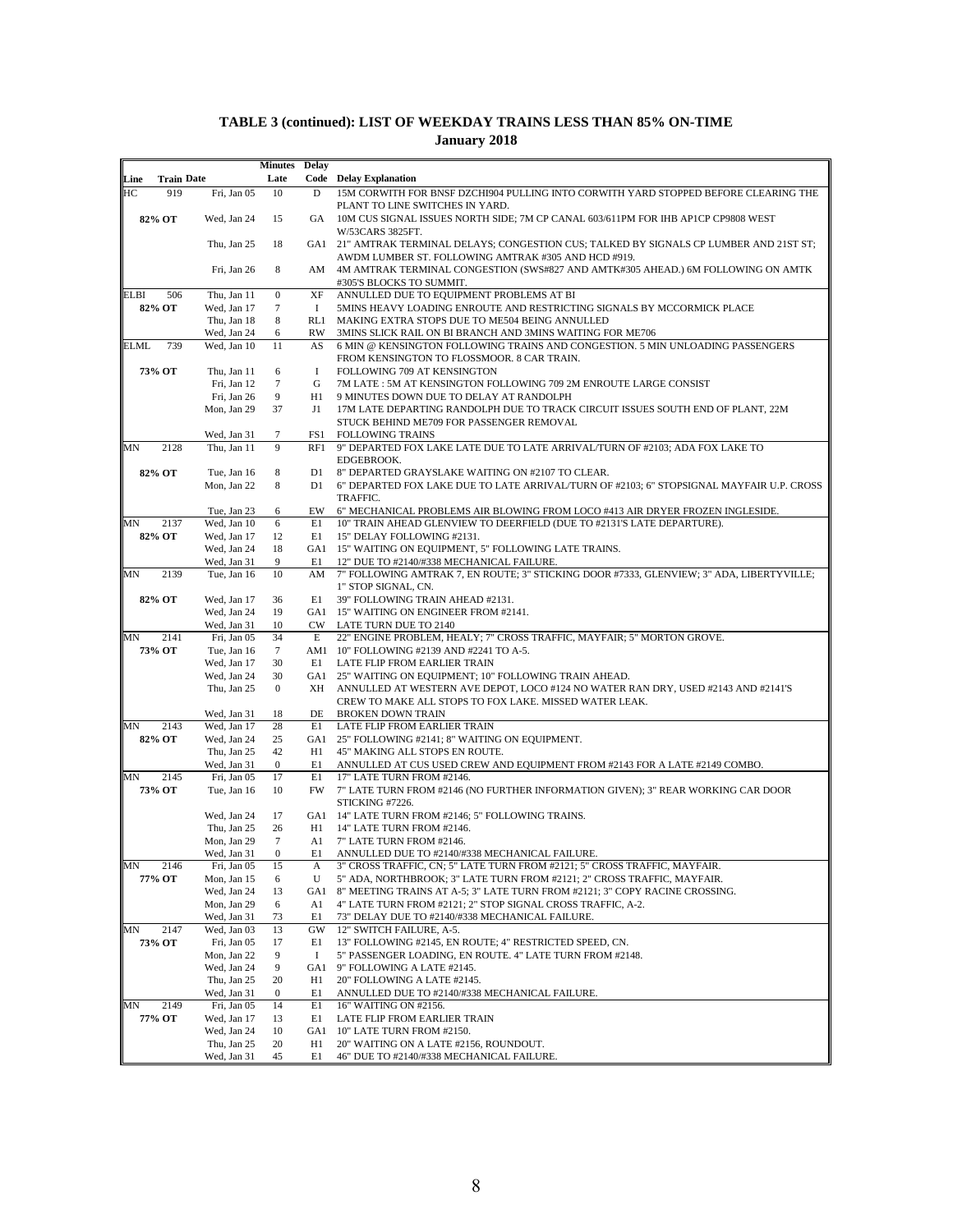|                           |                            | <b>Minutes</b>   | <b>Delay</b> |                                                                                                                         |
|---------------------------|----------------------------|------------------|--------------|-------------------------------------------------------------------------------------------------------------------------|
| <b>Train Date</b><br>Line |                            | Late             |              | <b>Code</b> Delay Explanation                                                                                           |
| 2150<br>MΝ                | Wed, Jan 03                | 17               | GW           | 20" TWO SWITCH FAILURES EN ROUTE A6 TO CUS, #11 SWITCH @ A-6 AND #83 SWITCH @ A-2.                                      |
| 77% OT                    | Wed, Jan 10                | 10               | E1           | 11" LATE TURN FROM #2133.                                                                                               |
|                           | Wed, Jan 17                | 19               | E1           | 18" DELAY WAITING ON #339 AND #2135 TO CLEAR 2 MAIN; 4" MEETING WEST BOUND TRAINS.                                      |
|                           | Wed, Jan 24                | 21               | GA1          | 21" LATE TURN FROM #2133.                                                                                               |
|                           | Wed, Jan 31                | 37               | E1           | 36" USED CREW AND EQUIPMENT FOR #2151.                                                                                  |
| 2151<br>MΝ<br>73% OT      | Wed, Jan 03<br>Fri, Jan 05 | 8<br>20          | E1           | GW1 8" WAITING ON #2158, ROUNDOUT.<br>20" WAITING ON #2158.                                                             |
|                           | Wed, Jan 17                | 12               | E1           | LATE FLIP FROM EARLIER TRAIN                                                                                            |
|                           | Wed, Jan 24                | 12               | GA1          | 12" WAITING ON RTA/#2158, ROUNDOUT.                                                                                     |
|                           | Thu, Jan 25                | 43               | H1           | 41" WAITING ON RTA/#2158, ROUNDOUT.                                                                                     |
|                           | Wed, Jan 31                | 18               | E1           | 19" LATE DUE TO FOLLOWING #2149.                                                                                        |
| 2154<br>MΝ                | Fri, Jan 05                | 23               | E1           | 23" LATE TURN FROM #2145.                                                                                               |
| 82% OT                    | Tue, Jan 16                | 13               |              | FW1 13" LATE TURN FROM #2145 (NO FURTHER INFORMATION GIVEN FROM INITIAL DELAY); 3" HOLDING                              |
|                           |                            |                  |              | FOR CP FREIGHT, DEERFIELD.                                                                                              |
|                           | Wed, Jan 24                | 15               | GA1          | 17" LATE TURN FROM #2145.                                                                                               |
|                           | Thu, Jan 25                | 27               | H1           | 27" LATE TURN FROM #2145.                                                                                               |
| 2158<br>MN<br>73% OT      | Wed, Jan 03                | 11<br>22         | E1           | GW1 11" WAITING ON LATE TRAIN #2149.                                                                                    |
|                           | Fri, Jan 05<br>Tue, Jan 09 | 6                | D1           | 22" WAITING ON #2149.<br>6" STOPPED AT GRAYSLAKE WAITING FOR #2149.                                                     |
|                           | Wed, Jan 17                | 14               | E1           | <b>RESIDUAL DELAYS</b>                                                                                                  |
|                           | Wed, Jan 24                | 16               |              | GA1 16" WAITING ON #2149.                                                                                               |
|                           | Thu, Jan 25                | 55               | H1           | 54" LATE TURN FROM #2141/#2143 AT FOX LAKE AND WAITING ON #2149 AT GRAYSLAKE AND                                        |
|                           |                            |                  |              | RESTRICTED SPEED CN TO LIBERTYVILLE.                                                                                    |
| 2200<br>MW                | Fri, Jan 12                | 6                | I            | 6" LATE DEPARTING ELGIN, SLOW LOADING.                                                                                  |
| 82% OT                    | Mon, Jan 15                | 8                | G            | 4" SIGNAL PROBLEMS, RESTRICTED SPEED BARTLETT TO HANOVER PARK; 4" FREIGHT                                               |
|                           |                            |                  |              | INTERFERENCE, X/O @ B-12 1MT RIVER GROVE TO GALEWOOD PASSENGERS                                                         |
|                           | Mon, Jan 22                | 6                | IW           | 6" SLOW PASSENGER LOADING (WEATHER/DENSE FOG) AND X/O @ RIVER GROVE 2MT TO 1MT TO                                       |
|                           |                            |                  |              | GALEWOOD.                                                                                                               |
|                           | Tue, Jan 23                | 6                | N            | 5" DEPARTED ELGIN LATE DUE TO POWER OUTAGE IN DOWNTOWN ELGIN AREA THAT AFFECTED                                         |
| МW<br>2201                | Wed, Jan 03                | 15               | G            | SIGNALS AND GATE MALFUNCTIONS @ CHICAGO ST & HIGHLAND ST.<br>15" STOPPED, B-35. HAND-LINED ROUTE (SWITCHES)             |
| 82% OT                    | Mon, Jan 15                | 10               | G1           | 5" DEPARTED CUS LATE DUE TO LATE ARRIVAL/TURN OF #2200; 3" STOP SIGNAL CICERO WEST; 2"                                  |
|                           |                            |                  |              | STOPPED AT B-35 WAITING ON EAST BOUNDS.                                                                                 |
|                           | Mon, Jan 22                | 6                | IW1          | 6" DEPARTED CUS LATE DUE TO LATE ARRIVAL/TURN OF #2200.                                                                 |
|                           | Tue, Jan 30                | 23               |              | EW1 23" DEPARTED CUS LATE DUE TO MECHANICAL PROBLEMS ENGINE #413, FROZEN MAIN RESERVOIR                                 |
|                           |                            |                  |              | VALVE ON TANK, AIR BLOWING/LOW AIR PRESSURE.                                                                            |
| 2254<br>МW                | Tue, Jan 09                | 13               | U            | 6" LOAD AND UNLOAD ADA; 6" LATE DEPARTURE FROM BIG TIMBER DUE TO SAFETY MEETING.                                        |
| 82% OT                    | Wed, Jan 10                | 12               | U1           | 11" LATE TURN FROM #2249.                                                                                               |
|                           | Thu, Jan 11                | 11               | L1           | 10" LATE TURN FROM #2249.                                                                                               |
| МW<br>2255                | Mon, Jan 29<br>Tue, Jan 09 | 30<br>10         | EW<br>U1     | 34" AIR/BRAKE PROBLEMS AT BIG TIMBER.<br>9" LATE TURN FROM #2254.                                                       |
| 82% OT                    | Wed, Jan 10                | 10               | U1           | LATE TURN FROM #2254.                                                                                                   |
|                           | Thu, Jan 11                | 9                | L1           | 9" LATE TURN FROM #2254                                                                                                 |
|                           | Mon, Jan 29                | 20               | EW1          | 26" LATE TURN FROM #2254.                                                                                               |
| NCS<br>120                | Wed, Jan 03                | 14               |              | GW1 14" WAITING ON LATE MDN TRAIN #2147.                                                                                |
| 77% OT                    | Fri, Jan 05                | 18               | E1           | 18" WAITING ON #2147.                                                                                                   |
|                           | Mon, Jan 22                | 7                | $_{\rm II}$  | 10" WAITING ON #2147.                                                                                                   |
|                           | Wed, Jan 24                | $\tau$           |              | GA1 10" WAITING ON #2147.                                                                                               |
|                           | Thu, Jan 25                | 20               | H1           | 22" WAITING ON #2147.                                                                                                   |
| <b>RI</b><br>401          | Mon, Jan 08                | 8                | CW           | 8M B/W CP35.5 AND EJE TRAVELLING AT RESTRICTED SPEED DUE TO TRACK CIRCUIT @EJE                                          |
|                           |                            |                  |              | PREVENTING A SIGNAL AT 35.5<br>4M @ BI DUE TO SLICK RAIL, 1M @ MIDLOTHIAN WAITING ON 406, 1M @ OAK PARK WAITING ON 408, |
| 82% OT                    | Wed, Jan 10                | 6                | KW           | 2M FOR EQUIPMENT THAT WAS SLOW TO LOAD.                                                                                 |
|                           | Wed, Jan 24                | 16               |              | RW1 16M LATE WAITING ON LATE TRAINS TO CLEAR AHEAD                                                                      |
|                           | Tue, Jan 30                | 6                | D            | 6 MIN AT THE E.J.E DUE TO CROSS TRAFFIC RUNNING LATE TO DUE 412 DEPARTING LATE                                          |
| <b>RI</b><br>410          | Tue, Jan 02                | 8                | GW           | 5M LATE DEPARTING JUD WAITING IN HCD918/3M EN-ROUTE DOOR PROBLEMS W/7260 & 7358                                         |
| 82% OT                    | Wed, Jan 03                | 9                | H1           | 7M LATE DEPARTING RICHARDS WAITING ON HC918 TO DEPART./2M EN-ROUTE ACCOMMODATING                                        |
|                           |                            |                  |              | <b>PASSENG</b>                                                                                                          |
|                           | Mon, Jan 22                | $\boldsymbol{0}$ | XR           | RUNSTOP SWITCH ACTIVATED.                                                                                               |
|                           | Wed, Jan 24                | 30               | RW           | DEPARTED JUD 26 MIN LATE DUE TO INCLEMENT WEATHER                                                                       |
| 411<br>RI                 | Thu, Jan 04                | 9                | E1           | DELAYED 6MIN HAD GO AROUND 409                                                                                          |
| 77% OT                    | Mon, Jan 08                | 23               | E1           | 4M ITEM 1 AWDMM @ 99TH ST. 11M IN ROUTE FOLLOWING RI409. 8M CP RICHARDS WAITING ON                                      |
|                           |                            |                  |              | RI424 TO CLEAR                                                                                                          |
|                           | Tue, Jan 09<br>Tue, Jan 16 | 10               | H1<br>JM     | DELAYED 8 MIN AT CP 54TH ST WAITING FOR 620 TO CROSS OVER FROM 1 TO 2                                                   |
|                           |                            | 9                |              | 411 CALLED REQUESTING AN AMBULANCE REMOVE A PASSENGER FROM THEIR TRAIN AT 80TH AVE<br>TOWARDS THE REAR END OF TRAIN     |
|                           | Fri, Jan 19                | 8                | G            | DEPARTED LSS 6 MIN LATE DUE TO TIMEING OUT SIGNAL AND WAITING FOR TRAFFIC TO TURN                                       |
|                           |                            |                  |              |                                                                                                                         |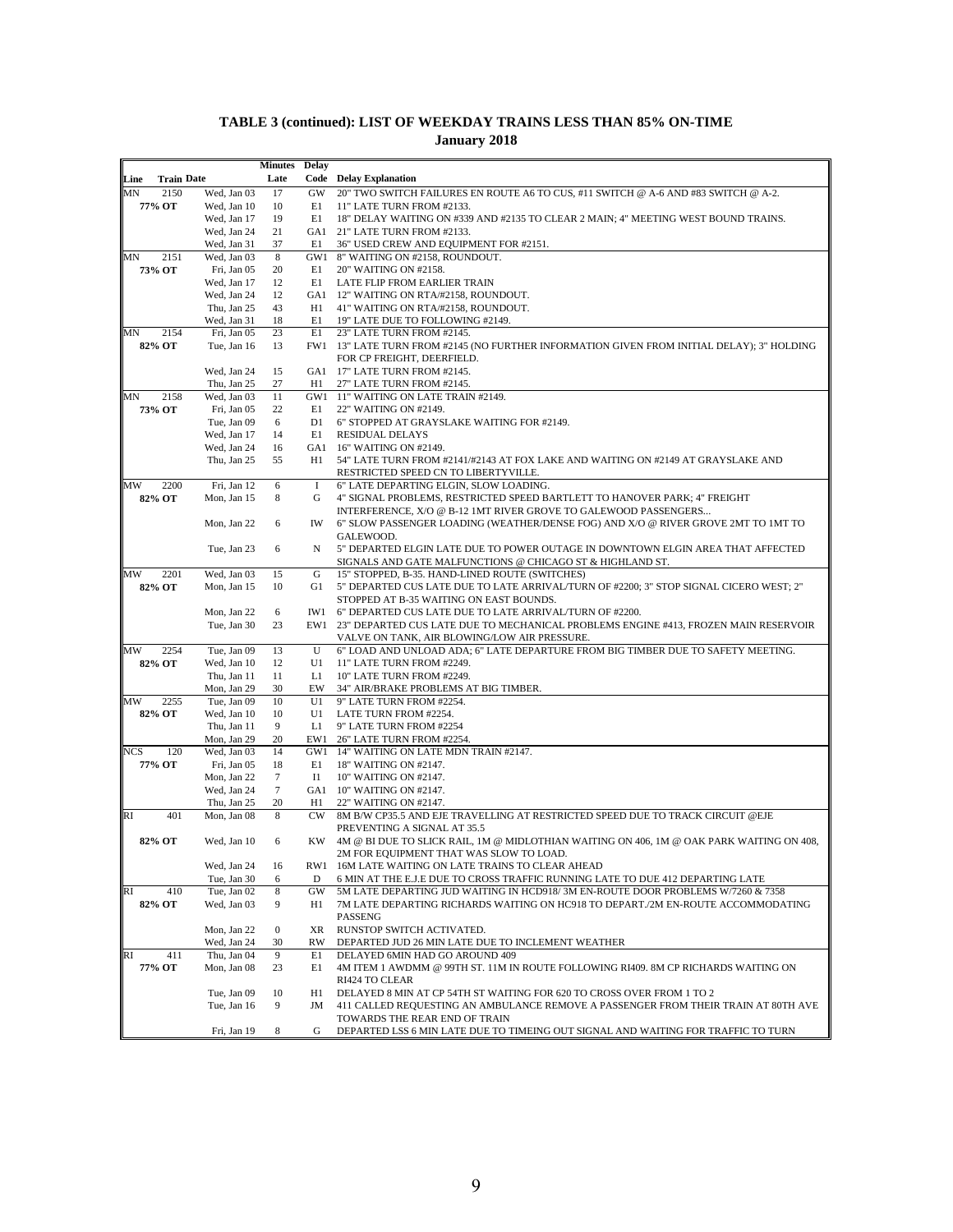|            |                   |                            | <b>Minutes</b> Delay       |                   |                                                                                                                                                 |
|------------|-------------------|----------------------------|----------------------------|-------------------|-------------------------------------------------------------------------------------------------------------------------------------------------|
| Line       | <b>Train Date</b> |                            | Late                       |                   | Code Delay Explanation                                                                                                                          |
| RI         | 416               | Tue, Jan 02                | 9                          | GW1               | 9M CP 81ST DUE TO SW #3 FAILING NORMAL FOLLOWED RI302                                                                                           |
|            | 73% OT            | Wed, Jan 10                | 6                          | U                 | 3M OAK FOREST ADA, 2M LATE DEPARTING JUD, 1M THRU-OUT THE WHOLE TRIP DOOR PROBLEMS<br>W/7322                                                    |
|            |                   | Tue, Jan 16                | 7                          | FW                | 5M TINLEY PARK/OAK PARK HAVING PROBLEMS W/CAB CAR #7374, 2M 35TH SAME PROBLEM                                                                   |
|            |                   |                            |                            |                   | <b>W/DOOR DUE TO WEATHER</b>                                                                                                                    |
|            |                   | Mon, Jan 22                | 15                         | R1                | 11M LATE DEPARTING JUD DUE TO MECH PROBLEMS W/RI410, 4M ENROUTE FOLLOWED RI616                                                                  |
|            |                   | Wed, Jan 24                | 14                         |                   | RW1 11M LATE DEPARTING RICHARDS, LATE TURN OF EQUIPMENT                                                                                         |
|            |                   | Thu, Jan 25                | 12                         | 1                 | 2 MIN LATE DEPARTING CP RICHARDS, 6 MIN DUE TO ADA, 4 MIN STOPPED AT 16TH                                                                       |
| RI         | 417               | Wed, Jan 03                | 15                         | T                 | DEPARTED LSS 5M LATE WAITING FOR 415 TO CLEAR AHEAD, 10M GATE MALFUNCTION ITEM 1 AT<br>SCHOOLHOUSE, MOKENA, WOLF RD.                            |
|            | 82% OT            | Thu, Jan 04                | 26                         | E1                | DELAYED 6MIN FOLLOWING 615, 20M FOLLOWING TRAINS                                                                                                |
|            |                   | Mon, Jan 08                | 13                         | E1                | DEPARTED LSS 9M LATE, HELD ACCT 419 EQUIPMENT RUNNING LATE. 6M ENROUTE FOLLOWING                                                                |
|            |                   |                            |                            |                   | <b>LATE TRAINS AHEAD</b>                                                                                                                        |
|            |                   | Tue, Jan 16                | 6                          | E1                | DELAYED 6M AT RICHARDS FOR 415 DEAD IN JOL DEPOT WITH MAIN RES ISSUES ON ENG 416<br>7M DUE TO GATE MALFUNCTIONS AT SCHOOLHOUSE, MOKENA, WOLF RD |
| RI         | 419<br>73% OT     | Wed, Jan 03<br>Thu, Jan 04 | 7<br>16                    | $\mathbf T$<br>E1 | 16M LATE INTO JOLIET FOLLOWING LATE TRAINS                                                                                                      |
|            |                   | Mon, Jan 08                | 60                         | E1                | DEPARTED LSS 30M LATE ACCT LATE TURN FROM RI 422. 30M OAK PARK AVE WITH MECH ISSUES                                                             |
|            |                   | Tue, Jan 09                | 26                         | H1                | DELAYED 35 MIN DUE TO LATE TURN FROM 422 AT LSS                                                                                                 |
|            |                   | Tue, Jan 16                | 6                          | D                 | DELAYED 6M AT EJE CROSSING DUE TO CN L521 THAT HAD TO 'STOP TO DROP OFF CONDUCTOR'                                                              |
|            |                   |                            |                            |                   | AND OVERRAN WINDOW BY 7M                                                                                                                        |
|            |                   | Thu, Jan 25                | $\tau$                     | GF                | 10M AT EJE DUE TO X-TRAFFIC M347 CN 2670 +1 155 CARS 9994' (TOOK 22M TO CLEAR INSTEAD OF<br>10M) CN HAD TO FLAG TRAIN BY SIGNAL.                |
| RI         | 421               | Tue, Jan 02                | $\tau$                     | JM                | 11M 80TH AVE, 656PM-707PM, WAITING ON AMBULANCE FOR PASSED OUT PASSENGER                                                                        |
|            | 82% OT            | Thu, Jan 04                | 6                          | H1                | 6M LATE INTO JOLIET DUE TO GROUND RELAY ISSUES                                                                                                  |
|            |                   | Mon, Jan 08                | 41                         | E1                | 41M IN ROUTE TRAIN CONGESTION DUE TO RI407 DEAD @ 103RD ST                                                                                      |
|            |                   | Tue, Jan 09                | 10                         | H1                | DEPARTED LSS 6M LATE FOR LATE EQPT. 1M FOR TB 1501. 3M IN ROUTE WHEEL SLIPPAGE WITH                                                             |
| RI         | 523               | Wed, Jan 03                | 11                         | $\mathbf T$       | <b>LOCO 201</b><br>4M 115TH ADA, 6M ITEM 1 AT GOUGAR RD                                                                                         |
|            | 82% OT            | Mon, Jan 08                | 13                         | E1                | DEPARTED LSS 6M LATE, TURNED FROM 622 (525S) EQUIPMENT. 5M ADA @ 107TH AND 115TH. 2M                                                            |
|            |                   | Tue, Jan 09                | 49                         | H1                | 51M ELIZABETH WAITING ON RI526 TO CLEAR DUE TO SINGLE TRACKING BEV SUB ACCT RI613 DEAD                                                          |
|            |                   |                            |                            |                   | AT 91ST ST ON EWD                                                                                                                               |
|            |                   | Wed, Jan 17                | 11                         | U                 | <b>4 ADA STOPS</b>                                                                                                                              |
| RI         | 533               | Mon, Jan 15                | 11                         | $\mathbf D$       | 7M IN ROUTE WITH 9 CARS 4M WAITING ON Q556                                                                                                      |
|            | 82% OT            | Wed, Jan 17<br>Thu, Jan 18 | 110<br>79                  | GW<br>E           | 110" SWITCH FROZEN<br>ENG. 207 WOULD NOT LOAD                                                                                                   |
|            |                   | Thu, Jan 25                | 10                         | KW                | STOPPED AT HICKORY CREEK M ACCT. ENGINE WOULDN'T LOAD, WHEEL SLIP                                                                               |
| RI         | 603               | Tue, Jan 02                | $7\phantom{.0}$            | GW                | 7M CP 81ST HAVING TO BE FLAGGED DUE TO PUMPING SWITCH AT GRESHAM CAUSING SIGNAL TO                                                              |
|            |                   |                            |                            |                   | <b>DROP</b>                                                                                                                                     |
|            | 82% OT            | Thu, Jan 04                | 11                         | EW                | 6M X-TRAFFIC @ 16TH, 7M DELAY AT BRAINARD AIR ISSUES                                                                                            |
|            |                   | Thu, Jan 11                | 41                         | DE                | DELAYED 30 MIN IN DEPOT DUE TO L536 GOING INTO EMERGENCY ACROSS 16TH STREET<br>DIAMONDS. 10M ON BEVERLY SUB DUE TO ITEM ONES.                   |
|            |                   | Thu, Jan 18                | 14                         | CW1               | 14 MIN DELAY AT GRESHAM WAITING FOR 516 AND ALSO COPYING TRACK PERMIT                                                                           |
| RI         | 613               | Wed, Jan 03                | $7\phantom{.0}$            | IW                | FULL CONSIST.                                                                                                                                   |
|            | 68% OT            | Thu, Jan 04                | 10                         | E1                | DELAYED 12 MIN HAD TO GO AROUND 409                                                                                                             |
|            |                   | Tue, Jan 09                | $\boldsymbol{0}$           | XH                | DELAYED 50 MIN ARCHER RADAR UNIT NOT TESTED.                                                                                                    |
|            |                   | Thu, Jan 11<br>Tue, Jan 16 | 13<br>$\tau$               | GW<br>G1          | 12M ON THE BEVERLY SUB LINE DUE TOITEM ONES ON MULTIPLE GATES<br>DELAYED 7 MIN AT CP PERSHING DUE TO 413 HAVING TO BE TALKED BY THE SIGNAL      |
|            |                   | Wed, Jan 17                | 7                          | 1                 | 4MIN LATE LEAVING LSS, 2 MINS AT 16TH ST, 3 MIN AT 47TH ST, DROPPING OFF CREW, 2MINS AT                                                         |
|            |                   |                            |                            |                   | <b>GRESHAM</b>                                                                                                                                  |
|            |                   | Fri, Jan 19                | 7                          | G                 | 3 MIN AT 16TH WAITING FOR 620 TO CLEAR AND 3 MIN FOLLOWING 303                                                                                  |
| RI         | 617               | Mon. Jan 08                | $\mathbf{0}$               | E1                | TRAIN 617 WAS ANNULLED                                                                                                                          |
|            | 77% OT            | Tue, Jan 09                | 53                         | H1                | DELAYED 12 MIN HELD IN DEPOT, DELAYED 15 MIN AT CP PERSHING BEHIND 613. 26M 91ST WAITING<br>ON RI613 PASSENGERS AND RUNNING ON WWD              |
|            |                   | Thu, Jan 11                | 9                          | GW                | 6M ON THE BEVERLY SUB DUE TO ITEM ONES ON MULTIPLE GATES                                                                                        |
|            |                   | Tue, Jan 16                | 8                          | IW                | DELAYED 8 MINS OVER TRIP ACCT PASSENGERS SLOW TO LOAD AT VARIOUS STATIONS                                                                       |
|            |                   | Thu, Jan 25                | 7                          | 1                 | 1M LATE PSGR BOARDING AT LSS, 1M AT 16TH SPEED RESTRICTION, 1M AT MORGAN SPEED                                                                  |
|            |                   |                            |                            |                   | RESTRICTION, 1M 103RD HELPING PSGR, 3M 107TH MEETING RI622                                                                                      |
| <b>SWS</b> | 831<br>77% OT     | Thu, Jan 04<br>Fri, Jan 05 | $\boldsymbol{0}$<br>$\tau$ | <b>XFW</b><br>E1  | ANNULLED, SET OUT FROZEN COACH IN COACH YARD.<br>6M BELT JCT. MEET LATE SWS #836; 7M CP 143RD ST. MEET SWS #838.                                |
|            |                   | Fri, Jan 12                | 6                          |                   | AM1 12M DELAY DEPARTING CUS, RED SIGNAL.                                                                                                        |
|            |                   | Fri, Jan 26                | 10                         | D1                | 2M FOREST HILL 639/641PM FOR CSXY112 NS929 W/3741FT.; 10M CP143RD ST. MEET SWS#838.                                                             |
|            |                   | Mon, Jan 29                | 14                         | RF1               | 2M BELT JCT MEET SWS #836; 15M CP 143RD ST 707/725PM MEET DELAYED SWS #838; 3M ADA 143RD.                                                       |
|            |                   |                            |                            |                   |                                                                                                                                                 |
| SWS        | 836               | Fri, Jan 05<br>Tue, Jan 23 | $\,$ 8 $\,$                | E1<br>D           | LATE FLIP OF SWS #823<br>12M FOREST HILL 620/632PM FOR CSX Q18 CSXT7802 W/59CARS 11781FT PULLING OUT OF CSX YARD.                               |
|            | 77% OT            |                            | 6                          |                   | (CSX TOOK THE SIGNAL AT 613PM.)                                                                                                                 |
|            |                   | Wed, Jan 24                | 8                          | D                 | 6M CP RIDGE 603/609PM FOR CSX Q161 CSXT3209 WEST W/9826FT.; 3M BELT JCT, FREIGHT CLEARING                                                       |
|            |                   |                            |                            |                   |                                                                                                                                                 |
|            |                   | Thu, Jan 25                | 6                          | GA1               | DEPT ORLAND 153RD ST. 12" LATE; LATE FLIP OF SWS #823. ; TALKED BY CP21ST ST.                                                                   |
|            |                   | Mon, Jan 29                | 9                          | D1                | 14M ASHBURN 610/624PM MEET SWS #829                                                                                                             |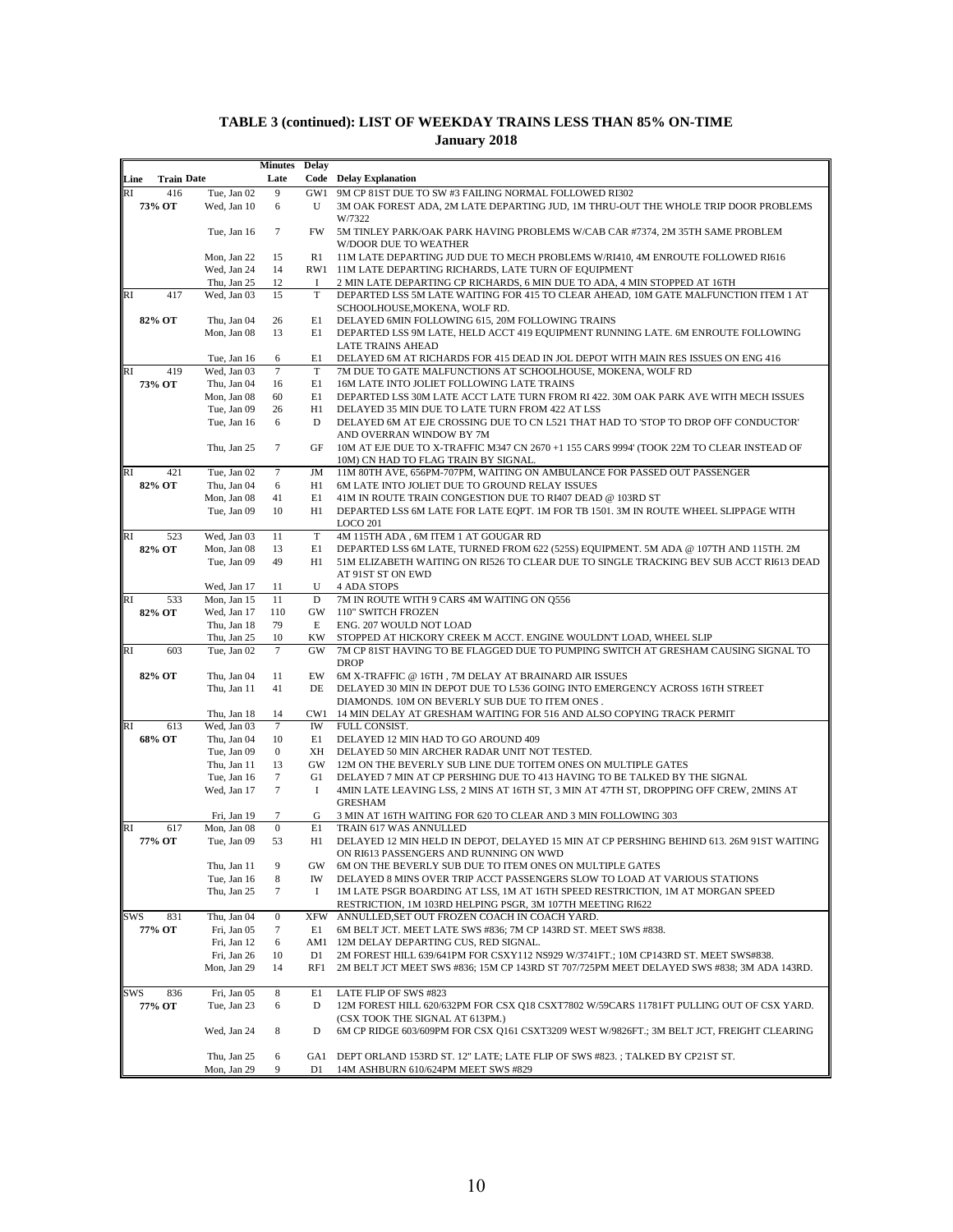| Line        | <b>Train Date</b> |                            | <b>Minutes</b> Delay<br>Late |             | <b>Code</b> Delay Explanation                                                                                                                         |
|-------------|-------------------|----------------------------|------------------------------|-------------|-------------------------------------------------------------------------------------------------------------------------------------------------------|
| <b>UPN</b>  | 330               | Tue, Jan 09                | 10                           | J           | LATE DEPARTURE FROM KENOSHA, WAITED FOR THE KENOSHA POLICE TO REMOVE AN UNRULY                                                                        |
|             |                   |                            |                              |             | FEMALE PASSENGER OFF THE TRAIN.                                                                                                                       |
|             | 82% OT            | Thu, Jan 18                | 14                           | E1          | SLOW AND HEAVY PASSENGER LOADING DUE TO HELPING TO ACCOMMODATE FOR #328<br>PASSENGERS.                                                                |
|             |                   | Wed, Jan 24                | $\mathbf{0}$                 | XF          | ANNULLED DUE TO FEDERAL WHEEL ON THE CAR 6179.                                                                                                        |
|             |                   | Wed, Jan 31                | 7                            | RO1         | MADE ALL STOPS TO WINNETKA TO HELP ACCOMMODATE FOR #328 ANNULLMENT.                                                                                   |
| <b>UPN</b>  | 355               | Wed, Jan 17                | $\overline{7}$               | F1          | DELAYED FOLLOWING TRAINS AHEAD ON ACCT. OF LATE DEPARTURE OF #347 EQUIPMENT, DUE TO                                                                   |
|             |                   |                            |                              |             | MECHANICAL ISSUES WITH #4302 EQUIPMENT.                                                                                                               |
|             | 82% OT            | Thu, Jan 18                | 13                           | VE1         | DELAYED FOLLOWING #353 FROM CPT TO WAUKEGAN.                                                                                                          |
|             |                   | Fri, Jan 19                | 65                           | E1          | STOPPED AT CLYBOURN BEHIND #351 AND #353 DUE TO MECHANICAL FAILURE ON #351, RAN                                                                       |
|             |                   | Fri, Jan 26                | 8                            | E1          | AROUND #351-#353 RP-WK PICKING UP PASSENGERS FROM<br>DELAYED RUNNING ON APPROACH SIGNALS BEHIND #353, XH AT MP 24.43.                                 |
| <b>UPNW</b> | 632               | Tue, Jan 02                | $\tau$                       | <b>KW</b>   | 7" 40 MPH ON THE MCHENRY SUB & STICKY DOORS.                                                                                                          |
|             | 77% OT            | Thu, Jan 04                | 6                            | FW.         | DEPARTED MCHENRY 2" LATE DUE TO WEATHER RESTRICTIONS ON THE MCHENRY SUB, XH AT MP                                                                     |
|             |                   |                            |                              |             | 23.08, STICKING LOADING DOORS ON 7269.                                                                                                                |
|             |                   | Fri, Jan 12                | 8                            | D           | CROSS TRAFFIC AT THE CN BARRINGTON FOR THE A4919-11TH.                                                                                                |
|             |                   | Wed, Jan 17                | 8                            | D           | STOPPED AT CN BARRINGTON FOR FREIGHT TRAIN A49191-16.                                                                                                 |
|             |                   | Tue, Jan 30                | 6                            |             | DD1 DELAYED FOLLOWING #630 OUT OF BARRINGTON ON ACCT OF #634 LATE CROSSOVER MOVE & #630                                                               |
|             |                   |                            |                              |             | FREIGHT INTERFERENCE @ BARRINGTON (A49191-29).                                                                                                        |
| UPNW        | 651               | Tue, Jan 02                | 8                            | F1          | DELAYED FOLLOWING #647.                                                                                                                               |
|             | 77% OT            | Thu, Jan 18                | 10                           | H1          | LATE DEPARTURE FROM CPT (USED #653 EQUIPMENT FROM CAL AVE ON ACCT. OF ORIGINAL EQUIP                                                                  |
|             |                   |                            |                              |             | WEST 5 CARS WAS LATE FROM CAL AVE COACH YARD)                                                                                                         |
|             |                   | Wed, Jan 24                | $\tau$                       |             | GA1 WAITED AT BARRINGTON FOR #645 TO YARD, #645 WAS DELAYED WAITING AT BARRINGTON FOR                                                                 |
|             |                   |                            |                              |             | #647 TO CLEAR.                                                                                                                                        |
|             |                   | Mon, Jan 29                | 23                           | G           | DEPARTED CPT 10" DOWN DUE TO LATE ARRIVAL OF EQUIPMENT FROM CAL AVE COACH YARD                                                                        |
|             |                   |                            | 29                           |             | ALSO DELAYED @ MYAFAIR HAD TO BE FLAGGED BY THE SIGNAL DUE TO<br>STOPPED @ CLYBOURN FROM 18:16-1830 ON ACCT. OF #2140 & AMTRAK #338 WERE BOTH STOPPED |
|             |                   | Wed, Jan 31                |                              | E1          | ACROSS MAYFAIR PLANT DUE TO MECHANICAL ISSUES.                                                                                                        |
| UPW         | 10                | Fri, Jan 05                | 6                            | $\mathbf D$ | WAITED FOR FREIGHT TRAIN MMCPR-04 TO CLEAR GRACE.                                                                                                     |
|             | 82% OT            | Mon. Jan 15                | 12                           | K           | CAR STUCK ON THE TRACKS AT MP10.2, DISPATCHER HAD TO RE-ROUTE #10 FROM TRACK 1 TO 2 AT                                                                |
|             |                   |                            |                              |             | MAYWOOD AND MELROSE PARK, WAITED FOR SIGNAL                                                                                                           |
|             |                   | Thu, Jan 18                | 20                           | DD          | WAITED FOR A SIGNAL AT 25TH AVENUE DUE TO FREIGHT TRAIN ICSG2I-18 YARD MOVE INTO                                                                      |
|             |                   |                            |                              |             | PROVISO.                                                                                                                                              |
|             |                   | Mon, Jan 22                | $\tau$                       | F           | XH PROCEDURE @ MP 5.22 & BAD ORDER ATC ON CAB CAR #8419 (OPERATED ON ABSOLUTE BLOCKS                                                                  |
|             |                   |                            |                              |             | FROM ELMHURST-KEDZIE).                                                                                                                                |
| UPW         | 13                | Fri, Jan 05                | 14                           | D1          | STOPPED AT PARK ON TRACK 2 WAITING FOR #18 AND #20 TO CLEAR FROM BEING CROSSED DOWN                                                                   |
|             |                   |                            |                              |             | FROM TRACK 1 TO TRACK 3 AHEAD.                                                                                                                        |
|             | 82% OT            | Mon, Jan 15                | 19                           | K1          | STOPPED @ VALE WAITING ON #14 TO CLEAR ON ACCT. OF A VEHICLE ON THE TRACKS @ MP10.2 &                                                                 |
|             |                   | Tue, Jan 23                | 9                            | D           | XH @ MP10.2.<br>DELAYED AT KEDZIE WAITING FOR IG3AH TO CLEAR ON ROCKWELL JCT.                                                                         |
|             |                   | Wed, Jan 31                | 6                            | D           | STOPPED @ PARK WAITING FOR #16 TO CLEAR DUE TO RUNNING SOUTH SIDE TRACK #3 ELBURN TO                                                                  |
|             |                   |                            |                              |             | ELMHURST.                                                                                                                                             |
| <b>UPW</b>  | 30                | Wed, Jan 10                | 8                            | KD1         | FOLLOWING #26, THEN #28 AT PARK.                                                                                                                      |
|             | 82% OT            | Fri, Jan 12                | $\tau$                       | D           | CROSS TRAFFIC AT CN WEST CHICAGO FOR THE X110441-9TH.                                                                                                 |
|             |                   | Mon, Jan 15                | 10                           | F1          | TRAIN CONTROL ELMHURST-RIVER FOREST FOLLOWING #28, DUE TO MECHANICAL ISSUES & CROSS                                                                   |
|             |                   |                            |                              |             | TRAFFIC AT WESTERN AVE.                                                                                                                               |
|             |                   | Mon, Jan 22                | $\tau$                       | GМ          | XH @ MP 5.22 & TRAIN CONTROL PARK TO OAK PARK FOLLOWING #28.                                                                                          |
| UPW         | 35                | Wed, Jan 17                | 17                           | G           | SWITCH #67 FAILURE @ WESTERN AVE.                                                                                                                     |
|             | 82% OT            | Thu, Jan 18                | 8                            | U           | 2 ADA LIFTS.                                                                                                                                          |
|             |                   | Wed, Jan 24                | 17                           | D           | 15" WAITING FOR MPRCBV TO CLEAR PECK; 5" SLOW PASSENGER HANDLING, EN ROUTE.                                                                           |
| <b>UPW</b>  | 55                | Thu, Jan 25<br>Tue, Jan 02 | 17<br>10                     | D<br>FW1    | FREIGHT TRAIN INTERFERENCE @ PARK (14:19-14:29) QPRNPV & 2 ADA LIFTS.<br>10" DELAYED FOLLOWING M53 ON TRAIN CONTROL OAK PARK TO ELMHURST.             |
|             | 73% OT            | Thu, Jan 04                | $\tau$                       | H           | 7" TRAIN CONTROL BETWEEN OAK PARK-ELMHURST DUE TO FOLLOWING #53, WHICH DEPARTED                                                                       |
|             |                   |                            |                              |             | LATE FROM CPT DUE TO LATE ARRIVAL FROM CAL AVE YARD.                                                                                                  |
|             |                   | Wed, Jan 17                | 15                           | F1          | TRAIN CONTROL OAK PARK TO ELMHURST FOLLOWING #51 ON ACCT. OF #51 MECHANICAL ISSUES @                                                                  |
|             |                   |                            |                              |             | CPT & XH @ MP 23.78.                                                                                                                                  |
|             |                   | Thu, Jan 18                | 35                           | Ε           | TRAIN CONTROL OAK PARK-CPY015 & 20MPH OVER ALL CROSSINGS ELMHURST-ELBURN ON ACCT.                                                                     |
|             |                   |                            |                              |             | OF NO DITCH LIGHTS ON METX165.                                                                                                                        |
|             |                   | Wed, Jan 24                | 10                           | GA          | NO SIGNAL AT WESTERN A2 DUE TO UNION STATION HAVING SWITCH FAILURE CAUSING THE                                                                        |
|             |                   |                            |                              |             | MILWAUKEE WEST TO BACK UP AT WESTERN AVE.                                                                                                             |
|             |                   | Tue, Jan 30                | 15                           | KD1         | DELAYED FOLLOWING #53.                                                                                                                                |
| UPW         | 57                | Thu, Jan 04                | 14                           | H1          | 16" TRAIN CONTROL BETWEEN 25TH AVE-ELMHURST FOLLOWING #55 ON ACCT. OF LATE #53 &                                                                      |
|             |                   |                            |                              |             | STICKY DOORS ON CARS #6101 & #6108 @ W. CHICAGO & GENEVA.                                                                                             |
|             | 73% OT            | Tue, Jan 09                | $\tau$                       | D1          | RAN TRAIN CONTROL BEHIND #55.                                                                                                                         |
|             |                   | Wed, Jan 17                | 17                           | F1          | TRAIN CONTROL FROM CPT TO ELMHURST FOLLOWING #55 ON ACCT. OF #51 MECHANICAL ISSUES @                                                                  |
|             |                   |                            |                              |             | CPT & DELAYED BEHIND #53 JUST SHORT OF ELBURN                                                                                                         |
|             |                   | Thu, Jan 18                | 22                           | R1          | LATE DEPARTURE FROM CPT ON ACCT. OF LATE ARRIVAL OF EQUIPMENT FROM CAL AVE WITH A                                                                     |
|             |                   | Fri, Jan 19                | 29                           | JM1         | SWITCH ENGINE ATTACHED TO THE EQUIPMENT<br>WAITED BEHIND #55 STOPPED AT GENEVA FOR A PASSENGER THAT SLIPPED ON THE PLATFORM,                          |
|             |                   |                            |                              |             | PARAMEDICS DID TAKE THE PASSENGER AWAY.                                                                                                               |
|             |                   | Tue, Jan 30                | $\mathbf{0}$                 | XR          | ANNULLED @ ELMHURST METX 126 SHUT DOWN @ PARK WITH A MU FAULT STOP REQUEST AND 587                                                                    |
|             |                   |                            |                              |             | CODE AFTER TROUBLE SHOOTING COULD NOT GET EQUIP MOVING                                                                                                |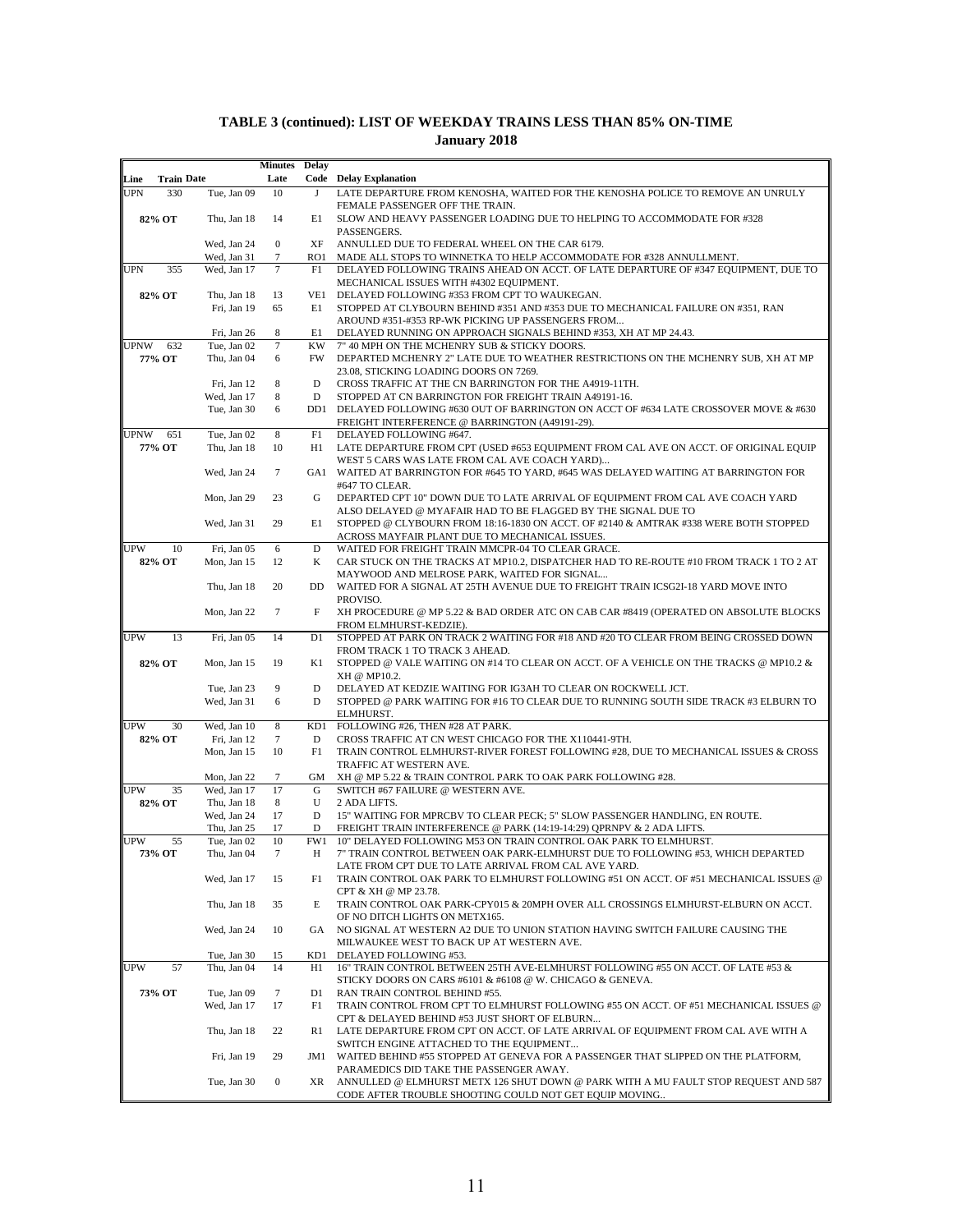|            |                   |             | <b>Minutes</b>   | <b>Delay</b> |                                                                                        |
|------------|-------------------|-------------|------------------|--------------|----------------------------------------------------------------------------------------|
| Line       | <b>Train Date</b> |             | Late             |              | <b>Code</b> Delay Explanation                                                          |
| <b>UPW</b> | 59                | Fri, Jan 05 | $\tau$           | D            | RAN TRACK 1 WESTERN TO KEDZIE USED TO SHORT CROSSOVERS RAN AT RESTRICTED SPEED.        |
|            | 73% OT            | Tue, Jan 09 | 9                | D1           | RAN TRAIN CONTROL BEHIND #57.                                                          |
|            |                   | Wed, Jan 17 | 10               | F1           | TRAIN CONTROL FROM MP 7.0 TO PARK FOLLOWING #57 ON ACCT. OF #51 MECHANCAL ISSUES @     |
|            |                   |             |                  |              | CPT (18:02-18:09).                                                                     |
|            |                   | Thu, Jan 18 | 18               | R1           | LATE DEPARTURE FROM CPT, DUE TO CONGESTION @ LAKE STREET PLANT & WAITED @ HALSTED      |
|            |                   |             |                  |              | FOR #57 TO CLEAR (17:55-18:04).                                                        |
|            |                   | Wed, Jan 24 | 8                |              | GA1 FOLLOWED #57 ON TRAIN CONTROL.                                                     |
|            |                   | Tue, Jan 30 | 79               | R1           | TIED ON TO #57 EQUIPMENT AND SHOVED EQUIPMENT TO ELMHURST AND THEN TURNED COMBO        |
|            |                   |             |                  |              | TRAIN BACK TO CPT.                                                                     |
| UPW        | 60                | Fri, Jan 05 | 34               | K            | WAITED FOR A CAR THAT WAS STUCK ON THE TRACKS @ MP15.89, WAITED FOR CAR TO BE          |
|            |                   |             |                  |              | REMOVED AND TRACKS TO BE INSPECTED.                                                    |
|            | 77% OT            | Wed, Jan 17 | 9                | F1           | LATE TURN OFF #59 CREW AND EQUIPMENT ON ACCT. OF #51 MECHANICAL ISSUES.                |
|            |                   | Thu, Jan 18 | 20               | R1           | LATE TURN OFF #59 CREW & EQUIPMENT ON ACCT. OF LATE DEPARTURE FROM CPT.                |
|            |                   | Wed, Jan 24 | $\overline{7}$   |              | GA1 DEPARTED ELMHURST 8" LATE ON ACCOUNT OF LATE TURN OF #59.                          |
|            |                   | Tue, Jan 30 | $\boldsymbol{0}$ | R1           | ANNULLED DUE TO #57 ENGINE ISSUES.                                                     |
| <b>UPW</b> | 61                | Tue, Jan 02 | $\overline{7}$   | GW           | 7" NO SIGNAL, UNIVERSITY. WAITED FOR MAINTAINER TO RELEASE TRACK 3 @ MP 28, WORKING TO |
|            |                   |             |                  |              | THAW OUT ICE BUILD UP ON HOT BOX DETECTOR.                                             |
|            | 77% OT            | Fri, Jan 05 | 27               | K            | WAITED FOR A CAR THAT WAS STUCK ON THE TRACKS @ MP15.89, WAITED FOR CAR TO BE          |
|            |                   |             |                  |              | REMOVED AND TRACKS TO BE INSPECTED.                                                    |
|            |                   | Tue, Jan 09 | 17               | VF           | ADA LIFT PROBLEMS, CREW HAD TO MANUALLY OPERATE THE LIFT AT WHEATON TO GET AN ADA      |
|            |                   |             |                  |              | PASSENGER OFF THE TRAIN.                                                               |
|            |                   | Thu, Jan 18 | 16               | R1           | DELAYED @ PARK WAITING ON LATE #59/#60 TO CROSSOVER @ ELMHURST.                        |
|            |                   | Tue, Jan 30 | $\tau$           | R1           | DELAYED BEHIND #59.                                                                    |
| <b>UPW</b> | 62                | Wed, Jan 03 | 6                | D            | 6" OPERATED SOUTHSIDE FROM MELROSE-KEDZIE (USED SHORT CROSSOVERS AT KEDZIE ON ACCT.    |
|            |                   |             |                  |              | OF FREIGHT INTERFERENCE).                                                              |
|            | 77% OT            | Wed, Jan 17 | 51               | <b>KD</b>    | LATE DEPARTURE FROM ELBURN ON ACCT. OF AIR ISSUES WITH CAB CAR 8439. MAIN RESERVOIR    |
|            |                   |             |                  |              | HOSE BETWEEN ENGINE CAME APART ELBURN MIC RECONNECTED IT                               |
|            |                   | Fri, Jan 19 | 10               | D            | STOPPED AT PARK WAITING FOR MELNP TO CLEAR IN PROVISO PER DISPATCHER SHE WAS TOLD      |
|            |                   |             |                  |              | TRAIN WAS READY TO DEPART BY THE TOWER                                                 |
|            |                   | Tue, Jan 23 | 111              | M            | DELAYED STRUCK A CAR @ MP 22.50 ON TRACK 1, CAR WAS ALSO BLOCKING TRACKS 1 & 2, WAITED |
|            |                   |             |                  |              | FOR TOW TO REMOVE CAR & TRACKS TO BE INSPECTED.                                        |
|            |                   | Tue, Jan 30 | $\tau$           | U            | UNLOAD A ADA LIFT PASSENGER @ ELMHURST ON TRK 2 @ THE CROSSING FROM THE CAB CAR.       |
| UPW        | 64                | Thu, Jan 04 | 8                | H1           | 8" LATE TURN FROM #57 CREW & EQUIPMENT ON ACCT. OF TRAIN CONTROL FOLLOWING #55.        |
|            | 64% OT            | Mon, Jan 08 | 41               | <b>DD</b>    | WAITED AT ELMHURST FOR MELPRJ TO CLEAR IN PROVISO ON TRACK 1 @ 25TH AVE DUE TO BEING   |
|            |                   |             |                  |              | LINED INTO THE WRONG LEAD. HAD TO WAIT FOR CREW                                        |
|            |                   | Fri, Jan 12 | 8                | D            | DELAYED WAITING FOR SLOW PASSENGER LOADING @ GENEVA, VILLA PARK AND ELMHURST,          |
|            |                   |             |                  |              | ALSO FOLLOWING MPRASX AND ZCSG1 AT VALE.                                               |
|            |                   | Wed, Jan 17 | 26               |              | KD1 LATE TURN OFF #57 & EQUIPMENT ON ACCT. OF #62 MECHANICAL ISSUES.                   |
|            |                   | Thu, Jan 18 | 17               | R1           | LATE TURN OFF #57 CREW & EQUIPMENT ON ACCT. OF LATE DEPARTURE FROM CPT.                |
|            |                   | Fri, Jan 19 | 11               |              | JM1 LATE TURN OF EQUIPMENT FROM #57.                                                   |
|            |                   | Tue, Jan 23 | 35               | M1           | DELAYED AT WHEATON #62 STOPPED AHEAD STRUCK A CAR @ MP 22.50 ON TRACK 1 CAR WAS ALSO   |
|            |                   |             |                  |              | BLOCKING TRACKS 1 & 2, WAITED FOR TOW TO REMOVE CAR                                    |
|            |                   | Tue, Jan 30 | 17               | R1           | LATE DEPARTURE FROM ELBURN HAD TO USE #55 EQUIPMENT AND CREW DUE TO #57 STOPPED @      |
|            |                   |             |                  |              | PARK WITH A BROKE DOWN ENGINE.                                                         |
| <b>UPW</b> | 65                | Tue, Jan 02 | $\overline{8}$   | DE           | 8" MET M64 AT PARK, FREIGHT AGBNP BROKE DOWN ON TRACK #3 WEST OF GRACE. M65 RAN        |
|            |                   |             |                  |              | TRACK #1 GRACE TO UNIVERSITY.                                                          |
|            | 82% OT            | Mon, Jan 08 | 50               | DD           | WAITED @ MAYWOOD FOR MELPRJ TO CLEAR INTO PROVISO @ 25TH AVE ON TRACK 1 DUE TO         |
|            |                   |             |                  |              | BEING LINED INTO THE WRONG LEAD. HAD TO WAIT FOR CREW                                  |
|            |                   | Wed, Jan 17 | 10               | JM           | STOPPED AT WINFIELD STATION DUE TO MEDICAL EMERGENCY- MALE PASSENGER WAS               |
|            |                   |             |                  |              | <b>EXPERIENCING CHEST PAINS.</b>                                                       |
|            |                   | Tue, Jan 23 | 58               | M1           | DELAYED @ ELMHURST DUE TO #62 STRUCK A CAR @ MP 22.50 ON TRACK 1 CAR WAS ALSO          |
|            |                   |             |                  |              | BLOCKING TRACKS 1 & 2, WAITED FOR TOW TO REMOVE CAR                                    |
|            |                   |             |                  |              |                                                                                        |

Data is final (02/26/18) version from TOPS.

P:\ONTIME\report\[WeekdayTrainsBelow85%\_table.xlsx]PrintCopy 02/27/2018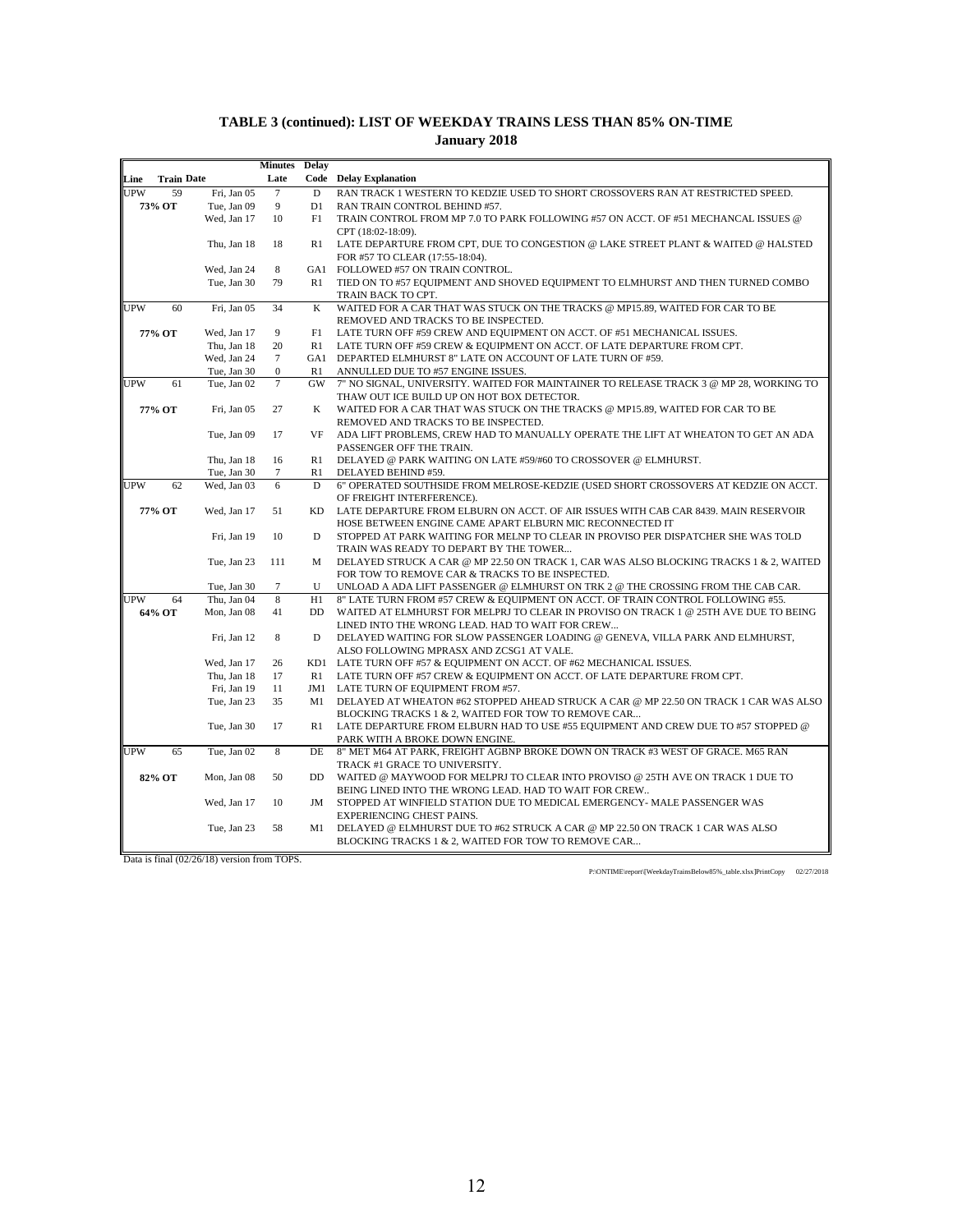#### **TABLE 4: DELAY INCIDENT CODES AND DEFINITIONS**

|                            | Codes           |                       |                                                  |                    |                       |                            | Codes          |                           |                                                                     |                    |                                                                                       |
|----------------------------|-----------------|-----------------------|--------------------------------------------------|--------------------|-----------------------|----------------------------|----------------|---------------------------|---------------------------------------------------------------------|--------------------|---------------------------------------------------------------------------------------|
|                            |                 | Primary               |                                                  |                    |                       |                            |                | Primary                   |                                                                     |                    |                                                                                       |
| Primary                    | Secondary       | Annulled              | <b>Definition</b>                                | <b>Delay Class</b> | <b>Responsibility</b> | Primary                    | Secondary      | Annulled                  | <b>Definition</b>                                                   | <b>Delay Class</b> | <b>Responsibility</b>                                                                 |
| $\mathbf{A}$               | A1              | XA                    | Passenger Train Interference                     | Transportation     | Controllable          | L                          | L1             | XL                        | Unauthorized People On Tracks/Near Miss                             | Incidental         | Uncontrollable                                                                        |
| AA                         | AA1             | <b>XAA</b>            | Rule 9.9 Delayed in Block/Rule 6.30              | Transportation     | Controllable          | M                          | M1             | XM                        | Right of Way Accident/Misc.                                         | Incidental         | Uncontrollable                                                                        |
| ${\rm AD}$                 | AD1             | <b>XAD</b>            | Non-Revenue Passenger Train Interference         | Transportation     | Controllable          | MW                         | MW1            | <b>XMW</b>                | Right of Way Accident/Misc., Weather                                | Incidental         | Uncontrollable                                                                        |
| AM                         | AM1             | XAM                   | <b>Amtrak Caused Delay</b>                       | Transportation     | Controllable          | N                          | N1             | XN                        | <b>Electricity Utility Failure</b>                                  | Incidental         | Uncontrollable                                                                        |
| AS                         | AS1             | XAS                   | NICTD Train Interference                         | Transportation     | Controllable          | <b>NW</b>                  | NW1            | XNW                       | Electricity Utility Failure, Weather                                | Incidental         | Uncontrollable                                                                        |
| AW                         | AW1             | XAW                   | Pass. Train Interference, Weather                | Transportation     | Uncontrollable        | $\overline{0}$             | <b>O1</b>      | X <sub>O</sub>            | <b>AC/DC System Failure</b>                                         | Engineering        | Controllable                                                                          |
| $\, {\bf B}$               | B1              | XB                    | Human Error, Eng. Dept.                          | Engineering        | Controllable          | <b>OW</b>                  | OW1            | XOW                       | AC/DC System Failure, Weather                                       | Engineering        | Uncontrollable                                                                        |
| BA                         | BA1             | <b>XBA</b>            | Amtrak Engineering Human Error                   | Engineering        | Controllable          | $\overline{O}$             | O <sub>1</sub> | XQ                        | Late Issuance of Track Warrant                                      | Transportation     | Controllable                                                                          |
| $\overline{C}$             | C1              | <b>XC</b>             | <b>Unscheduled Track Work</b>                    | Engineering        | Controllable          | $\overline{R}$             | R1             | XR                        | Human Error, Transportation                                         | Transportation     | Controllable                                                                          |
| CA                         | CA1             | XCA                   | <b>Amtrak Engineering</b>                        | Engineering        | Semi-controllable     | RA                         | RA1            | <b>XRA</b>                | Human Error, Amtrak Transportation                                  | Transportation     | Controllable                                                                          |
| CC                         | CC1             | XCC                   | <b>Scheduled Track Work</b>                      | Engineering        | Controllable          | RD                         | RD1            | <b>XRD</b>                | Human Error, Metra Dispatcher                                       | Transportation     | Controllable                                                                          |
| CF                         | CF1             | <b>XCF</b>            | <b>Engineering Equipment Malfunction</b>         | Engineering        | Controllable          | RF                         | RF1            | <b>XRF</b>                | Freight Dispatcher/Opr/Non-Freight Train Error                      | Transportation     | Controllable                                                                          |
| CG                         | CG1             | <b>XCG</b>            | Scheduled Signal Work                            | Engineering        | Controllable          | RL                         | RL1            | <b>XRL</b>                | Human Error, Job Action/Employee No Show (CMS Error) Transportation |                    | Controllable                                                                          |
| CH                         | CH <sub>1</sub> | <b>XCH</b>            | <b>Contractor Failure</b>                        | Engineering        | Controllable          | RN                         | RN1            | <b>XRN</b>                | Human Error, Job Action/Employee No Show (Non-CMS) Transportation   |                    | Controllable                                                                          |
| CO                         | CO1             | <b>XCO</b>            | Scheduled Wire Work                              | Engineering        | Controllable          | <b>RO</b>                  | RO1            | <b>XRO</b>                | Human Error, Tower Operator                                         | Transportation     | Controllable                                                                          |
| <b>CM</b>                  | CM1             | <b>XCM</b>            | Switch Malfunction (Track Dept.)                 | Engineering        | Controllable          | RS                         | RS1            | <b>XRS</b>                | Human Error, NICTD Transportation                                   | Transportation     | Controllable                                                                          |
| <b>CW</b>                  | CW1             | <b>XCW</b>            | M of W Work, Weather                             | Engineering        | Uncontrollable        | <b>RW</b>                  | RW1            | <b>XRW</b>                | Train Crew Issues, Weather                                          | Transportation     | Uncontrollable                                                                        |
| D                          | D1              | <b>XD</b>             | Freight Train Interference                       | Transportation     | Semi-controllable     | <b>RZ</b>                  | RZ1            | <b>XRZ</b>                | ETMS Train Crew Error [obsolete 2015]                               | Transportation     | Controllable                                                                          |
| DD                         | DD1             | <b>XDD</b>            | Freight Dispatcher/Opr/Freight Train Error       | Transportation     | Controllable          | S                          | S <sub>1</sub> | XS                        | Operational (Efficiency) Testing                                    | Transportation     | Uncontrollable                                                                        |
| $\rm DE$                   | DE1             | <b>XDE</b>            | Freight Mechanical Malfunction                   | Transportation     | Semi-controllable     | $\mathbf T$                | T1             | $\ensuremath{\text{XT}}$  | Property Vandalism                                                  | Incidental         | Uncontrollable                                                                        |
| <b>DM</b>                  | DM1             | <b>XDM</b>            | Freight-Accident/Incident                        | Incidental         | Uncontrollable        | $\overline{U}$             | U1             | XU                        | Accessibility Related (ADA)                                         | Ridership          | Uncontrollable                                                                        |
| DR                         | DR1             | <b>XDR</b>            | Freight-Human Error                              | Transportation     | Semi-controllable     | UF                         | UF1            | <b>XUF</b>                | <b>ADA Lift Failure</b>                                             | Mechanical         | Controllable                                                                          |
| DW                         | DW1             | <b>XDW</b>            | Freight Train Interference, Weather              | Transportation     | Uncontrollable        | UW                         | UW1            | <b>XUW</b>                | Accessibility, Weather                                              | Ridership          | Uncontrollable                                                                        |
| $\overline{\mathrm{E}}$    | E1              | XE                    | <b>Locomotive Malfunction</b>                    | Mechanical         | Controllable          | <b>VE</b>                  | VE1            | <b>XVE</b>                | Locomotive Problem Reported, Nothing Found                          | Incidental         | Controllable                                                                          |
| EA                         | EA1             | <b>XEA</b>            | Amtrak Locomotive/Car Malfunction                | Mechanical         | Uncontrollable        | VF                         | VF1            | <b>XVF</b>                | Cab Car Problem Reported, Nothing Found                             | Incidental         | Controllable                                                                          |
| EW                         | EW1             | <b>XEW</b>            | Locomotive Malfunction, Weather                  | Mechanical         | Uncontrollable        | VG                         | VG1            | <b>XVG</b>                | Broken Gate Crossing Reported, Nothing Found                        | Incidental         | Uncontrollable                                                                        |
| EZ                         | EZ1             | <b>XEZ</b>            | ETMS Malfunction on Locomotive [obsolete 2015]   | Mechanical         | Controllable          | W                          | W1             | XW                        | Gas Leak                                                            | Incidental         | Uncontrollable                                                                        |
| $\mathbf F$                | F1              | XF                    | Cab Car/Trailer/MU Malfunction                   | Mechanical         | Controllable          | YB                         | YB1            | <b>XYB</b>                | Derailment - Human Error, Engineering                               | Engineering        | Controllable                                                                          |
| FS                         | FS1             | <b>XFS</b>            | NICTD MU Malfunction                             | Mechanical         | Uncontrollable        | YC                         | YC1            | <b>XYC</b>                | Derailment - Engineering                                            | Engineering        | Controllable                                                                          |
| <b>FW</b>                  | FW1             | <b>XFW</b>            | Cab Car/TRL/MU Malfunction, Weather              | Mechanical         | Uncontrollable        | YE                         | YE1            | <b>XYE</b>                | Derailment - Mechanical                                             | Mechanical         | Controllable                                                                          |
| FZ                         | FZ1             | <b>XFZ</b>            | ETMS Malfunction on Cab Car [obsolete 2015]      | Mechanical         | Controllable          | YF                         | YF1            | <b>XYF</b>                | Derailment - Accident, Foreign Line                                 | Incidental         | Uncontrollable                                                                        |
| ${\bf G}$                  | G1              | XG                    | Signal/Switch Malfunction (Signal Dept.)         | Engineering        | Controllable          | YH                         | YH1            | <b>XYH</b>                | Derailment - Human Error, Mechanical                                | Mechanical         | Controllable                                                                          |
| GA                         | GA1             | <b>XGA</b>            | Signal/Switch Failure Amtrak (Signal Dept.)      | Engineering        | Semi-controllable     | YM                         | YM1            | <b>XYM</b>                | Derailment - Accident                                               | Incidental         | Uncontrollable                                                                        |
| GF                         | GF1             | XGF                   | Signal/Switch Foreign Line                       | Engineering        | Semi-controllable     | YR                         | YR1            | <b>XYR</b>                | Derailment - Human Error, Transportation                            | Transportation     | Controllable                                                                          |
| <b>GM</b>                  | GM1             | <b>XGM</b>            | Gate Crossing Malfunction                        | Engineering        | Controllable          | YW                         | YW1            | <b>XYW</b>                | Derailment Accident, Weather                                        | Incidental         | Uncontrollable                                                                        |
| GT                         | GT1             | XGT                   | <b>Telecom Failure</b>                           | Engineering        | Controllable          | ZA                         | ZA1            | <b>XZA</b>                | PTC Amtrak Train (On-Board)                                         | Mechanical         | Uncontrollable                                                                        |
| GW                         | GW1             | <b>XGW</b>            | Signal/Switch Malfunction Weather (Signal Dept.) | Engineering        | Uncontrollable        | ZB                         | ZB1            | <b>XZB</b>                | PTC Human Error, Engineering Dept.                                  | Engineering        | Controllable                                                                          |
| <b>GX</b>                  | GX1             | XGX                   | <b>Broken Gate Crossing</b>                      | Engineering        | Uncontrollable        | ZC                         | ZC1            | <b>XZC</b>                | PTC Construction/Maintenance                                        | Engineering        | Controllable                                                                          |
| $\operatorname{GZ}$        | GZ1             | XGZ                   | ETMS Signal Malfunction [obsolete 2015]          | Engineering        | Controllable          | ZD                         | ZD1            | <b>XZD</b>                | PTC Freight Train (On-Board)                                        | Transportation     | Semi-controllable                                                                     |
| $\, {\rm H}$               | H1              | XH                    | Human Error, Mechanical Department               | Mechanical         | Controllable          | ZE                         | ZE1            | <b>XZE</b>                | PTC Malfunction Locomotive                                          | Mechanical         | Controllable                                                                          |
| HS                         | HS1             | <b>XHS</b>            | Human Error, NICTD Mechanical Dept.              | Mechanical         | Controllable          | ZF                         | ZF1            | <b>XZF</b>                | PTC Malfunction Coach                                               | Mechanical         | Controllable                                                                          |
| $\bf{I}$                   | $\overline{11}$ | XI                    | Passenger Handling, Running Time                 | Ridership          | Uncontrollable        | ZG                         | ZG1            | <b>XZG</b>                | PTC Wayside                                                         | Engineering        | Controllable                                                                          |
| IB                         | IB1             | <b>XIB</b>            | Passenger Handling, Bicycle                      | Ridership          | Uncontrollable        | ZH                         | ZH1            | <b>XZH</b>                | PTC Human Error, Mechanical                                         | Mechanical         | Controllable                                                                          |
| IW                         | IW1             | XIW                   | Passenger Handling, Weather                      | Ridership          | Uncontrollable        | ${\rm ZN}$                 | ZN1            | $\ensuremath{\text{XZN}}$ | PTC Foreign Line (Non-Train)                                        | Engineering        | Semi-controllable                                                                     |
| $\mathbf{J}$               | J1              | XJ                    | Passenger Problems/Removal                       | Incidental         | Uncontrollable        | $\ensuremath{\mathrm{ZP}}$ | ZP1            | <b>XZP</b>                | PTC Dispatcher                                                      | Transportation     | Controllable                                                                          |
| JA                         | JA1             | XJA                   | Amtrak Passenger Problems/Removal                | Incidental         | Uncontrollable        | ZR                         | ZR1            | <b>XZR</b>                | PTC Human Error, Transportation                                     | Transportation     | Controllable                                                                          |
| JM                         | JM1             | <b>XJM</b>            | Passenger Medical Emergency                      | Incidental         | Uncontrollable        | ZS                         | ZS1            | <b>XZS</b>                | PTC NICTD MU Train (On-Board)                                       | Mechanical         | Uncontrollable                                                                        |
| K                          | K1              | XK                    | <b>Obstruction On Tracks</b>                     | Incidental         | Uncontrollable        | <b>ZT</b>                  | ZT1            | <b>XZT</b>                | PTC Back Office                                                     | Engineering        | Controllable                                                                          |
| <b>KD</b>                  | KD1             | <b>XKD</b>            | <b>Train Struck Debris</b>                       | Incidental         | Uncontrollable        | ZW                         | ZW1            | <b>XZW</b>                | PTC Weather                                                         | Engineering        | Uncontrollable                                                                        |
| $\ensuremath{\mathsf{KP}}$ | KP1             | XKP                   | Suspicious Package(s)/Person(s)/Activity         | Incidental         | Uncontrollable        |                            |                |                           |                                                                     |                    |                                                                                       |
| <b>KW</b>                  | KW1             | <b>XKW</b>            | Obstruction On Tracks, Weather                   | Incidental         | Uncontrollable        |                            |                |                           |                                                                     |                    |                                                                                       |
| Effective July 1, 2016     |                 | Revised July 19, 2016 |                                                  |                    |                       |                            |                |                           |                                                                     |                    | P:\ONTIME\[#DelayClassificationTbl2012_v2016mid.xlsx]IncidentCodeTable_Lnd 08/16/2016 |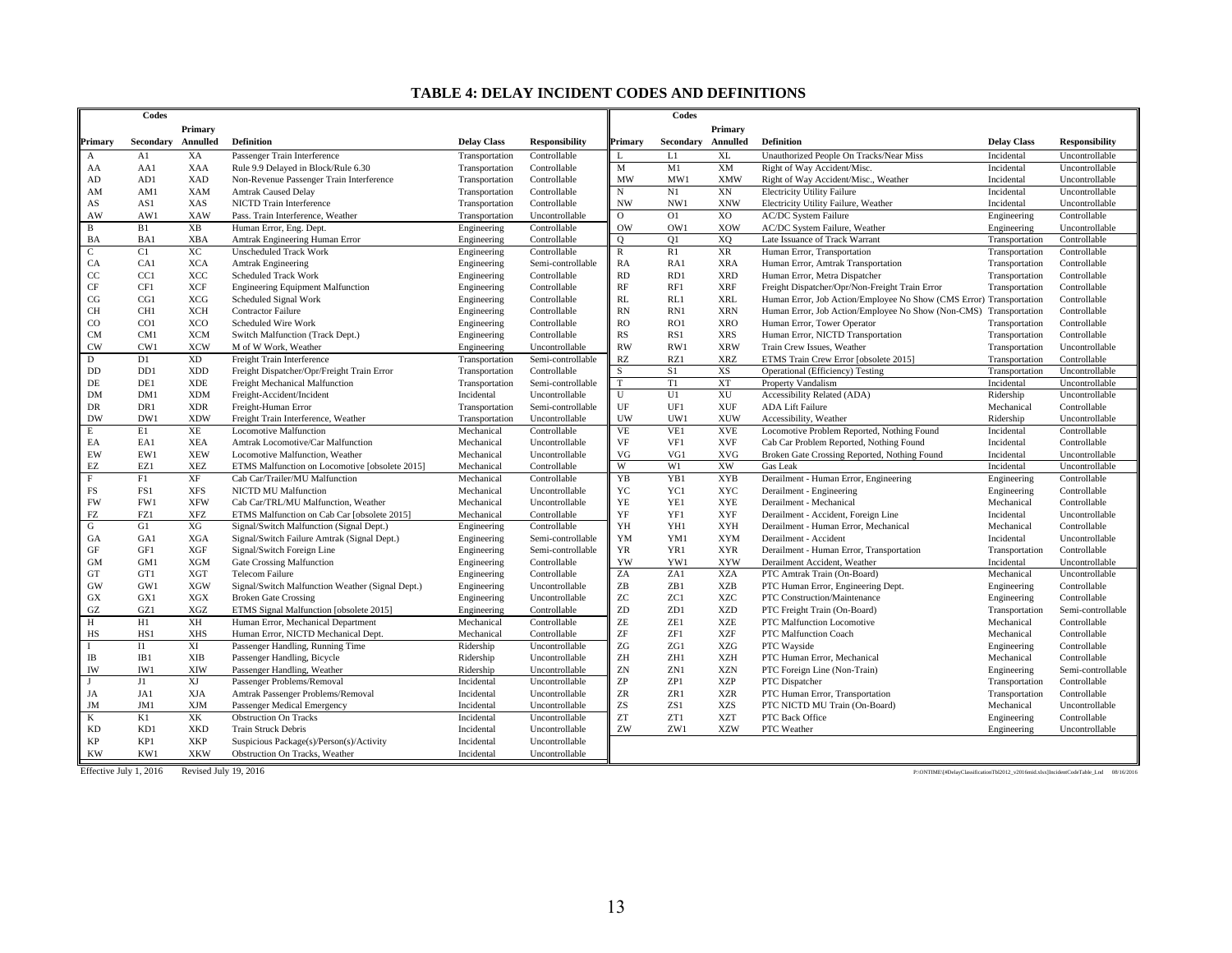#### **TABLE 5: DELAY INCIDENT CODES SORTED BY CAUSE CATEGORY & CARRIER DESIGNATION**

| <b>METRA/PSA DELAY CODES</b>                                          | <b>METRA/PSA DELAY CODES (continued)</b>                                      | <b>FOREIGN CARRIER DELAY CODES</b>                                               |
|-----------------------------------------------------------------------|-------------------------------------------------------------------------------|----------------------------------------------------------------------------------|
| <b>CATEGORY</b>                                                       | <b>CATEGORY</b>                                                               | <b>CATEGORY</b>                                                                  |
| Codes                                                                 | Codes                                                                         | Codes                                                                            |
| Pri. Sec.<br><b>Definition</b><br>Ann.                                | Pri. Sec.<br><b>Definition</b><br>Ann.                                        | Pri. Sec. Ann.<br><b>Definition</b>                                              |
| <b>Passenger Train Interference</b>                                   | <b>Human Error</b><br>13                                                      | <b>Passenger Train Interference</b>                                              |
| Passenger Train Interference<br>A1<br>XA<br>A                         | B<br>B <sub>1</sub><br>XВ<br>Human Error, Eng. Dept.                          | AM1 XAM Amtrak Caused Delay<br>AM                                                |
| XAA<br>Rule 9.9 Delayed in Block/Rule 6.30<br>AA AA1                  | XH<br>H<br>H1<br>Human Error, Mechanical Department                           | NICTD Train Interference<br>AS1 XAS<br>AS                                        |
| AD AD1<br>XAD<br>Non-Revenue Passenger Train Interference             | $\mathbb{R}$<br><b>XR</b><br>R1<br>Human Error, Transportation                | & 3<br>Freight Interference - Peak & Off-Peak                                    |
| Accident                                                              | XRD<br>Human Error, Metra Dispatcher<br>RD<br>RD1                             | D<br><b>XD</b><br>D <sub>1</sub><br>Freight Train Interference                   |
| XM<br>Right of Way Accident/Misc.<br>$M$ $M1$                         | <b>XRL</b><br>Human Error, Job Action/Employee No Show (CMS Error)<br>RL RL1  | $\rm DD$<br>DD1<br>XDD<br>Freight Dispatcher/Opr/Freight Train Error             |
| YC YC1 XYC<br>Derailment - Engineering                                | <b>XRN</b><br>Human Error, Job Action/Employee No Show (Non-CMS)<br>RN<br>RN1 | DE<br><b>XDE</b><br>Freight Mechanical Malfunction<br>DE1                        |
| Derailment - Mechanical<br>YE YE1 XYE                                 | XRO<br>Human Error, Tower Operator<br>RO RO1                                  | DR<br>DR1 XDR<br>Freight-Human Error                                             |
| YM YM1 XYM Derailment - Accident                                      | RZ RZ1<br>XRZ<br>ETMS Train Crew Error [obsolete 2015]                        | ZD<br>ZD1<br>XZD<br>PTC Freight Train (On-Board)                                 |
| <b>Passenger Loading</b>                                              | Derailment - Human Error, Engineering<br>YB YB1<br>XYB                        | Accident                                                                         |
| XI<br>Passenger Handling, Running Time<br><b>I1</b><br>$\mathbf{I}$   | YH YH1<br>XYH<br>Derailment - Human Error, Mechanical                         | DM1 XDM Freight-Accident/Incident<br>DM                                          |
| <b>XIB</b><br>IB1<br>Passenger Handling, Bicycle<br>IB                | YR YR1<br>XYR<br>Derailment - Human Error, Transportation                     | YF1<br><b>XYF</b><br>Derailment - Accident, Foreign Line<br>YF                   |
| <b>Lift Deployment</b>                                                | XZB<br>ZB 1<br>PTC Human Error, Engineering Dept.<br>ZΒ                       | <b>Signal/Switch Failure</b>                                                     |
| U<br>XU<br>Accessibility Related (ADA)<br>U1                          | XZH<br>ZH ZH1<br>PTC Human Error, Mechanical                                  | Signal/Switch Failure Amtrak (Signal Dept.)<br>GA1 XGA<br><b>GA</b>              |
| <b>XUF</b><br><b>ADA Lift Failure</b><br>UF UF1                       | ZP<br>ZP1<br>XZP<br>PTC Dispatcher                                            | GF1<br>XGF<br>Signal/Switch Foreign Line<br>GF                                   |
| <b>Obstruction/Debris</b>                                             | ZR ZR1<br>PTC Human Error, Transportation<br>XZR                              | ZN<br>ZN1<br>XZN<br>PTC Foreign Line (Non-Train)                                 |
| XK<br>K<br>K1<br><b>Obstruction On Tracks</b>                         | Sick, Injured, Unruly Passenger<br>14                                         | <b>Track Work</b>                                                                |
| <b>XKD</b><br>KD KD1<br><b>Train Struck Debris</b>                    | XJ<br>Passenger Problems/Removal<br>J1<br>J                                   | CA<br>CA1 XCA<br><b>Amtrak Engineering</b>                                       |
| XKP<br>KP KP1<br>Suspicious Package(s)/Person(s)/Activity             | JM JM1 XJM<br>Passenger Medical Emergency                                     | <b>Non-Locomotive Equipment Failure</b>                                          |
| <b>Signal/Switch Failure</b>                                          | Weather<br>15                                                                 | FS1<br><b>XFS</b><br>FS<br><b>NICTD MU Malfunction</b>                           |
| CM CM1 XCM<br>Switch Malfunction (Track Dept.)                        | AW AW1 XAW Pass. Train Interference, Weather                                  | ZS<br>ZS1<br>XZS<br>PTC NICTD MU Train (On-Board)                                |
| XG<br>G1<br>Signal/Switch Malfunction (Signal Dept.)<br>G             | M of W Work, Weather<br>CW CW1 XCW                                            | $\overline{2}$<br><b>Locomotive Failure</b>                                      |
| GM GM1 XGM<br><b>Gate Crossing Malfunction</b>                        | EW EW1 XEW<br>Locomotive Malfunction, Weather                                 | XEA<br>EA<br>EA1<br>Amtrak Locomotive/Car Malfunction                            |
| GT GT1 XGT<br><b>Telecom Failure</b>                                  | FW FW1 XFW<br>Cab Car/TRL/MU Malfunction, Weather                             | ZA<br>ZA1<br>XZA<br>PTC Amtrak Train (On-Board)                                  |
| GX GX1 XGX<br><b>Broken Gate Crossing</b>                             | GW GW1 XGW<br>Signal/Switch Malfunction Weather (Signal Dept.)                | <b>Human Error</b><br>13                                                         |
| XGZ<br>ETMS Signal Malfunction [obsolete 2015]<br>GZ GZ1              | Passenger Handling, Weather<br>IW IW1<br>XIW                                  | Amtrak Engineering Human Error<br>BA1<br>XBA<br>BA                               |
| VG VG1 XVG<br>Broken Gate Crossing Reported, Nothing Found            | KW KW1 XKW<br>Obstruction On Tracks, Weather                                  | HS1<br>XHS<br>Human Error, NICTD Mechanical Dept.<br>HS                          |
| XZG<br>PTC Wayside<br>ZG ZG1                                          | MW MW1 XMW Right of Way Accident/Misc., Weather                               | Human Error, Amtrak Transportation<br>RA<br>RA1<br>XRA                           |
| <b>XZT</b><br>ZT ZT1<br>PTC Back Office                               | Electricity Utility Failure, Weather<br>NW NW1 XNW                            | <b>RF</b><br>RF1<br><b>XRF</b><br>Freight Dispatcher/Opr/Non-Freight Train Error |
| <b>Track Work</b>                                                     | AC/DC System Failure, Weather<br>OW OW1 XOW                                   | RS1<br><b>XRS</b><br>Human Error, NICTD Transportation<br>RS                     |
| XC<br><b>Unscheduled Track Work</b><br>C<br>C1                        | Train Crew Issues, Weather<br>RW RW1 XRW                                      | Sick, Injured, Unruly Passenger<br>l4                                            |
| XCC<br>CC CC1<br><b>Scheduled Track Work</b>                          | UW UW1 XUW<br>Accessibility, Weather                                          | <b>XJA</b><br>JA<br>JA1<br>Amtrak Passenger Problems/Removal                     |
| <b>XCF</b><br>CF CF1<br><b>Engineering Equipment Malfunction</b>      | YW YW1 XYW<br>Derailment Accident, Weather                                    | Weather<br>15                                                                    |
| Scheduled Signal Work<br>XCG<br>CG CG1                                | ZW ZW1 XZW<br>PTC Weather                                                     | DW DW1 XDW Freight Train Interference, Weather                                   |
| CH CH1<br>XCH<br><b>Contractor Failure</b>                            | 16<br>Other                                                                   |                                                                                  |
| PTC Construction/Maintenance<br>ZC ZC1<br>XZC                         | <b>XL</b><br>Unauthorized People On Tracks/Near Miss<br>L<br>L1               |                                                                                  |
| <b>Catenary Failure</b><br>10                                         | XN<br><b>Electricity Utility Failure</b><br>N<br>N1                           |                                                                                  |
| XCO<br>Scheduled Wire Work<br>CO CO1                                  | Q1<br>XQ<br>Late Issuance of Track Warrant<br>Q                               |                                                                                  |
| $\overline{O}$<br>XO<br>O <sub>1</sub><br><b>AC/DC</b> System Failure | $\mathbf S$<br>XS<br>Operational (Efficiency) Testing<br>S1                   |                                                                                  |
| 11<br><b>Non-Locomotive Equipment Failure</b>                         | T<br>T1<br>XT<br>Property Vandalism                                           |                                                                                  |
| $\mathbf{F}$<br>XF<br>Cab Car/Trailer/MU Malfunction<br>F1            | VE<br><b>XVE</b><br>Locomotive Problem Reported, Nothing Found<br>VE1         |                                                                                  |
| FZ FZ1<br>XFZ<br>ETMS Malfunction on Cab Car [obsolete 2015]          | <b>XVF</b><br>VF<br>Cab Car Problem Reported, Nothing Found<br>VF1            |                                                                                  |
| ZF<br>ZF1<br>XZF<br>PTC Malfunction Coach                             | XW<br>W<br>W1<br>Gas Leak                                                     |                                                                                  |
| 12<br><b>Locomotive Failure</b>                                       |                                                                               |                                                                                  |
| E<br>E1<br>XE<br><b>Locomotive Malfunction</b>                        |                                                                               |                                                                                  |
| EZ EZ1<br>XEZ<br>ETMS Malfunction on Locomotive [obsolete 2015]       |                                                                               |                                                                                  |
| ZE ZE1<br><b>XZE</b><br>PTC Malfunction Locomotive                    |                                                                               |                                                                                  |
|                                                                       |                                                                               |                                                                                  |

Effective July 1, 2016 Revised July 19, 2016

'Metra/PSA' refers to delays that either directly affect or are directly attributable to Metra or its Purchase of Service Agreement partners (BNSF and Union Pacific) on Metra or PSA-controlled rail lines or trains in commu

Toreign' refers to delays that may be directly or indirectly attributed to other carriers, including freight carriers, Amtrak, and NICTD, that affect Metra trains. Toreign' also includes delays attributable to BNSF and Uni

P:\ONTIME\[#DelayClassificationTbl2012\_v2016mid.xlsx]DelayCodes\_Cat\_CarrierReportTbl 08/16/2016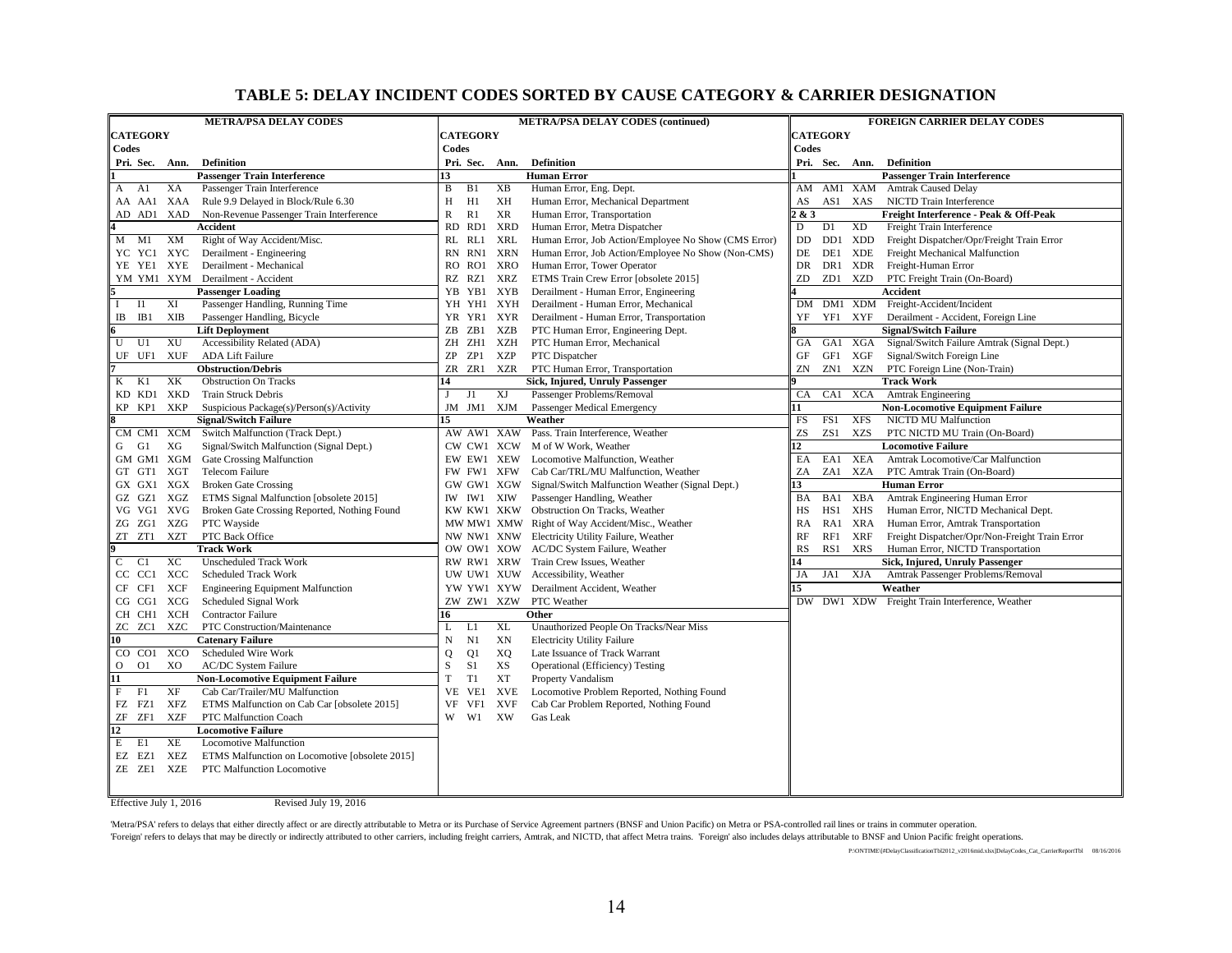#### **TABLES 6.a, 6.b, 6.c, & 6.d: FREQUENCY OF TRAIN DELAYS BY CONTROL AND LINE January 2018**

|                             |             |          | Electric |                                                    |     | Milw      |       |            |     |    |          | <b>Union Pacific</b> |     |     |      |
|-----------------------------|-------------|----------|----------|----------------------------------------------------|-----|-----------|-------|------------|-----|----|----------|----------------------|-----|-----|------|
| <b>DELAY CONTROL</b>        | <b>BNSF</b> | ML       | BI       | SC<br><b>XXI</b><br>NCS<br><b>RI</b><br><b>HER</b> |     |           |       | <b>SWS</b> |     | NW | W        | <b>SYSTEM</b>        |     |     |      |
|                             |             |          |          |                                                    |     |           |       |            |     |    |          |                      |     |     |      |
| Controllable                | 112         |          | 10       | 15                                                 |     |           |       |            |     |    | 20<br>47 | 39                   | 38  | 474 | 48%  |
| Semi-controllable           | 53<br>ر ر   |          |          |                                                    | 1 L | <u>L.</u> |       |            | 10  | 26 |          | 10                   | 33  | 186 | 19%  |
| Uncontrollable              | 71          | n.<br>٠. |          | $\sim$<br>ı J                                      |     | 26        | 25    |            | 70  |    |          | 20                   | 42  | 327 | 33%  |
| <b>TOTAL TRAINS DELAYED</b> | 236         | 38       | 23       | 28                                                 | . . | 125       | FT FT | ັ          | 141 | 42 | 41       | 69                   | 113 | 987 | 100% |

#### **January - Average Over Previous Five Years: 2013-2017**

|                             |             |          | <b>Electric</b>                           |      |      |           | Milw       |      |       |      |               | <b>Jnion Pacific</b> |      |         |      |
|-----------------------------|-------------|----------|-------------------------------------------|------|------|-----------|------------|------|-------|------|---------------|----------------------|------|---------|------|
| <b>DELAY CONTROL</b>        | <b>BNSF</b> | ML       | SC<br><b>NCS</b><br><b>HER</b><br>W<br>вı |      |      | <b>RI</b> | <b>SWS</b> |      | NW    | W    | <b>SYSTEM</b> |                      |      |         |      |
| Controllable                | 63.6        | 27.6     | 10.4                                      | 14.4 | 3.0  | 53.8      | 28.2       | 15.4 | 39.2  | 10.2 | 23.0          | 20.0                 | 28.4 | 337.2   | 31%  |
| Semi-controllable           | 36.2        | $_{0.0}$ | 0.0                                       | 0.0  | 5.8  | 20.2      |            | 13.4 | 8.8   | 23.8 | 0.6           | 30<br>ے ۔            | 16.4 | 145.6   | 13%  |
| Uncontrollable              | 102.4       | 69.0     | 1.4                                       | 21.8 | 3.6  | 72.6      | 52.8       | '7.4 | 73.6  | 14.0 | 42.4          | 64.8                 | 44.8 | 596.6   | 55%  |
| <b>TOTAL TRAINS DELAYED</b> | 202.2       | 96.6     | 27.8                                      | 36.2 | 12.4 | 146.6     | 98.2       | 46.2 | 121.6 | 48.0 | 66.0          | 88.0                 | 89.6 | 1.079.4 | 100% |

#### **January 2018 Divergence From January Average Over Previous Five Years**

|                             |             |              | Electric |                  |               |         | Milw       |            |           |                    |         | <b>Union Pacific</b> |        |               |         |
|-----------------------------|-------------|--------------|----------|------------------|---------------|---------|------------|------------|-----------|--------------------|---------|----------------------|--------|---------------|---------|
| 7 CONTROL<br><b>DELAY</b>   | <b>BNSF</b> | МI           | BI       | SC<br><b>HER</b> |               |         | <b>XXI</b> | <b>NCS</b> | <b>RI</b> | <b>SWS</b>         |         | NW                   | W      | <b>SYSTEM</b> |         |
| Controllable                | 48.4        | 10.6         | $-0.4$   | 0.6              | 4.0           | 20.2    | 12.8       | . . 6      | 21.8      | 3.8                | 6.0     | 19.0                 | 9.6    | 36.8          | $-148%$ |
| Semi-controllable           | 16.8        | $_{\rm 0.0}$ | 0.0      | 0.0              | 6.2           | 4.8     | $-6.2$     | ∽<br>.4    | $\sim$    | $\sim$<br><u>.</u> | $-0.6$  | 6.8                  | 16.6   | 40.4          | $-44%$  |
| Uncontrollable              | $-31.4$     | -48.0        | -4.4     | $-8.8$           | $1.6^{\circ}$ | $-46.6$ | $-27.8$    |            | -5.6      | 12.0               | $-30.4$ | $-44.8$              | $-2.8$ | $-269.6$      | 292%    |
| <b>TOTAL TRAINS DELAYED</b> | 33.8        | -58.6        | -4.8     | $-8.2$           | 8.6           | -21.6   | $-21.4$    | $-13.2$    | 19.4      | $-6.0$             | $-25.0$ | -19.0                | 23.4   | $-92.4$       | 100%    |

|                      |             |                 |          |    |                               | January-January 2018 |     |            |           |            |    |                      |     |               |      |
|----------------------|-------------|-----------------|----------|----|-------------------------------|----------------------|-----|------------|-----------|------------|----|----------------------|-----|---------------|------|
|                      |             |                 | Electric |    |                               | Milw                 |     |            |           |            |    | <b>Union Pacific</b> |     |               |      |
| <b>DELAY CONTROL</b> | <b>BNSF</b> | ML              | ВI       | SC | <b>HER</b>                    |                      | 337 | <b>NCS</b> | <b>RI</b> | <b>SWS</b> |    | <b>NW</b>            | W   | <b>SYSTEM</b> |      |
| Controllable         | 112         | 17              | 10       | 15 |                               |                      |     |            | 61        |            | 29 | 39                   | 38  | 474           | 48%  |
| Semi-controllable    | 53          |                 |          | 0  | $1^{\circ}$<br>$\overline{1}$ | 25                   |     |            | 10        | 26         |    | 10                   | 33  | 186           | 19%  |
| Uncontrollable       | 71<br>1 L   | $^{\circ}$<br>4 | 13       | 13 |                               | 26                   | 25  | 10         | 70        |            |    | 20                   | 42  | 327           | 33%  |
| TOTAL TRAINS DELAYED | 236         | 38              | 23       | 28 | $\sim$<br>41                  | 125                  | -75 |            | 141       | 42         | 41 | -69                  | 113 | 987           | 100% |

Data for current month is final (02/26/18) version from TOPS. P:\ONTIME\report\[DelaysByControl.xls]LastMonthRespByLine 02/27/2018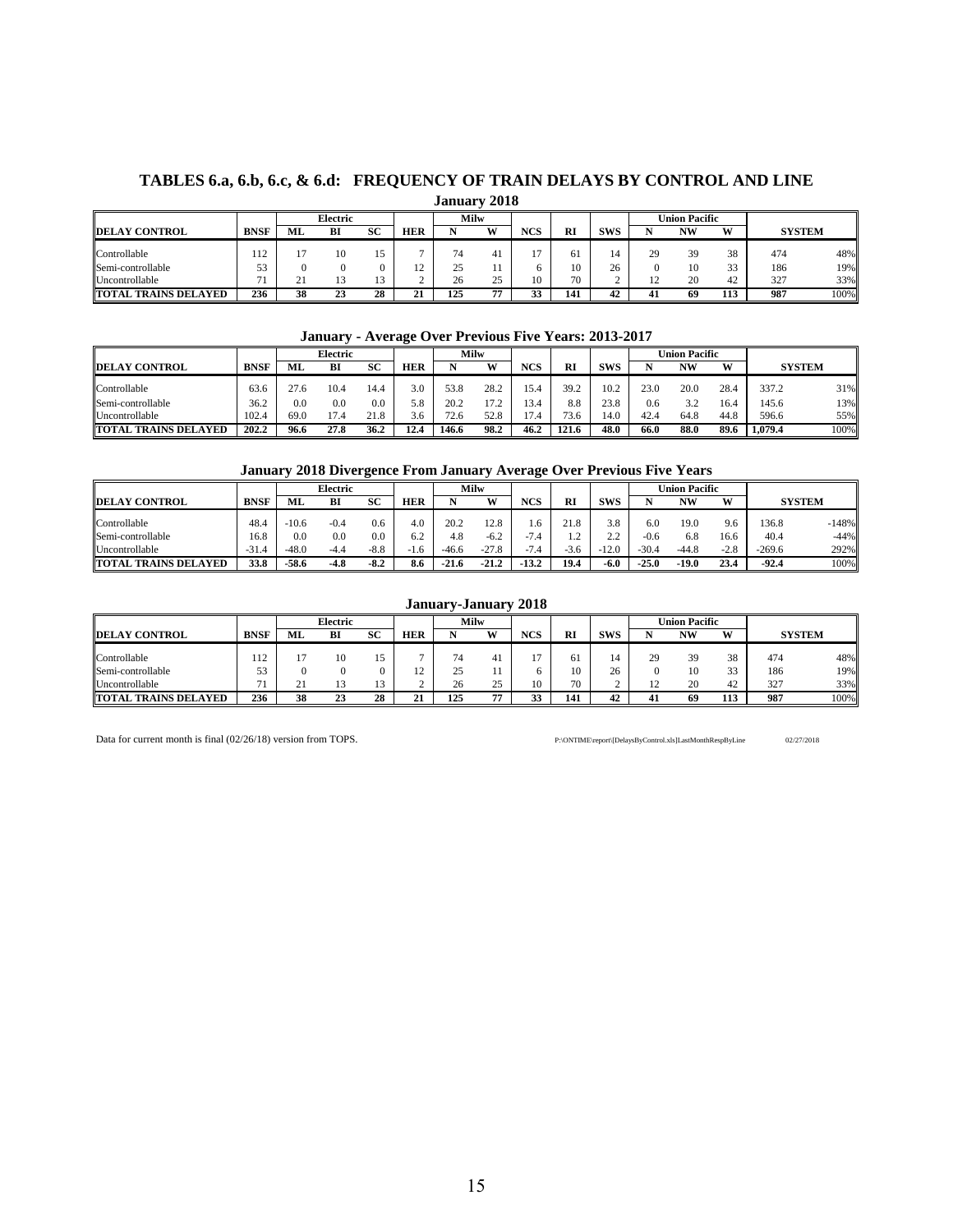| <b>WEEKDAY</b>    | 2                | 3                | $\boldsymbol{4}$ | 5                | 8                | 9                | <b>10</b>        | <b>11</b>        | <b>12</b>        | 15              |                  | 16 17 18         |                  | <b>19</b>        | 22               | 23               | 24 25            |                  | 26               | 29               | 30               | 31             | <b>TOTAL</b>             |
|-------------------|------------------|------------------|------------------|------------------|------------------|------------------|------------------|------------------|------------------|-----------------|------------------|------------------|------------------|------------------|------------------|------------------|------------------|------------------|------------------|------------------|------------------|----------------|--------------------------|
|                   | Tu               | We               | Th               |                  | $Fr$ Mo          |                  | Tu We            | Th               | Fr               | Mo              |                  | Tu We Th         |                  | Fr               | Mo               |                  | Tu We Th         |                  | Fr               | Mo               |                  | Tu We          |                          |
| <b>BNSF</b>       | 33               | 3                | 5                | 6                | 10               | 8                | 3                | 5                | 29               | 36              | 9                | 6                | 31               | 20               | 13               | 1                | $\mathbf{1}$     | $\overline{0}$   | $\overline{2}$   | $\boldsymbol{0}$ | 3                | 2              | 226                      |
| Elec -ML          | 1                | 0                | 2                | 0                | 2                | $\mathbf{0}$     | 1                | 1                | 1                | 9               | $\mathbf{0}$     | $\theta$         | 1                | 2                | 0                | $\theta$         | 3                | $\mathbf{0}$     | 6                | 5                | $\mathbf{0}$     | $\overline{4}$ | 38                       |
| -BI               | 2                | $\boldsymbol{0}$ | $\overline{0}$   | $\boldsymbol{0}$ | 1                | $\mathbf{0}$     | $\mathbf{0}$     | 1                | $\boldsymbol{0}$ | $\overline{c}$  | 1                | 1                | 5                | $\boldsymbol{0}$ | $\boldsymbol{0}$ | $\boldsymbol{0}$ | $\mathbf{1}$     | 3                | 1                | $\mathbf{1}$     | $\overline{0}$   | 3              | 22                       |
| $-SC$             | 2                | 5                | $\Omega$         | 5                | $\boldsymbol{0}$ | $\boldsymbol{0}$ | $\mathbf{1}$     | $\boldsymbol{0}$ | $\theta$         | 6               | $\boldsymbol{0}$ | $\boldsymbol{0}$ | $\overline{2}$   | $\boldsymbol{0}$ | $\theta$         | $\mathbf{0}$     | $\boldsymbol{0}$ | $\mathbf{1}$     | 1                | 5                | $\overline{0}$   | $\theta$       | 28                       |
| Heritage          | 3                | 1                | $\theta$         | 2                | 1                | $\mathbf{0}$     | $\theta$         | 1                | $\boldsymbol{0}$ | 1               | $\boldsymbol{0}$ | $\overline{2}$   | $\theta$         | $\boldsymbol{0}$ | 1                | $\boldsymbol{0}$ | 3                | 4                | 1                | $\boldsymbol{0}$ | 1                | $\theta$       | 21                       |
| Milw-N            | 2                | 7                | 1                | 9                | 1                | $\overline{c}$   | 4                | 4                | $\mathbf{1}$     | 1               | 10               | 11               | 3                | $\boldsymbol{0}$ | 3                | $\mathbf{1}$     | 18               | 15               | $\boldsymbol{0}$ | 2                | 2                | 18             | 115                      |
| $-W$              | 2                | 11               | 1                | $\mathbf{1}$     | $\mathbf{0}$     | 3                | 7                | 7                | $\mathbf{1}$     | 7               | $\mathbf{1}$     | $\mathbf{0}$     | 5                | $\mathbf{1}$     | $\overline{2}$   | $\mathbf{1}$     | 9                | $\overline{2}$   | $\mathbf{0}$     | $\overline{2}$   | $\mathbf{1}$     | 3              | 67                       |
| <b>NCS</b>        | $\overline{0}$   | 5                | $\boldsymbol{0}$ | $\overline{c}$   | 2                | $\boldsymbol{0}$ | $\mathbf{0}$     | 1                | $\boldsymbol{0}$ | 6               | 1                | $\boldsymbol{0}$ | $\boldsymbol{0}$ | $\boldsymbol{0}$ | 1                | $\boldsymbol{0}$ | 5                | 6                | 1                | 1                | 1                | 1              | 33                       |
| <b>RI</b>         | 9                | 10               | 15               | 4                | 17               | 13               | $\overline{4}$   | 17               | $\boldsymbol{0}$ | 2               | 6                | 4                | 8                | 3                | $\overline{c}$   | $\boldsymbol{0}$ | 8                | 5                | 1                | 3                | 3                | 1              | 135                      |
| <b>SWS</b>        | 1                | $\theta$         | 1                | 6                | 1                | 1                | 2                | 3                | $\mathfrak{Z}$   | 1               | 1                | 1                | $\boldsymbol{0}$ | $\overline{c}$   | 1                | 1                | 1                | 6                | 3                | $\overline{4}$   | $\overline{c}$   | $\overline{0}$ | 41                       |
| <b>UP</b><br>$-N$ | $\boldsymbol{0}$ | $\theta$         | $\mathbf{0}$     | 0                | 3                | 1                | $\boldsymbol{0}$ | 2                | $\boldsymbol{0}$ | 1               | $\boldsymbol{0}$ | 4                | 9                | 6                | $\boldsymbol{0}$ | 0                | 1                | $\boldsymbol{0}$ | 2                | $\boldsymbol{0}$ | 2                | 2              | 33                       |
| $-NW$             | 5                | $\overline{0}$   | 1                | 4                | 7                | 1                | $\boldsymbol{0}$ | $\boldsymbol{2}$ | $\mathbf{1}$     | $\overline{0}$  | 4                | 2                | 3                | $\boldsymbol{0}$ | 3                | $\overline{4}$   | 2                | $\boldsymbol{0}$ | $\mathbf{0}$     | $\overline{2}$   | $\overline{4}$   | 8              | 53                       |
| $\mbox{\bf -W}$   | $\overline{4}$   | $\overline{1}$   | $\overline{4}$   | 11               | $\overline{3}$   | $\overline{3}$   | $\overline{1}$   | $\overline{1}$   | $\overline{3}$   | $6\overline{6}$ | $\overline{3}$   | 12               | 10               | $\overline{4}$   | $\overline{2}$   | $\overline{9}$   | $\overline{5}$   | $\overline{3}$   | $\overline{0}$   | $\overline{2}$   | 13               | $\overline{4}$ | 110                      |
| <b>SYSTEM</b>     | 64               | 43               | 30               | 50               | 48               | 32               | 29               | 45               | 39               | 78              | 36               | 43               | 77               | 38               | 28               | 17               | 57               | 45               | 18               | 27               | 32               | 46             | 922                      |
|                   |                  |                  |                  |                  |                  |                  |                  |                  |                  |                 |                  |                  |                  |                  |                  |                  |                  |                  |                  |                  |                  |                |                          |
| <b>SATURDAY</b>   |                  | 6 13 20 27       |                  |                  |                  |                  | <b>TOTAL</b>     |                  |                  |                 |                  |                  |                  |                  | SUNDAY/HOLIDAY   |                  | $\mathbf{1}$     |                  |                  | 7 14 21 28       |                  |                | <b>TOTAL</b>             |
| <b>BNSF</b>       | 4                | $\boldsymbol{0}$ | 3                | $\boldsymbol{0}$ |                  |                  |                  | 7                |                  |                 |                  | <b>BNSF</b>      |                  |                  |                  |                  | 2                | $\boldsymbol{0}$ | $\boldsymbol{0}$ | $\boldsymbol{0}$ | 1                |                | 3                        |
| Elec -ML          | $\mathbf{0}$     | $\mathbf{0}$     | $\theta$         | 0                |                  |                  |                  | 0                |                  |                 | Elec             |                  | -ML              |                  |                  |                  | $\mathbf{0}$     | $\mathbf{0}$     | $\boldsymbol{0}$ | $\boldsymbol{0}$ | $\theta$         |                | $\boldsymbol{0}$         |
| -BI               | 1                | $\mathbf{0}$     | $\overline{0}$   | $\boldsymbol{0}$ |                  |                  |                  |                  |                  |                 |                  |                  | -BI              |                  |                  |                  |                  |                  |                  |                  |                  |                | $\overline{0}$           |
| $-SC$             | $\theta$         | $\mathbf{0}$     | $\overline{0}$   | $\theta$         |                  |                  |                  | $\Omega$         |                  |                 |                  |                  | $-SC$            |                  |                  |                  | $\theta$         | $\boldsymbol{0}$ | $\boldsymbol{0}$ | $\mathbf{0}$     | $\overline{0}$   |                | $\overline{0}$           |
| Heritage          |                  |                  |                  |                  |                  |                  |                  |                  |                  |                 |                  | Heritage         |                  |                  |                  |                  |                  |                  |                  |                  |                  |                | $\boldsymbol{0}$         |
| Milw-N            | 1                | 1                | 3                | 1                |                  |                  |                  | 6                |                  |                 |                  | Milw -N          |                  |                  |                  |                  | 1                | $\overline{0}$   | 1                | 2                | $\boldsymbol{0}$ |                | 4                        |
| $-W$              | $\theta$         | $\boldsymbol{0}$ | 2                | $\boldsymbol{0}$ |                  |                  |                  | 2                |                  |                 |                  |                  | $-W$             |                  |                  |                  | 6                | $\boldsymbol{0}$ | $\mathbf{1}$     | $\boldsymbol{0}$ | $\mathbf{1}$     |                | 8                        |
| <b>NCS</b>        |                  |                  |                  |                  |                  |                  |                  |                  |                  |                 | ${\bf NCS}$      |                  |                  |                  |                  |                  |                  |                  |                  |                  |                  |                | $\boldsymbol{0}$         |
| $\mathbf{R}$      | $\overline{2}$   | $\overline{0}$   | 2                | $\mathbf{0}$     |                  |                  |                  | 4                |                  |                 | $\mathbf{R}$     |                  |                  |                  |                  |                  | $\Omega$         | $\boldsymbol{0}$ | $\overline{0}$   | $\overline{0}$   | 2                |                | $\overline{c}$           |
| <b>SWS</b>        | $\boldsymbol{0}$ | $\mathbf{1}$     | $\boldsymbol{0}$ | $\boldsymbol{0}$ |                  |                  |                  |                  |                  |                 | <b>SWS</b>       |                  |                  |                  |                  |                  |                  |                  |                  |                  |                  |                | $\boldsymbol{0}$         |
| $UP - N$          | 1                | $\overline{2}$   | $\overline{0}$   | 1                |                  |                  |                  |                  |                  |                 | UP               |                  | $\mathbf{-N}$    |                  |                  |                  | 4                | $\overline{0}$   | $\overline{0}$   | $\overline{0}$   | $\boldsymbol{0}$ |                | $\overline{\mathcal{A}}$ |
| $-NW$             | $\overline{9}$   | $\mathbf{0}$     | $\mathbf{0}$     | $\boldsymbol{0}$ |                  |                  |                  | 9                |                  |                 |                  |                  | $-NW$            |                  |                  |                  | 3                | $\sqrt{2}$       | 1                | 1                | 0                |                | 7                        |
| $\mathbf{-W}$     | $\underline{0}$  | $\overline{0}$   | $\overline{0}$   | $\overline{2}$   |                  |                  |                  | $\overline{2}$   |                  |                 |                  |                  | $-W$             |                  |                  |                  | $\underline{0}$  | $\underline{0}$  | $\overline{0}$   | $\overline{0}$   | $\overline{1}$   |                | $\overline{1}$           |
| <b>SYSTEM</b>     | 18               |                  | $4\quad10$       | 4                |                  |                  |                  | 36               |                  |                 |                  | <b>SYSTEM</b>    |                  |                  |                  |                  | 16               | $\overline{2}$   | $\mathfrak{Z}$   | $\overline{3}$   | 5                |                | 29                       |
|                   |                  |                  |                  |                  |                  |                  |                  |                  |                  |                 |                  |                  |                  |                  |                  |                  |                  |                  |                  |                  |                  |                |                          |

# **TABLE 7: NUMBER OF DELAYS BY DATE January 2018**

Data is final (02/26/18) version from TOPS.

P:\ONTIME\report\[DelaysByDate.xls]DelaysByDate-Month 2/27/2018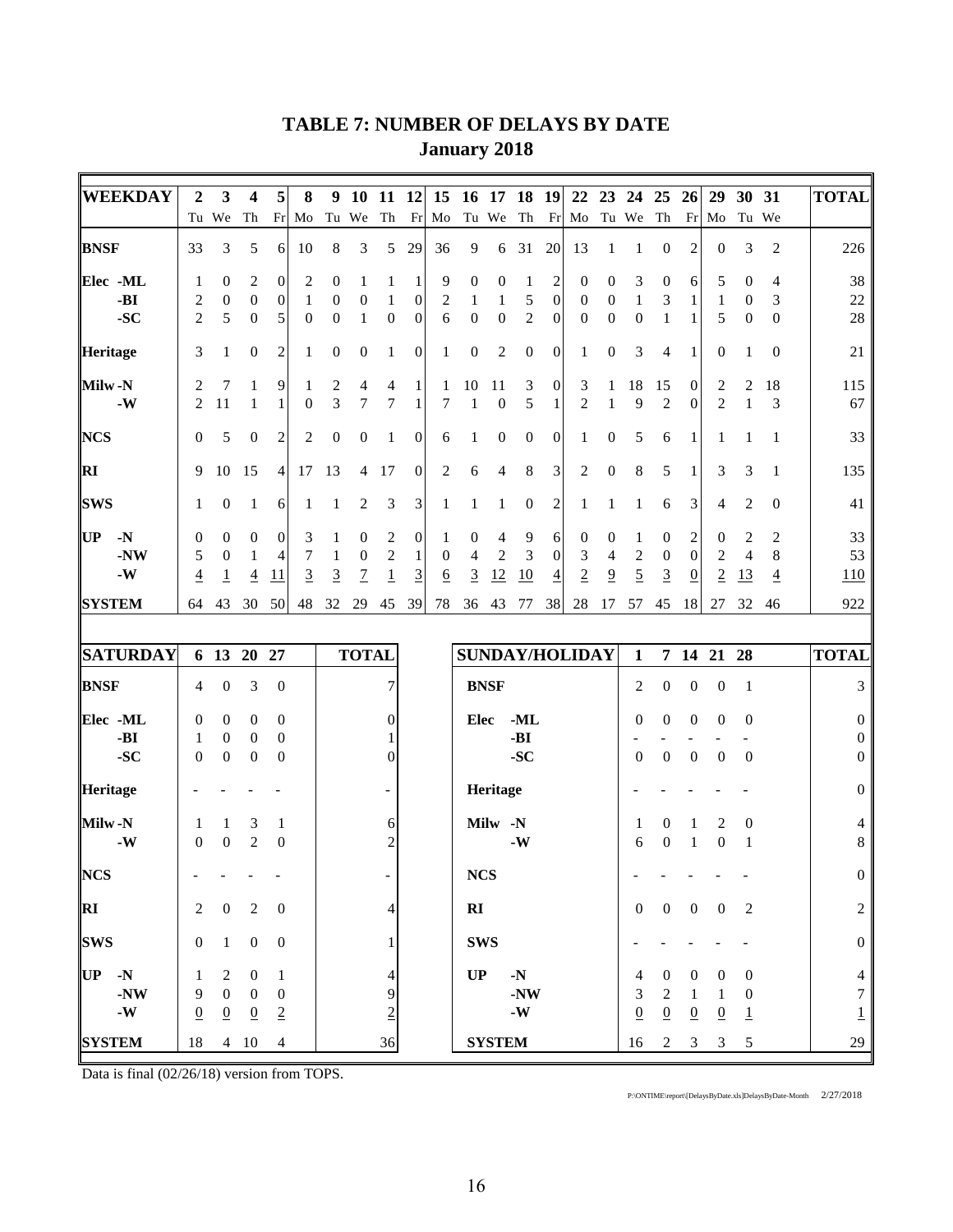**January 2018**

|                                                 |                                |                           | Electric                       | ounuur y                                      | $-010$                                      | <b>Milw</b>                      |                            |                     |                                    |                                  |                                | <b>Union Pacific</b>             |                                             |                    |
|-------------------------------------------------|--------------------------------|---------------------------|--------------------------------|-----------------------------------------------|---------------------------------------------|----------------------------------|----------------------------|---------------------|------------------------------------|----------------------------------|--------------------------------|----------------------------------|---------------------------------------------|--------------------|
| <b>CAUSE CATEGORY</b>                           | <b>BNSF</b>                    | ML                        | BI                             | $\bf SC$                                      | <b>HER</b>                                  | $\mathbf N$                      | W                          | <b>NCS</b>          | RI                                 | <b>SWS</b>                       | $\overline{\bf N}$             | <b>NW</b>                        | W                                           | <b>SYSTEM</b>      |
| Freight Interference - TOTAL                    | 46                             | $\overline{0}$            | $\overline{0}$                 | $\overline{0}$                                | $\overline{7}$                              | 8                                | $\overline{2}$             |                     | 9                                  | 15                               | $\overline{0}$                 | 11                               | 35                                          | 134                |
| Freight Interference - Peak                     | 36                             | $\mathbf{0}$              | $\boldsymbol{0}$               | $\mathbf{0}$                                  | 5                                           | $\mathfrak{2}$                   | $\theta$                   | $\mathbf{1}$        | $\mathbf{1}$                       | 3                                | $\mathbf{0}$                   | 5                                | 12                                          | 65                 |
| Primary                                         | 16                             | $\theta$                  | $\theta$                       | $\boldsymbol{\theta}$                         | 5                                           | $\sqrt{2}$                       | $\boldsymbol{\mathit{0}}$  | $\boldsymbol{l}$    | $\boldsymbol{l}$                   | $\sqrt{2}$                       | $\theta$                       | $\overline{4}$                   | 5                                           | 36                 |
| Secondary                                       | 20                             | $\theta$                  | $\theta$                       | $\boldsymbol{\theta}$                         | $\boldsymbol{\mathit{0}}$                   | $\theta$                         | $\mathfrak{o}$             | $\theta$            | $\mathcal{O}$                      | $\overline{I}$                   | $\theta$                       | $\mathcal{I}$                    | $\overline{7}$                              | 29                 |
| Freight Interference - Off-Peak                 | 10                             | $\mathbf{0}$              | $\mathbf{0}$                   | $\mathbf{0}$                                  | $\overline{2}$                              | 6                                | $\overline{c}$             | $\overline{0}$      | 8                                  | 12                               | $\overline{0}$                 | 6                                | 23                                          | 69                 |
| Primary                                         | $\overline{c}$                 | $\theta$                  | $\theta$                       | $\boldsymbol{\theta}$                         | 2                                           | $\mathfrak{Z}$                   | $\overline{c}$             | $\theta$            | $\overline{7}$                     | $\overline{7}$                   | $\theta$                       | $\mathcal{I}$                    | 19                                          | 43                 |
| Secondary                                       | 8                              | $\theta$                  | $\theta$                       | $\boldsymbol{\theta}$                         | $\boldsymbol{\mathit{0}}$                   | $\mathfrak{Z}$                   | $\theta$                   | $\theta$            | $\mathcal{I}_{\mathcal{I}}$        | 5                                | $\theta$                       | 5                                | $\overline{4}$                              | 26                 |
| Signal/Switch Failure - TOTAL                   | 25                             | 8                         | 3                              | 8                                             | $\overline{7}$                              | 23                               | 35                         | 14                  | 6                                  | 17                               | $\overline{2}$                 | $\overline{7}$                   | $\overline{5}$                              | 160                |
| Signal/Switch Failure - Metra/PSA               | 17                             | 8                         | 3                              | 8                                             | $\mathbf{1}$                                | 6                                | 26                         | 9                   | 5                                  | 5                                | $\overline{2}$                 | 5                                | 2                                           | 97                 |
| Primary<br>Secondary                            | $\overline{7}$<br>10           | 5<br>$\boldsymbol{\beta}$ | $\sqrt{2}$<br>$\mathfrak{1}$   | $\overline{7}$<br>$\mathcal{I}_{\mathcal{I}}$ | $\mathfrak{I}$<br>$\boldsymbol{\mathit{0}}$ | 5<br>$\mathcal{I}_{\mathcal{I}}$ | 20<br>6                    | 5<br>$\overline{4}$ | $\overline{4}$<br>$\boldsymbol{l}$ | $\overline{4}$<br>$\overline{I}$ | $\mathcal{I}$<br>$\mathcal{I}$ | 5<br>$\boldsymbol{\mathit{0}}$   | $\overline{c}$<br>$\boldsymbol{\mathit{0}}$ | 68<br>29           |
| Signal/Switch Failure - Foreign                 | 8                              | $\overline{0}$            | $\overline{0}$                 | $\overline{0}$                                | $\overline{6}$                              | 17                               | 9                          | 5                   | $\overline{1}$                     | 12                               | $\overline{0}$                 | $\overline{2}$                   | 3                                           | 63                 |
| Primary                                         | $\overline{c}$                 | $\theta$                  | $\theta$                       | $\theta$                                      | $\overline{4}$                              | $\sqrt{2}$                       | $\sqrt{2}$                 | $\boldsymbol{l}$    | $\mathfrak{1}$                     | 9                                | $\theta$                       | $\theta$                         | $\mathcal{I}_{\mathcal{I}}$                 | 22                 |
| Secondary                                       | 6                              | $\boldsymbol{\mathit{0}}$ | $\boldsymbol{\mathit{0}}$      | $\it{0}$                                      | $\overline{c}$                              | 15                               | $\boldsymbol{7}$           | $\overline{4}$      | $\boldsymbol{\theta}$              | $\mathfrak{z}$                   | $\mathcal{O}$                  | $\sqrt{2}$                       | $\sqrt{2}$                                  | $4\,$              |
| Mechanical Failure - TOTAL                      | 58                             | 3                         | 5                              | $\Omega$                                      | $\mathbf{1}$                                | 40                               | 11                         | 3                   | 33                                 | 5                                | 16                             | 16                               | 13                                          | 204                |
| Mechanical Failure - Metra/PSA                  | 57                             | 1                         | $\overline{4}$                 | $\boldsymbol{0}$                              | 1                                           | 40                               | 11                         | 3                   | 33                                 | 5                                | 16                             | 16                               | 13                                          | 200                |
| Non-Locomotive Equipment Failure - Metra/PSA    | 19                             | $\mathbf{1}$              | $\overline{4}$                 | $\boldsymbol{0}$                              | $\mathbf{0}$                                | $\overline{0}$                   | $\mathbf{0}$               | $\overline{0}$      | $\mathbf 0$                        | $\mathbf{0}$                     | 6                              | $\overline{7}$                   | 9                                           | 46                 |
| Primary                                         | 6                              | $\theta$                  | $\overline{c}$                 | $\theta$                                      | $\theta$                                    | $\theta$                         | $\boldsymbol{\theta}$      | $\theta$            | $\theta$                           | $\boldsymbol{\theta}$            | $\mathbf{I}$                   | $\mathcal{I}$                    | $\mathfrak{z}$                              | 13                 |
| Secondary                                       | 13                             | $\mathcal{I}$             | $\overline{c}$                 | $\boldsymbol{\theta}$                         | 0                                           | $\theta$                         | 0                          | $\theta$            | $\theta$                           | $\boldsymbol{\theta}$            | 5                              | 6                                | 6                                           | 33                 |
| Locomotive Failure - Metra/PSA                  | 38                             | $\mathbf{0}$              | $\overline{0}$                 | $\mathbf{0}$                                  | $\mathbf{1}$                                | 40                               | 11                         | 3                   | 33                                 | 5                                | 10                             | 9                                | $\overline{4}$                              | 154                |
| Primary                                         | $\overline{4}$                 | $\theta$                  | $\theta$                       | $\theta$                                      | $\overline{I}$                              | $\overline{4}$                   | $\overline{4}$             | $\theta$            | $\overline{4}$                     | $\overline{c}$                   | $\mathfrak{Z}$                 | $\mathcal{I}$                    | $\overline{c}$                              | 25                 |
| Secondary                                       | 34                             | $\theta$                  | $\theta$                       | $\boldsymbol{0}$                              | 0                                           | 36                               | $\overline{7}$             | $\mathfrak{z}$      | 29                                 | $\mathfrak{z}$                   | $\overline{7}$                 | 8                                | $\overline{c}$                              | 129                |
| Mechanical Failure - Foreign                    | $\mathbf{1}$                   | $\overline{2}$            | $\mathbf{1}$                   | $\overline{0}$                                | $\overline{0}$                              | $\overline{0}$                   | $\overline{0}$             | $\overline{0}$      | $\overline{0}$                     | $\overline{0}$                   | $\overline{0}$                 | $\overline{0}$                   | $\overline{0}$                              | $\overline{4}$     |
| Passenger Train Interference - TOTAL            | $\mathbf{1}$                   | $\overline{1}$            | $\overline{1}$                 | $\overline{0}$                                |                                             | 10                               | $\overline{0}$             | $\overline{0}$      | $\overline{0}$                     |                                  | $\overline{0}$                 | $\overline{0}$                   | $\overline{0}$                              | 15                 |
| Passenger Train Interference - Metra/PSA        | $\theta$                       | $\mathbf{0}$              | $\overline{0}$                 | $\mathbf{0}$                                  | $\mathbf{0}$                                | 7                                | $\mathbf{0}$               | $\overline{0}$      | $\overline{0}$                     | $\mathbf{0}$                     | $\mathbf{0}$                   | $\mathbf{0}$                     | $\mathbf{0}$                                | 7                  |
| Passenger Train Interference - Foreign          | $\mathbf{1}$                   | $\mathbf{1}$              | $\mathbf{1}$<br>$\overline{2}$ | $\mathbf{0}$                                  | $\mathbf{1}$                                | 3                                | $\theta$                   | $\overline{0}$      | $\theta$                           | $\mathbf{1}$                     | $\theta$                       | $\overline{0}$                   | $\mathbf{0}$                                | 8                  |
| Accident - TOTAL                                | $\overline{0}$                 | 8<br>8                    | $\mathfrak{2}$                 | 6                                             | $\Omega$<br>$\mathbf{0}$                    | $\overline{0}$                   | $\overline{0}$<br>$\theta$ | $\overline{3}$<br>3 | $\overline{0}$<br>$\overline{0}$   | $\Omega$<br>$\mathbf{0}$         | $\overline{0}$<br>$\mathbf{0}$ | $\overline{0}$<br>$\overline{0}$ | 6                                           | 25                 |
| Accident - Metra/PSA                            | $\mathbf{0}$<br>$\overline{0}$ | $\mathbf{0}$              | $\overline{0}$                 | 6<br>$\mathbf{0}$                             | $\mathbf{0}$                                | $\boldsymbol{0}$<br>$\mathbf{0}$ | $\mathbf{0}$               | $\overline{0}$      | $\overline{0}$                     | $\overline{0}$                   | $\mathbf{0}$                   | $\mathbf{0}$                     | 6<br>$\mathbf{0}$                           | 25                 |
| Accident - Foreign<br><b>Track Work - TOTAL</b> | $\overline{3}$                 | $\overline{0}$            | $\overline{0}$                 | $\overline{5}$                                | $\mathbf{1}$                                | $\mathbf{1}$                     | $\overline{0}$             | $\overline{0}$      | $\overline{0}$                     | $\overline{0}$                   | $\mathbf{1}$                   | $\overline{0}$                   | $\overline{0}$                              | $\mathbf{0}$<br>11 |
| Track Work - Metra/PSA                          | 3                              | $\mathbf{0}$              | $\mathbf{0}$                   | 5                                             | $\mathbf{1}$                                | $\mathbf{1}$                     | $\overline{0}$             | $\overline{0}$      | $\overline{0}$                     | $\mathbf{0}$                     | $\mathbf{1}$                   | $\overline{0}$                   | $\mathbf{0}$                                | 11                 |
| Track Work - Foreign                            | $\overline{0}$                 | $\mathbf{0}$              | $\mathbf{0}$                   | $\mathbf{0}$                                  | $\mathbf{0}$                                | $\mathbf{0}$                     | $\mathbf{0}$               | $\overline{0}$      | $\Omega$                           | $\overline{0}$                   | $\mathbf{0}$                   | $\mathbf{0}$                     | $\mathbf{0}$                                | $\boldsymbol{0}$   |
| Human Error - TOTAL                             | 15                             | $\overline{7}$            | $\overline{2}$                 | $\overline{2}$                                | $\overline{2}$                              | $\overline{15}$                  | $\overline{4}$             | $\overline{5}$      | 23                                 | $\mathbf{1}$                     | 5                              | 12                               | 16                                          | 109                |
| Human Error - Metra/PSA                         | 9                              | $\overline{7}$            | $\overline{2}$                 | $\overline{2}$                                | $\mathbf{1}$                                | 11                               | $\overline{4}$             | 5                   | 23                                 | $\theta$                         | $\overline{4}$                 | 11                               | 16                                          | 95                 |
| Human Error - Foreign                           | 6                              | $\boldsymbol{0}$          | $\mathbf{0}$                   | $\mathbf{0}$                                  | $\mathbf{1}$                                | $\overline{4}$                   | $\mathbf{0}$               | $\mathbf{0}$        | $\overline{0}$                     | $\mathbf{1}$                     | $\mathbf{1}$                   | $\mathbf{1}$                     | $\mathbf{0}$                                | 14                 |
| Sick, Injured, Unruly Passenger - TOTAL         | $\overline{4}$                 | $\overline{5}$            | $\mathbf{1}$                   | $\overline{2}$                                | $\overline{0}$                              | $\mathbf{1}$                     | $\mathbf{1}$               | $\overline{0}$      | $\overline{2}$                     | $\overline{0}$                   | $\mathbf{1}$                   | $\mathbf{1}$                     | 6                                           | 24                 |
| Sick, Injured, Unruly Passenger - Metra/PSA     | $\overline{4}$                 | 5                         | 1                              | $\mathfrak{2}$                                | $\mathbf{0}$                                | 1                                | 1                          | $\boldsymbol{0}$    | $\overline{c}$                     | $\theta$                         | $\mathbf{1}$                   | 1                                | 6                                           | 24                 |
| Sick, Injured, Unruly Passenger - Foreign       | $\overline{0}$                 | $\mathbf{0}$              | $\overline{0}$                 | $\boldsymbol{0}$                              | $\mathbf{0}$                                | $\overline{0}$                   | $\overline{0}$             | $\overline{0}$      | $\overline{0}$                     | $\mathbf{0}$                     | $\mathbf{0}$                   | $\overline{0}$                   | $\mathbf{0}$                                | $\boldsymbol{0}$   |
| Weather - TOTAL                                 | 55                             | $\overline{4}$            | $\overline{4}$                 | 5                                             | $\overline{2}$                              | 12                               | 9                          | $\overline{3}$      | 54                                 | $\overline{2}$                   | $\overline{7}$                 | 11                               | $\overline{4}$                              | 172                |
| Weather - Metra/PSA                             | 55                             | $\overline{4}$            | $\overline{4}$                 | 5                                             | $\overline{2}$                              | 12                               | 9                          | 3                   | 54                                 | $\overline{c}$                   | $\tau$                         | 11                               | $\overline{4}$                              | 172                |
| Weather - Foreign                               | $\overline{0}$                 | $\mathbf{0}$              | $\overline{0}$                 | $\mathbf{0}$                                  | $\mathbf{0}$                                | $\overline{0}$                   | $\mathbf{0}$               | $\overline{0}$      | $\theta$                           | $\mathbf{0}$                     | $\mathbf{0}$                   | $\overline{0}$                   | $\mathbf{0}$                                | $\mathbf{0}$       |
| Passenger Loading - TOTAL                       | $\overline{2}$                 |                           | $\overline{2}$                 | $\mathbf{0}$                                  | $\overline{0}$                              | $\tau$                           | $\mathbf{1}$               | $\mathbf{2}$        | 9                                  | $\overline{0}$                   | $\overline{2}$                 | $\overline{2}$                   | $\overline{3}$                              | 31                 |
| Lift Deployment - TOTAL                         | $\overline{2}$                 | $\overline{0}$            | $\overline{0}$                 | $\boldsymbol{0}$                              | $\overline{0}$                              | 5                                | $\overline{7}$             | $\mathbf{0}$        | $\overline{2}$                     | $\overline{0}$                   | $\mathbf{1}$                   | $\overline{2}$                   | 5                                           | 24                 |
| Obstruction/Debris - TOTAL                      | 6                              | $\mathbf{1}$              | $\theta$                       | $\Omega$                                      | $\theta$                                    | 3                                | $\overline{c}$             | $\overline{2}$      | $\mathbf{0}$                       | $\Omega$                         | 1                              | 6                                | 19                                          | 40                 |
| Catenary Failure - TOTAL                        | $\Omega$                       | $\theta$                  | $\mathbf{0}$                   | $\boldsymbol{0}$                              | $\mathbf{0}$                                | $\overline{0}$                   | $\boldsymbol{0}$           | $\Omega$            | $\mathbf{0}$                       | $\Omega$                         | $\theta$                       | $\Omega$                         | $\mathbf{0}$                                | $\Omega$           |
| Other - TOTAL                                   | 19                             | $\theta$                  | 3                              | $\Omega$                                      | $\theta$                                    | $\Omega$                         | 5                          | $\Omega$            | 3                                  | 1                                | 5                              | $\mathbf{1}$                     | $\mathbf{1}$                                | 38                 |
| <b>TOTAL TRAINS DELAYED</b>                     | 236                            | 38                        | 23                             | 28                                            | 21                                          | 125                              | 77                         | 33                  | 141                                | 42                               | 41                             | 69                               | 113                                         | 987                |
| Total Metra/PSA Delays                          | 174                            | 35                        | 21                             | 28                                            | 6                                           | 93                               | 66                         | 27                  | 131                                | 13                               | 40                             | 55                               | 75                                          | 764                |
|                                                 | 62                             | 3                         | $\overline{c}$                 | $\overline{0}$                                | 15                                          | 32                               | 11                         | 6                   | 10                                 | 29                               | $\overline{1}$                 | 14                               | 38                                          | 223                |
| <b>Total Foreign Carrier Delays</b>             |                                |                           |                                |                                               |                                             |                                  |                            |                     |                                    |                                  |                                |                                  |                                             |                    |

Data for current month is final (02/26/18) version from TOPS. P:\ONTIME\report\[DelaysByCause.xlsm]LastMonthByLine 02/27/2018

*'Metra/PSA' refers to delays that may be directly or indirectly attributed to Metra or Metra Purchase of Service Agreement partners (BNSF and UP) in commuter rail operation. 'Foreign' refers to delays that may be directly or indirectly attributed to other carriers, including freight carriers, Amtrak, and NICTD, that affect Metra trains. 'Foreign' also includes delays attributable to BNSF and Union Pacific freight operations.*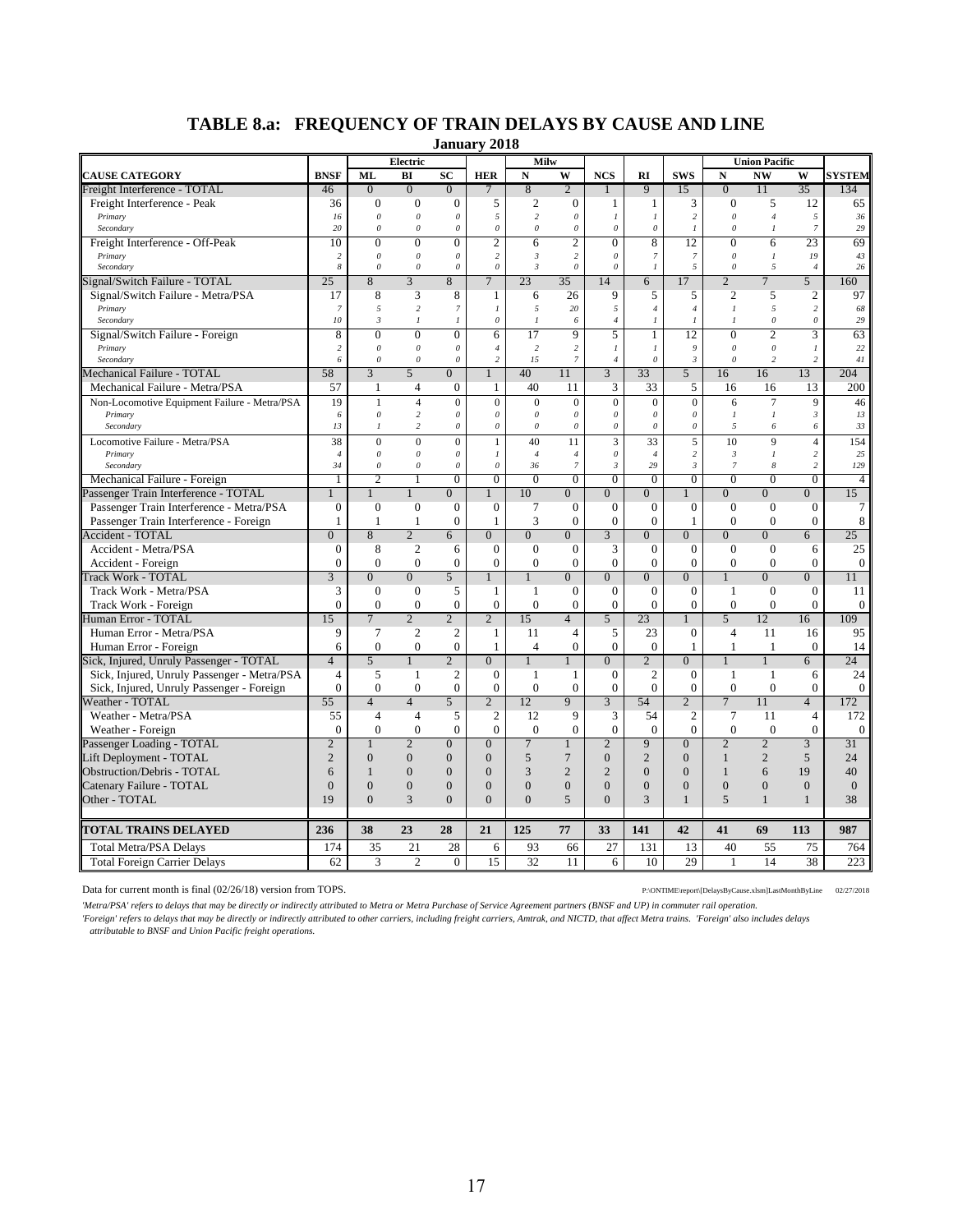# **TABLE 8.b: FREQUENCY OF TRAIN DELAYS BY CAUSE AND LINE**

**January - Average Over Previous Five Years: 2013-2017**

|                                              | эапиаг у    | $-$ Average | Electric   |            | <b>OVEL LICYRUG FI</b> |            | 1 Cal 3. 2013<br>Milw |            |            |             |            | <b>Union Pacific</b>   |            |               |
|----------------------------------------------|-------------|-------------|------------|------------|------------------------|------------|-----------------------|------------|------------|-------------|------------|------------------------|------------|---------------|
| <b>CAUSE CATEGORY</b>                        | <b>BNSF</b> | ML          | BI         | SC         | <b>HER</b>             | N          | W                     | <b>NCS</b> | RI         | <b>SWS</b>  | N          | $\overline{\text{NW}}$ | W          | <b>SYSTEM</b> |
| Freight Interference - TOTAL                 | 23.6        | 0.0         | 0.0        | 0.0        | 3.4                    | 14.0       | 13.4                  | 9.0        | 8.8        | 11.6        | 0.6        | 3.2                    | 16.2       | 103.8         |
| Freight Interference - Peak                  | 14.4        | 0.0         | 0.0        | 0.0        | 3.4                    | 2.6        | 4.8                   | 3.4        | 3.0        | 3.8         | 0.2        | 0.4                    | 4.6        | 40.6          |
| Primary                                      | 12.0        | 0.0         | 0.0        | 0.0        | 3.2                    | 1.8        | 3.4                   | 3.2        | 2.8        | 2.8         | 0.2        | 0.4                    | 2.2        | 32.0          |
| Secondary                                    | 2.4         | 0.0         | 0.0        | 0.0        | 0.2                    | 0.8        | 1.4                   | 0.2        | 0.2        | 1.0         | 0.0        | 0.0                    | 2.4        | 8.6           |
| Freight Interference - Off-Peak              | 9.2         | 0.0         | 0.0        | 0.0        | 0.0                    | 11.4       | 8.6                   | 5.6        | 5.8        | 7.8         | 0.4        | 2.8                    | 11.6       | 63.2          |
| Primary                                      | 6.4         | 0.0         | 0.0        | 0.0        | 0.0                    | 7.0        | 5.0                   | 4.8        | 4.2        | 5.8         | 0.4        | 1.8                    | 10.2       | 45.6          |
| Secondary                                    | 2.8         | 0.0         | 0.0        | 0.0        | 0.0                    | 4.4        | 3.6                   | 0.8        | 1.6        | 2.0         | 0.0        | 1.0                    | 1.4        | 17.6          |
| Signal/Switch Failure - TOTAL                | 29.8        | 10.8        | 3.8        | 6.6        | 2.8                    | 23.4       | 15.6                  | 7.8        | 12.6       | 13.6        | 0.2        | 3.0                    | 11.4       | 141.4         |
| Signal/Switch Failure - Metra/PSA            | 13.6        | 10.8        | 3.8        | 6.6        | 0.4                    | 17.0       | 11.8                  | 3.4        | 12.4       | 1.0         | 0.2        | 3.0                    | 11.0       | 95.0          |
| Primary                                      | 6.6<br>7.0  | 6.6<br>4.2  | 2.6<br>1.2 | 5.6<br>1.0 | 0.2<br>0.2             | 9.4<br>7.6 | 5.0<br>6.8            | 1.4<br>2.0 | 8.6<br>3.8 | 0.8<br>0.2  | 0.2<br>0.0 | 2.2<br>0.8             | 4.8<br>6.2 | 54.0          |
| Secondary                                    |             |             |            |            |                        |            |                       |            |            |             |            |                        |            | 41.0          |
| Signal/Switch Failure - Foreign              | 16.2        | 0.0<br>0.0  | 0.0<br>0.0 | 0.0<br>0.0 | 2.4<br>2.2             | 6.4<br>5.6 | 3.8<br>3.2            | 4.4<br>2.4 | 0.2<br>0.0 | 12.6<br>7.6 | 0.0<br>0.0 | 0.0<br>0.0             | 0.4        | 46.4          |
| Primary<br>Secondary                         | 13.6<br>2.6 | 0.0         | 0.0        | 0.0        | 0.2                    | 0.8        | 0.6                   | 2.0        | 0.2        | 5.0         | 0.0        | 0.0                    | 0.2<br>0.2 | 34.8<br>11.6  |
| Mechanical Failure - TOTAL                   | 13.0        | 3.0         | 1.2        | 1.4        | 1.6                    | 19.4       | 9.2                   | 4.0        | 14.6       | 3.4         | 15.4       | 9.2                    | 9.0        | 104.4         |
| Mechanical Failure - Metra/PSA               | 12.8        | 3.0         | 1.2        | 1.4        | 1.4                    | 17.2       | 9.2                   | 4.0        | 14.6       | 3.4         | 15.4       | 9.2                    | 9.0        | 101.8         |
| Non-Locomotive Equipment Failure - Metra/PSA | 4.0         | 3.0         | 1.2        | 1.4        | 0.4                    | 4.6        | 4.0                   | 0.2        | 1.6        | 1.4         | 5.2        | 2.8                    | 5.2        | 35.0          |
| Primary                                      | 1.8         | 1.2         | 0.4        | 0.8        | 0.4                    | 1.2        | 1.0                   | 0.0        | 0.8        | 0.8         | 1.2        | $0.8\,$                | 2.8        | 13.2          |
| Secondary                                    | 2.2         | 1.8         | 0.8        | 0.6        | $0.0\,$                | 3.4        | 3.0                   | 0.2        | 0.8        | 0.6         | 4.0        | 2.0                    | 2.4        | 21.8          |
| Locomotive Failure - Metra/PSA               | 8.8         | 0.0         | 0.0        | 0.0        | 1.0                    | 12.6       | 5.2                   | 3.8        | 13.0       | 2.0         | 10.2       | 6.4                    | 3.8        | 66.8          |
| Primary                                      | 3.4         | 0.0         | 0.0        | 0.0        | $0.8\,$                | 2.4        | 1.8                   | 0.8        | 4.2        | 0.6         | 2.0        | 3.0                    | 1.4        | 20.4          |
| Secondary                                    | 5.4         | 0.0         | 0.0        | 0.0        | 0.2                    | 10.2       | 3.4                   | 3.0        | 8.8        | 1.4         | 8.2        | 3.4                    | 2.4        | 46.4          |
| Mechanical Failure - Foreign                 | 0.2         | 0.0         | 0.0        | 0.0        | 0.2                    | 2.2        | 0.0                   | 0.0        | 0.0        | 0.0         | 0.0        | 0.0                    | 0.0        | 2.6           |
| Passenger Train Interference - TOTAL         | 1.8         | 1.4         | 0.8        | 0.8        | 0.4                    | 5.8        | 1.2                   | $2.2\,$    | 2.6        | 0.4         | 0.0        | 0.4                    | 1.4        | 19.2          |
| Passenger Train Interference - Metra/PSA     | 0.0         | 0.6         | 0.6        | 0.4        | 0.0                    | 4.0        | 1.0                   | 2.2        | 2.0        | 0.2         | 0.0        | 0.4                    | 1.4        | 12.8          |
| Passenger Train Interference - Foreign       | 1.8         | 0.8         | 0.2        | 0.4        | 0.4                    | 1.8        | 0.2                   | 0.0        | 0.6        | 0.2         | 0.0        | 0.0                    | 0.0        | 6.4           |
| Accident - TOTAL                             | 7.0         | 0.0         | 0.0        | 0.0        | 0.2                    | 15.2       | 5.6                   | 2.0        | 7.6        | 1.2         | 4.4        | 16.4                   | 0.6        | 60.2          |
| Accident - Metra/PSA                         | 1.4         | 0.0         | 0.0        | 0.0        | 0.2                    | 13.4       | 5.6                   | 1.8        | 6.4        | 1.2         | 4.4        | 16.4                   | 0.6        | 51.4          |
| Accident - Foreign                           | 5.6         | 0.0         | 0.0        | 0.0        | 0.0                    | 1.8        | 0.0                   | 0.2        | 1.2        | 0.0         | 0.0        | 0.0                    | 0.0        | 8.8           |
| Track Work - TOTAL                           | 12.2        | 6.0         | 1.2        | 2.6        | 0.0                    | 5.4        | 1.4                   | 3.4        | 3.2        | 1.8         | 2.4        | 2.8                    | 1.6        | 44.0          |
| Track Work - Metra/PSA                       | 12.2        | 6.0         | 1.2        | 2.6        | 0.0                    | 5.4        | 1.4                   | 3.4        | 3.2        | 1.8         | 2.4        | 2.8                    | 1.6        | 44.0          |
| Track Work - Foreign                         | 0.0         | 0.0         | 0.0        | 0.0        | 0.0                    | 0.0        | 0.0                   | 0.0        | 0.0        | 0.0         | 0.0        | 0.0                    | 0.0        | 0.0           |
| Human Error - TOTAL                          | 18.0        | 2.8         | 2.8        | 1.8        | 0.8                    | 6.8        | 4.8                   | $2.2\,$    | 4.6        | 2.6         | 3.2        | 2.6                    | 4.2        | 57.2          |
| Human Error - Metra/PSA                      | 13.8        | 1.6         | 2.6        | 1.8        | 0.0                    | 5.4        | 3.2                   | 0.8        | 4.6        | 0.2         | 2.6        | 2.2                    | 3.2        | 42.0          |
| Human Error - Foreign                        | 4.2         | 1.2         | 0.2        | 0.0        | 0.8                    | 1.4        | 1.6                   | 1.4        | 0.0        | 2.4         | 0.6        | 0.4                    | 1.0        | 15.2          |
| Sick, Injured, Unruly Passenger - TOTAL      | 1.6         | 6.2         | 1.2        | 1.8        | 0.2                    | $2.2\,$    | 0.6                   | 0.4        | 1.4        | 0.0         | 2.6        | 4.0                    | 3.4        | 25.6          |
| Sick, Injured, Unruly Passenger - Metra/PSA  | 1.6         | 6.2         | 1.2        | 1.8        | 0.2                    | 2.2        | 0.6                   | 0.4        | 1.4        | 0.0         | 2.6        | 4.0                    | 3.4        | 25.6          |
| Sick, Injured, Unruly Passenger - Foreign    | 0.0         | 0.0         | 0.0        | 0.0        | 0.0                    | 0.0        | 0.0                   | 0.0        | 0.0        | 0.0         | 0.0        | 0.0                    | 0.0        | 0.0           |
| Weather - TOTAL                              | 80.8        | 56.8        | 13.6       | 15.0       | 2.8                    | 40.6       | 37.4                  | 13.4       | 53.8       | 10.2        | 29.6       | 32.2                   | 30.2       | 416.4         |
| Weather - Metra/PSA                          | 80.4        | 56.8        | 13.6       | 15.0       | 2.8                    | 40.4       | 36.8                  | 13.4       | 53.8       | 10.0        | 29.6       | 32.2                   | 30.2       | 415.0         |
| Weather - Foreign                            | 0.4         | 0.0         | 0.0        | 0.0        | 0.0                    | 0.2        | 0.6                   | 0.0        | 0.0        | 0.2         | 0.0        | 0.0                    | 0.0        | 1.4           |
| Passenger Loading - TOTAL                    | 0.6         | 2.8         | 1.4        | 0.8        | 0.0                    | 4.2        | 2.4                   | 0.4        | 3.6        | 0.0         | 3.0        | 1.6                    | 3.2        | 24.0          |
| Lift Deployment - TOTAL                      | 3.6         | 0.2         | 0.0        | 0.0        | 0.0                    | 2.8        | 3.0                   | 0.0        | 2.2        | 0.0         | 0.8        | 2.2                    | 3.2        | 18.0          |
| Obstruction/Debris - TOTAL                   | 8.2         | 2.8         | 1.2        | 4.2        | 0.2                    | 4.2        | 3.0                   | 1.0        | 3.6        | 2.4         | 1.0        | 8.2                    | 4.4        | 44.4          |
| Catenary Failure - TOTAL                     | 0.0         | 2.6         | 0.6        | 0.6        | 0.0                    | 0.0        | 0.0                   | 0.0        | 0.0        | 0.0         | 0.0        | 0.0                    | 0.0        | 3.8           |
| Other - TOTAL                                | 2.0         | 1.2         | 0.0        | 0.6        | 0.0                    | 2.6        | 0.6                   | 0.4        | 3.0        | 0.8         | 2.8        | 2.2                    | 0.8        | 17.0          |
| <b>TOTAL TRAINS DELAYED</b>                  | 202.2       | 96.6        | 27.8       | 36.2       | 12.4                   | 146.6      | 98.2                  | 46.2       | 121.6      | 48.0        | 66.0       | 88.0                   | 89.6       | 1,079.4       |
| <b>Total Metra/PSA Delays</b>                | 150.2       | 94.6        | 27.4       | 35.8       | 5.2                    | 118.8      | 78.6                  | 31.2       | 110.8      | 21.0        | 64.8       | 84.4                   | 72.0       | 894.8         |
| <b>Total Foreign Carrier Delays</b>          | 52.0        | 2.0         | 0.4        | 0.4        | 7.2                    | 27.8       | 19.6                  | 15.0       | 10.8       | 27.0        | 1.2        | 3.6                    | 17.6       | 184.6         |
|                                              |             |             |            |            |                        |            |                       |            |            |             |            |                        |            |               |

Data for latest month is final (02/14/17) version from TOPS. P:\ONTIME\report\{DelaysByCause.xlsm}LastMonthByLine 02/27/2018

*'Metra/PSA' refers to delays that may be directly or indirectly attributed to Metra or Metra Purchase of Service Agreement partners (BNSF and UP) in commuter rail operation. 'Foreign' refers to delays that may be directly or indirectly attributed to other carriers, including freight carriers, Amtrak, and NICTD, that affect Metra trains. 'Foreign' also includes delays attributable to BNSF and Union Pacific freight operations.*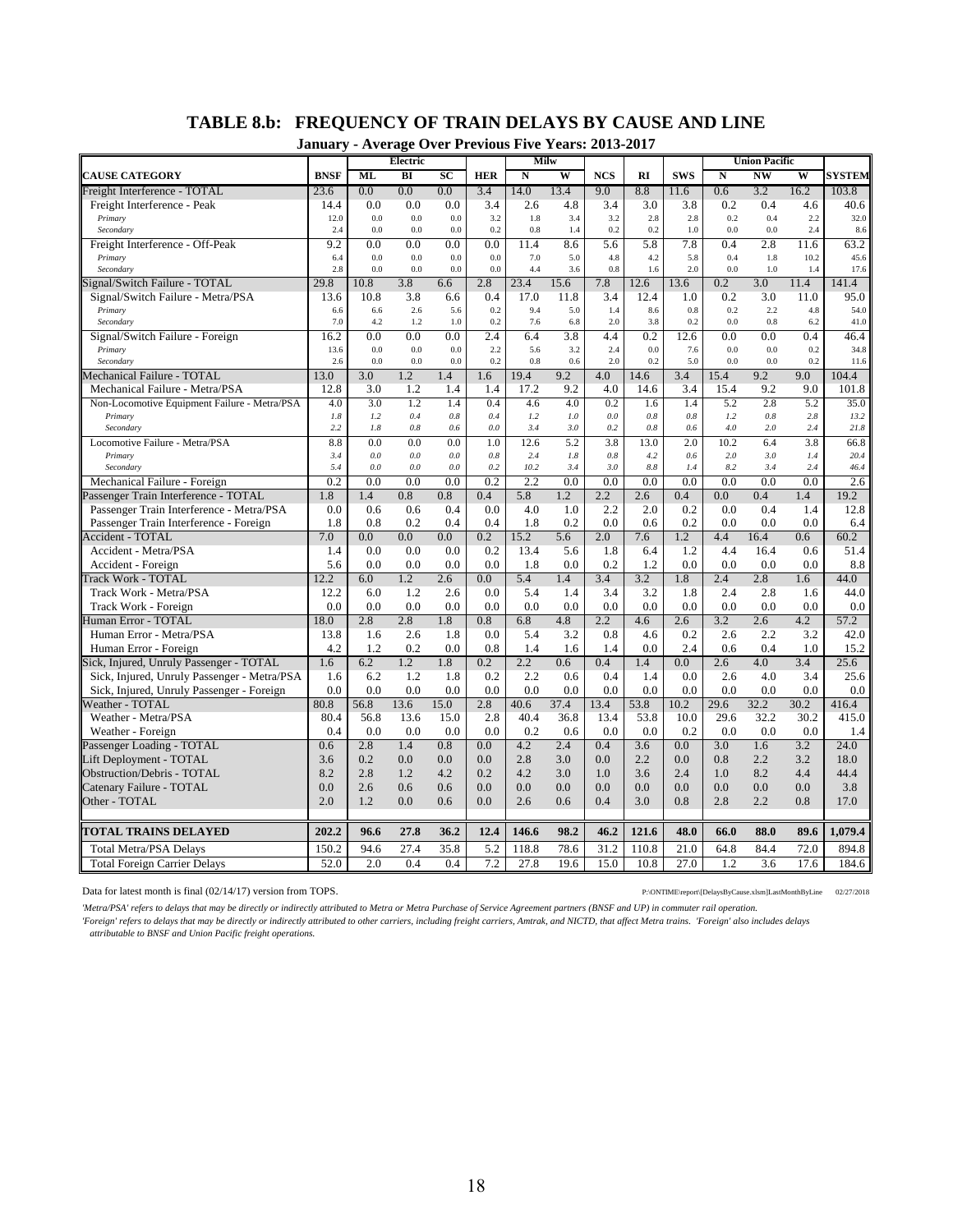| January 2018 Divergence From January Average Over Previous Five Years |                  |                  |                  |               |               |                   |                  |                  |                  |               |               |                      |                  |                   |
|-----------------------------------------------------------------------|------------------|------------------|------------------|---------------|---------------|-------------------|------------------|------------------|------------------|---------------|---------------|----------------------|------------------|-------------------|
|                                                                       |                  |                  | Electric         |               |               | Milw              |                  |                  |                  |               |               | <b>Union Pacific</b> |                  |                   |
| <b>CAUSE CATEGORY</b>                                                 | <b>BNSF</b>      | ML               | BI               | SC            | <b>HER</b>    | N                 | W                | <b>NCS</b>       | RI               | <b>SWS</b>    | N             | <b>NW</b>            | W                | <b>SYSTEM</b>     |
| Freight Interference - TOTAL                                          | 22.4             | 0.0              | 0.0              | 0.0           | 3.6           | $-6.0$            | $-11.4$          | $-8.0$           | 0.2              | 3.4           | $-0.6$        | 7.8                  | 18.8             | 30.2              |
| Freight Interference - Peak                                           | 21.6             | 0.0              | 0.0              | 0.0           | 1.6           | $-0.6$            | $-4.8$           | $-2.4$           | $-2.0$           | $-0.8$        | $-0.2$        | 4.6                  | 7.4              | 24.4              |
| Primary                                                               | 4.0              | 0.0              | $0.0\,$          | 0.0           | 1.8           | 0.2               | $-3.4$           | $-2.2$           | $-1.8$           | $-0.8$        | $-0.2$        | 3.6                  | 2.8              | $4.0\,$           |
| Secondary                                                             | 17.6             | 0.0              | 0.0              | 0.0           | $-0.2$        | $-0.8$            | $-1.4$           | $-0.2$           | $-0.2$           | 0.0           | 0.0           | 1.0                  | 4.6              | 20.4              |
| Freight Interference - Off-Peak                                       | 0.8              | 0.0              | 0.0              | 0.0           | 2.0           | $-5.4$            | $-6.6$           | $-5.6$           | $\overline{2.2}$ | 4.2           | $-0.4$        | 3.2                  | 11.4             | 5.8               |
| Primary<br>Secondary                                                  | $-4.4$<br>5.2    | 0.0<br>0.0       | 0.0<br>0.0       | 0.0<br>0.0    | 2.0<br>0.0    | $-4.0$<br>$-1.4$  | $-3.0$<br>$-3.6$ | $-4.8$<br>$-0.8$ | 2.8<br>$-0.6$    | 1.2<br>3.0    | $-0.4$<br>0.0 | $-0.8$<br>4.0        | 8.8<br>2.6       | $-2.6$            |
| Signal/Switch Failure - TOTAL                                         | $-4.8$           | $-2.8$           | $-0.8$           | 1.4           | 4.2           | $-0.4$            | 19.4             | 6.2              | $-6.6$           | 3.4           | 1.8           | 4.0                  | $-6.4$           | 8.4<br>18.6       |
|                                                                       |                  |                  |                  |               |               |                   |                  |                  |                  |               |               |                      |                  |                   |
| Signal/Switch Failure - Metra/PSA<br>Primary                          | 3.4<br>0.4       | $-2.8$<br>$-1.6$ | $-0.8$<br>$-0.6$ | 1.4<br>1.4    | 0.6<br>0.8    | $-11.0$<br>$-4.4$ | 14.2<br>15.0     | 5.6<br>3.6       | $-7.4$<br>$-4.6$ | 4.0<br>3.2    | 1.8<br>0.8    | 2.0<br>2.8           | $-9.0$<br>$-2.8$ | 2.0<br>14.0       |
| Secondary                                                             | 3.0              | $-1.2$           | $-0.2$           | 0.0           | $-0.2$        | $-6.6$            | $-0.8$           | $2.0$            | $-2.8$           | 0.8           | 1.0           | $-0.8$               | $-6.2$           | $-12.0$           |
| Signal/Switch Failure - Foreign                                       | $-8.2$           | 0.0              | 0.0              | 0.0           | 3.6           | 10.6              | 5.2              | 0.6              | 0.8              | $-0.6$        | 0.0           | 2.0                  | 2.6              | 16.6              |
| Primary                                                               | $-11.6$          | 0.0              | 0.0              | 0.0           | 1.8           | $-3.6$            | $-1.2$           | $-1.4$           | 1.0              | 1.4           | 0.0           | 0.0                  | 0.8              | $-12.8$           |
| Secondary                                                             | 3.4              | 0.0              | 0.0              | 0.0           | 1.8           | 14.2              | 6.4              | 2.0              | $-0.2$           | $-2.0$        | 0.0           | 2.0                  | 1.8              | 29.4              |
| Mechanical Failure - TOTAL                                            | 45.0             | 0.0              | 3.8              | $-1.4$        | $-0.6$        | 20.6              | 1.8              | $-1.0$           | 18.4             | 1.6           | 0.6           | 6.8                  | 4.0              | 99.6              |
| Mechanical Failure - Metra/PSA                                        | 44.2             | $-2.0$           | 2.8              | $-1.4$        | $-0.4$        | 22.8              | 1.8              | $-1.0$           | 18.4             | 1.6           | 0.6           | 6.8                  | 4.0              | 98.2              |
| Non-Locomotive Equipment Failure - Metra/PSA                          | 15.0             | $-2.0$           | 2.8              | $-1.4$        | $-0.4$        | $-4.6$            | $-4.0$           | $-0.2$           | $-1.6$           | $-1.4$        | 0.8           | 4.2                  | 3.8              | 11.0              |
| Primary                                                               | 4.2              | $-1.2$           | 1.6              | $-0.8$        | $-0.4$        | $-1.2$            | $-1.0$           | $0.0\,$          | $-0.8$           | $-0.8$        | $-0.2$        | 0.2                  | 0.2              | $-0.2$            |
| Secondary                                                             | 10.8             | $-0.8$           | 1.2              | $-0.6$        | 0.0           | $-3.4$            | $-3.0$           | $-0.2$           | $-0.8$           | $-0.6$        | 1.0           | 4.0                  | 3.6              | 11.2              |
| Locomotive Failure - Metra/PSA                                        | 29.2             | 0.0              | 0.0              | 0.0           | 0.0           | 27.4              | 5.8              | $-0.8$           | 20.0             | 3.0           | $-0.2$        | 2.6                  | 0.2              | 87.2              |
| Primary                                                               | 0.6              | 0.0              | 0.0              | 0.0           | 0.2           | 1.6               | 2.2              | $-0.8\,$         | $-0.2$           | 1.4           | ${\it 1.0}$   | $-2.0$               | 0.6              | 4.6               |
| Secondary                                                             | 28.6             | 0.0              | 0.0              | 0.0           | $-0.2$        | 25.8              | 3.6              | 0.0              | 20.2             | 1.6           | $-1.2$        | 4.6                  | $-0.4$           | 82.6              |
| Mechanical Failure - Foreign                                          | 0.8              | 2.0              | 1.0              | 0.0           | $-0.2$        | $-2.2$            | 0.0              | 0.0              | 0.0              | 0.0           | 0.0           | 0.0                  | 0.0              | 1.4               |
| Passenger Train Interference - TOTAL                                  | $-0.8$           | $-0.4$           | 0.2              | $-0.8$        | 0.6           | 4.2               | $-1.2$           | $-2.2$           | $-2.6$           | 0.6           | 0.0           | $-0.4$               | $-1.4$           | $-4.2$            |
| Passenger Train Interference - Metra/PSA                              | 0.0              | $-0.6$           | $-0.6$           | $-0.4$        | 0.0           | 3.0               | $-1.0$           | $-2.2$           | $-2.0$           | $-0.2$        | 0.0           | $-0.4$               | $-1.4$           | $-5.8$            |
| Passenger Train Interference - Foreign<br><b>Accident - TOTAL</b>     | $-0.8$<br>$-7.0$ | 0.2<br>8.0       | 0.8<br>2.0       | $-0.4$<br>6.0 | 0.6<br>$-0.2$ | 1.2<br>$-15.2$    | $-0.2$<br>$-5.6$ | 0.0<br>1.0       | $-0.6$<br>$-7.6$ | 0.8<br>$-1.2$ | 0.0<br>$-4.4$ | 0.0<br>$-16.4$       | 0.0<br>5.4       | 1.6<br>$-35.2$    |
|                                                                       |                  |                  |                  |               |               |                   |                  |                  |                  |               |               |                      |                  |                   |
| Accident - Metra/PSA                                                  | $-1.4$<br>$-5.6$ | 8.0<br>0.0       | 2.0<br>0.0       | 6.0<br>0.0    | $-0.2$<br>0.0 | $-13.4$<br>$-1.8$ | $-5.6$<br>0.0    | 1.2<br>$-0.2$    | $-6.4$<br>$-1.2$ | $-1.2$<br>0.0 | $-4.4$<br>0.0 | $-16.4$<br>0.0       | 5.4<br>0.0       | $-26.4$<br>$-8.8$ |
| Accident - Foreign<br>Track Work - TOTAL                              | $-9.2$           | $-6.0$           | $-1.2$           | 2.4           | 1.0           | $-4.4$            | $-1.4$           | $-3.4$           | $-3.2$           | $-1.8$        | $-1.4$        | $-2.8$               | $-1.6$           | $-33.0$           |
|                                                                       | $-9.2$           | $-6.0$           | $-1.2$           | 2.4           |               | $-4.4$            | $-1.4$           | $-3.4$           | $-3.2$           | $-1.8$        | $-1.4$        | $-2.8$               |                  |                   |
| Track Work - Metra/PSA<br>Track Work - Foreign                        | 0.0              | 0.0              | 0.0              | 0.0           | 1.0<br>0.0    | 0.0               | 0.0              | 0.0              | 0.0              | 0.0           | 0.0           | 0.0                  | $-1.6$<br>0.0    | $-33.0$<br>0.0    |
| Human Error - TOTAL                                                   | $-3.0$           | 4.2              | $-0.8$           | 0.2           | 1.2           | 8.2               | $-0.8$           | 2.8              | 18.4             | $-1.6$        | 1.8           | 9.4                  | 11.8             | 51.8              |
| Human Error - Metra/PSA                                               | $-4.8$           | 5.4              | $-0.6$           | 0.2           | 1.0           | 5.6               | 0.8              | 4.2              | 18.4             | $-0.2$        | 1.4           | 8.8                  | 12.8             | 53.0              |
| Human Error - Foreign                                                 | 1.8              | $-1.2$           | $-0.2$           | 0.0           | 0.2           | 2.6               | $-1.6$           | $-1.4$           | 0.0              | $-1.4$        | 0.4           | 0.6                  | $-1.0$           | $-1.2$            |
| Sick, Injured, Unruly Passenger - TOTAL                               | 2.4              | $-1.2$           | $-0.2$           | 0.2           | $-0.2$        | $-1.2$            | 0.4              | $-0.4$           | 0.6              | 0.0           | $-1.6$        | $-3.0$               | 2.6              | $-1.6$            |
| Sick, Injured, Unruly Passenger - Metra/PSA                           | 2.4              | $-1.2$           | $-0.2$           | 0.2           | $-0.2$        | $-1.2$            | 0.4              | $-0.4$           | 0.6              | 0.0           | $-1.6$        | $-3.0$               | 2.6              | $-1.6$            |
| Sick, Injured, Unruly Passenger - Foreign                             | 0.0              | 0.0              | 0.0              | 0.0           | 0.0           | 0.0               | 0.0              | 0.0              | 0.0              | 0.0           | 0.0           | 0.0                  | 0.0              | 0.0               |
| Weather - TOTAL                                                       | $-25.8$          | $-52.8$          | $-9.6$           | $-10.0$       | $-0.8$        | $-28.6$           | $-28.4$          | $-10.4$          | 0.2              | $-8.2$        | $-22.6$       | $-21.2$              | $-26.2$          | $-244.4$          |
| Weather - Metra/PSA                                                   | $-25.4$          | $-52.8$          | $-9.6$           | $-10.0$       | $-0.8$        | $-28.4$           | $-27.8$          | $-10.4$          | 0.2              | $-8.0$        | $-22.6$       | $-21.2$              | $-26.2$          | $-243.0$          |
| Weather - Foreign                                                     | $-0.4$           | 0.0              | 0.0              | 0.0           | 0.0           | $-0.2$            | $-0.6$           | 0.0              | 0.0              | $-0.2$        | 0.0           | 0.0                  | 0.0              | $-1.4$            |
| Passenger Loading - TOTAL                                             | 1.4              | $-1.8$           | 0.6              | $-0.8$        | 0.0           | 2.8               | $-1.4$           | 1.6              | 5.4              | 0.0           | $-1.0$        | 0.4                  | $-0.2$           | 7.0               |
| Lift Deployment - TOTAL                                               | $-1.6$           | $-0.2$           | 0.0              | 0.0           | 0.0           | 2.2               | 4.0              | 0.0              | $-0.2$           | 0.0           | 0.2           | $-0.2$               | 1.8              | 6.0               |
| <b>Obstruction/Debris - TOTAL</b>                                     | $-2.2$           | $-1.8$           | $-1.2$           | $-4.2$        | $-0.2$        | $-1.2$            | $-1.0$           | 1.0              | $-3.6$           | $-2.4$        | 0.0           | $-2.2$               | 14.6             | $-4.4$            |
| Catenary Failure - TOTAL                                              | 0.0              | $-2.6$           | $-0.6$           | $-0.6$        | 0.0           | 0.0               | 0.0              | 0.0              | 0.0              | 0.0           | 0.0           | 0.0                  | 0.0              | $-3.8$            |
| Other - TOTAL                                                         | 17.0             | $-1.2$           | 3.0              | $-0.6$        | 0.0           | $-2.6$            | 4.4              | $-0.4$           | 0.0              | 0.2           | 2.2           | $-1.2$               | 0.2              | 21.0              |
|                                                                       |                  |                  |                  |               |               |                   |                  |                  |                  |               |               |                      |                  |                   |
| TOTAL TRAINS DELAYED                                                  | 33.8             | $-58.6$          | $-4.8$           | $-8.2$        | 8.6           | $-21.6$           | $-21.2$          | $-13.2$          | 19.4             | $-6.0$        | $-25.0$       | $-19.0$              | 23.4             | $-92.4$           |
| <b>Total Metra/PSA Delays</b>                                         | 23.8             | $-59.6$          | $-6.4$           | $-7.8$        | 0.8           | $-25.8$           | $-12.6$          | $-4.2$           | 20.2             | $-8.0$        | $-24.8$       | $-29.4$              | 3.0              | $-130.8$          |
| <b>Total Foreign Carrier Delays</b>                                   | 10.0             | 1.0              | 1.6              | $-0.4$        | 7.8           | 4.2               | $-8.6$           | $-9.0$           | $-0.8$           | 2.0           | $-0.2$        | 10.4                 | 20.4             | 38.4              |

# **TABLE 8.c: FREQUENCY OF TRAIN DELAYS BY CAUSE AND LINE**

Data for current month is final (02/26/18) version from TOPS. P:\ONTIME\report\[DelaysByCause.xlsm]LastMonthByLine 02/27/2018

*'Metra/PSA' refers to delays that may be directly or indirectly attributed to Metra or Metra Purchase of Service Agreement partners (BNSF and UP) in commuter rail operation. 'Foreign' refers to delays that may be directly or indirectly attributed to other carriers, including freight carriers, Amtrak, and NICTD, that affect Metra trains. 'Foreign' also includes delays* 

*attributable to BNSF and Union Pacific freight operations.*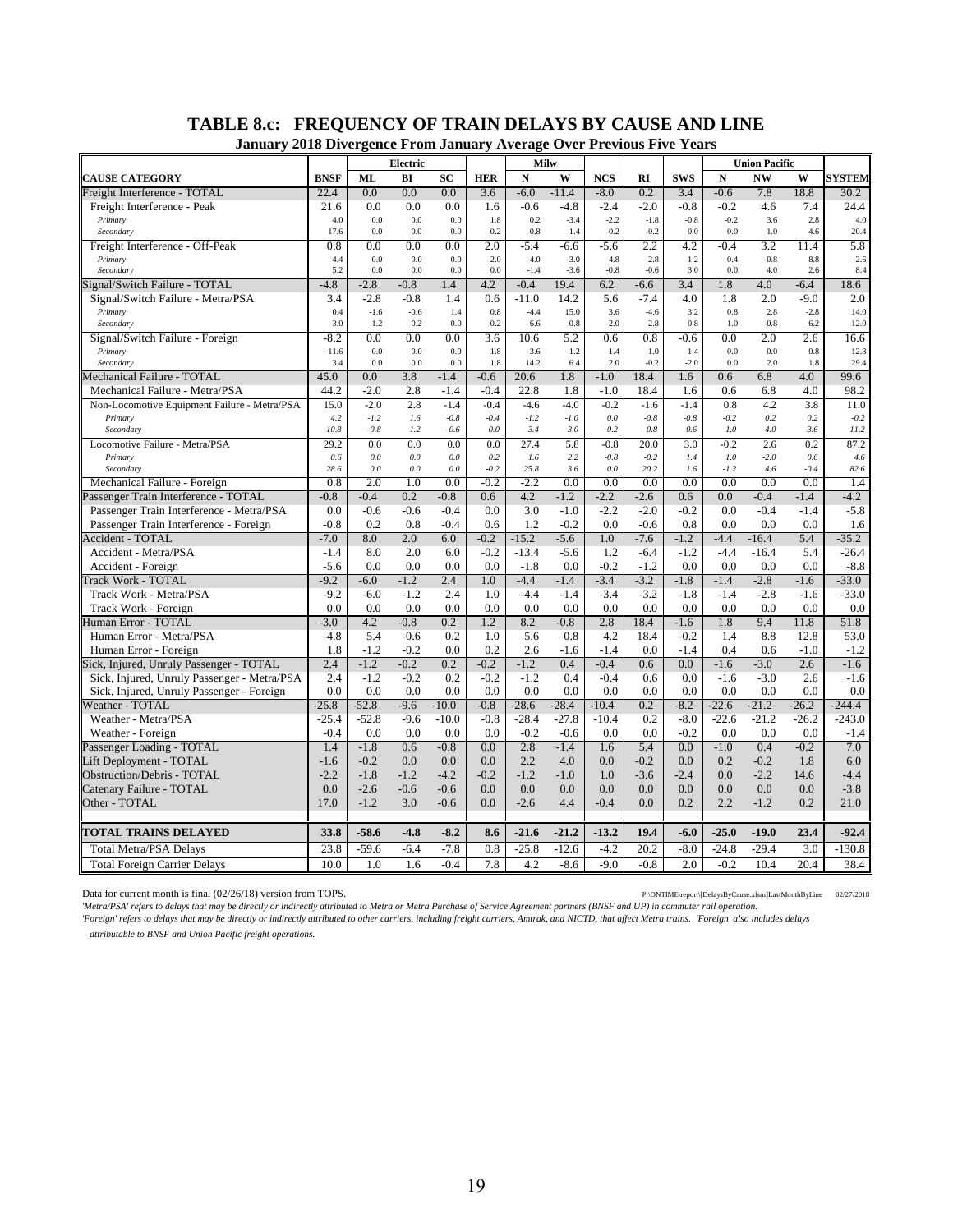| Electric<br>Milw<br><b>Union Pacific</b><br><b>CAUSE CATEGORY</b><br><b>ML</b><br>BI<br>SC<br><b>HER</b><br>N<br>W<br><b>NCS</b><br>RI<br><b>SWS</b><br>$\mathbf N$<br><b>NW</b><br>W<br><b>SYSTEM</b><br><b>BNSF</b><br>$\overline{0}$<br>$\overline{0}$<br>$\overline{0}$<br>$\overline{2}$<br>9<br>$\overline{0}$<br>35<br>Freight Interference - TOTAL<br>$\overline{8}$<br>15<br>11<br>134<br>46<br>$\mathbf{1}$<br>$\overline{0}$<br>5<br>$\overline{2}$<br>5<br>36<br>$\Omega$<br>$\Omega$<br>$\Omega$<br>3<br>$\Omega$<br>12<br>65<br>Freight Interference - Peak<br>$\mathbf{1}$<br>-1<br>$\overline{2}$<br>Primary<br>16<br>$\theta$<br>5<br>$\theta$<br>$\cal I$<br>$\theta$<br>$\overline{4}$<br>5<br>$36\,$<br>$\theta$<br>$\boldsymbol{\theta}$<br>$\mathbf{I}$<br>$\overline{c}$<br>$\theta$<br>$\overline{7}$<br>Secondary<br>20<br>$\theta$<br>$\theta$<br>$\boldsymbol{\theta}$<br>$\boldsymbol{\mathit{0}}$<br>29<br>$\theta$<br>$\theta$<br>$\theta$<br>$\overline{I}$<br>$\boldsymbol{\theta}$<br>$\overline{I}$<br>10<br>$\overline{0}$<br>$\overline{2}$<br>$\overline{2}$<br>$\overline{0}$<br>8<br>12<br>23<br>69<br>Freight Interference - Off-Peak<br>$\theta$<br>$\overline{0}$<br>6<br>$\overline{0}$<br>6<br>$\overline{c}$<br>$\theta$<br>$\theta$<br>$\overline{c}$<br>$\overline{\mathbf{3}}$<br>$\overline{c}$<br>$\theta$<br>$\overline{7}$<br>$\overline{7}$<br>$\theta$<br>19<br>$43\,$<br>Primary<br>$\theta$<br>$\mathcal{I}$<br>Secondary<br>8<br>$\boldsymbol{\mathit{0}}$<br>$\boldsymbol{\mathit{0}}$<br>$\boldsymbol{\mathit{0}}$<br>$\overline{I}$<br>5<br>$\boldsymbol{\mathit{0}}$<br>$\theta$<br>$\mathfrak{Z}$<br>$\it{0}$<br>5<br>26<br>$\boldsymbol{o}$<br>$\overline{4}$<br>Signal/Switch Failure - TOTAL<br>25<br>8<br>$\overline{3}$<br>8<br>7<br>23<br>35<br>14<br>17<br>$\overline{2}$<br>$\overline{7}$<br>5<br>160<br>6<br>17<br>8<br>3<br>8<br>9<br>5<br>$\overline{c}$<br>5<br>$\overline{2}$<br>97<br>Signal/Switch Failure - Metra/PSA<br>$\mathbf{1}$<br>6<br>26<br>5<br>$\overline{c}$<br>$\sqrt{2}$<br>5<br>$2\mathit{0}$<br>5<br>$\overline{c}$<br>$\overline{7}$<br>$\overline{7}$<br>$\mathfrak{p}$<br>5<br>$\overline{4}$<br>$\mathcal{I}_{\mathcal{I}}$<br>68<br>Primary<br>$\overline{4}$<br>10<br>$\overline{\mathbf{3}}$<br>$\boldsymbol{\mathit{0}}$<br>$\overline{I}$<br>$\cal I$<br>$\boldsymbol{\mathit{0}}$<br>$\boldsymbol{\mathit{0}}$<br>29<br>Secondary<br>$\overline{I}$<br>$\overline{I}$<br>6<br>$\sqrt{4}$<br>$\overline{I}$<br>$\overline{I}$<br>8<br>9<br>5<br>12<br>$\overline{2}$<br>3<br>63<br>Signal/Switch Failure - Foreign<br>$\theta$<br>$\overline{0}$<br>$\mathbf{0}$<br>6<br>17<br>$\mathbf{1}$<br>$\overline{0}$<br>$\overline{c}$<br>$\boldsymbol{\theta}$<br>$\overline{c}$<br>$\theta$<br>$\boldsymbol{\mathit{0}}$<br>$22\,$<br>$\theta$<br>$\boldsymbol{\theta}$<br>$\overline{4}$<br>$\overline{c}$<br>$\cal I$<br>$\cal I$<br>$\mathfrak{g}$<br>Primary<br>$\overline{I}$<br>6<br>$\overline{c}$<br>15<br>$\boldsymbol{7}$<br>$\theta$<br>$\overline{c}$<br>Secondary<br>$\theta$<br>$\boldsymbol{\theta}$<br>$\boldsymbol{\theta}$<br>$\overline{4}$<br>$\mathfrak{Z}$<br>$\theta$<br>2<br>$4\,$<br>$\overline{3}$<br>33<br>3<br>$\overline{0}$<br>40<br>$\overline{5}$<br>13<br>204<br>Mechanical Failure - TOTAL<br>58<br>$\overline{5}$<br>11<br>16<br>$\mathbf{1}$<br>16<br>57<br>40<br>$\overline{3}$<br>5<br>Mechanical Failure - Metra/PSA<br>$\mathbf{0}$<br>33<br>16<br>16<br>13<br>200<br>4<br>1<br>11<br>1<br>19<br>$\overline{0}$<br>$\boldsymbol{0}$<br>$\boldsymbol{0}$<br>$\overline{4}$<br>$\mathbf{0}$<br>$\boldsymbol{0}$<br>$\boldsymbol{0}$<br>$\mathbf{0}$<br>6<br>$\tau$<br>9<br>46<br>Non-Locomotive Equipment Failure - Metra/PSA<br>$\mathbf{1}$<br>$\theta$<br>$\sqrt{2}$<br>$\theta$<br>$\boldsymbol{\theta}$<br>$\theta$<br>$\theta$<br>$13\,$<br>Primary<br>6<br>$\theta$<br>$\theta$<br>$\boldsymbol{\theta}$<br>$\mathcal{I}$<br>$\mathcal{I}$<br>$\overline{3}$<br>13<br>$\sqrt{2}$<br>0<br>$\boldsymbol{\mathit{0}}$<br>$\theta$<br>$\boldsymbol{\mathit{0}}$<br>$\theta$<br>5<br>Secondary<br>$\boldsymbol{\theta}$<br>6<br>33<br>$\overline{I}$<br>0<br>6<br>$\overline{0}$<br>$\overline{3}$<br>33<br>5<br>9<br>38<br>$\Omega$<br>40<br>11<br>10<br>$\overline{4}$<br>154<br>$\Omega$<br>$\mathbf{1}$<br>Locomotive Failure - Metra/PSA<br>$\cal I$<br>Primary<br>$\overline{4}$<br>$\boldsymbol{\theta}$<br>$\boldsymbol{\theta}$<br>$\mathfrak{p}$<br>$\overline{4}$<br>$\overline{4}$<br>$\it{0}$<br>$\sqrt{4}$<br>$\overline{c}$<br>$\mathfrak{Z}$<br>$\overline{c}$<br>25<br>$\theta$<br>34<br>36<br>$\overline{\mathcal{I}}$<br>29<br>$\boldsymbol{7}$<br>129<br>$\theta$<br>$\theta$<br>0<br>$\boldsymbol{\beta}$<br>$\boldsymbol{8}$<br>$\overline{c}$<br>Secondary<br>$\boldsymbol{\theta}$<br>$\mathfrak{Z}$<br>$\overline{2}$<br>$\overline{0}$<br>$\overline{0}$<br>$\overline{0}$<br>$\overline{0}$<br>$\overline{0}$<br>$\overline{0}$<br>$\overline{0}$<br>$\overline{0}$<br>$\overline{0}$<br>$\overline{0}$<br>Mechanical Failure - Foreign<br>$\mathbf{1}$<br>$\overline{4}$<br>Passenger Train Interference - TOTAL<br>$\overline{0}$<br>10<br>$\Omega$<br>$\mathbf{0}$<br>$\Omega$<br>$\Omega$<br>$\Omega$<br>$\overline{0}$<br>15<br>$\mathbf{1}$<br>1<br>1<br>$\theta$<br>$\Omega$<br>$\Omega$<br>$\mathbf{0}$<br>$\Omega$<br>7<br>$\Omega$<br>$\mathbf{0}$<br>$\mathbf{0}$<br>$\Omega$<br>$\Omega$<br>$\Omega$<br>7<br>Passenger Train Interference - Metra/PSA<br>$\Omega$<br>3<br>Passenger Train Interference - Foreign<br>$\mathbf{1}$<br>$\mathbf{1}$<br>$\mathbf{0}$<br>$\mathbf{1}$<br>$\mathbf{0}$<br>$\Omega$<br>$\Omega$<br>$\mathbf{1}$<br>$\Omega$<br>$\Omega$<br>$\Omega$<br>8<br>1<br>Accident - TOTAL<br>25<br>$\Omega$<br>8<br>$\overline{2}$<br>6<br>$\mathbf{0}$<br>$\overline{0}$<br>$\overline{0}$<br>3<br>$\Omega$<br>$\overline{0}$<br>$\Omega$<br>$\Omega$<br>6<br>$\overline{\mathbf{8}}$<br>$\overline{\mathbf{3}}$<br>$\overline{0}$<br>$\overline{2}$<br>$\overline{0}$<br>$\overline{0}$<br>$\overline{0}$<br>$\overline{0}$<br>$\overline{0}$<br>25<br>Accident - Metra/PSA<br>6<br>$\mathbf{0}$<br>$\mathbf{0}$<br>6<br>$\overline{0}$<br>$\overline{0}$<br>$\overline{0}$<br>$\mathbf{0}$<br>$\mathbf{0}$<br>$\mathbf{0}$<br>$\mathbf{0}$<br>$\mathbf{0}$<br>$\mathbf{0}$<br>$\mathbf{0}$<br>$\overline{0}$<br>$\mathbf{0}$<br>$\mathbf{0}$<br>Accident - Foreign<br>$\overline{0}$<br>Track Work - TOTAL<br>3<br>$\Omega$<br>$\Omega$<br>5<br>$\Omega$<br>$\Omega$<br>$\Omega$<br>$\Omega$<br>$\Omega$<br>$\Omega$<br>11<br>$\mathbf{1}$<br>1<br>$\mathbf{1}$<br>Track Work - Metra/PSA<br>3<br>$\Omega$<br>$\Omega$<br>5<br>$\Omega$<br>$\Omega$<br>$\mathbf{1}$<br>$\Omega$<br>$\Omega$<br>$\Omega$<br>1<br>$\Omega$<br>11<br>1<br>$\overline{0}$<br>$\theta$<br>Track Work - Foreign<br>$\Omega$<br>$\theta$<br>$\mathbf{0}$<br>$\Omega$<br>$\mathbf{0}$<br>$\overline{0}$<br>$\Omega$<br>$\Omega$<br>$\Omega$<br>$\Omega$<br>$\Omega$<br>$\mathbf{0}$<br>$\overline{2}$<br>Human Error - TOTAL<br>$\overline{2}$<br>15<br>$\overline{4}$<br>$\overline{5}$<br>23<br>$\overline{5}$<br>12<br>109<br>15<br>$\overline{7}$<br>$\overline{2}$<br>16<br>$\mathbf{1}$<br>9<br>$\overline{7}$<br>$\overline{2}$<br>5<br>95<br>Human Error - Metra/PSA<br>$\mathbf{2}$<br>11<br>23<br>$\mathbf{0}$<br>$\overline{4}$<br>1<br>$\overline{4}$<br>11<br>16<br>$\mathbf{0}$<br>6<br>$\mathbf{0}$<br>$\overline{0}$<br>$\mathbf{0}$<br>$\mathbf{1}$<br>$\overline{4}$<br>$\mathbf{0}$<br>$\mathbf{0}$<br>$\mathbf{1}$<br>$\Omega$<br>14<br>Human Error - Foreign<br>$\mathbf{1}$<br>$\mathbf{1}$<br>Sick, Injured, Unruly Passenger - TOTAL<br>$\overline{4}$<br>5<br>$\overline{2}$<br>$\Omega$<br>$\Omega$<br>$\overline{2}$<br>$\Omega$<br>6<br>24<br>$\mathbf{1}$<br>$\mathbf{1}$<br>$\mathbf{1}$<br>$\overline{2}$<br>Sick, Injured, Unruly Passenger - Metra/PSA<br>5<br>$\Omega$<br>$\mathbf{0}$<br>$\overline{c}$<br>24<br>$\overline{4}$<br>1<br>1<br>1<br>$\Omega$<br>$\mathbf{1}$<br>1<br>6<br>$\theta$<br>$\Omega$<br>$\theta$<br>$\mathbf{0}$<br>$\Omega$<br>$\theta$<br>$\Omega$<br>$\Omega$<br>$\Omega$<br>$\Omega$<br>$\overline{0}$<br>$\Omega$<br>$\Omega$<br>$\mathbf{0}$<br>Sick, Injured, Unruly Passenger - Foreign<br>Weather - TOTAL<br>55<br>$\overline{4}$<br>$\overline{4}$<br>5<br>$\overline{2}$<br>12<br>9<br>$\overline{3}$<br>54<br>$\overline{2}$<br>$\overline{7}$<br>11<br>$\overline{4}$<br>172<br>5<br>$\overline{2}$<br>12<br>3<br>$\overline{2}$<br>$\overline{7}$<br>Weather - Metra/PSA<br>55<br>$\overline{4}$<br>$\overline{4}$<br>9<br>54<br>11<br>172<br>$\overline{4}$<br>$\overline{0}$<br>$\Omega$<br>$\overline{0}$<br>$\theta$<br>$\overline{0}$<br>$\overline{0}$<br>$\theta$<br>$\theta$<br>$\mathbf{0}$<br>$\mathbf{0}$<br>$\Omega$<br>$\mathbf{0}$<br>$\Omega$<br>$\mathbf 0$<br>Weather - Foreign<br>$\overline{2}$<br>Passenger Loading - TOTAL<br>$\overline{2}$<br>$\overline{2}$<br>$\overline{0}$<br>$\mathbf{0}$<br>7<br>$\overline{2}$<br>9<br>$\Omega$<br>$\overline{2}$<br>3<br>31<br>1<br>$\mathbf{1}$<br>Lift Deployment - TOTAL<br>$\Omega$<br>$\overline{0}$<br>$\overline{0}$<br>$\overline{0}$<br>5<br>$\overline{7}$<br>$\overline{2}$<br>$\Omega$<br>$\overline{2}$<br>5<br>24<br>$\overline{2}$<br>$\overline{0}$<br>$\mathbf{1}$<br>$\theta$<br>3<br>$\overline{c}$<br>$\overline{2}$<br>$\Omega$<br>40<br>Obstruction/Debris - TOTAL<br>$\Omega$<br>$\theta$<br>19<br>$\mathbf{1}$<br>$\Omega$<br>6<br>6<br>1 |                             |                |                |                  |                  |                | January - January 2018 |              |                |                |                |                  |                |              |              |
|----------------------------------------------------------------------------------------------------------------------------------------------------------------------------------------------------------------------------------------------------------------------------------------------------------------------------------------------------------------------------------------------------------------------------------------------------------------------------------------------------------------------------------------------------------------------------------------------------------------------------------------------------------------------------------------------------------------------------------------------------------------------------------------------------------------------------------------------------------------------------------------------------------------------------------------------------------------------------------------------------------------------------------------------------------------------------------------------------------------------------------------------------------------------------------------------------------------------------------------------------------------------------------------------------------------------------------------------------------------------------------------------------------------------------------------------------------------------------------------------------------------------------------------------------------------------------------------------------------------------------------------------------------------------------------------------------------------------------------------------------------------------------------------------------------------------------------------------------------------------------------------------------------------------------------------------------------------------------------------------------------------------------------------------------------------------------------------------------------------------------------------------------------------------------------------------------------------------------------------------------------------------------------------------------------------------------------------------------------------------------------------------------------------------------------------------------------------------------------------------------------------------------------------------------------------------------------------------------------------------------------------------------------------------------------------------------------------------------------------------------------------------------------------------------------------------------------------------------------------------------------------------------------------------------------------------------------------------------------------------------------------------------------------------------------------------------------------------------------------------------------------------------------------------------------------------------------------------------------------------------------------------------------------------------------------------------------------------------------------------------------------------------------------------------------------------------------------------------------------------------------------------------------------------------------------------------------------------------------------------------------------------------------------------------------------------------------------------------------------------------------------------------------------------------------------------------------------------------------------------------------------------------------------------------------------------------------------------------------------------------------------------------------------------------------------------------------------------------------------------------------------------------------------------------------------------------------------------------------------------------------------------------------------------------------------------------------------------------------------------------------------------------------------------------------------------------------------------------------------------------------------------------------------------------------------------------------------------------------------------------------------------------------------------------------------------------------------------------------------------------------------------------------------------------------------------------------------------------------------------------------------------------------------------------------------------------------------------------------------------------------------------------------------------------------------------------------------------------------------------------------------------------------------------------------------------------------------------------------------------------------------------------------------------------------------------------------------------------------------------------------------------------------------------------------------------------------------------------------------------------------------------------------------------------------------------------------------------------------------------------------------------------------------------------------------------------------------------------------------------------------------------------------------------------------------------------------------------------------------------------------------------------------------------------------------------------------------------------------------------------------------------------------------------------------------------------------------------------------------------------------------------------------------------------------------------------------------------------------------------------------------------------------------------------------------------------------------------------------------------------------------------------------------------------------------------------------------------------------------------------------------------------------------------------------------------------------------------------------------------------------------------------------------------------------------------------------------------------------------------------------------------------------------------------------------------------------------------------------------------------------------------------------------------------------------------------------------------------------------------------------------------------------------------------------------------------------------------------------------------------------------------------------------------------------------------------------------------------------------------------------------------------------------------------------------------------------------------------------------------------------------------------------------------------------------------------------------------------------------------------------------------------------------------------------------------------------------------------------------------------------------------------------------------------------------------------------------------------------------------------------------------------------------------------------------------------------------------------------------------------------------------------------------------------------------------------------------------------------------------------------------------------------------------------------------------------------------------------------------------------------------------------------------------------------------------------------------------------------------------------------------------------------------------------------------------------------------------------------------------------------------------------------------------------------------------------------------------------------------------------------------------------------------------------------------------------------------------------------------------------------------------------------------------------------------------------------------------------------------------------------------------------------------------------------------------------------------------------------------------------------------------------------------------------------------------------------------------------------------------------------------------------------------------------------------------------------------------------------------------------------------------------------------------------------------------------------------------------------------------------------------------------------------------------------------------------------------------------------------------------------------------------------------------------------------------------------------------------------------------------------------------------------------------------------------------------------------|-----------------------------|----------------|----------------|------------------|------------------|----------------|------------------------|--------------|----------------|----------------|----------------|------------------|----------------|--------------|--------------|
|                                                                                                                                                                                                                                                                                                                                                                                                                                                                                                                                                                                                                                                                                                                                                                                                                                                                                                                                                                                                                                                                                                                                                                                                                                                                                                                                                                                                                                                                                                                                                                                                                                                                                                                                                                                                                                                                                                                                                                                                                                                                                                                                                                                                                                                                                                                                                                                                                                                                                                                                                                                                                                                                                                                                                                                                                                                                                                                                                                                                                                                                                                                                                                                                                                                                                                                                                                                                                                                                                                                                                                                                                                                                                                                                                                                                                                                                                                                                                                                                                                                                                                                                                                                                                                                                                                                                                                                                                                                                                                                                                                                                                                                                                                                                                                                                                                                                                                                                                                                                                                                                                                                                                                                                                                                                                                                                                                                                                                                                                                                                                                                                                                                                                                                                                                                                                                                                                                                                                                                                                                                                                                                                                                                                                                                                                                                                                                                                                                                                                                                                                                                                                                                                                                                                                                                                                                                                                                                                                                                                                                                                                                                                                                                                                                                                                                                                                                                                                                                                                                                                                                                                                                                                                                                                                                                                                                                                                                                                                                                                                                                                                                                                                                                                                                                                                                                                                                                                                                                                                                                                                                                                                                                                                                                                                                                                                                                                                                                                                                                                                                                                                                                                                                                                                                                                                                                                                                                                                                                                                                                                                                                        |                             |                |                |                  |                  |                |                        |              |                |                |                |                  |                |              |              |
|                                                                                                                                                                                                                                                                                                                                                                                                                                                                                                                                                                                                                                                                                                                                                                                                                                                                                                                                                                                                                                                                                                                                                                                                                                                                                                                                                                                                                                                                                                                                                                                                                                                                                                                                                                                                                                                                                                                                                                                                                                                                                                                                                                                                                                                                                                                                                                                                                                                                                                                                                                                                                                                                                                                                                                                                                                                                                                                                                                                                                                                                                                                                                                                                                                                                                                                                                                                                                                                                                                                                                                                                                                                                                                                                                                                                                                                                                                                                                                                                                                                                                                                                                                                                                                                                                                                                                                                                                                                                                                                                                                                                                                                                                                                                                                                                                                                                                                                                                                                                                                                                                                                                                                                                                                                                                                                                                                                                                                                                                                                                                                                                                                                                                                                                                                                                                                                                                                                                                                                                                                                                                                                                                                                                                                                                                                                                                                                                                                                                                                                                                                                                                                                                                                                                                                                                                                                                                                                                                                                                                                                                                                                                                                                                                                                                                                                                                                                                                                                                                                                                                                                                                                                                                                                                                                                                                                                                                                                                                                                                                                                                                                                                                                                                                                                                                                                                                                                                                                                                                                                                                                                                                                                                                                                                                                                                                                                                                                                                                                                                                                                                                                                                                                                                                                                                                                                                                                                                                                                                                                                                                                                        |                             |                |                |                  |                  |                |                        |              |                |                |                |                  |                |              |              |
|                                                                                                                                                                                                                                                                                                                                                                                                                                                                                                                                                                                                                                                                                                                                                                                                                                                                                                                                                                                                                                                                                                                                                                                                                                                                                                                                                                                                                                                                                                                                                                                                                                                                                                                                                                                                                                                                                                                                                                                                                                                                                                                                                                                                                                                                                                                                                                                                                                                                                                                                                                                                                                                                                                                                                                                                                                                                                                                                                                                                                                                                                                                                                                                                                                                                                                                                                                                                                                                                                                                                                                                                                                                                                                                                                                                                                                                                                                                                                                                                                                                                                                                                                                                                                                                                                                                                                                                                                                                                                                                                                                                                                                                                                                                                                                                                                                                                                                                                                                                                                                                                                                                                                                                                                                                                                                                                                                                                                                                                                                                                                                                                                                                                                                                                                                                                                                                                                                                                                                                                                                                                                                                                                                                                                                                                                                                                                                                                                                                                                                                                                                                                                                                                                                                                                                                                                                                                                                                                                                                                                                                                                                                                                                                                                                                                                                                                                                                                                                                                                                                                                                                                                                                                                                                                                                                                                                                                                                                                                                                                                                                                                                                                                                                                                                                                                                                                                                                                                                                                                                                                                                                                                                                                                                                                                                                                                                                                                                                                                                                                                                                                                                                                                                                                                                                                                                                                                                                                                                                                                                                                                                                        |                             |                |                |                  |                  |                |                        |              |                |                |                |                  |                |              |              |
|                                                                                                                                                                                                                                                                                                                                                                                                                                                                                                                                                                                                                                                                                                                                                                                                                                                                                                                                                                                                                                                                                                                                                                                                                                                                                                                                                                                                                                                                                                                                                                                                                                                                                                                                                                                                                                                                                                                                                                                                                                                                                                                                                                                                                                                                                                                                                                                                                                                                                                                                                                                                                                                                                                                                                                                                                                                                                                                                                                                                                                                                                                                                                                                                                                                                                                                                                                                                                                                                                                                                                                                                                                                                                                                                                                                                                                                                                                                                                                                                                                                                                                                                                                                                                                                                                                                                                                                                                                                                                                                                                                                                                                                                                                                                                                                                                                                                                                                                                                                                                                                                                                                                                                                                                                                                                                                                                                                                                                                                                                                                                                                                                                                                                                                                                                                                                                                                                                                                                                                                                                                                                                                                                                                                                                                                                                                                                                                                                                                                                                                                                                                                                                                                                                                                                                                                                                                                                                                                                                                                                                                                                                                                                                                                                                                                                                                                                                                                                                                                                                                                                                                                                                                                                                                                                                                                                                                                                                                                                                                                                                                                                                                                                                                                                                                                                                                                                                                                                                                                                                                                                                                                                                                                                                                                                                                                                                                                                                                                                                                                                                                                                                                                                                                                                                                                                                                                                                                                                                                                                                                                                                                        |                             |                |                |                  |                  |                |                        |              |                |                |                |                  |                |              |              |
|                                                                                                                                                                                                                                                                                                                                                                                                                                                                                                                                                                                                                                                                                                                                                                                                                                                                                                                                                                                                                                                                                                                                                                                                                                                                                                                                                                                                                                                                                                                                                                                                                                                                                                                                                                                                                                                                                                                                                                                                                                                                                                                                                                                                                                                                                                                                                                                                                                                                                                                                                                                                                                                                                                                                                                                                                                                                                                                                                                                                                                                                                                                                                                                                                                                                                                                                                                                                                                                                                                                                                                                                                                                                                                                                                                                                                                                                                                                                                                                                                                                                                                                                                                                                                                                                                                                                                                                                                                                                                                                                                                                                                                                                                                                                                                                                                                                                                                                                                                                                                                                                                                                                                                                                                                                                                                                                                                                                                                                                                                                                                                                                                                                                                                                                                                                                                                                                                                                                                                                                                                                                                                                                                                                                                                                                                                                                                                                                                                                                                                                                                                                                                                                                                                                                                                                                                                                                                                                                                                                                                                                                                                                                                                                                                                                                                                                                                                                                                                                                                                                                                                                                                                                                                                                                                                                                                                                                                                                                                                                                                                                                                                                                                                                                                                                                                                                                                                                                                                                                                                                                                                                                                                                                                                                                                                                                                                                                                                                                                                                                                                                                                                                                                                                                                                                                                                                                                                                                                                                                                                                                                                                        |                             |                |                |                  |                  |                |                        |              |                |                |                |                  |                |              |              |
|                                                                                                                                                                                                                                                                                                                                                                                                                                                                                                                                                                                                                                                                                                                                                                                                                                                                                                                                                                                                                                                                                                                                                                                                                                                                                                                                                                                                                                                                                                                                                                                                                                                                                                                                                                                                                                                                                                                                                                                                                                                                                                                                                                                                                                                                                                                                                                                                                                                                                                                                                                                                                                                                                                                                                                                                                                                                                                                                                                                                                                                                                                                                                                                                                                                                                                                                                                                                                                                                                                                                                                                                                                                                                                                                                                                                                                                                                                                                                                                                                                                                                                                                                                                                                                                                                                                                                                                                                                                                                                                                                                                                                                                                                                                                                                                                                                                                                                                                                                                                                                                                                                                                                                                                                                                                                                                                                                                                                                                                                                                                                                                                                                                                                                                                                                                                                                                                                                                                                                                                                                                                                                                                                                                                                                                                                                                                                                                                                                                                                                                                                                                                                                                                                                                                                                                                                                                                                                                                                                                                                                                                                                                                                                                                                                                                                                                                                                                                                                                                                                                                                                                                                                                                                                                                                                                                                                                                                                                                                                                                                                                                                                                                                                                                                                                                                                                                                                                                                                                                                                                                                                                                                                                                                                                                                                                                                                                                                                                                                                                                                                                                                                                                                                                                                                                                                                                                                                                                                                                                                                                                                                                        |                             |                |                |                  |                  |                |                        |              |                |                |                |                  |                |              |              |
|                                                                                                                                                                                                                                                                                                                                                                                                                                                                                                                                                                                                                                                                                                                                                                                                                                                                                                                                                                                                                                                                                                                                                                                                                                                                                                                                                                                                                                                                                                                                                                                                                                                                                                                                                                                                                                                                                                                                                                                                                                                                                                                                                                                                                                                                                                                                                                                                                                                                                                                                                                                                                                                                                                                                                                                                                                                                                                                                                                                                                                                                                                                                                                                                                                                                                                                                                                                                                                                                                                                                                                                                                                                                                                                                                                                                                                                                                                                                                                                                                                                                                                                                                                                                                                                                                                                                                                                                                                                                                                                                                                                                                                                                                                                                                                                                                                                                                                                                                                                                                                                                                                                                                                                                                                                                                                                                                                                                                                                                                                                                                                                                                                                                                                                                                                                                                                                                                                                                                                                                                                                                                                                                                                                                                                                                                                                                                                                                                                                                                                                                                                                                                                                                                                                                                                                                                                                                                                                                                                                                                                                                                                                                                                                                                                                                                                                                                                                                                                                                                                                                                                                                                                                                                                                                                                                                                                                                                                                                                                                                                                                                                                                                                                                                                                                                                                                                                                                                                                                                                                                                                                                                                                                                                                                                                                                                                                                                                                                                                                                                                                                                                                                                                                                                                                                                                                                                                                                                                                                                                                                                                                                        |                             |                |                |                  |                  |                |                        |              |                |                |                |                  |                |              |              |
|                                                                                                                                                                                                                                                                                                                                                                                                                                                                                                                                                                                                                                                                                                                                                                                                                                                                                                                                                                                                                                                                                                                                                                                                                                                                                                                                                                                                                                                                                                                                                                                                                                                                                                                                                                                                                                                                                                                                                                                                                                                                                                                                                                                                                                                                                                                                                                                                                                                                                                                                                                                                                                                                                                                                                                                                                                                                                                                                                                                                                                                                                                                                                                                                                                                                                                                                                                                                                                                                                                                                                                                                                                                                                                                                                                                                                                                                                                                                                                                                                                                                                                                                                                                                                                                                                                                                                                                                                                                                                                                                                                                                                                                                                                                                                                                                                                                                                                                                                                                                                                                                                                                                                                                                                                                                                                                                                                                                                                                                                                                                                                                                                                                                                                                                                                                                                                                                                                                                                                                                                                                                                                                                                                                                                                                                                                                                                                                                                                                                                                                                                                                                                                                                                                                                                                                                                                                                                                                                                                                                                                                                                                                                                                                                                                                                                                                                                                                                                                                                                                                                                                                                                                                                                                                                                                                                                                                                                                                                                                                                                                                                                                                                                                                                                                                                                                                                                                                                                                                                                                                                                                                                                                                                                                                                                                                                                                                                                                                                                                                                                                                                                                                                                                                                                                                                                                                                                                                                                                                                                                                                                                                        |                             |                |                |                  |                  |                |                        |              |                |                |                |                  |                |              |              |
|                                                                                                                                                                                                                                                                                                                                                                                                                                                                                                                                                                                                                                                                                                                                                                                                                                                                                                                                                                                                                                                                                                                                                                                                                                                                                                                                                                                                                                                                                                                                                                                                                                                                                                                                                                                                                                                                                                                                                                                                                                                                                                                                                                                                                                                                                                                                                                                                                                                                                                                                                                                                                                                                                                                                                                                                                                                                                                                                                                                                                                                                                                                                                                                                                                                                                                                                                                                                                                                                                                                                                                                                                                                                                                                                                                                                                                                                                                                                                                                                                                                                                                                                                                                                                                                                                                                                                                                                                                                                                                                                                                                                                                                                                                                                                                                                                                                                                                                                                                                                                                                                                                                                                                                                                                                                                                                                                                                                                                                                                                                                                                                                                                                                                                                                                                                                                                                                                                                                                                                                                                                                                                                                                                                                                                                                                                                                                                                                                                                                                                                                                                                                                                                                                                                                                                                                                                                                                                                                                                                                                                                                                                                                                                                                                                                                                                                                                                                                                                                                                                                                                                                                                                                                                                                                                                                                                                                                                                                                                                                                                                                                                                                                                                                                                                                                                                                                                                                                                                                                                                                                                                                                                                                                                                                                                                                                                                                                                                                                                                                                                                                                                                                                                                                                                                                                                                                                                                                                                                                                                                                                                                                        |                             |                |                |                  |                  |                |                        |              |                |                |                |                  |                |              |              |
|                                                                                                                                                                                                                                                                                                                                                                                                                                                                                                                                                                                                                                                                                                                                                                                                                                                                                                                                                                                                                                                                                                                                                                                                                                                                                                                                                                                                                                                                                                                                                                                                                                                                                                                                                                                                                                                                                                                                                                                                                                                                                                                                                                                                                                                                                                                                                                                                                                                                                                                                                                                                                                                                                                                                                                                                                                                                                                                                                                                                                                                                                                                                                                                                                                                                                                                                                                                                                                                                                                                                                                                                                                                                                                                                                                                                                                                                                                                                                                                                                                                                                                                                                                                                                                                                                                                                                                                                                                                                                                                                                                                                                                                                                                                                                                                                                                                                                                                                                                                                                                                                                                                                                                                                                                                                                                                                                                                                                                                                                                                                                                                                                                                                                                                                                                                                                                                                                                                                                                                                                                                                                                                                                                                                                                                                                                                                                                                                                                                                                                                                                                                                                                                                                                                                                                                                                                                                                                                                                                                                                                                                                                                                                                                                                                                                                                                                                                                                                                                                                                                                                                                                                                                                                                                                                                                                                                                                                                                                                                                                                                                                                                                                                                                                                                                                                                                                                                                                                                                                                                                                                                                                                                                                                                                                                                                                                                                                                                                                                                                                                                                                                                                                                                                                                                                                                                                                                                                                                                                                                                                                                                                        |                             |                |                |                  |                  |                |                        |              |                |                |                |                  |                |              |              |
|                                                                                                                                                                                                                                                                                                                                                                                                                                                                                                                                                                                                                                                                                                                                                                                                                                                                                                                                                                                                                                                                                                                                                                                                                                                                                                                                                                                                                                                                                                                                                                                                                                                                                                                                                                                                                                                                                                                                                                                                                                                                                                                                                                                                                                                                                                                                                                                                                                                                                                                                                                                                                                                                                                                                                                                                                                                                                                                                                                                                                                                                                                                                                                                                                                                                                                                                                                                                                                                                                                                                                                                                                                                                                                                                                                                                                                                                                                                                                                                                                                                                                                                                                                                                                                                                                                                                                                                                                                                                                                                                                                                                                                                                                                                                                                                                                                                                                                                                                                                                                                                                                                                                                                                                                                                                                                                                                                                                                                                                                                                                                                                                                                                                                                                                                                                                                                                                                                                                                                                                                                                                                                                                                                                                                                                                                                                                                                                                                                                                                                                                                                                                                                                                                                                                                                                                                                                                                                                                                                                                                                                                                                                                                                                                                                                                                                                                                                                                                                                                                                                                                                                                                                                                                                                                                                                                                                                                                                                                                                                                                                                                                                                                                                                                                                                                                                                                                                                                                                                                                                                                                                                                                                                                                                                                                                                                                                                                                                                                                                                                                                                                                                                                                                                                                                                                                                                                                                                                                                                                                                                                                                                        |                             |                |                |                  |                  |                |                        |              |                |                |                |                  |                |              |              |
|                                                                                                                                                                                                                                                                                                                                                                                                                                                                                                                                                                                                                                                                                                                                                                                                                                                                                                                                                                                                                                                                                                                                                                                                                                                                                                                                                                                                                                                                                                                                                                                                                                                                                                                                                                                                                                                                                                                                                                                                                                                                                                                                                                                                                                                                                                                                                                                                                                                                                                                                                                                                                                                                                                                                                                                                                                                                                                                                                                                                                                                                                                                                                                                                                                                                                                                                                                                                                                                                                                                                                                                                                                                                                                                                                                                                                                                                                                                                                                                                                                                                                                                                                                                                                                                                                                                                                                                                                                                                                                                                                                                                                                                                                                                                                                                                                                                                                                                                                                                                                                                                                                                                                                                                                                                                                                                                                                                                                                                                                                                                                                                                                                                                                                                                                                                                                                                                                                                                                                                                                                                                                                                                                                                                                                                                                                                                                                                                                                                                                                                                                                                                                                                                                                                                                                                                                                                                                                                                                                                                                                                                                                                                                                                                                                                                                                                                                                                                                                                                                                                                                                                                                                                                                                                                                                                                                                                                                                                                                                                                                                                                                                                                                                                                                                                                                                                                                                                                                                                                                                                                                                                                                                                                                                                                                                                                                                                                                                                                                                                                                                                                                                                                                                                                                                                                                                                                                                                                                                                                                                                                                                                        |                             |                |                |                  |                  |                |                        |              |                |                |                |                  |                |              |              |
|                                                                                                                                                                                                                                                                                                                                                                                                                                                                                                                                                                                                                                                                                                                                                                                                                                                                                                                                                                                                                                                                                                                                                                                                                                                                                                                                                                                                                                                                                                                                                                                                                                                                                                                                                                                                                                                                                                                                                                                                                                                                                                                                                                                                                                                                                                                                                                                                                                                                                                                                                                                                                                                                                                                                                                                                                                                                                                                                                                                                                                                                                                                                                                                                                                                                                                                                                                                                                                                                                                                                                                                                                                                                                                                                                                                                                                                                                                                                                                                                                                                                                                                                                                                                                                                                                                                                                                                                                                                                                                                                                                                                                                                                                                                                                                                                                                                                                                                                                                                                                                                                                                                                                                                                                                                                                                                                                                                                                                                                                                                                                                                                                                                                                                                                                                                                                                                                                                                                                                                                                                                                                                                                                                                                                                                                                                                                                                                                                                                                                                                                                                                                                                                                                                                                                                                                                                                                                                                                                                                                                                                                                                                                                                                                                                                                                                                                                                                                                                                                                                                                                                                                                                                                                                                                                                                                                                                                                                                                                                                                                                                                                                                                                                                                                                                                                                                                                                                                                                                                                                                                                                                                                                                                                                                                                                                                                                                                                                                                                                                                                                                                                                                                                                                                                                                                                                                                                                                                                                                                                                                                                                                        |                             |                |                |                  |                  |                |                        |              |                |                |                |                  |                |              |              |
|                                                                                                                                                                                                                                                                                                                                                                                                                                                                                                                                                                                                                                                                                                                                                                                                                                                                                                                                                                                                                                                                                                                                                                                                                                                                                                                                                                                                                                                                                                                                                                                                                                                                                                                                                                                                                                                                                                                                                                                                                                                                                                                                                                                                                                                                                                                                                                                                                                                                                                                                                                                                                                                                                                                                                                                                                                                                                                                                                                                                                                                                                                                                                                                                                                                                                                                                                                                                                                                                                                                                                                                                                                                                                                                                                                                                                                                                                                                                                                                                                                                                                                                                                                                                                                                                                                                                                                                                                                                                                                                                                                                                                                                                                                                                                                                                                                                                                                                                                                                                                                                                                                                                                                                                                                                                                                                                                                                                                                                                                                                                                                                                                                                                                                                                                                                                                                                                                                                                                                                                                                                                                                                                                                                                                                                                                                                                                                                                                                                                                                                                                                                                                                                                                                                                                                                                                                                                                                                                                                                                                                                                                                                                                                                                                                                                                                                                                                                                                                                                                                                                                                                                                                                                                                                                                                                                                                                                                                                                                                                                                                                                                                                                                                                                                                                                                                                                                                                                                                                                                                                                                                                                                                                                                                                                                                                                                                                                                                                                                                                                                                                                                                                                                                                                                                                                                                                                                                                                                                                                                                                                                                                        |                             |                |                |                  |                  |                |                        |              |                |                |                |                  |                |              |              |
|                                                                                                                                                                                                                                                                                                                                                                                                                                                                                                                                                                                                                                                                                                                                                                                                                                                                                                                                                                                                                                                                                                                                                                                                                                                                                                                                                                                                                                                                                                                                                                                                                                                                                                                                                                                                                                                                                                                                                                                                                                                                                                                                                                                                                                                                                                                                                                                                                                                                                                                                                                                                                                                                                                                                                                                                                                                                                                                                                                                                                                                                                                                                                                                                                                                                                                                                                                                                                                                                                                                                                                                                                                                                                                                                                                                                                                                                                                                                                                                                                                                                                                                                                                                                                                                                                                                                                                                                                                                                                                                                                                                                                                                                                                                                                                                                                                                                                                                                                                                                                                                                                                                                                                                                                                                                                                                                                                                                                                                                                                                                                                                                                                                                                                                                                                                                                                                                                                                                                                                                                                                                                                                                                                                                                                                                                                                                                                                                                                                                                                                                                                                                                                                                                                                                                                                                                                                                                                                                                                                                                                                                                                                                                                                                                                                                                                                                                                                                                                                                                                                                                                                                                                                                                                                                                                                                                                                                                                                                                                                                                                                                                                                                                                                                                                                                                                                                                                                                                                                                                                                                                                                                                                                                                                                                                                                                                                                                                                                                                                                                                                                                                                                                                                                                                                                                                                                                                                                                                                                                                                                                                                                        |                             |                |                |                  |                  |                |                        |              |                |                |                |                  |                |              |              |
|                                                                                                                                                                                                                                                                                                                                                                                                                                                                                                                                                                                                                                                                                                                                                                                                                                                                                                                                                                                                                                                                                                                                                                                                                                                                                                                                                                                                                                                                                                                                                                                                                                                                                                                                                                                                                                                                                                                                                                                                                                                                                                                                                                                                                                                                                                                                                                                                                                                                                                                                                                                                                                                                                                                                                                                                                                                                                                                                                                                                                                                                                                                                                                                                                                                                                                                                                                                                                                                                                                                                                                                                                                                                                                                                                                                                                                                                                                                                                                                                                                                                                                                                                                                                                                                                                                                                                                                                                                                                                                                                                                                                                                                                                                                                                                                                                                                                                                                                                                                                                                                                                                                                                                                                                                                                                                                                                                                                                                                                                                                                                                                                                                                                                                                                                                                                                                                                                                                                                                                                                                                                                                                                                                                                                                                                                                                                                                                                                                                                                                                                                                                                                                                                                                                                                                                                                                                                                                                                                                                                                                                                                                                                                                                                                                                                                                                                                                                                                                                                                                                                                                                                                                                                                                                                                                                                                                                                                                                                                                                                                                                                                                                                                                                                                                                                                                                                                                                                                                                                                                                                                                                                                                                                                                                                                                                                                                                                                                                                                                                                                                                                                                                                                                                                                                                                                                                                                                                                                                                                                                                                                                                        |                             |                |                |                  |                  |                |                        |              |                |                |                |                  |                |              |              |
|                                                                                                                                                                                                                                                                                                                                                                                                                                                                                                                                                                                                                                                                                                                                                                                                                                                                                                                                                                                                                                                                                                                                                                                                                                                                                                                                                                                                                                                                                                                                                                                                                                                                                                                                                                                                                                                                                                                                                                                                                                                                                                                                                                                                                                                                                                                                                                                                                                                                                                                                                                                                                                                                                                                                                                                                                                                                                                                                                                                                                                                                                                                                                                                                                                                                                                                                                                                                                                                                                                                                                                                                                                                                                                                                                                                                                                                                                                                                                                                                                                                                                                                                                                                                                                                                                                                                                                                                                                                                                                                                                                                                                                                                                                                                                                                                                                                                                                                                                                                                                                                                                                                                                                                                                                                                                                                                                                                                                                                                                                                                                                                                                                                                                                                                                                                                                                                                                                                                                                                                                                                                                                                                                                                                                                                                                                                                                                                                                                                                                                                                                                                                                                                                                                                                                                                                                                                                                                                                                                                                                                                                                                                                                                                                                                                                                                                                                                                                                                                                                                                                                                                                                                                                                                                                                                                                                                                                                                                                                                                                                                                                                                                                                                                                                                                                                                                                                                                                                                                                                                                                                                                                                                                                                                                                                                                                                                                                                                                                                                                                                                                                                                                                                                                                                                                                                                                                                                                                                                                                                                                                                                                        |                             |                |                |                  |                  |                |                        |              |                |                |                |                  |                |              |              |
|                                                                                                                                                                                                                                                                                                                                                                                                                                                                                                                                                                                                                                                                                                                                                                                                                                                                                                                                                                                                                                                                                                                                                                                                                                                                                                                                                                                                                                                                                                                                                                                                                                                                                                                                                                                                                                                                                                                                                                                                                                                                                                                                                                                                                                                                                                                                                                                                                                                                                                                                                                                                                                                                                                                                                                                                                                                                                                                                                                                                                                                                                                                                                                                                                                                                                                                                                                                                                                                                                                                                                                                                                                                                                                                                                                                                                                                                                                                                                                                                                                                                                                                                                                                                                                                                                                                                                                                                                                                                                                                                                                                                                                                                                                                                                                                                                                                                                                                                                                                                                                                                                                                                                                                                                                                                                                                                                                                                                                                                                                                                                                                                                                                                                                                                                                                                                                                                                                                                                                                                                                                                                                                                                                                                                                                                                                                                                                                                                                                                                                                                                                                                                                                                                                                                                                                                                                                                                                                                                                                                                                                                                                                                                                                                                                                                                                                                                                                                                                                                                                                                                                                                                                                                                                                                                                                                                                                                                                                                                                                                                                                                                                                                                                                                                                                                                                                                                                                                                                                                                                                                                                                                                                                                                                                                                                                                                                                                                                                                                                                                                                                                                                                                                                                                                                                                                                                                                                                                                                                                                                                                                                                        |                             |                |                |                  |                  |                |                        |              |                |                |                |                  |                |              |              |
|                                                                                                                                                                                                                                                                                                                                                                                                                                                                                                                                                                                                                                                                                                                                                                                                                                                                                                                                                                                                                                                                                                                                                                                                                                                                                                                                                                                                                                                                                                                                                                                                                                                                                                                                                                                                                                                                                                                                                                                                                                                                                                                                                                                                                                                                                                                                                                                                                                                                                                                                                                                                                                                                                                                                                                                                                                                                                                                                                                                                                                                                                                                                                                                                                                                                                                                                                                                                                                                                                                                                                                                                                                                                                                                                                                                                                                                                                                                                                                                                                                                                                                                                                                                                                                                                                                                                                                                                                                                                                                                                                                                                                                                                                                                                                                                                                                                                                                                                                                                                                                                                                                                                                                                                                                                                                                                                                                                                                                                                                                                                                                                                                                                                                                                                                                                                                                                                                                                                                                                                                                                                                                                                                                                                                                                                                                                                                                                                                                                                                                                                                                                                                                                                                                                                                                                                                                                                                                                                                                                                                                                                                                                                                                                                                                                                                                                                                                                                                                                                                                                                                                                                                                                                                                                                                                                                                                                                                                                                                                                                                                                                                                                                                                                                                                                                                                                                                                                                                                                                                                                                                                                                                                                                                                                                                                                                                                                                                                                                                                                                                                                                                                                                                                                                                                                                                                                                                                                                                                                                                                                                                                                        |                             |                |                |                  |                  |                |                        |              |                |                |                |                  |                |              |              |
|                                                                                                                                                                                                                                                                                                                                                                                                                                                                                                                                                                                                                                                                                                                                                                                                                                                                                                                                                                                                                                                                                                                                                                                                                                                                                                                                                                                                                                                                                                                                                                                                                                                                                                                                                                                                                                                                                                                                                                                                                                                                                                                                                                                                                                                                                                                                                                                                                                                                                                                                                                                                                                                                                                                                                                                                                                                                                                                                                                                                                                                                                                                                                                                                                                                                                                                                                                                                                                                                                                                                                                                                                                                                                                                                                                                                                                                                                                                                                                                                                                                                                                                                                                                                                                                                                                                                                                                                                                                                                                                                                                                                                                                                                                                                                                                                                                                                                                                                                                                                                                                                                                                                                                                                                                                                                                                                                                                                                                                                                                                                                                                                                                                                                                                                                                                                                                                                                                                                                                                                                                                                                                                                                                                                                                                                                                                                                                                                                                                                                                                                                                                                                                                                                                                                                                                                                                                                                                                                                                                                                                                                                                                                                                                                                                                                                                                                                                                                                                                                                                                                                                                                                                                                                                                                                                                                                                                                                                                                                                                                                                                                                                                                                                                                                                                                                                                                                                                                                                                                                                                                                                                                                                                                                                                                                                                                                                                                                                                                                                                                                                                                                                                                                                                                                                                                                                                                                                                                                                                                                                                                                                                        |                             |                |                |                  |                  |                |                        |              |                |                |                |                  |                |              |              |
|                                                                                                                                                                                                                                                                                                                                                                                                                                                                                                                                                                                                                                                                                                                                                                                                                                                                                                                                                                                                                                                                                                                                                                                                                                                                                                                                                                                                                                                                                                                                                                                                                                                                                                                                                                                                                                                                                                                                                                                                                                                                                                                                                                                                                                                                                                                                                                                                                                                                                                                                                                                                                                                                                                                                                                                                                                                                                                                                                                                                                                                                                                                                                                                                                                                                                                                                                                                                                                                                                                                                                                                                                                                                                                                                                                                                                                                                                                                                                                                                                                                                                                                                                                                                                                                                                                                                                                                                                                                                                                                                                                                                                                                                                                                                                                                                                                                                                                                                                                                                                                                                                                                                                                                                                                                                                                                                                                                                                                                                                                                                                                                                                                                                                                                                                                                                                                                                                                                                                                                                                                                                                                                                                                                                                                                                                                                                                                                                                                                                                                                                                                                                                                                                                                                                                                                                                                                                                                                                                                                                                                                                                                                                                                                                                                                                                                                                                                                                                                                                                                                                                                                                                                                                                                                                                                                                                                                                                                                                                                                                                                                                                                                                                                                                                                                                                                                                                                                                                                                                                                                                                                                                                                                                                                                                                                                                                                                                                                                                                                                                                                                                                                                                                                                                                                                                                                                                                                                                                                                                                                                                                                                        |                             |                |                |                  |                  |                |                        |              |                |                |                |                  |                |              |              |
|                                                                                                                                                                                                                                                                                                                                                                                                                                                                                                                                                                                                                                                                                                                                                                                                                                                                                                                                                                                                                                                                                                                                                                                                                                                                                                                                                                                                                                                                                                                                                                                                                                                                                                                                                                                                                                                                                                                                                                                                                                                                                                                                                                                                                                                                                                                                                                                                                                                                                                                                                                                                                                                                                                                                                                                                                                                                                                                                                                                                                                                                                                                                                                                                                                                                                                                                                                                                                                                                                                                                                                                                                                                                                                                                                                                                                                                                                                                                                                                                                                                                                                                                                                                                                                                                                                                                                                                                                                                                                                                                                                                                                                                                                                                                                                                                                                                                                                                                                                                                                                                                                                                                                                                                                                                                                                                                                                                                                                                                                                                                                                                                                                                                                                                                                                                                                                                                                                                                                                                                                                                                                                                                                                                                                                                                                                                                                                                                                                                                                                                                                                                                                                                                                                                                                                                                                                                                                                                                                                                                                                                                                                                                                                                                                                                                                                                                                                                                                                                                                                                                                                                                                                                                                                                                                                                                                                                                                                                                                                                                                                                                                                                                                                                                                                                                                                                                                                                                                                                                                                                                                                                                                                                                                                                                                                                                                                                                                                                                                                                                                                                                                                                                                                                                                                                                                                                                                                                                                                                                                                                                                                                        |                             |                |                |                  |                  |                |                        |              |                |                |                |                  |                |              |              |
|                                                                                                                                                                                                                                                                                                                                                                                                                                                                                                                                                                                                                                                                                                                                                                                                                                                                                                                                                                                                                                                                                                                                                                                                                                                                                                                                                                                                                                                                                                                                                                                                                                                                                                                                                                                                                                                                                                                                                                                                                                                                                                                                                                                                                                                                                                                                                                                                                                                                                                                                                                                                                                                                                                                                                                                                                                                                                                                                                                                                                                                                                                                                                                                                                                                                                                                                                                                                                                                                                                                                                                                                                                                                                                                                                                                                                                                                                                                                                                                                                                                                                                                                                                                                                                                                                                                                                                                                                                                                                                                                                                                                                                                                                                                                                                                                                                                                                                                                                                                                                                                                                                                                                                                                                                                                                                                                                                                                                                                                                                                                                                                                                                                                                                                                                                                                                                                                                                                                                                                                                                                                                                                                                                                                                                                                                                                                                                                                                                                                                                                                                                                                                                                                                                                                                                                                                                                                                                                                                                                                                                                                                                                                                                                                                                                                                                                                                                                                                                                                                                                                                                                                                                                                                                                                                                                                                                                                                                                                                                                                                                                                                                                                                                                                                                                                                                                                                                                                                                                                                                                                                                                                                                                                                                                                                                                                                                                                                                                                                                                                                                                                                                                                                                                                                                                                                                                                                                                                                                                                                                                                                                                        |                             |                |                |                  |                  |                |                        |              |                |                |                |                  |                |              |              |
|                                                                                                                                                                                                                                                                                                                                                                                                                                                                                                                                                                                                                                                                                                                                                                                                                                                                                                                                                                                                                                                                                                                                                                                                                                                                                                                                                                                                                                                                                                                                                                                                                                                                                                                                                                                                                                                                                                                                                                                                                                                                                                                                                                                                                                                                                                                                                                                                                                                                                                                                                                                                                                                                                                                                                                                                                                                                                                                                                                                                                                                                                                                                                                                                                                                                                                                                                                                                                                                                                                                                                                                                                                                                                                                                                                                                                                                                                                                                                                                                                                                                                                                                                                                                                                                                                                                                                                                                                                                                                                                                                                                                                                                                                                                                                                                                                                                                                                                                                                                                                                                                                                                                                                                                                                                                                                                                                                                                                                                                                                                                                                                                                                                                                                                                                                                                                                                                                                                                                                                                                                                                                                                                                                                                                                                                                                                                                                                                                                                                                                                                                                                                                                                                                                                                                                                                                                                                                                                                                                                                                                                                                                                                                                                                                                                                                                                                                                                                                                                                                                                                                                                                                                                                                                                                                                                                                                                                                                                                                                                                                                                                                                                                                                                                                                                                                                                                                                                                                                                                                                                                                                                                                                                                                                                                                                                                                                                                                                                                                                                                                                                                                                                                                                                                                                                                                                                                                                                                                                                                                                                                                                                        |                             |                |                |                  |                  |                |                        |              |                |                |                |                  |                |              |              |
|                                                                                                                                                                                                                                                                                                                                                                                                                                                                                                                                                                                                                                                                                                                                                                                                                                                                                                                                                                                                                                                                                                                                                                                                                                                                                                                                                                                                                                                                                                                                                                                                                                                                                                                                                                                                                                                                                                                                                                                                                                                                                                                                                                                                                                                                                                                                                                                                                                                                                                                                                                                                                                                                                                                                                                                                                                                                                                                                                                                                                                                                                                                                                                                                                                                                                                                                                                                                                                                                                                                                                                                                                                                                                                                                                                                                                                                                                                                                                                                                                                                                                                                                                                                                                                                                                                                                                                                                                                                                                                                                                                                                                                                                                                                                                                                                                                                                                                                                                                                                                                                                                                                                                                                                                                                                                                                                                                                                                                                                                                                                                                                                                                                                                                                                                                                                                                                                                                                                                                                                                                                                                                                                                                                                                                                                                                                                                                                                                                                                                                                                                                                                                                                                                                                                                                                                                                                                                                                                                                                                                                                                                                                                                                                                                                                                                                                                                                                                                                                                                                                                                                                                                                                                                                                                                                                                                                                                                                                                                                                                                                                                                                                                                                                                                                                                                                                                                                                                                                                                                                                                                                                                                                                                                                                                                                                                                                                                                                                                                                                                                                                                                                                                                                                                                                                                                                                                                                                                                                                                                                                                                                                        |                             |                |                |                  |                  |                |                        |              |                |                |                |                  |                |              |              |
|                                                                                                                                                                                                                                                                                                                                                                                                                                                                                                                                                                                                                                                                                                                                                                                                                                                                                                                                                                                                                                                                                                                                                                                                                                                                                                                                                                                                                                                                                                                                                                                                                                                                                                                                                                                                                                                                                                                                                                                                                                                                                                                                                                                                                                                                                                                                                                                                                                                                                                                                                                                                                                                                                                                                                                                                                                                                                                                                                                                                                                                                                                                                                                                                                                                                                                                                                                                                                                                                                                                                                                                                                                                                                                                                                                                                                                                                                                                                                                                                                                                                                                                                                                                                                                                                                                                                                                                                                                                                                                                                                                                                                                                                                                                                                                                                                                                                                                                                                                                                                                                                                                                                                                                                                                                                                                                                                                                                                                                                                                                                                                                                                                                                                                                                                                                                                                                                                                                                                                                                                                                                                                                                                                                                                                                                                                                                                                                                                                                                                                                                                                                                                                                                                                                                                                                                                                                                                                                                                                                                                                                                                                                                                                                                                                                                                                                                                                                                                                                                                                                                                                                                                                                                                                                                                                                                                                                                                                                                                                                                                                                                                                                                                                                                                                                                                                                                                                                                                                                                                                                                                                                                                                                                                                                                                                                                                                                                                                                                                                                                                                                                                                                                                                                                                                                                                                                                                                                                                                                                                                                                                                                        |                             |                |                |                  |                  |                |                        |              |                |                |                |                  |                |              |              |
|                                                                                                                                                                                                                                                                                                                                                                                                                                                                                                                                                                                                                                                                                                                                                                                                                                                                                                                                                                                                                                                                                                                                                                                                                                                                                                                                                                                                                                                                                                                                                                                                                                                                                                                                                                                                                                                                                                                                                                                                                                                                                                                                                                                                                                                                                                                                                                                                                                                                                                                                                                                                                                                                                                                                                                                                                                                                                                                                                                                                                                                                                                                                                                                                                                                                                                                                                                                                                                                                                                                                                                                                                                                                                                                                                                                                                                                                                                                                                                                                                                                                                                                                                                                                                                                                                                                                                                                                                                                                                                                                                                                                                                                                                                                                                                                                                                                                                                                                                                                                                                                                                                                                                                                                                                                                                                                                                                                                                                                                                                                                                                                                                                                                                                                                                                                                                                                                                                                                                                                                                                                                                                                                                                                                                                                                                                                                                                                                                                                                                                                                                                                                                                                                                                                                                                                                                                                                                                                                                                                                                                                                                                                                                                                                                                                                                                                                                                                                                                                                                                                                                                                                                                                                                                                                                                                                                                                                                                                                                                                                                                                                                                                                                                                                                                                                                                                                                                                                                                                                                                                                                                                                                                                                                                                                                                                                                                                                                                                                                                                                                                                                                                                                                                                                                                                                                                                                                                                                                                                                                                                                                                                        |                             |                |                |                  |                  |                |                        |              |                |                |                |                  |                |              |              |
|                                                                                                                                                                                                                                                                                                                                                                                                                                                                                                                                                                                                                                                                                                                                                                                                                                                                                                                                                                                                                                                                                                                                                                                                                                                                                                                                                                                                                                                                                                                                                                                                                                                                                                                                                                                                                                                                                                                                                                                                                                                                                                                                                                                                                                                                                                                                                                                                                                                                                                                                                                                                                                                                                                                                                                                                                                                                                                                                                                                                                                                                                                                                                                                                                                                                                                                                                                                                                                                                                                                                                                                                                                                                                                                                                                                                                                                                                                                                                                                                                                                                                                                                                                                                                                                                                                                                                                                                                                                                                                                                                                                                                                                                                                                                                                                                                                                                                                                                                                                                                                                                                                                                                                                                                                                                                                                                                                                                                                                                                                                                                                                                                                                                                                                                                                                                                                                                                                                                                                                                                                                                                                                                                                                                                                                                                                                                                                                                                                                                                                                                                                                                                                                                                                                                                                                                                                                                                                                                                                                                                                                                                                                                                                                                                                                                                                                                                                                                                                                                                                                                                                                                                                                                                                                                                                                                                                                                                                                                                                                                                                                                                                                                                                                                                                                                                                                                                                                                                                                                                                                                                                                                                                                                                                                                                                                                                                                                                                                                                                                                                                                                                                                                                                                                                                                                                                                                                                                                                                                                                                                                                                                        |                             |                |                |                  |                  |                |                        |              |                |                |                |                  |                |              |              |
|                                                                                                                                                                                                                                                                                                                                                                                                                                                                                                                                                                                                                                                                                                                                                                                                                                                                                                                                                                                                                                                                                                                                                                                                                                                                                                                                                                                                                                                                                                                                                                                                                                                                                                                                                                                                                                                                                                                                                                                                                                                                                                                                                                                                                                                                                                                                                                                                                                                                                                                                                                                                                                                                                                                                                                                                                                                                                                                                                                                                                                                                                                                                                                                                                                                                                                                                                                                                                                                                                                                                                                                                                                                                                                                                                                                                                                                                                                                                                                                                                                                                                                                                                                                                                                                                                                                                                                                                                                                                                                                                                                                                                                                                                                                                                                                                                                                                                                                                                                                                                                                                                                                                                                                                                                                                                                                                                                                                                                                                                                                                                                                                                                                                                                                                                                                                                                                                                                                                                                                                                                                                                                                                                                                                                                                                                                                                                                                                                                                                                                                                                                                                                                                                                                                                                                                                                                                                                                                                                                                                                                                                                                                                                                                                                                                                                                                                                                                                                                                                                                                                                                                                                                                                                                                                                                                                                                                                                                                                                                                                                                                                                                                                                                                                                                                                                                                                                                                                                                                                                                                                                                                                                                                                                                                                                                                                                                                                                                                                                                                                                                                                                                                                                                                                                                                                                                                                                                                                                                                                                                                                                                                        |                             |                |                |                  |                  |                |                        |              |                |                |                |                  |                |              |              |
|                                                                                                                                                                                                                                                                                                                                                                                                                                                                                                                                                                                                                                                                                                                                                                                                                                                                                                                                                                                                                                                                                                                                                                                                                                                                                                                                                                                                                                                                                                                                                                                                                                                                                                                                                                                                                                                                                                                                                                                                                                                                                                                                                                                                                                                                                                                                                                                                                                                                                                                                                                                                                                                                                                                                                                                                                                                                                                                                                                                                                                                                                                                                                                                                                                                                                                                                                                                                                                                                                                                                                                                                                                                                                                                                                                                                                                                                                                                                                                                                                                                                                                                                                                                                                                                                                                                                                                                                                                                                                                                                                                                                                                                                                                                                                                                                                                                                                                                                                                                                                                                                                                                                                                                                                                                                                                                                                                                                                                                                                                                                                                                                                                                                                                                                                                                                                                                                                                                                                                                                                                                                                                                                                                                                                                                                                                                                                                                                                                                                                                                                                                                                                                                                                                                                                                                                                                                                                                                                                                                                                                                                                                                                                                                                                                                                                                                                                                                                                                                                                                                                                                                                                                                                                                                                                                                                                                                                                                                                                                                                                                                                                                                                                                                                                                                                                                                                                                                                                                                                                                                                                                                                                                                                                                                                                                                                                                                                                                                                                                                                                                                                                                                                                                                                                                                                                                                                                                                                                                                                                                                                                                                        |                             |                |                |                  |                  |                |                        |              |                |                |                |                  |                |              |              |
|                                                                                                                                                                                                                                                                                                                                                                                                                                                                                                                                                                                                                                                                                                                                                                                                                                                                                                                                                                                                                                                                                                                                                                                                                                                                                                                                                                                                                                                                                                                                                                                                                                                                                                                                                                                                                                                                                                                                                                                                                                                                                                                                                                                                                                                                                                                                                                                                                                                                                                                                                                                                                                                                                                                                                                                                                                                                                                                                                                                                                                                                                                                                                                                                                                                                                                                                                                                                                                                                                                                                                                                                                                                                                                                                                                                                                                                                                                                                                                                                                                                                                                                                                                                                                                                                                                                                                                                                                                                                                                                                                                                                                                                                                                                                                                                                                                                                                                                                                                                                                                                                                                                                                                                                                                                                                                                                                                                                                                                                                                                                                                                                                                                                                                                                                                                                                                                                                                                                                                                                                                                                                                                                                                                                                                                                                                                                                                                                                                                                                                                                                                                                                                                                                                                                                                                                                                                                                                                                                                                                                                                                                                                                                                                                                                                                                                                                                                                                                                                                                                                                                                                                                                                                                                                                                                                                                                                                                                                                                                                                                                                                                                                                                                                                                                                                                                                                                                                                                                                                                                                                                                                                                                                                                                                                                                                                                                                                                                                                                                                                                                                                                                                                                                                                                                                                                                                                                                                                                                                                                                                                                                                        |                             |                |                |                  |                  |                |                        |              |                |                |                |                  |                |              |              |
|                                                                                                                                                                                                                                                                                                                                                                                                                                                                                                                                                                                                                                                                                                                                                                                                                                                                                                                                                                                                                                                                                                                                                                                                                                                                                                                                                                                                                                                                                                                                                                                                                                                                                                                                                                                                                                                                                                                                                                                                                                                                                                                                                                                                                                                                                                                                                                                                                                                                                                                                                                                                                                                                                                                                                                                                                                                                                                                                                                                                                                                                                                                                                                                                                                                                                                                                                                                                                                                                                                                                                                                                                                                                                                                                                                                                                                                                                                                                                                                                                                                                                                                                                                                                                                                                                                                                                                                                                                                                                                                                                                                                                                                                                                                                                                                                                                                                                                                                                                                                                                                                                                                                                                                                                                                                                                                                                                                                                                                                                                                                                                                                                                                                                                                                                                                                                                                                                                                                                                                                                                                                                                                                                                                                                                                                                                                                                                                                                                                                                                                                                                                                                                                                                                                                                                                                                                                                                                                                                                                                                                                                                                                                                                                                                                                                                                                                                                                                                                                                                                                                                                                                                                                                                                                                                                                                                                                                                                                                                                                                                                                                                                                                                                                                                                                                                                                                                                                                                                                                                                                                                                                                                                                                                                                                                                                                                                                                                                                                                                                                                                                                                                                                                                                                                                                                                                                                                                                                                                                                                                                                                                                        |                             |                |                |                  |                  |                |                        |              |                |                |                |                  |                |              |              |
|                                                                                                                                                                                                                                                                                                                                                                                                                                                                                                                                                                                                                                                                                                                                                                                                                                                                                                                                                                                                                                                                                                                                                                                                                                                                                                                                                                                                                                                                                                                                                                                                                                                                                                                                                                                                                                                                                                                                                                                                                                                                                                                                                                                                                                                                                                                                                                                                                                                                                                                                                                                                                                                                                                                                                                                                                                                                                                                                                                                                                                                                                                                                                                                                                                                                                                                                                                                                                                                                                                                                                                                                                                                                                                                                                                                                                                                                                                                                                                                                                                                                                                                                                                                                                                                                                                                                                                                                                                                                                                                                                                                                                                                                                                                                                                                                                                                                                                                                                                                                                                                                                                                                                                                                                                                                                                                                                                                                                                                                                                                                                                                                                                                                                                                                                                                                                                                                                                                                                                                                                                                                                                                                                                                                                                                                                                                                                                                                                                                                                                                                                                                                                                                                                                                                                                                                                                                                                                                                                                                                                                                                                                                                                                                                                                                                                                                                                                                                                                                                                                                                                                                                                                                                                                                                                                                                                                                                                                                                                                                                                                                                                                                                                                                                                                                                                                                                                                                                                                                                                                                                                                                                                                                                                                                                                                                                                                                                                                                                                                                                                                                                                                                                                                                                                                                                                                                                                                                                                                                                                                                                                                                        |                             |                |                |                  |                  |                |                        |              |                |                |                |                  |                |              |              |
|                                                                                                                                                                                                                                                                                                                                                                                                                                                                                                                                                                                                                                                                                                                                                                                                                                                                                                                                                                                                                                                                                                                                                                                                                                                                                                                                                                                                                                                                                                                                                                                                                                                                                                                                                                                                                                                                                                                                                                                                                                                                                                                                                                                                                                                                                                                                                                                                                                                                                                                                                                                                                                                                                                                                                                                                                                                                                                                                                                                                                                                                                                                                                                                                                                                                                                                                                                                                                                                                                                                                                                                                                                                                                                                                                                                                                                                                                                                                                                                                                                                                                                                                                                                                                                                                                                                                                                                                                                                                                                                                                                                                                                                                                                                                                                                                                                                                                                                                                                                                                                                                                                                                                                                                                                                                                                                                                                                                                                                                                                                                                                                                                                                                                                                                                                                                                                                                                                                                                                                                                                                                                                                                                                                                                                                                                                                                                                                                                                                                                                                                                                                                                                                                                                                                                                                                                                                                                                                                                                                                                                                                                                                                                                                                                                                                                                                                                                                                                                                                                                                                                                                                                                                                                                                                                                                                                                                                                                                                                                                                                                                                                                                                                                                                                                                                                                                                                                                                                                                                                                                                                                                                                                                                                                                                                                                                                                                                                                                                                                                                                                                                                                                                                                                                                                                                                                                                                                                                                                                                                                                                                                                        |                             |                |                |                  |                  |                |                        |              |                |                |                |                  |                |              |              |
|                                                                                                                                                                                                                                                                                                                                                                                                                                                                                                                                                                                                                                                                                                                                                                                                                                                                                                                                                                                                                                                                                                                                                                                                                                                                                                                                                                                                                                                                                                                                                                                                                                                                                                                                                                                                                                                                                                                                                                                                                                                                                                                                                                                                                                                                                                                                                                                                                                                                                                                                                                                                                                                                                                                                                                                                                                                                                                                                                                                                                                                                                                                                                                                                                                                                                                                                                                                                                                                                                                                                                                                                                                                                                                                                                                                                                                                                                                                                                                                                                                                                                                                                                                                                                                                                                                                                                                                                                                                                                                                                                                                                                                                                                                                                                                                                                                                                                                                                                                                                                                                                                                                                                                                                                                                                                                                                                                                                                                                                                                                                                                                                                                                                                                                                                                                                                                                                                                                                                                                                                                                                                                                                                                                                                                                                                                                                                                                                                                                                                                                                                                                                                                                                                                                                                                                                                                                                                                                                                                                                                                                                                                                                                                                                                                                                                                                                                                                                                                                                                                                                                                                                                                                                                                                                                                                                                                                                                                                                                                                                                                                                                                                                                                                                                                                                                                                                                                                                                                                                                                                                                                                                                                                                                                                                                                                                                                                                                                                                                                                                                                                                                                                                                                                                                                                                                                                                                                                                                                                                                                                                                                                        |                             |                |                |                  |                  |                |                        |              |                |                |                |                  |                |              |              |
|                                                                                                                                                                                                                                                                                                                                                                                                                                                                                                                                                                                                                                                                                                                                                                                                                                                                                                                                                                                                                                                                                                                                                                                                                                                                                                                                                                                                                                                                                                                                                                                                                                                                                                                                                                                                                                                                                                                                                                                                                                                                                                                                                                                                                                                                                                                                                                                                                                                                                                                                                                                                                                                                                                                                                                                                                                                                                                                                                                                                                                                                                                                                                                                                                                                                                                                                                                                                                                                                                                                                                                                                                                                                                                                                                                                                                                                                                                                                                                                                                                                                                                                                                                                                                                                                                                                                                                                                                                                                                                                                                                                                                                                                                                                                                                                                                                                                                                                                                                                                                                                                                                                                                                                                                                                                                                                                                                                                                                                                                                                                                                                                                                                                                                                                                                                                                                                                                                                                                                                                                                                                                                                                                                                                                                                                                                                                                                                                                                                                                                                                                                                                                                                                                                                                                                                                                                                                                                                                                                                                                                                                                                                                                                                                                                                                                                                                                                                                                                                                                                                                                                                                                                                                                                                                                                                                                                                                                                                                                                                                                                                                                                                                                                                                                                                                                                                                                                                                                                                                                                                                                                                                                                                                                                                                                                                                                                                                                                                                                                                                                                                                                                                                                                                                                                                                                                                                                                                                                                                                                                                                                                                        |                             |                |                |                  |                  |                |                        |              |                |                |                |                  |                |              |              |
|                                                                                                                                                                                                                                                                                                                                                                                                                                                                                                                                                                                                                                                                                                                                                                                                                                                                                                                                                                                                                                                                                                                                                                                                                                                                                                                                                                                                                                                                                                                                                                                                                                                                                                                                                                                                                                                                                                                                                                                                                                                                                                                                                                                                                                                                                                                                                                                                                                                                                                                                                                                                                                                                                                                                                                                                                                                                                                                                                                                                                                                                                                                                                                                                                                                                                                                                                                                                                                                                                                                                                                                                                                                                                                                                                                                                                                                                                                                                                                                                                                                                                                                                                                                                                                                                                                                                                                                                                                                                                                                                                                                                                                                                                                                                                                                                                                                                                                                                                                                                                                                                                                                                                                                                                                                                                                                                                                                                                                                                                                                                                                                                                                                                                                                                                                                                                                                                                                                                                                                                                                                                                                                                                                                                                                                                                                                                                                                                                                                                                                                                                                                                                                                                                                                                                                                                                                                                                                                                                                                                                                                                                                                                                                                                                                                                                                                                                                                                                                                                                                                                                                                                                                                                                                                                                                                                                                                                                                                                                                                                                                                                                                                                                                                                                                                                                                                                                                                                                                                                                                                                                                                                                                                                                                                                                                                                                                                                                                                                                                                                                                                                                                                                                                                                                                                                                                                                                                                                                                                                                                                                                                                        |                             |                |                |                  |                  |                |                        |              |                |                |                |                  |                |              |              |
|                                                                                                                                                                                                                                                                                                                                                                                                                                                                                                                                                                                                                                                                                                                                                                                                                                                                                                                                                                                                                                                                                                                                                                                                                                                                                                                                                                                                                                                                                                                                                                                                                                                                                                                                                                                                                                                                                                                                                                                                                                                                                                                                                                                                                                                                                                                                                                                                                                                                                                                                                                                                                                                                                                                                                                                                                                                                                                                                                                                                                                                                                                                                                                                                                                                                                                                                                                                                                                                                                                                                                                                                                                                                                                                                                                                                                                                                                                                                                                                                                                                                                                                                                                                                                                                                                                                                                                                                                                                                                                                                                                                                                                                                                                                                                                                                                                                                                                                                                                                                                                                                                                                                                                                                                                                                                                                                                                                                                                                                                                                                                                                                                                                                                                                                                                                                                                                                                                                                                                                                                                                                                                                                                                                                                                                                                                                                                                                                                                                                                                                                                                                                                                                                                                                                                                                                                                                                                                                                                                                                                                                                                                                                                                                                                                                                                                                                                                                                                                                                                                                                                                                                                                                                                                                                                                                                                                                                                                                                                                                                                                                                                                                                                                                                                                                                                                                                                                                                                                                                                                                                                                                                                                                                                                                                                                                                                                                                                                                                                                                                                                                                                                                                                                                                                                                                                                                                                                                                                                                                                                                                                                                        |                             |                |                |                  |                  |                |                        |              |                |                |                |                  |                |              |              |
|                                                                                                                                                                                                                                                                                                                                                                                                                                                                                                                                                                                                                                                                                                                                                                                                                                                                                                                                                                                                                                                                                                                                                                                                                                                                                                                                                                                                                                                                                                                                                                                                                                                                                                                                                                                                                                                                                                                                                                                                                                                                                                                                                                                                                                                                                                                                                                                                                                                                                                                                                                                                                                                                                                                                                                                                                                                                                                                                                                                                                                                                                                                                                                                                                                                                                                                                                                                                                                                                                                                                                                                                                                                                                                                                                                                                                                                                                                                                                                                                                                                                                                                                                                                                                                                                                                                                                                                                                                                                                                                                                                                                                                                                                                                                                                                                                                                                                                                                                                                                                                                                                                                                                                                                                                                                                                                                                                                                                                                                                                                                                                                                                                                                                                                                                                                                                                                                                                                                                                                                                                                                                                                                                                                                                                                                                                                                                                                                                                                                                                                                                                                                                                                                                                                                                                                                                                                                                                                                                                                                                                                                                                                                                                                                                                                                                                                                                                                                                                                                                                                                                                                                                                                                                                                                                                                                                                                                                                                                                                                                                                                                                                                                                                                                                                                                                                                                                                                                                                                                                                                                                                                                                                                                                                                                                                                                                                                                                                                                                                                                                                                                                                                                                                                                                                                                                                                                                                                                                                                                                                                                                                                        |                             |                |                |                  |                  |                |                        |              |                |                |                |                  |                |              |              |
|                                                                                                                                                                                                                                                                                                                                                                                                                                                                                                                                                                                                                                                                                                                                                                                                                                                                                                                                                                                                                                                                                                                                                                                                                                                                                                                                                                                                                                                                                                                                                                                                                                                                                                                                                                                                                                                                                                                                                                                                                                                                                                                                                                                                                                                                                                                                                                                                                                                                                                                                                                                                                                                                                                                                                                                                                                                                                                                                                                                                                                                                                                                                                                                                                                                                                                                                                                                                                                                                                                                                                                                                                                                                                                                                                                                                                                                                                                                                                                                                                                                                                                                                                                                                                                                                                                                                                                                                                                                                                                                                                                                                                                                                                                                                                                                                                                                                                                                                                                                                                                                                                                                                                                                                                                                                                                                                                                                                                                                                                                                                                                                                                                                                                                                                                                                                                                                                                                                                                                                                                                                                                                                                                                                                                                                                                                                                                                                                                                                                                                                                                                                                                                                                                                                                                                                                                                                                                                                                                                                                                                                                                                                                                                                                                                                                                                                                                                                                                                                                                                                                                                                                                                                                                                                                                                                                                                                                                                                                                                                                                                                                                                                                                                                                                                                                                                                                                                                                                                                                                                                                                                                                                                                                                                                                                                                                                                                                                                                                                                                                                                                                                                                                                                                                                                                                                                                                                                                                                                                                                                                                                                                        |                             |                |                |                  |                  |                |                        |              |                |                |                |                  |                |              |              |
|                                                                                                                                                                                                                                                                                                                                                                                                                                                                                                                                                                                                                                                                                                                                                                                                                                                                                                                                                                                                                                                                                                                                                                                                                                                                                                                                                                                                                                                                                                                                                                                                                                                                                                                                                                                                                                                                                                                                                                                                                                                                                                                                                                                                                                                                                                                                                                                                                                                                                                                                                                                                                                                                                                                                                                                                                                                                                                                                                                                                                                                                                                                                                                                                                                                                                                                                                                                                                                                                                                                                                                                                                                                                                                                                                                                                                                                                                                                                                                                                                                                                                                                                                                                                                                                                                                                                                                                                                                                                                                                                                                                                                                                                                                                                                                                                                                                                                                                                                                                                                                                                                                                                                                                                                                                                                                                                                                                                                                                                                                                                                                                                                                                                                                                                                                                                                                                                                                                                                                                                                                                                                                                                                                                                                                                                                                                                                                                                                                                                                                                                                                                                                                                                                                                                                                                                                                                                                                                                                                                                                                                                                                                                                                                                                                                                                                                                                                                                                                                                                                                                                                                                                                                                                                                                                                                                                                                                                                                                                                                                                                                                                                                                                                                                                                                                                                                                                                                                                                                                                                                                                                                                                                                                                                                                                                                                                                                                                                                                                                                                                                                                                                                                                                                                                                                                                                                                                                                                                                                                                                                                                                                        |                             |                |                |                  |                  |                |                        |              |                |                |                |                  |                |              |              |
|                                                                                                                                                                                                                                                                                                                                                                                                                                                                                                                                                                                                                                                                                                                                                                                                                                                                                                                                                                                                                                                                                                                                                                                                                                                                                                                                                                                                                                                                                                                                                                                                                                                                                                                                                                                                                                                                                                                                                                                                                                                                                                                                                                                                                                                                                                                                                                                                                                                                                                                                                                                                                                                                                                                                                                                                                                                                                                                                                                                                                                                                                                                                                                                                                                                                                                                                                                                                                                                                                                                                                                                                                                                                                                                                                                                                                                                                                                                                                                                                                                                                                                                                                                                                                                                                                                                                                                                                                                                                                                                                                                                                                                                                                                                                                                                                                                                                                                                                                                                                                                                                                                                                                                                                                                                                                                                                                                                                                                                                                                                                                                                                                                                                                                                                                                                                                                                                                                                                                                                                                                                                                                                                                                                                                                                                                                                                                                                                                                                                                                                                                                                                                                                                                                                                                                                                                                                                                                                                                                                                                                                                                                                                                                                                                                                                                                                                                                                                                                                                                                                                                                                                                                                                                                                                                                                                                                                                                                                                                                                                                                                                                                                                                                                                                                                                                                                                                                                                                                                                                                                                                                                                                                                                                                                                                                                                                                                                                                                                                                                                                                                                                                                                                                                                                                                                                                                                                                                                                                                                                                                                                                                        |                             |                |                |                  |                  |                |                        |              |                |                |                |                  |                |              |              |
|                                                                                                                                                                                                                                                                                                                                                                                                                                                                                                                                                                                                                                                                                                                                                                                                                                                                                                                                                                                                                                                                                                                                                                                                                                                                                                                                                                                                                                                                                                                                                                                                                                                                                                                                                                                                                                                                                                                                                                                                                                                                                                                                                                                                                                                                                                                                                                                                                                                                                                                                                                                                                                                                                                                                                                                                                                                                                                                                                                                                                                                                                                                                                                                                                                                                                                                                                                                                                                                                                                                                                                                                                                                                                                                                                                                                                                                                                                                                                                                                                                                                                                                                                                                                                                                                                                                                                                                                                                                                                                                                                                                                                                                                                                                                                                                                                                                                                                                                                                                                                                                                                                                                                                                                                                                                                                                                                                                                                                                                                                                                                                                                                                                                                                                                                                                                                                                                                                                                                                                                                                                                                                                                                                                                                                                                                                                                                                                                                                                                                                                                                                                                                                                                                                                                                                                                                                                                                                                                                                                                                                                                                                                                                                                                                                                                                                                                                                                                                                                                                                                                                                                                                                                                                                                                                                                                                                                                                                                                                                                                                                                                                                                                                                                                                                                                                                                                                                                                                                                                                                                                                                                                                                                                                                                                                                                                                                                                                                                                                                                                                                                                                                                                                                                                                                                                                                                                                                                                                                                                                                                                                                                        |                             |                |                |                  |                  |                |                        |              |                |                |                |                  |                |              |              |
|                                                                                                                                                                                                                                                                                                                                                                                                                                                                                                                                                                                                                                                                                                                                                                                                                                                                                                                                                                                                                                                                                                                                                                                                                                                                                                                                                                                                                                                                                                                                                                                                                                                                                                                                                                                                                                                                                                                                                                                                                                                                                                                                                                                                                                                                                                                                                                                                                                                                                                                                                                                                                                                                                                                                                                                                                                                                                                                                                                                                                                                                                                                                                                                                                                                                                                                                                                                                                                                                                                                                                                                                                                                                                                                                                                                                                                                                                                                                                                                                                                                                                                                                                                                                                                                                                                                                                                                                                                                                                                                                                                                                                                                                                                                                                                                                                                                                                                                                                                                                                                                                                                                                                                                                                                                                                                                                                                                                                                                                                                                                                                                                                                                                                                                                                                                                                                                                                                                                                                                                                                                                                                                                                                                                                                                                                                                                                                                                                                                                                                                                                                                                                                                                                                                                                                                                                                                                                                                                                                                                                                                                                                                                                                                                                                                                                                                                                                                                                                                                                                                                                                                                                                                                                                                                                                                                                                                                                                                                                                                                                                                                                                                                                                                                                                                                                                                                                                                                                                                                                                                                                                                                                                                                                                                                                                                                                                                                                                                                                                                                                                                                                                                                                                                                                                                                                                                                                                                                                                                                                                                                                                                        | Catenary Failure - TOTAL    | $\overline{0}$ | $\overline{0}$ | $\boldsymbol{0}$ | $\boldsymbol{0}$ | $\overline{0}$ | $\boldsymbol{0}$       | $\mathbf{0}$ | $\overline{0}$ | $\overline{0}$ | $\overline{0}$ | $\boldsymbol{0}$ | $\overline{0}$ | $\mathbf{0}$ | $\mathbf{0}$ |
| $\theta$<br>3<br>$\overline{0}$<br>$\overline{0}$<br>38<br>19<br>$\overline{0}$<br>5<br>$\overline{0}$<br>3<br>5<br>$\mathbf{1}$<br>$\mathbf{1}$<br>$\mathbf{1}$                                                                                                                                                                                                                                                                                                                                                                                                                                                                                                                                                                                                                                                                                                                                                                                                                                                                                                                                                                                                                                                                                                                                                                                                                                                                                                                                                                                                                                                                                                                                                                                                                                                                                                                                                                                                                                                                                                                                                                                                                                                                                                                                                                                                                                                                                                                                                                                                                                                                                                                                                                                                                                                                                                                                                                                                                                                                                                                                                                                                                                                                                                                                                                                                                                                                                                                                                                                                                                                                                                                                                                                                                                                                                                                                                                                                                                                                                                                                                                                                                                                                                                                                                                                                                                                                                                                                                                                                                                                                                                                                                                                                                                                                                                                                                                                                                                                                                                                                                                                                                                                                                                                                                                                                                                                                                                                                                                                                                                                                                                                                                                                                                                                                                                                                                                                                                                                                                                                                                                                                                                                                                                                                                                                                                                                                                                                                                                                                                                                                                                                                                                                                                                                                                                                                                                                                                                                                                                                                                                                                                                                                                                                                                                                                                                                                                                                                                                                                                                                                                                                                                                                                                                                                                                                                                                                                                                                                                                                                                                                                                                                                                                                                                                                                                                                                                                                                                                                                                                                                                                                                                                                                                                                                                                                                                                                                                                                                                                                                                                                                                                                                                                                                                                                                                                                                                                                                                                                                                       | Other - TOTAL               |                |                |                  |                  |                |                        |              |                |                |                |                  |                |              |              |
|                                                                                                                                                                                                                                                                                                                                                                                                                                                                                                                                                                                                                                                                                                                                                                                                                                                                                                                                                                                                                                                                                                                                                                                                                                                                                                                                                                                                                                                                                                                                                                                                                                                                                                                                                                                                                                                                                                                                                                                                                                                                                                                                                                                                                                                                                                                                                                                                                                                                                                                                                                                                                                                                                                                                                                                                                                                                                                                                                                                                                                                                                                                                                                                                                                                                                                                                                                                                                                                                                                                                                                                                                                                                                                                                                                                                                                                                                                                                                                                                                                                                                                                                                                                                                                                                                                                                                                                                                                                                                                                                                                                                                                                                                                                                                                                                                                                                                                                                                                                                                                                                                                                                                                                                                                                                                                                                                                                                                                                                                                                                                                                                                                                                                                                                                                                                                                                                                                                                                                                                                                                                                                                                                                                                                                                                                                                                                                                                                                                                                                                                                                                                                                                                                                                                                                                                                                                                                                                                                                                                                                                                                                                                                                                                                                                                                                                                                                                                                                                                                                                                                                                                                                                                                                                                                                                                                                                                                                                                                                                                                                                                                                                                                                                                                                                                                                                                                                                                                                                                                                                                                                                                                                                                                                                                                                                                                                                                                                                                                                                                                                                                                                                                                                                                                                                                                                                                                                                                                                                                                                                                                                                        |                             |                |                |                  |                  |                |                        |              |                |                |                |                  |                |              |              |
| 77<br>236<br>38<br>23<br>28<br>21<br>125<br>33<br>141<br>42<br>41<br>69<br>113<br>987                                                                                                                                                                                                                                                                                                                                                                                                                                                                                                                                                                                                                                                                                                                                                                                                                                                                                                                                                                                                                                                                                                                                                                                                                                                                                                                                                                                                                                                                                                                                                                                                                                                                                                                                                                                                                                                                                                                                                                                                                                                                                                                                                                                                                                                                                                                                                                                                                                                                                                                                                                                                                                                                                                                                                                                                                                                                                                                                                                                                                                                                                                                                                                                                                                                                                                                                                                                                                                                                                                                                                                                                                                                                                                                                                                                                                                                                                                                                                                                                                                                                                                                                                                                                                                                                                                                                                                                                                                                                                                                                                                                                                                                                                                                                                                                                                                                                                                                                                                                                                                                                                                                                                                                                                                                                                                                                                                                                                                                                                                                                                                                                                                                                                                                                                                                                                                                                                                                                                                                                                                                                                                                                                                                                                                                                                                                                                                                                                                                                                                                                                                                                                                                                                                                                                                                                                                                                                                                                                                                                                                                                                                                                                                                                                                                                                                                                                                                                                                                                                                                                                                                                                                                                                                                                                                                                                                                                                                                                                                                                                                                                                                                                                                                                                                                                                                                                                                                                                                                                                                                                                                                                                                                                                                                                                                                                                                                                                                                                                                                                                                                                                                                                                                                                                                                                                                                                                                                                                                                                                                  | <b>TOTAL TRAINS DELAYED</b> |                |                |                  |                  |                |                        |              |                |                |                |                  |                |              |              |
| 35<br>21<br>28<br>27<br>131<br>40<br>55<br>75<br>764<br>174<br>6<br>93<br>66<br>13<br><b>Total Metra/PSA Delays</b>                                                                                                                                                                                                                                                                                                                                                                                                                                                                                                                                                                                                                                                                                                                                                                                                                                                                                                                                                                                                                                                                                                                                                                                                                                                                                                                                                                                                                                                                                                                                                                                                                                                                                                                                                                                                                                                                                                                                                                                                                                                                                                                                                                                                                                                                                                                                                                                                                                                                                                                                                                                                                                                                                                                                                                                                                                                                                                                                                                                                                                                                                                                                                                                                                                                                                                                                                                                                                                                                                                                                                                                                                                                                                                                                                                                                                                                                                                                                                                                                                                                                                                                                                                                                                                                                                                                                                                                                                                                                                                                                                                                                                                                                                                                                                                                                                                                                                                                                                                                                                                                                                                                                                                                                                                                                                                                                                                                                                                                                                                                                                                                                                                                                                                                                                                                                                                                                                                                                                                                                                                                                                                                                                                                                                                                                                                                                                                                                                                                                                                                                                                                                                                                                                                                                                                                                                                                                                                                                                                                                                                                                                                                                                                                                                                                                                                                                                                                                                                                                                                                                                                                                                                                                                                                                                                                                                                                                                                                                                                                                                                                                                                                                                                                                                                                                                                                                                                                                                                                                                                                                                                                                                                                                                                                                                                                                                                                                                                                                                                                                                                                                                                                                                                                                                                                                                                                                                                                                                                                                    |                             |                |                |                  |                  |                |                        |              |                |                |                |                  |                |              |              |
| 62<br>3<br>$\overline{c}$<br>$\mathbf{0}$<br>15<br>32<br>29<br>14<br>38<br>223<br>11<br>6<br>10<br>$\mathbf{1}$<br><b>Total Foreign Carrier Delays</b>                                                                                                                                                                                                                                                                                                                                                                                                                                                                                                                                                                                                                                                                                                                                                                                                                                                                                                                                                                                                                                                                                                                                                                                                                                                                                                                                                                                                                                                                                                                                                                                                                                                                                                                                                                                                                                                                                                                                                                                                                                                                                                                                                                                                                                                                                                                                                                                                                                                                                                                                                                                                                                                                                                                                                                                                                                                                                                                                                                                                                                                                                                                                                                                                                                                                                                                                                                                                                                                                                                                                                                                                                                                                                                                                                                                                                                                                                                                                                                                                                                                                                                                                                                                                                                                                                                                                                                                                                                                                                                                                                                                                                                                                                                                                                                                                                                                                                                                                                                                                                                                                                                                                                                                                                                                                                                                                                                                                                                                                                                                                                                                                                                                                                                                                                                                                                                                                                                                                                                                                                                                                                                                                                                                                                                                                                                                                                                                                                                                                                                                                                                                                                                                                                                                                                                                                                                                                                                                                                                                                                                                                                                                                                                                                                                                                                                                                                                                                                                                                                                                                                                                                                                                                                                                                                                                                                                                                                                                                                                                                                                                                                                                                                                                                                                                                                                                                                                                                                                                                                                                                                                                                                                                                                                                                                                                                                                                                                                                                                                                                                                                                                                                                                                                                                                                                                                                                                                                                                                 |                             |                |                |                  |                  |                |                        |              |                |                |                |                  |                |              |              |

# **TABLE 9.a: FREQUENCY OF TRAIN DELAYS BY CAUSE AND LINE**

**January - January 2018**

Data for current month is final (02/26/18) version from TOPS. P:\ONTIME\export\[DelaysByCause.xlsm]YTDByLine 02/27/2018

'Metra/PSA' refers to delays that may be directly or indirectly attributed to Metra o Metra Purchase of Service Agreement partners (BNSF and UP) in commuter rail operation.<br>'Foreign' refers to delays that may be directly o

*attributable to BNSF and Union Pacific freight operations.*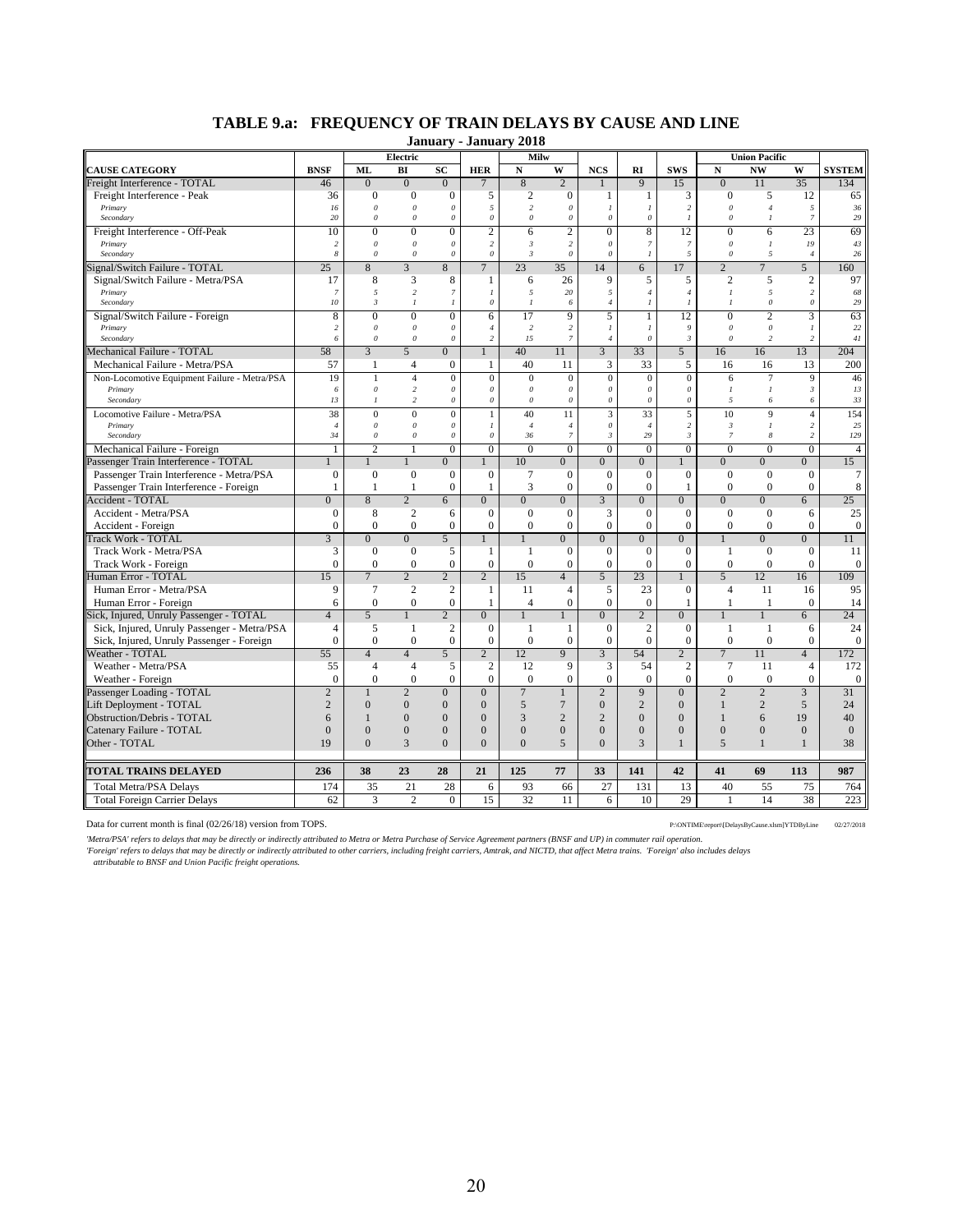|                                                                                        | January - January - Average Over Previous Five Years: 2013-2017 |            |            |            |            |             |            |                |                |                |            |                      |              |               |
|----------------------------------------------------------------------------------------|-----------------------------------------------------------------|------------|------------|------------|------------|-------------|------------|----------------|----------------|----------------|------------|----------------------|--------------|---------------|
|                                                                                        |                                                                 |            | Electric   |            |            | Milw        |            |                |                |                |            | <b>Union Pacific</b> |              |               |
| <b>CAUSE CATEGORY</b>                                                                  | <b>BNSF</b>                                                     | ML         | BI         | <b>SC</b>  | <b>HER</b> | N           | W          | <b>NCS</b>     | RI             | <b>SWS</b>     | N          | <b>NW</b>            | W            | <b>SYSTEM</b> |
| Freight Interference - TOTAL                                                           | 23.6                                                            | 0.0        | 0.0        | 0.0        | 3.4        | 14.0        | 13.4       | 9.0            | 8.8            | 11.6           | 0.6        | 3.2                  | 16.2         | 103.8         |
| Freight Interference - Peak                                                            | 14.4                                                            | 0.0        | 0.0        | 0.0        | 3.4        | 2.6         | 4.8        | 3.4            | 3.0            | 3.8            | 0.2        | 0.4                  | 4.6          | 40.6          |
| Primary                                                                                | 12.0                                                            | 0.0        | 0.0        | 0.0        | 3.2        | 1.8         | 3.4        | 3.2            | 2.8            | 2.8            | 0.2        | 0.4                  | 2.2          | 32.0          |
| Secondary                                                                              | 2.4                                                             | 0.0        | 0.0        | 0.0        | 0.2        | 0.8         | 1.4        | 0.2            | 0.2            | 1.0            | 0.0        | 0.0                  | 2.4          | 8.6           |
| Freight Interference - Off-Peak                                                        | 9.2<br>6.4                                                      | 0.0<br>0.0 | 0.0<br>0.0 | 0.0<br>0.0 | 0.0<br>0.0 | 11.4<br>7.0 | 8.6<br>5.0 | 5.6<br>4.8     | 5.8<br>4.2     | 7.8<br>5.8     | 0.4<br>0.4 | 2.8<br>1.8           | 11.6<br>10.2 | 63.2          |
| Primary<br>Secondary                                                                   | 2.8                                                             | 0.0        | 0.0        | 0.0        | 0.0        | 4.4         | 3.6        | 0.8            | 1.6            | 2.0            | 0.0        | 1.0                  | 1.4          | 45.6<br>17.6  |
| ignal/Switch Failure - TOTAL                                                           | 29.8                                                            | 10.8       | 3.8        | 6.6        | 2.8        | 23.4        | 15.6       | 7.8            | 12.6           | 13.6           | 0.2        | $\overline{3.0}$     | 11.4         | 141.4         |
| Signal/Switch Failure - Metra/PSA                                                      | 13.6                                                            | 10.8       | 3.8        | 6.6        | 0.4        | 17.0        | 11.8       | 3.4            | 12.4           | 1.0            | 0.2        | 3.0                  | 11.0         | 95.0          |
| Primary                                                                                | 6.6                                                             | 6.6        | 2.6        | 5.6        | 0.2        | 9.4         | 5.0        | 1.4            | 8.6            | 0.8            | 0.2        | 2.2                  | 4.8          | 54.0          |
| Secondary                                                                              | 7.0                                                             | 4.2        | 1.2        | 1.0        | 0.2        | 7.6         | 6.8        | 2.0            | 3.8            | 0.2            | 0.0        | 0.8                  | 6.2          | $41.0\,$      |
| Signal/Switch Failure - Foreign                                                        | 16.2                                                            | 0.0        | 0.0        | 0.0        | 2.4        | 6.4         | 3.8        | 4.4            | 0.2            | 12.6           | 0.0        | 0.0                  | 0.4          | 46.4          |
| Primary                                                                                | 13.6                                                            | 0.0        | 0.0        | 0.0        | 2.2        | 5.6         | 3.2        | 2.4            | 0.0            | 7.6            | 0.0        | 0.0                  | 0.2          | 34.8          |
| Secondary                                                                              | 2.6                                                             | 0.0        | 0.0        | 0.0        | 0.2        | 0.8         | 0.6        | 2.0            | 0.2            | 5.0            | 0.0        | 0.0                  | 0.2          | 11.6          |
| Mechanical Failure - TOTAL                                                             | 13.0                                                            | 3.0        | 1.2        | 1.4        | 1.6        | 19.4        | 9.2        | 4.0            | 14.6           | 3.4            | 15.4       | 9.2                  | 9.0          | 104.4         |
| Mechanical Failure - Metra/PSA                                                         | 12.8                                                            | 3.0        | 1.2        | 1.4        | 1.4        | 17.2        | 9.2        | 4.0            | 14.6           | 3.4            | 15.4       | 9.2                  | 9.0          | 101.8         |
| Non-Locomotive Equipment Failure - Metra/PSA                                           | 4.0                                                             | 3.0        | 1.2        | 1.4        | 0.4        | 4.6<br>1.2  | 4.0        | 0.2            | 1.6            | 1.4            | 5.2        | 2.8                  | 5.2          | 35.0          |
| Primary<br>Secondary                                                                   | 1.8<br>2.2                                                      | 1.2<br>1.8 | 0.4<br>0.8 | 0.8<br>0.6 | 0.4<br>0.0 | 3.4         | 1.0<br>3.0 | $0.0\,$<br>0.2 | $0.8\,$<br>0.8 | 0.8<br>0.6     | 1.2<br>4.0 | $0.8\,$<br>2.0       | 2.8<br>2.4   | 13.2<br>21.8  |
| Locomotive Failure - Metra/PSA                                                         | 8.8                                                             | 0.0        | 0.0        | 0.0        | 1.0        | 12.6        | 5.2        | 3.8            | 13.0           | 2.0            | 10.2       | 6.4                  | 3.8          | 66.8          |
| Primary                                                                                | 3.4                                                             | $0.0\,$    | 0.0        | 0.0        | 0.8        | 2.4         | 1.8        | $0.8\,$        | 4.2            | 0.6            | 2.0        | 3.0                  | 1.4          | 20.4          |
| Secondary                                                                              | 5.4                                                             | 0.0        | 0.0        | 0.0        | 0.2        | 10.2        | 3.4        | 3.0            | $8.8\,$        | 1.4            | 8.2        | 3.4                  | 2.4          | 46.4          |
| Mechanical Failure - Foreign                                                           | 0.2                                                             | 0.0        | 0.0        | 0.0        | 0.2        | 2.2         | 0.0        | 0.0            | 0.0            | 0.0            | 0.0        | 0.0                  | 0.0          | 2.6           |
| Passenger Train Interference - TOTAL                                                   | 1.8                                                             | 1.4        | 0.8        | 0.8        | 0.4        | 5.8         | 1.2        | 2.2            | 2.6            | 0.4            | 0.0        | 0.4                  | 1.4          | 19.2          |
| Passenger Train Interference - Metra/PSA                                               | 0.0                                                             | 0.6        | 0.6        | 0.4        | 0.0        | 4.0         | 1.0        | 2.2            | 2.0            | 0.2            | 0.0        | 0.4                  | 1.4          | 12.8          |
| Passenger Train Interference - Foreign                                                 | 1.8                                                             | 0.8        | 0.2        | 0.4        | 0.4        | 1.8         | 0.2        | 0.0            | 0.6            | 0.2            | 0.0        | 0.0                  | 0.0          | 6.4           |
| Accident - TOTAL                                                                       | 7.0                                                             | $0.0\,$    | $0.0\,$    | 0.0        | 0.2        | 15.2        | 5.6        | 2.0            | 7.6            | 1.2            | 4.4        | 16.4                 | 0.6          | 60.2          |
| Accident - Metra/PSA                                                                   | 1.4                                                             | 0.0        | 0.0        | 0.0        | 0.2        | 13.4        | 5.6        | 1.8            | 6.4            | 1.2            | 4.4        | 16.4                 | 0.6          | 51.4          |
| Accident - Foreign                                                                     | 5.6                                                             | 0.0        | 0.0        | 0.0        | 0.0        | 1.8         | 0.0        | 0.2            | 1.2            | 0.0            | 0.0        | 0.0                  | 0.0          | 8.8           |
| <b>Track Work - TOTAL</b>                                                              | 12.2                                                            | 6.0        | 1.2        | 2.6        | 0.0        | 5.4         | 1.4        | 3.4            | 3.2            | 1.8            | 2.4        | 2.8                  | 1.6          | 44.0          |
| Track Work - Metra/PSA                                                                 | 12.2                                                            | 6.0        | 1.2        | 2.6        | 0.0        | 5.4         | 1.4        | 3.4            | 3.2            | 1.8            | 2.4        | 2.8                  | 1.6          | 44.0          |
| Track Work - Foreign                                                                   | 0.0                                                             | 0.0        | 0.0        | 0.0        | 0.0        | 0.0         | 0.0        | 0.0            | 0.0            | 0.0            | 0.0        | 0.0                  | 0.0          | 0.0           |
| <b>Human Error - TOTAL</b>                                                             | 18.0                                                            | 2.8        | 2.8        | 1.8        | 0.8        | 6.8         | 4.8        | 2.2            | 4.6            | 2.6            | 3.2        | 2.6                  | 4.2          | 57.2          |
| Human Error - Metra/PSA                                                                | 13.8                                                            | 1.6        | 2.6        | 1.8        | 0.0        | 5.4         | 3.2        | 0.8            | 4.6            | 0.2            | 2.6        | 2.2                  | 3.2          | 42.0          |
| Human Error - Foreign                                                                  | 4.2                                                             | 1.2        | 0.2        | 0.0        | 0.8        | 1.4<br>2.2  | 1.6        | 1.4            | 0.0            | 2.4            | 0.6        | 0.4                  | 1.0          | 15.2          |
| Sick, Injured, Unruly Passenger - TOTAL<br>Sick, Injured, Unruly Passenger - Metra/PSA | 1.6<br>1.6                                                      | 6.2<br>6.2 | 1.2<br>1.2 | 1.8<br>1.8 | 0.2<br>0.2 | 2.2         | 0.6<br>0.6 | 0.4<br>0.4     | 1.4<br>1.4     | $0.0\,$<br>0.0 | 2.6<br>2.6 | 4.0<br>4.0           | 3.4<br>3.4   | 25.6<br>25.6  |
| Sick, Injured, Unruly Passenger - Foreign                                              | 0.0                                                             | 0.0        | 0.0        | 0.0        | 0.0        | 0.0         | 0.0        | 0.0            | 0.0            | 0.0            | 0.0        | 0.0                  | 0.0          | 0.0           |
| <b>Weather - TOTAL</b>                                                                 | 80.8                                                            | 56.8       | 13.6       | 15.0       | 2.8        | 40.6        | 37.4       | 13.4           | 53.8           | 10.2           | 29.6       | 32.2                 | 30.2         | 416.4         |
| Weather - Metra/PSA                                                                    | 80.4                                                            | 56.8       | 13.6       | 15.0       | 2.8        | 40.4        | 36.8       | 13.4           | 53.8           | 10.0           | 29.6       | 32.2                 | 30.2         | 415.0         |
| Weather - Foreign                                                                      | 0.4                                                             | 0.0        | 0.0        | 0.0        | 0.0        | 0.2         | 0.6        | 0.0            | 0.0            | 0.2            | 0.0        | 0.0                  | 0.0          | 1.4           |
| Passenger Loading - TOTAL                                                              | 0.6                                                             | 2.8        | 1.4        | 0.8        | 0.0        | 4.2         | 2.4        | 0.4            | 3.6            | 0.0            | 3.0        | 1.6                  | 3.2          | 24.0          |
| Lift Deployment - TOTAL                                                                | 3.6                                                             | 0.2        | 0.0        | 0.0        | 0.0        | 2.8         | 3.0        | 0.0            | 2.2            | 0.0            | 0.8        | 2.2                  | 3.2          | 18.0          |
| Obstruction/Debris - TOTAL                                                             | 8.2                                                             | 2.8        | 1.2        | 4.2        | 0.2        | 4.2         | 3.0        | 1.0            | 3.6            | 2.4            | 1.0        | 8.2                  | 4.4          | 44.4          |
| Catenary Failure - TOTAL                                                               | 0.0                                                             | 2.6        | 0.6        | 0.6        | 0.0        | 0.0         | 0.0        | 0.0            | 0.0            | 0.0            | 0.0        | 0.0                  | 0.0          | 3.8           |
| Other - TOTAL                                                                          | 2.0                                                             | 1.2        | 0.0        | 0.6        | 0.0        | 2.6         | 0.6        | 0.4            | 3.0            | 0.8            | 2.8        | 2.2                  | 0.8          | 17.0          |
|                                                                                        |                                                                 |            |            |            |            |             |            |                |                |                |            |                      |              |               |
| <b>TOTAL TRAINS DELAYED</b>                                                            | 202.2                                                           | 96.6       | 27.8       | 36.2       | 12.4       | 146.6       | 98.2       | 46.2           | 121.6          | 48.0           | 66.0       | 88.0                 | 89.6         | 1,079.4       |
| <b>Total Metra/PSA Delays</b>                                                          | 150.2                                                           | 94.6       | 27.4       | 35.8       | 5.2        | 118.8       | 78.6       | 31.2           | 110.8          | 21.0           | 64.8       | 84.4                 | 72.0         | 894.8         |
| <b>Total Foreign Carrier Delays</b>                                                    | 52.0                                                            | 2.0        | 0.4        | 0.4        | 7.2        | 27.8        | 19.6       | 15.0           | 10.8           | 27.0           | 1.2        | 3.6                  | 17.6         | 184.6         |

# **TABLE 9.b: FREQUENCY OF TRAIN DELAYS BY CAUSE AND LINE**

Data for latest month is final (02/14/17) version from TOPS. P:\ONTIME\export\[DelaysByCause.xlsm]YTDByLine 02/27/2018

Metra/PSA' refers to delays that may be directly or indirectly attributed to Metra Purchase of Service Agreement partners (BNSF and UP) in commuter rail operation.<br>'Foreign' refers to delays that may be directly or indirec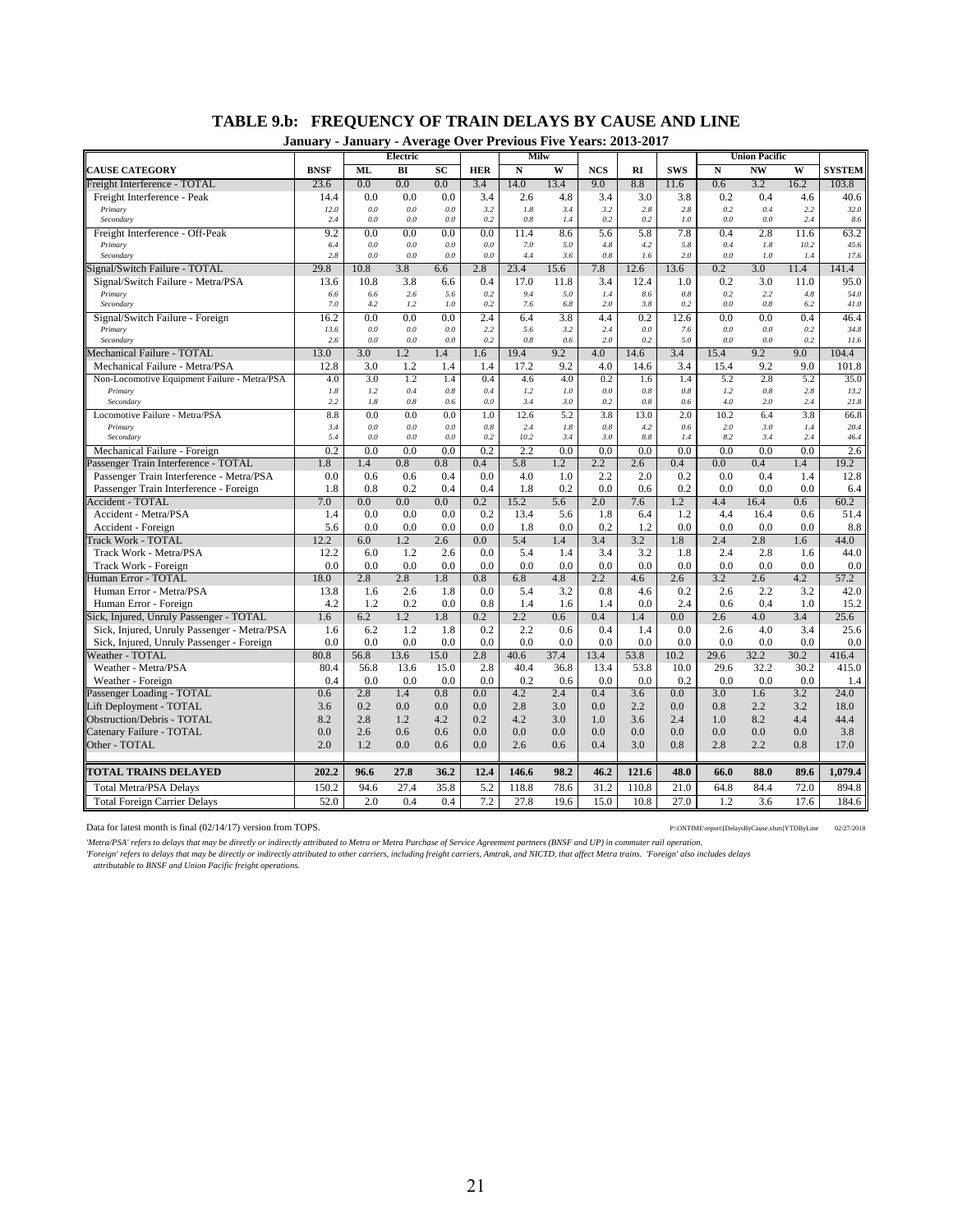| Electric<br>Milw<br><b>Union Pacific</b><br><b>BNSF</b><br>BI<br><b>SC</b><br>N<br>W<br><b>NCS</b><br><b>SWS</b><br>$\mathbf N$<br><b>NW</b><br><b>CAUSE CATEGORY</b><br><b>ML</b><br><b>HER</b><br><b>RI</b><br>W<br><b>SYSTEM</b><br>0.0<br>0.0<br>0.2<br>Freight Interference - TOTAL<br>22.4<br>0.0<br>$-6.0$<br>$-11.4$<br>$-8.0$<br>3.4<br>$-0.6$<br>7.8<br>18.8<br>30.2<br>3.6<br>Freight Interference - Peak<br>21.6<br>0.0<br>0.0<br>0.0<br>$-0.6$<br>$-4.8$<br>$-2.4$<br>$-2.0$<br>$-0.8$<br>$-0.2$<br>4.6<br>7.4<br>24.4<br>1.6<br>$4.0\,$<br>$0.0\,$<br>$0.0\,$<br>0.0<br>1.8<br>0.2<br>$-2.2$<br>$\text{-}1.8$<br>$-0.8$<br>$-0.2$<br>3.6<br>2.8<br>$4.0\,$<br>Primary<br>$-3.4$<br>0.0<br>$-0.2$<br>$-0.8$<br>$-0.2$<br>$-0.2$<br>0.0<br>Secondary<br>17.6<br>0.0<br>0.0<br>$-1.4$<br>0.0<br>1.0<br>4.6<br>20.4<br>2.0<br>2.2<br>0.8<br>0.0<br>0.0<br>0.0<br>$-5.4$<br>$-6.6$<br>$-5.6$<br>4.2<br>$-0.4$<br>3.2<br>5.8<br>Freight Interference - Off-Peak<br>11.4<br>$0.0\,$<br>$0.0\,$<br>0.0<br>2.0<br>$-4.0$<br>$-3.0$<br>$-4.8$<br>2.8<br>1.2<br>$-0.4$<br>$-0.8$<br>$-2.6$<br>Primary<br>$-4.4$<br>$8.8\,$<br>5.2<br>0.0<br>0.0<br>$-1.4$<br>$-0.8$<br>$-0.6$<br>3.0<br>Secondary<br>0.0<br>0.0<br>$-3.6$<br>0.0<br>4.0<br>2.6<br>8.4<br>$-2.8$<br>$-0.8$<br>4.2<br>$-0.4$<br>19.4<br>6.2<br>3.4<br>4.0<br>Signal/Switch Failure - TOTAL<br>$-4.8$<br>1.4<br>$-6.6$<br>1.8<br>$-6.4$<br>18.6<br>Signal/Switch Failure - Metra/PSA<br>3.4<br>$-2.8$<br>$-0.8$<br>1.4<br>0.6<br>$-11.0$<br>14.2<br>5.6<br>$-7.4$<br>4.0<br>1.8<br>2.0<br>$-9.0$<br>2.0<br>$-0.6$<br>0.8<br>$-4.4$<br>15.0<br>$-2.8$<br>Primary<br>0.4<br>$-1.6$<br>1.4<br>3.6<br>$-4.6$<br>3.2<br>0.8<br>2.8<br>14.0<br>3.0<br>$-0.2$<br>$-6.6$<br>$-12.0$<br>Secondary<br>$-1.2$<br>$-0.2$<br>0.0<br>$-0.8$<br>2.0<br>$-2.8$<br>0.8<br>1.0<br>$-0.8$<br>$-6.2$<br>$-8.2$<br>0.0<br>0.0<br>3.6<br>10.6<br>5.2<br>0.6<br>0.8<br>0.0<br>2.0<br>2.6<br>16.6<br>Signal/Switch Failure - Foreign<br>0.0<br>$-0.6$<br>Primary<br>$0.0\,$<br>$0.0\,$<br>0.0<br>1.8<br>$-3.6$<br>$-1.2$<br>$-1.4$<br>1.0<br>1.4<br>$0.0\,$<br>$0.0\,$<br>$-12.8$<br>$-11.6$<br>0.8<br>3.4<br>0.0<br>0.0<br>0.0<br>1.8<br>14.2<br>2.0<br>$-0.2$<br>$-2.0$<br>0.0<br>2.0<br>1.8<br>29.4<br>Secondary<br>6.4<br>20.6<br>99.6<br>Mechanical Failure - TOTAL<br>45.0<br>0.0<br>3.8<br>$-1.4$<br>$-0.6$<br>1.8<br>$-1.0$<br>18.4<br>1.6<br>0.6<br>6.8<br>4.0 | January - January 2018 Divergence From January - January Average Over Previous Five Years |
|-----------------------------------------------------------------------------------------------------------------------------------------------------------------------------------------------------------------------------------------------------------------------------------------------------------------------------------------------------------------------------------------------------------------------------------------------------------------------------------------------------------------------------------------------------------------------------------------------------------------------------------------------------------------------------------------------------------------------------------------------------------------------------------------------------------------------------------------------------------------------------------------------------------------------------------------------------------------------------------------------------------------------------------------------------------------------------------------------------------------------------------------------------------------------------------------------------------------------------------------------------------------------------------------------------------------------------------------------------------------------------------------------------------------------------------------------------------------------------------------------------------------------------------------------------------------------------------------------------------------------------------------------------------------------------------------------------------------------------------------------------------------------------------------------------------------------------------------------------------------------------------------------------------------------------------------------------------------------------------------------------------------------------------------------------------------------------------------------------------------------------------------------------------------------------------------------------------------------------------------------------------------------------------------------------------------------------------------------------------------------------------------------------------------|-------------------------------------------------------------------------------------------|
|                                                                                                                                                                                                                                                                                                                                                                                                                                                                                                                                                                                                                                                                                                                                                                                                                                                                                                                                                                                                                                                                                                                                                                                                                                                                                                                                                                                                                                                                                                                                                                                                                                                                                                                                                                                                                                                                                                                                                                                                                                                                                                                                                                                                                                                                                                                                                                                                                 |                                                                                           |
|                                                                                                                                                                                                                                                                                                                                                                                                                                                                                                                                                                                                                                                                                                                                                                                                                                                                                                                                                                                                                                                                                                                                                                                                                                                                                                                                                                                                                                                                                                                                                                                                                                                                                                                                                                                                                                                                                                                                                                                                                                                                                                                                                                                                                                                                                                                                                                                                                 |                                                                                           |
|                                                                                                                                                                                                                                                                                                                                                                                                                                                                                                                                                                                                                                                                                                                                                                                                                                                                                                                                                                                                                                                                                                                                                                                                                                                                                                                                                                                                                                                                                                                                                                                                                                                                                                                                                                                                                                                                                                                                                                                                                                                                                                                                                                                                                                                                                                                                                                                                                 |                                                                                           |
|                                                                                                                                                                                                                                                                                                                                                                                                                                                                                                                                                                                                                                                                                                                                                                                                                                                                                                                                                                                                                                                                                                                                                                                                                                                                                                                                                                                                                                                                                                                                                                                                                                                                                                                                                                                                                                                                                                                                                                                                                                                                                                                                                                                                                                                                                                                                                                                                                 |                                                                                           |
|                                                                                                                                                                                                                                                                                                                                                                                                                                                                                                                                                                                                                                                                                                                                                                                                                                                                                                                                                                                                                                                                                                                                                                                                                                                                                                                                                                                                                                                                                                                                                                                                                                                                                                                                                                                                                                                                                                                                                                                                                                                                                                                                                                                                                                                                                                                                                                                                                 |                                                                                           |
|                                                                                                                                                                                                                                                                                                                                                                                                                                                                                                                                                                                                                                                                                                                                                                                                                                                                                                                                                                                                                                                                                                                                                                                                                                                                                                                                                                                                                                                                                                                                                                                                                                                                                                                                                                                                                                                                                                                                                                                                                                                                                                                                                                                                                                                                                                                                                                                                                 |                                                                                           |
|                                                                                                                                                                                                                                                                                                                                                                                                                                                                                                                                                                                                                                                                                                                                                                                                                                                                                                                                                                                                                                                                                                                                                                                                                                                                                                                                                                                                                                                                                                                                                                                                                                                                                                                                                                                                                                                                                                                                                                                                                                                                                                                                                                                                                                                                                                                                                                                                                 |                                                                                           |
|                                                                                                                                                                                                                                                                                                                                                                                                                                                                                                                                                                                                                                                                                                                                                                                                                                                                                                                                                                                                                                                                                                                                                                                                                                                                                                                                                                                                                                                                                                                                                                                                                                                                                                                                                                                                                                                                                                                                                                                                                                                                                                                                                                                                                                                                                                                                                                                                                 |                                                                                           |
|                                                                                                                                                                                                                                                                                                                                                                                                                                                                                                                                                                                                                                                                                                                                                                                                                                                                                                                                                                                                                                                                                                                                                                                                                                                                                                                                                                                                                                                                                                                                                                                                                                                                                                                                                                                                                                                                                                                                                                                                                                                                                                                                                                                                                                                                                                                                                                                                                 |                                                                                           |
|                                                                                                                                                                                                                                                                                                                                                                                                                                                                                                                                                                                                                                                                                                                                                                                                                                                                                                                                                                                                                                                                                                                                                                                                                                                                                                                                                                                                                                                                                                                                                                                                                                                                                                                                                                                                                                                                                                                                                                                                                                                                                                                                                                                                                                                                                                                                                                                                                 |                                                                                           |
|                                                                                                                                                                                                                                                                                                                                                                                                                                                                                                                                                                                                                                                                                                                                                                                                                                                                                                                                                                                                                                                                                                                                                                                                                                                                                                                                                                                                                                                                                                                                                                                                                                                                                                                                                                                                                                                                                                                                                                                                                                                                                                                                                                                                                                                                                                                                                                                                                 |                                                                                           |
|                                                                                                                                                                                                                                                                                                                                                                                                                                                                                                                                                                                                                                                                                                                                                                                                                                                                                                                                                                                                                                                                                                                                                                                                                                                                                                                                                                                                                                                                                                                                                                                                                                                                                                                                                                                                                                                                                                                                                                                                                                                                                                                                                                                                                                                                                                                                                                                                                 |                                                                                           |
|                                                                                                                                                                                                                                                                                                                                                                                                                                                                                                                                                                                                                                                                                                                                                                                                                                                                                                                                                                                                                                                                                                                                                                                                                                                                                                                                                                                                                                                                                                                                                                                                                                                                                                                                                                                                                                                                                                                                                                                                                                                                                                                                                                                                                                                                                                                                                                                                                 |                                                                                           |
|                                                                                                                                                                                                                                                                                                                                                                                                                                                                                                                                                                                                                                                                                                                                                                                                                                                                                                                                                                                                                                                                                                                                                                                                                                                                                                                                                                                                                                                                                                                                                                                                                                                                                                                                                                                                                                                                                                                                                                                                                                                                                                                                                                                                                                                                                                                                                                                                                 |                                                                                           |
|                                                                                                                                                                                                                                                                                                                                                                                                                                                                                                                                                                                                                                                                                                                                                                                                                                                                                                                                                                                                                                                                                                                                                                                                                                                                                                                                                                                                                                                                                                                                                                                                                                                                                                                                                                                                                                                                                                                                                                                                                                                                                                                                                                                                                                                                                                                                                                                                                 |                                                                                           |
|                                                                                                                                                                                                                                                                                                                                                                                                                                                                                                                                                                                                                                                                                                                                                                                                                                                                                                                                                                                                                                                                                                                                                                                                                                                                                                                                                                                                                                                                                                                                                                                                                                                                                                                                                                                                                                                                                                                                                                                                                                                                                                                                                                                                                                                                                                                                                                                                                 |                                                                                           |
| 44.2<br>$-2.0$<br>2.8<br>$-1.4$<br>$-0.4$<br>22.8<br>1.8<br>$-1.0$<br>18.4<br>1.6<br>0.6<br>6.8<br>4.0<br>98.2<br>Mechanical Failure - Metra/PSA                                                                                                                                                                                                                                                                                                                                                                                                                                                                                                                                                                                                                                                                                                                                                                                                                                                                                                                                                                                                                                                                                                                                                                                                                                                                                                                                                                                                                                                                                                                                                                                                                                                                                                                                                                                                                                                                                                                                                                                                                                                                                                                                                                                                                                                                |                                                                                           |
| $-0.4$<br>$-4.6$<br>$-0.2$<br>0.8<br>15.0<br>$-2.0$<br>2.8<br>$-1.4$<br>$-4.0$<br>$-1.6$<br>$-1.4$<br>4.2<br>3.8<br>11.0<br>Non-Locomotive Equipment Failure - Metra/PSA                                                                                                                                                                                                                                                                                                                                                                                                                                                                                                                                                                                                                                                                                                                                                                                                                                                                                                                                                                                                                                                                                                                                                                                                                                                                                                                                                                                                                                                                                                                                                                                                                                                                                                                                                                                                                                                                                                                                                                                                                                                                                                                                                                                                                                        |                                                                                           |
| 4.2<br>$-1.2$<br>1.6<br>$-0.8$<br>$-0.4$<br>$-1.2$<br>$-1.0$<br>$0.0\,$<br>$-0.8$<br>$-0.8$<br>$-0.2$<br>0.2<br>0.2<br>$-0.2$<br>Primary<br>10.8<br>$-0.8$<br>$-0.6$<br>0.0<br>$-3.4$<br>$-0.2$<br>$-0.8$<br>$-0.6$<br>1.0<br>11.2<br>Secondary<br>1.2<br>$-3.0$<br>4.0<br>3.6                                                                                                                                                                                                                                                                                                                                                                                                                                                                                                                                                                                                                                                                                                                                                                                                                                                                                                                                                                                                                                                                                                                                                                                                                                                                                                                                                                                                                                                                                                                                                                                                                                                                                                                                                                                                                                                                                                                                                                                                                                                                                                                                  |                                                                                           |
| 20.0                                                                                                                                                                                                                                                                                                                                                                                                                                                                                                                                                                                                                                                                                                                                                                                                                                                                                                                                                                                                                                                                                                                                                                                                                                                                                                                                                                                                                                                                                                                                                                                                                                                                                                                                                                                                                                                                                                                                                                                                                                                                                                                                                                                                                                                                                                                                                                                                            |                                                                                           |
| 5.8<br>$-0.8$<br>Locomotive Failure - Metra/PSA<br>29.2<br>0.0<br>0.0<br>0.0<br>0.0<br>27.4<br>3.0<br>$-0.2$<br>2.6<br>0.2<br>87.2<br>0.6<br>0.0<br>$0.0\,$<br>0.0<br>0.2<br>1.6<br>2.2<br>$-0.8$<br>$-0.2$<br>1.4<br>1.0<br>$-2.0$<br>0.6<br>$4.6\,$<br>Primary                                                                                                                                                                                                                                                                                                                                                                                                                                                                                                                                                                                                                                                                                                                                                                                                                                                                                                                                                                                                                                                                                                                                                                                                                                                                                                                                                                                                                                                                                                                                                                                                                                                                                                                                                                                                                                                                                                                                                                                                                                                                                                                                                |                                                                                           |
| 28.6<br>$0.0\,$<br>0.0<br>0.0<br>$-0.2$<br>25.8<br>3.6<br>0.0<br>20.2<br>1.6<br>$-1.2$<br>4.6<br>$-0.4$<br>82.6<br>Secondary                                                                                                                                                                                                                                                                                                                                                                                                                                                                                                                                                                                                                                                                                                                                                                                                                                                                                                                                                                                                                                                                                                                                                                                                                                                                                                                                                                                                                                                                                                                                                                                                                                                                                                                                                                                                                                                                                                                                                                                                                                                                                                                                                                                                                                                                                    |                                                                                           |
| 0.8<br>2.0<br>1.0<br>0.0<br>$-0.2$<br>$-2.2$<br>0.0<br>0.0<br>0.0<br>0.0<br>0.0<br>0.0<br>0.0<br>Mechanical Failure - Foreign<br>1.4                                                                                                                                                                                                                                                                                                                                                                                                                                                                                                                                                                                                                                                                                                                                                                                                                                                                                                                                                                                                                                                                                                                                                                                                                                                                                                                                                                                                                                                                                                                                                                                                                                                                                                                                                                                                                                                                                                                                                                                                                                                                                                                                                                                                                                                                            |                                                                                           |
| 4.2<br>Passenger Train Interference - TOTAL<br>$-0.8$<br>$-0.4$<br>0.2<br>$-0.8$<br>0.6<br>$-1.2$<br>$-2.2$<br>$-2.6$<br>0.6<br>0.0<br>$-0.4$<br>$-1.4$<br>$-4.2$                                                                                                                                                                                                                                                                                                                                                                                                                                                                                                                                                                                                                                                                                                                                                                                                                                                                                                                                                                                                                                                                                                                                                                                                                                                                                                                                                                                                                                                                                                                                                                                                                                                                                                                                                                                                                                                                                                                                                                                                                                                                                                                                                                                                                                               |                                                                                           |
| 0.0<br>$-0.6$<br>$-0.6$<br>$-0.4$<br>0.0<br>3.0<br>$-1.0$<br>$-2.2$<br>$-2.0$<br>$-0.2$<br>0.0<br>$-0.4$<br>$-1.4$<br>$-5.8$<br>Passenger Train Interference - Metra/PSA                                                                                                                                                                                                                                                                                                                                                                                                                                                                                                                                                                                                                                                                                                                                                                                                                                                                                                                                                                                                                                                                                                                                                                                                                                                                                                                                                                                                                                                                                                                                                                                                                                                                                                                                                                                                                                                                                                                                                                                                                                                                                                                                                                                                                                        |                                                                                           |
| 1.2<br>$-0.2$<br>0.0<br>$-0.6$<br>0.8<br>0.0<br>0.0<br>0.0<br>$-0.8$<br>0.2<br>0.8<br>$-0.4$<br>0.6<br>1.6<br>Passenger Train Interference - Foreign                                                                                                                                                                                                                                                                                                                                                                                                                                                                                                                                                                                                                                                                                                                                                                                                                                                                                                                                                                                                                                                                                                                                                                                                                                                                                                                                                                                                                                                                                                                                                                                                                                                                                                                                                                                                                                                                                                                                                                                                                                                                                                                                                                                                                                                            |                                                                                           |
| 2.0<br>$-15.2$<br>$-7.6$<br>$-35.2$<br>Accident - TOTAL<br>$-7.0$<br>8.0<br>6.0<br>$-0.2$<br>$-5.6$<br>1.0<br>$-1.2$<br>$-4.4$<br>$-16.4$<br>5.4                                                                                                                                                                                                                                                                                                                                                                                                                                                                                                                                                                                                                                                                                                                                                                                                                                                                                                                                                                                                                                                                                                                                                                                                                                                                                                                                                                                                                                                                                                                                                                                                                                                                                                                                                                                                                                                                                                                                                                                                                                                                                                                                                                                                                                                                |                                                                                           |
| 2.0<br>$-26.4$<br>Accident - Metra/PSA<br>8.0<br>6.0<br>$-0.2$<br>$-13.4$<br>$-5.6$<br>1.2<br>$-6.4$<br>$-1.2$<br>$-4.4$<br>$-16.4$<br>5.4<br>$-1.4$                                                                                                                                                                                                                                                                                                                                                                                                                                                                                                                                                                                                                                                                                                                                                                                                                                                                                                                                                                                                                                                                                                                                                                                                                                                                                                                                                                                                                                                                                                                                                                                                                                                                                                                                                                                                                                                                                                                                                                                                                                                                                                                                                                                                                                                            |                                                                                           |
| $-5.6$<br>0.0<br>0.0<br>0.0<br>0.0<br>0.0<br>$-0.2$<br>$-1.2$<br>0.0<br>0.0<br>$-8.8$<br>Accident - Foreign<br>$-1.8$<br>0.0<br>0.0                                                                                                                                                                                                                                                                                                                                                                                                                                                                                                                                                                                                                                                                                                                                                                                                                                                                                                                                                                                                                                                                                                                                                                                                                                                                                                                                                                                                                                                                                                                                                                                                                                                                                                                                                                                                                                                                                                                                                                                                                                                                                                                                                                                                                                                                             |                                                                                           |
| $-9.2$<br>$-1.2$<br>$-4.4$<br>$-3.4$<br>$-3.2$<br>$-1.8$<br>$-2.8$<br>$-33.0$<br>Track Work - TOTAL<br>$-6.0$<br>2.4<br>1.0<br>$-1.4$<br>$-1.4$<br>$-1.6$                                                                                                                                                                                                                                                                                                                                                                                                                                                                                                                                                                                                                                                                                                                                                                                                                                                                                                                                                                                                                                                                                                                                                                                                                                                                                                                                                                                                                                                                                                                                                                                                                                                                                                                                                                                                                                                                                                                                                                                                                                                                                                                                                                                                                                                       |                                                                                           |
| $-2.8$<br>$-33.0$<br>Track Work - Metra/PSA<br>$-9.2$<br>$-6.0$<br>$-1.2$<br>2.4<br>1.0<br>$-4.4$<br>$-1.4$<br>$-3.4$<br>$-3.2$<br>$-1.8$<br>$-1.4$<br>$-1.6$                                                                                                                                                                                                                                                                                                                                                                                                                                                                                                                                                                                                                                                                                                                                                                                                                                                                                                                                                                                                                                                                                                                                                                                                                                                                                                                                                                                                                                                                                                                                                                                                                                                                                                                                                                                                                                                                                                                                                                                                                                                                                                                                                                                                                                                   |                                                                                           |
| 0.0<br>0.0<br>0.0<br>0.0<br>0.0<br>0.0<br>0.0<br>Track Work - Foreign<br>0.0<br>0.0<br>0.0<br>0.0<br>0.0<br>0.0<br>0.0                                                                                                                                                                                                                                                                                                                                                                                                                                                                                                                                                                                                                                                                                                                                                                                                                                                                                                                                                                                                                                                                                                                                                                                                                                                                                                                                                                                                                                                                                                                                                                                                                                                                                                                                                                                                                                                                                                                                                                                                                                                                                                                                                                                                                                                                                          |                                                                                           |
| $-3.0$<br>4.2<br>$-0.8$<br>0.2<br>1.2<br>8.2<br>$-0.8$<br>2.8<br>18.4<br>$-1.6$<br>9.4<br>11.8<br>51.8<br><b>Human Error - TOTAL</b><br>1.8                                                                                                                                                                                                                                                                                                                                                                                                                                                                                                                                                                                                                                                                                                                                                                                                                                                                                                                                                                                                                                                                                                                                                                                                                                                                                                                                                                                                                                                                                                                                                                                                                                                                                                                                                                                                                                                                                                                                                                                                                                                                                                                                                                                                                                                                     |                                                                                           |
| 0.2<br>Human Error - Metra/PSA<br>$-4.8$<br>5.4<br>$-0.6$<br>1.0<br>5.6<br>0.8<br>4.2<br>18.4<br>$-0.2$<br>1.4<br>8.8<br>12.8<br>53.0                                                                                                                                                                                                                                                                                                                                                                                                                                                                                                                                                                                                                                                                                                                                                                                                                                                                                                                                                                                                                                                                                                                                                                                                                                                                                                                                                                                                                                                                                                                                                                                                                                                                                                                                                                                                                                                                                                                                                                                                                                                                                                                                                                                                                                                                           |                                                                                           |
| 1.8<br>$-1.2$<br>$-0.2$<br>0.0<br>0.2<br>$-1.4$<br>0.0<br>$-1.4$<br>0.4<br>0.6<br>$-1.0$<br>$-1.2$<br>Human Error - Foreign<br>2.6<br>$-1.6$                                                                                                                                                                                                                                                                                                                                                                                                                                                                                                                                                                                                                                                                                                                                                                                                                                                                                                                                                                                                                                                                                                                                                                                                                                                                                                                                                                                                                                                                                                                                                                                                                                                                                                                                                                                                                                                                                                                                                                                                                                                                                                                                                                                                                                                                    |                                                                                           |
| 2.4<br>$-0.2$<br>0.2<br>$-0.2$<br>$-1.2$<br>0.4<br>$-0.4$<br>0.0<br>$-3.0$<br>2.6<br>Sick, Injured, Unruly Passenger - TOTAL<br>$-1.2$<br>0.6<br>$-1.6$<br>$-1.6$                                                                                                                                                                                                                                                                                                                                                                                                                                                                                                                                                                                                                                                                                                                                                                                                                                                                                                                                                                                                                                                                                                                                                                                                                                                                                                                                                                                                                                                                                                                                                                                                                                                                                                                                                                                                                                                                                                                                                                                                                                                                                                                                                                                                                                               |                                                                                           |
| 2.4<br>$-1.2$<br>$-0.2$<br>0.2<br>$-0.2$<br>$-1.2$<br>$-0.4$<br>$-3.0$<br>$-1.6$<br>Sick, Injured, Unruly Passenger - Metra/PSA<br>0.4<br>0.6<br>0.0<br>$-1.6$<br>2.6                                                                                                                                                                                                                                                                                                                                                                                                                                                                                                                                                                                                                                                                                                                                                                                                                                                                                                                                                                                                                                                                                                                                                                                                                                                                                                                                                                                                                                                                                                                                                                                                                                                                                                                                                                                                                                                                                                                                                                                                                                                                                                                                                                                                                                           |                                                                                           |
| 0.0<br>0.0<br>0.0<br>0.0<br>0.0<br>0.0<br>0.0<br>0.0<br>0.0<br>0.0<br>0.0<br>0.0<br>0.0<br>0.0<br>Sick, Injured, Unruly Passenger - Foreign                                                                                                                                                                                                                                                                                                                                                                                                                                                                                                                                                                                                                                                                                                                                                                                                                                                                                                                                                                                                                                                                                                                                                                                                                                                                                                                                                                                                                                                                                                                                                                                                                                                                                                                                                                                                                                                                                                                                                                                                                                                                                                                                                                                                                                                                     |                                                                                           |
| $-22.6$<br>$-25.8$<br>$-52.8$<br>$-9.6$<br>$-10.0$<br>$-0.8$<br>$-28.6$<br>$-28.4$<br>$-10.4$<br>0.2<br>$-8.2$<br>$-21.2$<br>$-26.2$<br>$-244.4$<br>Weather - TOTAL                                                                                                                                                                                                                                                                                                                                                                                                                                                                                                                                                                                                                                                                                                                                                                                                                                                                                                                                                                                                                                                                                                                                                                                                                                                                                                                                                                                                                                                                                                                                                                                                                                                                                                                                                                                                                                                                                                                                                                                                                                                                                                                                                                                                                                             |                                                                                           |
| $-25.4$<br>$-52.8$<br>$-9.6$<br>$-28.4$<br>$-27.8$<br>0.2<br>$-22.6$<br>$-21.2$<br>$-243.0$<br>Weather - Metra/PSA<br>$-10.0$<br>$-0.8$<br>$-10.4$<br>$-8.0$<br>$-26.2$                                                                                                                                                                                                                                                                                                                                                                                                                                                                                                                                                                                                                                                                                                                                                                                                                                                                                                                                                                                                                                                                                                                                                                                                                                                                                                                                                                                                                                                                                                                                                                                                                                                                                                                                                                                                                                                                                                                                                                                                                                                                                                                                                                                                                                         |                                                                                           |
| $-0.4$<br>0.0<br>0.0<br>0.0<br>0.0<br>$-0.2$<br>$-0.6$<br>0.0<br>0.0<br>$-0.2$<br>0.0<br>0.0<br>0.0<br>Weather - Foreign<br>$-1.4$<br>5.4<br>0.0<br>7.0<br>1.4<br>0.6<br>$-0.8$<br>0.0<br>2.8<br>$-1.4$<br>1.6<br>$-1.0$<br>0.4<br>$-0.2$                                                                                                                                                                                                                                                                                                                                                                                                                                                                                                                                                                                                                                                                                                                                                                                                                                                                                                                                                                                                                                                                                                                                                                                                                                                                                                                                                                                                                                                                                                                                                                                                                                                                                                                                                                                                                                                                                                                                                                                                                                                                                                                                                                       |                                                                                           |
| Passenger Loading - TOTAL<br>$-1.8$<br>0.0<br>0.0<br>2.2<br>4.0<br>$-0.2$<br>$-0.2$<br>6.0                                                                                                                                                                                                                                                                                                                                                                                                                                                                                                                                                                                                                                                                                                                                                                                                                                                                                                                                                                                                                                                                                                                                                                                                                                                                                                                                                                                                                                                                                                                                                                                                                                                                                                                                                                                                                                                                                                                                                                                                                                                                                                                                                                                                                                                                                                                      |                                                                                           |
| Lift Deployment - TOTAL<br>$-0.2$<br>0.0<br>0.0<br>0.0<br>0.2<br>1.8<br>$-1.6$<br>$-1.2$<br><b>Obstruction/Debris - TOTAL</b><br>$-2.2$<br>$-1.8$<br>$-1.2$<br>$-4.2$<br>$-0.2$<br>$-1.0$<br>1.0<br>$-3.6$<br>$-2.4$<br>0.0<br>$-2.2$<br>14.6<br>$-4.4$                                                                                                                                                                                                                                                                                                                                                                                                                                                                                                                                                                                                                                                                                                                                                                                                                                                                                                                                                                                                                                                                                                                                                                                                                                                                                                                                                                                                                                                                                                                                                                                                                                                                                                                                                                                                                                                                                                                                                                                                                                                                                                                                                         |                                                                                           |
| $-2.6$<br>0.0<br>0.0<br>0.0<br>0.0<br>0.0<br>0.0<br>0.0<br>$-0.6$<br>$-0.6$<br>0.0<br>0.0<br>0.0<br>$-3.8$<br>Catenary Failure - TOTAL                                                                                                                                                                                                                                                                                                                                                                                                                                                                                                                                                                                                                                                                                                                                                                                                                                                                                                                                                                                                                                                                                                                                                                                                                                                                                                                                                                                                                                                                                                                                                                                                                                                                                                                                                                                                                                                                                                                                                                                                                                                                                                                                                                                                                                                                          |                                                                                           |
| $-1.2$<br>3.0<br>0.0<br>$-0.4$<br>0.0<br>2.2<br>$-1.2$<br>Other - TOTAL<br>17.0<br>$-0.6$<br>$-2.6$<br>4.4<br>0.2<br>0.2<br>21.0                                                                                                                                                                                                                                                                                                                                                                                                                                                                                                                                                                                                                                                                                                                                                                                                                                                                                                                                                                                                                                                                                                                                                                                                                                                                                                                                                                                                                                                                                                                                                                                                                                                                                                                                                                                                                                                                                                                                                                                                                                                                                                                                                                                                                                                                                |                                                                                           |
|                                                                                                                                                                                                                                                                                                                                                                                                                                                                                                                                                                                                                                                                                                                                                                                                                                                                                                                                                                                                                                                                                                                                                                                                                                                                                                                                                                                                                                                                                                                                                                                                                                                                                                                                                                                                                                                                                                                                                                                                                                                                                                                                                                                                                                                                                                                                                                                                                 |                                                                                           |
| <b>TOTAL TRAINS DELAYED</b><br>33.8<br>$-58.6$<br>$-4.8$<br>$-8.2$<br>8.6<br>$-21.6$<br>$-21.2$<br>$-13.2$<br>19.4<br>$-6.0$<br>$-25.0$<br>$-19.0$<br>23.4<br>$-92.4$                                                                                                                                                                                                                                                                                                                                                                                                                                                                                                                                                                                                                                                                                                                                                                                                                                                                                                                                                                                                                                                                                                                                                                                                                                                                                                                                                                                                                                                                                                                                                                                                                                                                                                                                                                                                                                                                                                                                                                                                                                                                                                                                                                                                                                           |                                                                                           |
| 23.8<br>$-59.6$<br>$-7.8$<br>0.8<br>$-25.8$<br>20.2<br>$-24.8$<br>$-29.4$<br>3.0<br>$-130.8$<br><b>Total Metra/PSA Delays</b><br>$-6.4$<br>$-12.6$<br>$-4.2$<br>$-8.0$                                                                                                                                                                                                                                                                                                                                                                                                                                                                                                                                                                                                                                                                                                                                                                                                                                                                                                                                                                                                                                                                                                                                                                                                                                                                                                                                                                                                                                                                                                                                                                                                                                                                                                                                                                                                                                                                                                                                                                                                                                                                                                                                                                                                                                          |                                                                                           |
| 10.0<br>7.8<br>4.2<br>$-9.0$<br>$-0.8$<br>2.0<br>$-0.2$<br>10.4<br>20.4<br>38.4<br>1.0<br>1.6<br>$-0.4$<br>$-8.6$<br><b>Total Foreign Carrier Delays</b>                                                                                                                                                                                                                                                                                                                                                                                                                                                                                                                                                                                                                                                                                                                                                                                                                                                                                                                                                                                                                                                                                                                                                                                                                                                                                                                                                                                                                                                                                                                                                                                                                                                                                                                                                                                                                                                                                                                                                                                                                                                                                                                                                                                                                                                        |                                                                                           |

| TABLE 9.c: FREQUENCY OF TRAIN DELAYS BY CAUSE AND LINE                                                                                                                                                                                                                                                                                                    |  |
|-----------------------------------------------------------------------------------------------------------------------------------------------------------------------------------------------------------------------------------------------------------------------------------------------------------------------------------------------------------|--|
| $L_{\text{max}}$ , $L_{\text{max}}$ , $\sim$ $\sim$ $\sim$ $\sim$ $\sim$ $\sim$ $L_{\text{max}}$ , $L_{\text{max}}$ , $L_{\text{max}}$ , $L_{\text{max}}$ , $L_{\text{max}}$ , $L_{\text{max}}$ , $L_{\text{max}}$ , $L_{\text{max}}$ , $L_{\text{max}}$ , $L_{\text{max}}$ , $L_{\text{max}}$ , $L_{\text{max}}$ , $L_{\text{max}}$ , $L_{\text{max}}$ , |  |

Data for current month is final (02/26/18) version from TOPS. P:\ONTIME\export\[DelaysByCause.xlsm]YTDByLine 02/27/2018

Metra/PSA' refers to delays that may be directly or indirectly attributed to Metra Purchase of Service Agreement partners (BNSF and UP) in commuter rail operation.<br>'Foreign' refers to delays that may be directly or indirec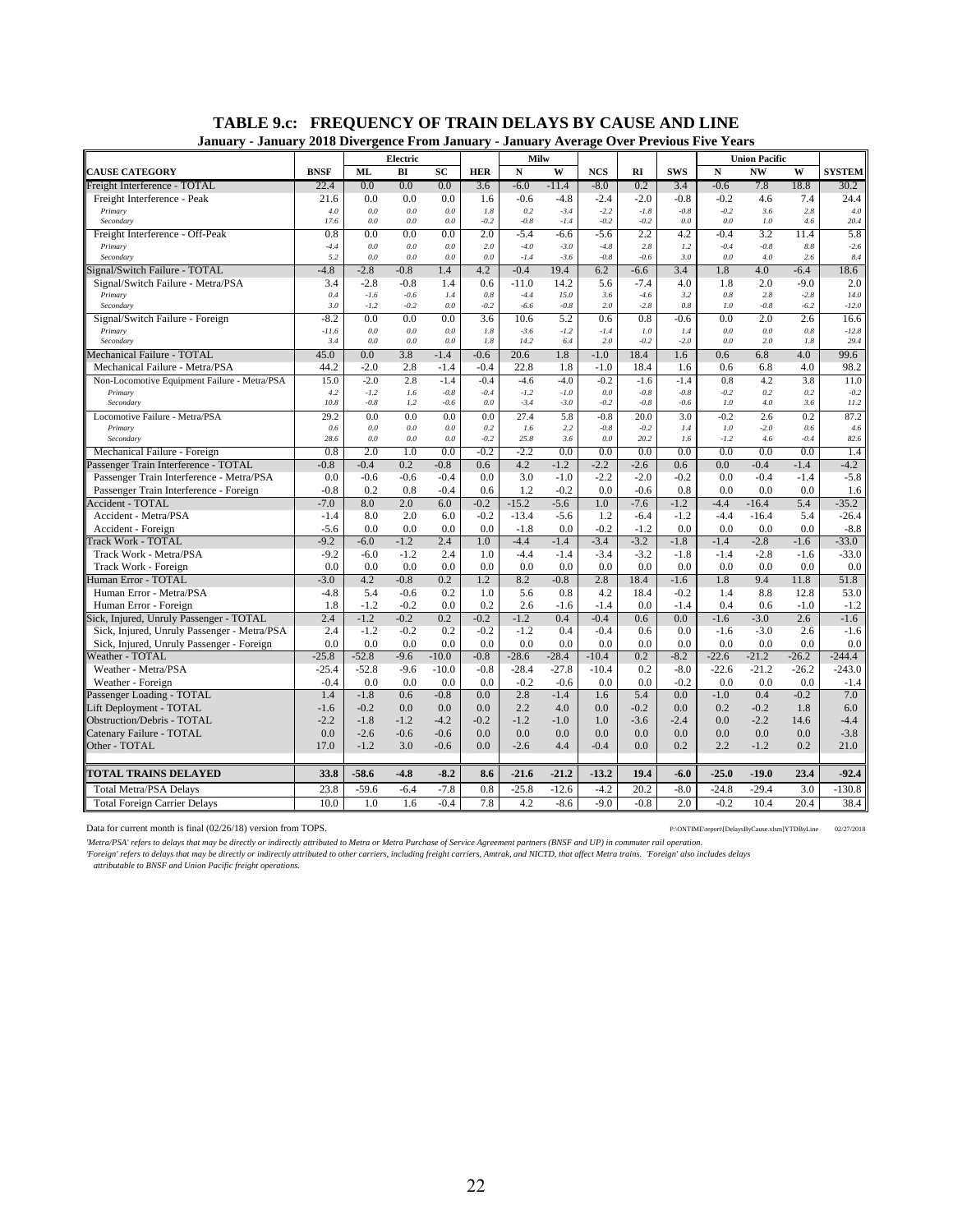# **TABLE 10.a: FREQUENCY OF TRAIN DELAYS BY CAUSE & MONTH**

**2018**

| <b>CAUSE CATEGORY</b>                                                | Jan            | Feb | Mar | Apr | May | Jun | Jul | Aug | Sep | <b>Oct</b> | Nov | Dec | Jan - Jan      |               |
|----------------------------------------------------------------------|----------------|-----|-----|-----|-----|-----|-----|-----|-----|------------|-----|-----|----------------|---------------|
| Freight Interference - TOTAL                                         | 134            |     |     |     |     |     |     |     |     |            |     |     | 134            | 13.6%         |
| Freight Interference - Peak                                          | 65             |     |     |     |     |     |     |     |     |            |     |     | 65             | 6.6%          |
| Primary                                                              | 36             |     |     |     |     |     |     |     |     |            |     |     | 36             | 3.6%          |
| Secondary                                                            | 29             |     |     |     |     |     |     |     |     |            |     |     | 29             | 2.9%          |
| Freight Interference - Off-Peak                                      | 69             |     |     |     |     |     |     |     |     |            |     |     | 69             | 7.0%          |
| Primary<br>Secondary                                                 | 43<br>26       |     |     |     |     |     |     |     |     |            |     |     | 43             | 4.4%          |
|                                                                      |                |     |     |     |     |     |     |     |     |            |     |     | 26             | 2.6%          |
| Signal/Switch Failure - TOTAL                                        | 160            |     |     |     |     |     |     |     |     |            |     |     | 160            | 16.2%         |
| Signal/Switch Failure - Metra/PSA                                    | 97<br>68       |     |     |     |     |     |     |     |     |            |     |     | 97<br>68       | 9.8%<br>6.9%  |
| Primary<br>Secondary                                                 | 29             |     |     |     |     |     |     |     |     |            |     |     | 29             | 2.9%          |
| Signal/Switch Failure - Foreign                                      | 63             |     |     |     |     |     |     |     |     |            |     |     | 63             | 6.4%          |
| Primary                                                              | 22             |     |     |     |     |     |     |     |     |            |     |     | 22             | 2.2%          |
| Secondary                                                            | 41             |     |     |     |     |     |     |     |     |            |     |     | 41             | 4.2%          |
| Mechanical Failure - TOTAL                                           | 204            |     |     |     |     |     |     |     |     |            |     |     | 204            | 20.7%         |
| Mechanical Failure - Metra/PSA                                       | 200            |     |     |     |     |     |     |     |     |            |     |     | 200            | 20.3%         |
| Non-Locomotive Equipment Failure - Metra/PSA                         | 46             |     |     |     |     |     |     |     |     |            |     |     | 46             | 4.7%          |
| Primary                                                              | 13             |     |     |     |     |     |     |     |     |            |     |     | 13             | 1.3%          |
| Secondary                                                            | 33             |     |     |     |     |     |     |     |     |            |     |     | 33             | 3.3%          |
| Locomotive Failure - Metra/PSA                                       | 154            |     |     |     |     |     |     |     |     |            |     |     | 154            | 15.6%         |
| Primary<br>Secondary                                                 | 25<br>129      |     |     |     |     |     |     |     |     |            |     |     | 25<br>129      | 2.5%<br>13.1% |
|                                                                      | 4              |     |     |     |     |     |     |     |     |            |     |     | $\overline{4}$ | 0.4%          |
| Mechanical Failure - Foreign<br>Passenger Train Interference - TOTAL | 15             |     |     |     |     |     |     |     |     |            |     |     | 15             | 1.5%          |
|                                                                      | $\overline{7}$ |     |     |     |     |     |     |     |     |            |     |     |                |               |
| Passenger Train Interference - Metra/PSA                             | 8              |     |     |     |     |     |     |     |     |            |     |     | 7<br>8         | 0.7%          |
| Passenger Train Interference - Foreign<br><b>Accident - TOTAL</b>    | 25             |     |     |     |     |     |     |     |     |            |     |     | 25             | 0.8%<br>2.5%  |
| Accident - Metra/PSA                                                 | 25             |     |     |     |     |     |     |     |     |            |     |     | 25             | 2.5%          |
| Accident - Foreign                                                   | $\overline{0}$ |     |     |     |     |     |     |     |     |            |     |     | $\overline{0}$ | 0.0%          |
| <b>Track Work - TOTAL</b>                                            | 11             |     |     |     |     |     |     |     |     |            |     |     | 11             | 1.1%          |
| Track Work - Metra/PSA                                               | 11             |     |     |     |     |     |     |     |     |            |     |     | 11             | 1.1%          |
| Track Work - Foreign                                                 | $\mathbf{0}$   |     |     |     |     |     |     |     |     |            |     |     | $\mathbf{0}$   | 0.0%          |
| Human Error - TOTAL                                                  | 109            |     |     |     |     |     |     |     |     |            |     |     | 109            | 11.0%         |
| Human Error - Metra/PSA                                              | 95             |     |     |     |     |     |     |     |     |            |     |     | 95             | 9.6%          |
| Human Error - Foreign                                                | 14             |     |     |     |     |     |     |     |     |            |     |     | 14             | 1.4%          |
| Sick, Injured, Unruly Passenger - TOTAL                              | 24             |     |     |     |     |     |     |     |     |            |     |     | 24             | 2.4%          |
| Sick, Injured, Unruly Passenger - Metra/PSA                          | 24             |     |     |     |     |     |     |     |     |            |     |     | 24             | 2.4%          |
| Sick, Injured, Unruly Passenger - Foreign                            | $\overline{0}$ |     |     |     |     |     |     |     |     |            |     |     | $\Omega$       | 0.0%          |
| Weather - TOTAL                                                      | 172            |     |     |     |     |     |     |     |     |            |     |     | 172            | 17.4%         |
| Weather - Metra/PSA                                                  | 172            |     |     |     |     |     |     |     |     |            |     |     | 172            | 17.4%         |
| Weather - Foreign                                                    | $\theta$       |     |     |     |     |     |     |     |     |            |     |     | $\Omega$       | 0.0%          |
| Passenger Loading - TOTAL                                            | 31             |     |     |     |     |     |     |     |     |            |     |     | 31             | 3.1%          |
| Lift Deployment - TOTAL                                              | 24             |     |     |     |     |     |     |     |     |            |     |     | 24             | 2.4%          |
| <b>Obstruction/Debris - TOTAL</b>                                    | 40             |     |     |     |     |     |     |     |     |            |     |     | 40             | 4.1%          |
| Catenary Failure - TOTAL                                             | $\overline{0}$ |     |     |     |     |     |     |     |     |            |     |     | $\mathbf{0}$   | 0.0%          |
| Other - TOTAL                                                        | 38             |     |     |     |     |     |     |     |     |            |     |     | 38             | 3.9%          |
|                                                                      |                |     |     |     |     |     |     |     |     |            |     |     |                |               |
| <b>TOTAL TRAINS DELAYED</b>                                          | 987            |     |     |     |     |     |     |     |     |            |     |     | 987            | 100.0%        |
| <b>Total Metra/PSA Delays</b>                                        | 764            |     |     |     |     |     |     |     |     |            |     |     | 764            | 77.4%         |
| <b>Total Foreign Carrier Delays</b>                                  | 223            |     |     |     |     |     |     |     |     |            |     |     | 223            | 22.6%         |

Data for current month is final (02/26/18) version from TOPS. P:\ONTIME\report\{DelaysByCause.xlsm}AllMonths 02/27/2018

Metra/PSA' refers to delays that may be directly or indirectly attributed to Metra or Metra Purchase of Service Agreement partners (BNSF and UP) in commuter rail operation.<br>'Foreign' refers to delays that may be directly o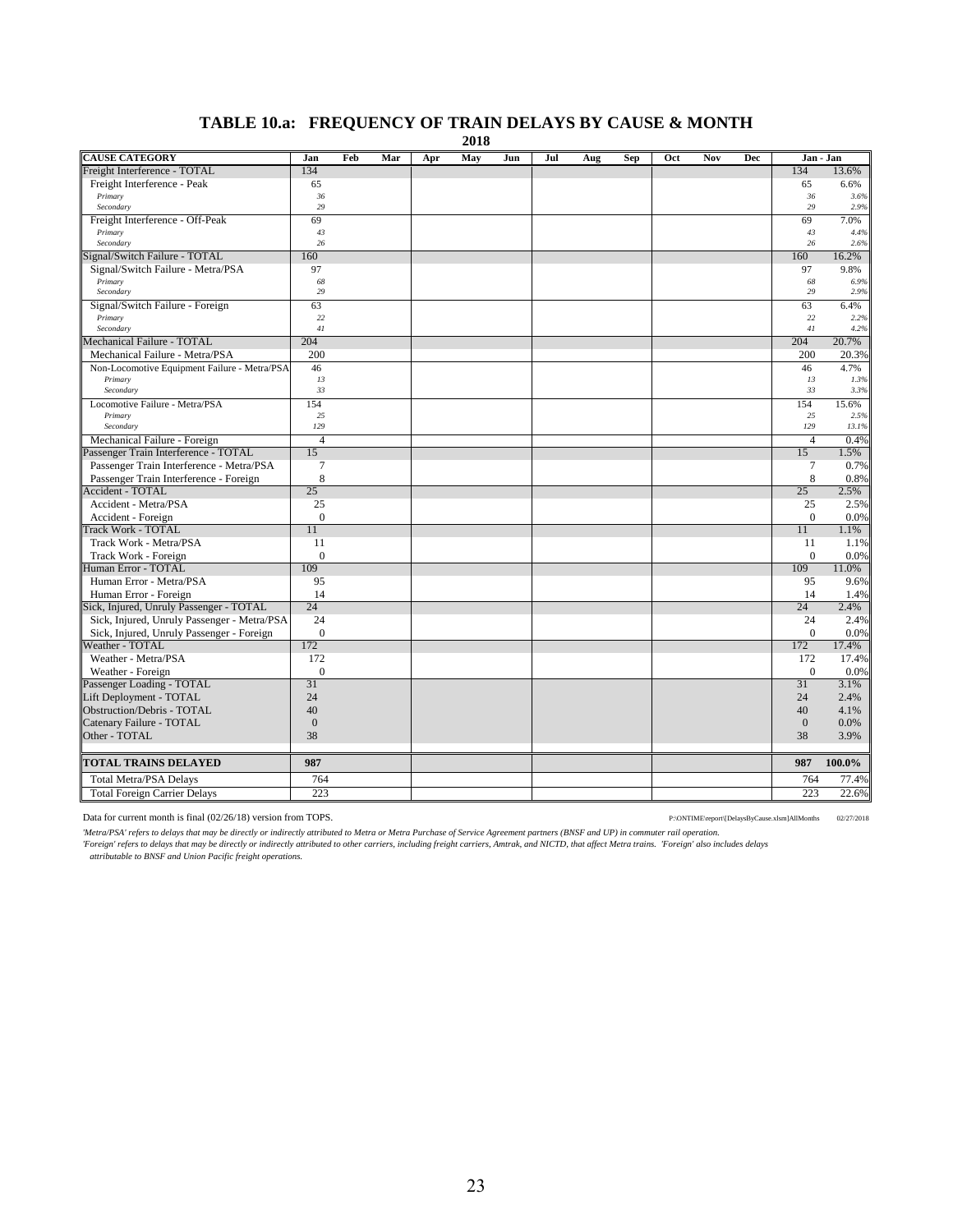#### **TABLE 10.b: FREQUENCY OF TRAIN DELAYS BY CAUSE & MONTH**

**2017**

| 74<br>74<br>Freight Interference - TOTAL<br>53<br>68<br>69<br>79<br>49<br>110<br>96<br>109<br>115<br>110<br>53<br>7.0%<br>23<br>2.7%<br>Freight Interference - Peak<br>20<br>21<br>25<br>14<br>34<br>31<br>28<br>42<br>45<br>46<br>30<br>20<br>30<br>28<br>Primary<br>11<br>16<br>17<br>11<br>12<br>22<br>20<br>22<br>20<br>19<br>11<br>1.5%<br>$\sqrt{2}$<br>14<br>$\sqrt{2}$<br>12<br>11<br>22<br>15<br>18<br>$_{II}$<br>1.2%<br>Secondary<br>9<br>6<br>6<br>9<br>47<br>35<br>76<br>43<br>69<br>80<br>33<br>Freight Interference - Off-Peak<br>33<br>46<br>54<br>46<br>54<br>64<br>4.4%<br>26<br>38<br>34<br>27<br>57<br>30<br>35<br>39<br>50<br>55<br>51<br>Primary<br>36<br>26<br>3.5%<br>10<br>19<br>29<br>Secondary<br>$\overline{7}$<br>$\overline{Q}$<br>20<br>8<br>13<br>$_{II}$<br>15<br>14<br>14<br>$\overline{7}$<br>0.9%<br>44<br>79<br>69<br>119<br>Signal/Switch Failure - TOTAL<br>118<br>80<br>91<br>87<br>132<br>64<br>110<br>230<br>15.7%<br>118<br>Signal/Switch Failure - Metra/PSA<br>98<br>31<br>74<br>28<br>74<br>99<br>54<br>90<br>98<br>72<br>63<br>104<br>211<br>13.0%<br>69<br>21<br>41<br>25<br>46<br>42<br>55<br>$72\,$<br>46<br>35<br>57<br>132<br>69<br>Primary<br>9.2%<br>29<br>${\it 10}$<br>33<br>26<br>32<br>8<br>27<br>58<br>19<br>33<br>79<br>29<br>3.9%<br>Secondary<br>$\mathfrak{Z}$<br>20<br>13<br>6<br>51<br>19<br>13<br>33<br>15<br>10<br>20<br>19<br>20<br>2.7%<br>Signal/Switch Failure - Foreign<br>6<br>10<br>9<br>16<br>15<br>10<br>$\overline{4}$<br>30<br>13<br>$_{11}$<br>10<br>1.3%<br>Primary<br>$\sqrt{4}$<br>14<br>$\overline{4}$<br>35<br>$\overline{7}$<br>Secondary<br>10<br>$\overline{4}$<br>$\overline{c}$<br>$\overline{4}$<br>$\mathbf{3}$<br>2<br>$\mathbf{3}$<br>6<br>8<br>10<br>1.3%<br>$\mathbf{I}$<br>97<br>95<br>Mechanical Failure - TOTAL<br>84<br>61<br>64<br>42<br>111<br>85<br>85<br>85<br>125<br>85<br>84<br>11.2%<br>83<br>55<br>62<br>42<br>80<br>97<br>95<br>83<br>11.0%<br>Mechanical Failure - Metra/PSA<br>111<br>84<br>78<br>125<br>85<br>12<br>8<br>15<br>10<br>23<br>35<br>16<br>21<br>11<br>20<br>20<br>8<br>12<br>1.6%<br>Non-Locomotive Equipment Failure - Metra/PSA<br>$\boldsymbol{8}$<br>$\overline{7}$<br>$\overline{7}$<br>13<br>10 <sup>2</sup><br>8<br>10<br>Primary<br>6<br>5<br>6<br>$\boldsymbol{7}$<br>6<br>6<br>0.8%<br>16<br>12<br>Secondary<br>6<br>$\theta$<br>10<br>$\mathfrak{Z}$<br>22<br>10 <sup>2</sup><br>$_{II}$<br>$\overline{4}$<br>10<br>$\overline{2}$<br>0.8%<br>6<br>71<br>47<br>47<br>32<br>88<br>49<br>64<br>57<br>105<br>87<br>Locomotive Failure - Metra/PSA<br>86<br>65<br>71<br>9.4%<br>18<br>21<br>17<br>29<br>21<br>34<br>19<br>18<br>2.4%<br>Primary<br>20<br>25<br>17<br>22<br>22<br>53<br>26<br>27<br>15<br>59<br>24<br>4 <sub>3</sub><br>40<br>71<br>46<br>65<br>53<br>7.0%<br>Secondary<br>64<br>$\overline{c}$<br>$\mathbf{0}$<br>$\overline{7}$<br>$\mathbf{0}$<br>$\theta$<br>Mechanical Failure - Foreign<br>6<br>$\overline{0}$<br>$\mathbf{1}$<br>5<br>$\mathbf{0}$<br>$\mathbf{0}$<br>$\mathbf{1}$<br>0.1%<br>Passenger Train Interference - TOTAL<br>16<br>$\overline{2}$<br>$\overline{2}$<br>5<br>19<br>9<br>9<br>14<br>18<br>17<br>11<br>16<br>2.1%<br>11<br>$\overline{2}$<br>9<br>$\overline{0}$<br>$\overline{2}$<br>8<br>9<br>Passenger Train Interference - Metra/PSA<br>$\overline{4}$<br>6<br>10<br>16<br>12<br>1.2%<br>$\mathbf{1}$<br>6<br>$\overline{c}$<br>3<br>5<br>$\overline{7}$<br>$\overline{7}$<br>$\mathbf{1}$<br>17<br>5<br>3<br>$\overline{c}$<br>3<br>5<br>0.9%<br>Passenger Train Interference - Foreign<br>$\overline{4}$<br>55<br>70<br><b>Accident - TOTAL</b><br>74<br>32<br>26<br>101<br>18<br>65<br>45<br>43<br>96<br>9<br>74<br>9.8%<br>Accident - Metra/PSA<br>32<br>23<br>98<br>9<br>40<br>$\overline{1}$<br>93<br>49<br>26<br>8<br>69<br>9.2%<br>69<br>64<br>$\Omega$<br>3<br>3<br>9<br>42<br>3<br>5<br>Accident - Foreign<br>5<br>$\mathbf{1}$<br>5<br>6<br>44<br>$\mathbf{1}$<br>0.7%<br>129<br>78<br>29<br>72<br>98<br>71<br>84<br>94<br>83<br>78<br><b>Frack Work - TOTAL</b><br>17<br>107<br>86<br>10.4%<br>17<br>29<br>98<br>71<br>94<br>128<br>Track Work - Metra/PSA<br>78<br>72<br>107<br>80<br>77<br>83<br>78<br>$\theta$<br>$\Omega$<br>$\Omega$<br>$\theta$<br>$\overline{7}$<br>$\Omega$<br>$\Omega$<br>0.0%<br>Track Work - Foreign<br>$\Omega$<br>$\mathbf{0}$<br>$\Omega$<br>6<br>$\mathbf{1}$<br>$\mathbf{0}$<br>88<br>Human Error - TOTAL<br>68<br>140<br>54<br>69<br>56<br>75<br>73<br>42<br>66<br>85<br>82<br>68<br>9.0%<br>50<br>49<br>58<br>58<br>37<br>41<br>48<br>37<br>55<br>50<br>67<br>52<br>58<br>Human Error - Metra/PSA<br>10<br>90<br>17<br>20<br>17<br>25<br>35<br>21<br>30<br>10<br>1.3%<br>Human Error - Foreign<br>15<br>5<br>11<br>27<br>30 <sup>2</sup><br>37<br>Sick, Injured, Unruly Passenger - TOTAL<br>28<br>40<br>27<br>20<br>38<br>44<br>17<br>26<br>22<br>27<br>3.6%<br>Sick, Injured, Unruly Passenger - Metra/PSA<br>27<br>28<br>34<br>27<br>20<br>38<br>44<br>30<br>17<br>37<br>26<br>27<br>22<br>$\theta$<br>$\theta$<br>$\mathbf{0}$<br>$\theta$<br>$\Omega$<br>$\theta$<br>$\mathbf{0}$<br>$\theta$<br>$\theta$<br>$\theta$<br>$\mathbf{0}$<br>Sick, Injured, Unruly Passenger - Foreign<br>6<br>$\Omega$<br>0.0%<br>97<br>25<br>59<br>33<br>$\overline{0}$<br>37<br>22<br>212<br>97<br>Weather - TOTAL<br>$\overline{4}$<br>$\overline{2}$<br>104<br>$\overline{2}$<br>12.9%<br>$\overline{2}$<br>$\overline{2}$<br>Weather - Metra/PSA<br>96<br>25<br>59<br>$\overline{4}$<br>33<br>104<br>$\mathbf{0}$<br>37<br>22<br>211<br>96<br>$\overline{0}$<br>$\mathbf{0}$<br>$\mathbf{0}$<br>$\mathbf{0}$<br>$\overline{0}$<br>$\mathbf{0}$<br>$\theta$<br>$\mathbf{0}$<br>$\mathbf{0}$<br>$\mathbf{0}$<br>0.1%<br>Weather - Foreign<br>$\mathbf{1}$<br>1<br>$\mathbf{1}$<br>Passenger Loading - TOTAL<br>33<br>$\overline{7}$<br>12<br>10<br>36<br>81<br>94<br>112<br>64<br>35<br>43<br>54<br>33<br>4.4%<br>$\,8\,$<br>29<br>Lift Deployment - TOTAL<br>17<br>8<br>13<br>23<br>31<br>23<br>25<br>15<br>28<br>28<br>17<br>2.3%<br>35<br>44<br>43<br>78<br>24<br>52<br>25<br>45<br>46<br>23<br>66<br>64<br>66<br>8.8%<br>$\overline{0}$<br>$\Omega$<br>$\overline{0}$<br>18<br>$\mathbf{1}$<br>$\overline{0}$<br>Catenary Failure - TOTAL<br>6<br>$\mathbf{1}$<br>$\overline{4}$<br>$\mathbf{1}$<br>$\mathbf{1}$<br>$\mathbf{1}$<br>6<br>0.8%<br>20<br>32<br>48<br>22<br>15<br>15<br>22<br>37<br>32<br>24<br>29<br>15<br>2.0%<br>24<br>741<br>100.0%<br><b>TOTAL TRAINS DELAYED</b><br>752<br>492<br>514<br>557<br>623<br>822<br>754<br>727<br>773<br>797<br>989<br>752<br>655<br>313<br>410<br>401<br>514<br>675<br>556<br>639<br>576<br>593<br>823<br>655<br>87.1%<br>Total Metra/PSA Delays<br>636<br>179<br>97<br>104<br>156<br>109<br>147<br>118<br>171<br>134<br>165<br>204<br>166<br>97<br>12.9%<br><b>Total Foreign Carrier Delays</b> | <b>CAUSE CATEGORY</b>      | Jan | Feb | Mar | Apr | May | Jun | Jul | Aug | Sep | <b>Oct</b> | Nov | <b>Dec</b> | Jan - Jan |
|--------------------------------------------------------------------------------------------------------------------------------------------------------------------------------------------------------------------------------------------------------------------------------------------------------------------------------------------------------------------------------------------------------------------------------------------------------------------------------------------------------------------------------------------------------------------------------------------------------------------------------------------------------------------------------------------------------------------------------------------------------------------------------------------------------------------------------------------------------------------------------------------------------------------------------------------------------------------------------------------------------------------------------------------------------------------------------------------------------------------------------------------------------------------------------------------------------------------------------------------------------------------------------------------------------------------------------------------------------------------------------------------------------------------------------------------------------------------------------------------------------------------------------------------------------------------------------------------------------------------------------------------------------------------------------------------------------------------------------------------------------------------------------------------------------------------------------------------------------------------------------------------------------------------------------------------------------------------------------------------------------------------------------------------------------------------------------------------------------------------------------------------------------------------------------------------------------------------------------------------------------------------------------------------------------------------------------------------------------------------------------------------------------------------------------------------------------------------------------------------------------------------------------------------------------------------------------------------------------------------------------------------------------------------------------------------------------------------------------------------------------------------------------------------------------------------------------------------------------------------------------------------------------------------------------------------------------------------------------------------------------------------------------------------------------------------------------------------------------------------------------------------------------------------------------------------------------------------------------------------------------------------------------------------------------------------------------------------------------------------------------------------------------------------------------------------------------------------------------------------------------------------------------------------------------------------------------------------------------------------------------------------------------------------------------------------------------------------------------------------------------------------------------------------------------------------------------------------------------------------------------------------------------------------------------------------------------------------------------------------------------------------------------------------------------------------------------------------------------------------------------------------------------------------------------------------------------------------------------------------------------------------------------------------------------------------------------------------------------------------------------------------------------------------------------------------------------------------------------------------------------------------------------------------------------------------------------------------------------------------------------------------------------------------------------------------------------------------------------------------------------------------------------------------------------------------------------------------------------------------------------------------------------------------------------------------------------------------------------------------------------------------------------------------------------------------------------------------------------------------------------------------------------------------------------------------------------------------------------------------------------------------------------------------------------------------------------------------------------------------------------------------------------------------------------------------------------------------------------------------------------------------------------------------------------------------------------------------------------------------------------------------------------------------------------------------------------------------------------------------------------------------------------------------------------------------------------------------------------------------------------------------------------------------------------------------------------------------------------------------------------------------------------------------------------------------------------------------------------------------------------------------------------------------------------------------------------------------------------------------------------------------------------------------------------------------------------------------------------------------------------------------------------------------------------------------------------------------------------------------------------------------------------------------------------------------------------------------------------------------------------------------------------------------------------------------------------------------------------------------------------------------------------------------------------------------------------------------------------------------------|----------------------------|-----|-----|-----|-----|-----|-----|-----|-----|-----|------------|-----|------------|-----------|
|                                                                                                                                                                                                                                                                                                                                                                                                                                                                                                                                                                                                                                                                                                                                                                                                                                                                                                                                                                                                                                                                                                                                                                                                                                                                                                                                                                                                                                                                                                                                                                                                                                                                                                                                                                                                                                                                                                                                                                                                                                                                                                                                                                                                                                                                                                                                                                                                                                                                                                                                                                                                                                                                                                                                                                                                                                                                                                                                                                                                                                                                                                                                                                                                                                                                                                                                                                                                                                                                                                                                                                                                                                                                                                                                                                                                                                                                                                                                                                                                                                                                                                                                                                                                                                                                                                                                                                                                                                                                                                                                                                                                                                                                                                                                                                                                                                                                                                                                                                                                                                                                                                                                                                                                                                                                                                                                                                                                                                                                                                                                                                                                                                                                                                                                                                                                                                                                                                                                                                                                                                                                                                                                                                                                                                                                                                                                                                                                                                                                                                                                                                                                                                                                                                                                                                                                                                                                          |                            |     |     |     |     |     |     |     |     |     |            |     |            |           |
|                                                                                                                                                                                                                                                                                                                                                                                                                                                                                                                                                                                                                                                                                                                                                                                                                                                                                                                                                                                                                                                                                                                                                                                                                                                                                                                                                                                                                                                                                                                                                                                                                                                                                                                                                                                                                                                                                                                                                                                                                                                                                                                                                                                                                                                                                                                                                                                                                                                                                                                                                                                                                                                                                                                                                                                                                                                                                                                                                                                                                                                                                                                                                                                                                                                                                                                                                                                                                                                                                                                                                                                                                                                                                                                                                                                                                                                                                                                                                                                                                                                                                                                                                                                                                                                                                                                                                                                                                                                                                                                                                                                                                                                                                                                                                                                                                                                                                                                                                                                                                                                                                                                                                                                                                                                                                                                                                                                                                                                                                                                                                                                                                                                                                                                                                                                                                                                                                                                                                                                                                                                                                                                                                                                                                                                                                                                                                                                                                                                                                                                                                                                                                                                                                                                                                                                                                                                                          |                            |     |     |     |     |     |     |     |     |     |            |     |            |           |
|                                                                                                                                                                                                                                                                                                                                                                                                                                                                                                                                                                                                                                                                                                                                                                                                                                                                                                                                                                                                                                                                                                                                                                                                                                                                                                                                                                                                                                                                                                                                                                                                                                                                                                                                                                                                                                                                                                                                                                                                                                                                                                                                                                                                                                                                                                                                                                                                                                                                                                                                                                                                                                                                                                                                                                                                                                                                                                                                                                                                                                                                                                                                                                                                                                                                                                                                                                                                                                                                                                                                                                                                                                                                                                                                                                                                                                                                                                                                                                                                                                                                                                                                                                                                                                                                                                                                                                                                                                                                                                                                                                                                                                                                                                                                                                                                                                                                                                                                                                                                                                                                                                                                                                                                                                                                                                                                                                                                                                                                                                                                                                                                                                                                                                                                                                                                                                                                                                                                                                                                                                                                                                                                                                                                                                                                                                                                                                                                                                                                                                                                                                                                                                                                                                                                                                                                                                                                          |                            |     |     |     |     |     |     |     |     |     |            |     |            |           |
|                                                                                                                                                                                                                                                                                                                                                                                                                                                                                                                                                                                                                                                                                                                                                                                                                                                                                                                                                                                                                                                                                                                                                                                                                                                                                                                                                                                                                                                                                                                                                                                                                                                                                                                                                                                                                                                                                                                                                                                                                                                                                                                                                                                                                                                                                                                                                                                                                                                                                                                                                                                                                                                                                                                                                                                                                                                                                                                                                                                                                                                                                                                                                                                                                                                                                                                                                                                                                                                                                                                                                                                                                                                                                                                                                                                                                                                                                                                                                                                                                                                                                                                                                                                                                                                                                                                                                                                                                                                                                                                                                                                                                                                                                                                                                                                                                                                                                                                                                                                                                                                                                                                                                                                                                                                                                                                                                                                                                                                                                                                                                                                                                                                                                                                                                                                                                                                                                                                                                                                                                                                                                                                                                                                                                                                                                                                                                                                                                                                                                                                                                                                                                                                                                                                                                                                                                                                                          |                            |     |     |     |     |     |     |     |     |     |            |     |            |           |
|                                                                                                                                                                                                                                                                                                                                                                                                                                                                                                                                                                                                                                                                                                                                                                                                                                                                                                                                                                                                                                                                                                                                                                                                                                                                                                                                                                                                                                                                                                                                                                                                                                                                                                                                                                                                                                                                                                                                                                                                                                                                                                                                                                                                                                                                                                                                                                                                                                                                                                                                                                                                                                                                                                                                                                                                                                                                                                                                                                                                                                                                                                                                                                                                                                                                                                                                                                                                                                                                                                                                                                                                                                                                                                                                                                                                                                                                                                                                                                                                                                                                                                                                                                                                                                                                                                                                                                                                                                                                                                                                                                                                                                                                                                                                                                                                                                                                                                                                                                                                                                                                                                                                                                                                                                                                                                                                                                                                                                                                                                                                                                                                                                                                                                                                                                                                                                                                                                                                                                                                                                                                                                                                                                                                                                                                                                                                                                                                                                                                                                                                                                                                                                                                                                                                                                                                                                                                          |                            |     |     |     |     |     |     |     |     |     |            |     |            |           |
|                                                                                                                                                                                                                                                                                                                                                                                                                                                                                                                                                                                                                                                                                                                                                                                                                                                                                                                                                                                                                                                                                                                                                                                                                                                                                                                                                                                                                                                                                                                                                                                                                                                                                                                                                                                                                                                                                                                                                                                                                                                                                                                                                                                                                                                                                                                                                                                                                                                                                                                                                                                                                                                                                                                                                                                                                                                                                                                                                                                                                                                                                                                                                                                                                                                                                                                                                                                                                                                                                                                                                                                                                                                                                                                                                                                                                                                                                                                                                                                                                                                                                                                                                                                                                                                                                                                                                                                                                                                                                                                                                                                                                                                                                                                                                                                                                                                                                                                                                                                                                                                                                                                                                                                                                                                                                                                                                                                                                                                                                                                                                                                                                                                                                                                                                                                                                                                                                                                                                                                                                                                                                                                                                                                                                                                                                                                                                                                                                                                                                                                                                                                                                                                                                                                                                                                                                                                                          |                            |     |     |     |     |     |     |     |     |     |            |     |            |           |
|                                                                                                                                                                                                                                                                                                                                                                                                                                                                                                                                                                                                                                                                                                                                                                                                                                                                                                                                                                                                                                                                                                                                                                                                                                                                                                                                                                                                                                                                                                                                                                                                                                                                                                                                                                                                                                                                                                                                                                                                                                                                                                                                                                                                                                                                                                                                                                                                                                                                                                                                                                                                                                                                                                                                                                                                                                                                                                                                                                                                                                                                                                                                                                                                                                                                                                                                                                                                                                                                                                                                                                                                                                                                                                                                                                                                                                                                                                                                                                                                                                                                                                                                                                                                                                                                                                                                                                                                                                                                                                                                                                                                                                                                                                                                                                                                                                                                                                                                                                                                                                                                                                                                                                                                                                                                                                                                                                                                                                                                                                                                                                                                                                                                                                                                                                                                                                                                                                                                                                                                                                                                                                                                                                                                                                                                                                                                                                                                                                                                                                                                                                                                                                                                                                                                                                                                                                                                          |                            |     |     |     |     |     |     |     |     |     |            |     |            |           |
|                                                                                                                                                                                                                                                                                                                                                                                                                                                                                                                                                                                                                                                                                                                                                                                                                                                                                                                                                                                                                                                                                                                                                                                                                                                                                                                                                                                                                                                                                                                                                                                                                                                                                                                                                                                                                                                                                                                                                                                                                                                                                                                                                                                                                                                                                                                                                                                                                                                                                                                                                                                                                                                                                                                                                                                                                                                                                                                                                                                                                                                                                                                                                                                                                                                                                                                                                                                                                                                                                                                                                                                                                                                                                                                                                                                                                                                                                                                                                                                                                                                                                                                                                                                                                                                                                                                                                                                                                                                                                                                                                                                                                                                                                                                                                                                                                                                                                                                                                                                                                                                                                                                                                                                                                                                                                                                                                                                                                                                                                                                                                                                                                                                                                                                                                                                                                                                                                                                                                                                                                                                                                                                                                                                                                                                                                                                                                                                                                                                                                                                                                                                                                                                                                                                                                                                                                                                                          |                            |     |     |     |     |     |     |     |     |     |            |     |            |           |
|                                                                                                                                                                                                                                                                                                                                                                                                                                                                                                                                                                                                                                                                                                                                                                                                                                                                                                                                                                                                                                                                                                                                                                                                                                                                                                                                                                                                                                                                                                                                                                                                                                                                                                                                                                                                                                                                                                                                                                                                                                                                                                                                                                                                                                                                                                                                                                                                                                                                                                                                                                                                                                                                                                                                                                                                                                                                                                                                                                                                                                                                                                                                                                                                                                                                                                                                                                                                                                                                                                                                                                                                                                                                                                                                                                                                                                                                                                                                                                                                                                                                                                                                                                                                                                                                                                                                                                                                                                                                                                                                                                                                                                                                                                                                                                                                                                                                                                                                                                                                                                                                                                                                                                                                                                                                                                                                                                                                                                                                                                                                                                                                                                                                                                                                                                                                                                                                                                                                                                                                                                                                                                                                                                                                                                                                                                                                                                                                                                                                                                                                                                                                                                                                                                                                                                                                                                                                          |                            |     |     |     |     |     |     |     |     |     |            |     |            |           |
|                                                                                                                                                                                                                                                                                                                                                                                                                                                                                                                                                                                                                                                                                                                                                                                                                                                                                                                                                                                                                                                                                                                                                                                                                                                                                                                                                                                                                                                                                                                                                                                                                                                                                                                                                                                                                                                                                                                                                                                                                                                                                                                                                                                                                                                                                                                                                                                                                                                                                                                                                                                                                                                                                                                                                                                                                                                                                                                                                                                                                                                                                                                                                                                                                                                                                                                                                                                                                                                                                                                                                                                                                                                                                                                                                                                                                                                                                                                                                                                                                                                                                                                                                                                                                                                                                                                                                                                                                                                                                                                                                                                                                                                                                                                                                                                                                                                                                                                                                                                                                                                                                                                                                                                                                                                                                                                                                                                                                                                                                                                                                                                                                                                                                                                                                                                                                                                                                                                                                                                                                                                                                                                                                                                                                                                                                                                                                                                                                                                                                                                                                                                                                                                                                                                                                                                                                                                                          |                            |     |     |     |     |     |     |     |     |     |            |     |            |           |
|                                                                                                                                                                                                                                                                                                                                                                                                                                                                                                                                                                                                                                                                                                                                                                                                                                                                                                                                                                                                                                                                                                                                                                                                                                                                                                                                                                                                                                                                                                                                                                                                                                                                                                                                                                                                                                                                                                                                                                                                                                                                                                                                                                                                                                                                                                                                                                                                                                                                                                                                                                                                                                                                                                                                                                                                                                                                                                                                                                                                                                                                                                                                                                                                                                                                                                                                                                                                                                                                                                                                                                                                                                                                                                                                                                                                                                                                                                                                                                                                                                                                                                                                                                                                                                                                                                                                                                                                                                                                                                                                                                                                                                                                                                                                                                                                                                                                                                                                                                                                                                                                                                                                                                                                                                                                                                                                                                                                                                                                                                                                                                                                                                                                                                                                                                                                                                                                                                                                                                                                                                                                                                                                                                                                                                                                                                                                                                                                                                                                                                                                                                                                                                                                                                                                                                                                                                                                          |                            |     |     |     |     |     |     |     |     |     |            |     |            |           |
| 10.4%<br>7.7%<br>3.6%<br>12.8%                                                                                                                                                                                                                                                                                                                                                                                                                                                                                                                                                                                                                                                                                                                                                                                                                                                                                                                                                                                                                                                                                                                                                                                                                                                                                                                                                                                                                                                                                                                                                                                                                                                                                                                                                                                                                                                                                                                                                                                                                                                                                                                                                                                                                                                                                                                                                                                                                                                                                                                                                                                                                                                                                                                                                                                                                                                                                                                                                                                                                                                                                                                                                                                                                                                                                                                                                                                                                                                                                                                                                                                                                                                                                                                                                                                                                                                                                                                                                                                                                                                                                                                                                                                                                                                                                                                                                                                                                                                                                                                                                                                                                                                                                                                                                                                                                                                                                                                                                                                                                                                                                                                                                                                                                                                                                                                                                                                                                                                                                                                                                                                                                                                                                                                                                                                                                                                                                                                                                                                                                                                                                                                                                                                                                                                                                                                                                                                                                                                                                                                                                                                                                                                                                                                                                                                                                                           |                            |     |     |     |     |     |     |     |     |     |            |     |            |           |
|                                                                                                                                                                                                                                                                                                                                                                                                                                                                                                                                                                                                                                                                                                                                                                                                                                                                                                                                                                                                                                                                                                                                                                                                                                                                                                                                                                                                                                                                                                                                                                                                                                                                                                                                                                                                                                                                                                                                                                                                                                                                                                                                                                                                                                                                                                                                                                                                                                                                                                                                                                                                                                                                                                                                                                                                                                                                                                                                                                                                                                                                                                                                                                                                                                                                                                                                                                                                                                                                                                                                                                                                                                                                                                                                                                                                                                                                                                                                                                                                                                                                                                                                                                                                                                                                                                                                                                                                                                                                                                                                                                                                                                                                                                                                                                                                                                                                                                                                                                                                                                                                                                                                                                                                                                                                                                                                                                                                                                                                                                                                                                                                                                                                                                                                                                                                                                                                                                                                                                                                                                                                                                                                                                                                                                                                                                                                                                                                                                                                                                                                                                                                                                                                                                                                                                                                                                                                          |                            |     |     |     |     |     |     |     |     |     |            |     |            |           |
|                                                                                                                                                                                                                                                                                                                                                                                                                                                                                                                                                                                                                                                                                                                                                                                                                                                                                                                                                                                                                                                                                                                                                                                                                                                                                                                                                                                                                                                                                                                                                                                                                                                                                                                                                                                                                                                                                                                                                                                                                                                                                                                                                                                                                                                                                                                                                                                                                                                                                                                                                                                                                                                                                                                                                                                                                                                                                                                                                                                                                                                                                                                                                                                                                                                                                                                                                                                                                                                                                                                                                                                                                                                                                                                                                                                                                                                                                                                                                                                                                                                                                                                                                                                                                                                                                                                                                                                                                                                                                                                                                                                                                                                                                                                                                                                                                                                                                                                                                                                                                                                                                                                                                                                                                                                                                                                                                                                                                                                                                                                                                                                                                                                                                                                                                                                                                                                                                                                                                                                                                                                                                                                                                                                                                                                                                                                                                                                                                                                                                                                                                                                                                                                                                                                                                                                                                                                                          |                            |     |     |     |     |     |     |     |     |     |            |     |            |           |
|                                                                                                                                                                                                                                                                                                                                                                                                                                                                                                                                                                                                                                                                                                                                                                                                                                                                                                                                                                                                                                                                                                                                                                                                                                                                                                                                                                                                                                                                                                                                                                                                                                                                                                                                                                                                                                                                                                                                                                                                                                                                                                                                                                                                                                                                                                                                                                                                                                                                                                                                                                                                                                                                                                                                                                                                                                                                                                                                                                                                                                                                                                                                                                                                                                                                                                                                                                                                                                                                                                                                                                                                                                                                                                                                                                                                                                                                                                                                                                                                                                                                                                                                                                                                                                                                                                                                                                                                                                                                                                                                                                                                                                                                                                                                                                                                                                                                                                                                                                                                                                                                                                                                                                                                                                                                                                                                                                                                                                                                                                                                                                                                                                                                                                                                                                                                                                                                                                                                                                                                                                                                                                                                                                                                                                                                                                                                                                                                                                                                                                                                                                                                                                                                                                                                                                                                                                                                          |                            |     |     |     |     |     |     |     |     |     |            |     |            |           |
|                                                                                                                                                                                                                                                                                                                                                                                                                                                                                                                                                                                                                                                                                                                                                                                                                                                                                                                                                                                                                                                                                                                                                                                                                                                                                                                                                                                                                                                                                                                                                                                                                                                                                                                                                                                                                                                                                                                                                                                                                                                                                                                                                                                                                                                                                                                                                                                                                                                                                                                                                                                                                                                                                                                                                                                                                                                                                                                                                                                                                                                                                                                                                                                                                                                                                                                                                                                                                                                                                                                                                                                                                                                                                                                                                                                                                                                                                                                                                                                                                                                                                                                                                                                                                                                                                                                                                                                                                                                                                                                                                                                                                                                                                                                                                                                                                                                                                                                                                                                                                                                                                                                                                                                                                                                                                                                                                                                                                                                                                                                                                                                                                                                                                                                                                                                                                                                                                                                                                                                                                                                                                                                                                                                                                                                                                                                                                                                                                                                                                                                                                                                                                                                                                                                                                                                                                                                                          |                            |     |     |     |     |     |     |     |     |     |            |     |            |           |
|                                                                                                                                                                                                                                                                                                                                                                                                                                                                                                                                                                                                                                                                                                                                                                                                                                                                                                                                                                                                                                                                                                                                                                                                                                                                                                                                                                                                                                                                                                                                                                                                                                                                                                                                                                                                                                                                                                                                                                                                                                                                                                                                                                                                                                                                                                                                                                                                                                                                                                                                                                                                                                                                                                                                                                                                                                                                                                                                                                                                                                                                                                                                                                                                                                                                                                                                                                                                                                                                                                                                                                                                                                                                                                                                                                                                                                                                                                                                                                                                                                                                                                                                                                                                                                                                                                                                                                                                                                                                                                                                                                                                                                                                                                                                                                                                                                                                                                                                                                                                                                                                                                                                                                                                                                                                                                                                                                                                                                                                                                                                                                                                                                                                                                                                                                                                                                                                                                                                                                                                                                                                                                                                                                                                                                                                                                                                                                                                                                                                                                                                                                                                                                                                                                                                                                                                                                                                          |                            |     |     |     |     |     |     |     |     |     |            |     |            |           |
|                                                                                                                                                                                                                                                                                                                                                                                                                                                                                                                                                                                                                                                                                                                                                                                                                                                                                                                                                                                                                                                                                                                                                                                                                                                                                                                                                                                                                                                                                                                                                                                                                                                                                                                                                                                                                                                                                                                                                                                                                                                                                                                                                                                                                                                                                                                                                                                                                                                                                                                                                                                                                                                                                                                                                                                                                                                                                                                                                                                                                                                                                                                                                                                                                                                                                                                                                                                                                                                                                                                                                                                                                                                                                                                                                                                                                                                                                                                                                                                                                                                                                                                                                                                                                                                                                                                                                                                                                                                                                                                                                                                                                                                                                                                                                                                                                                                                                                                                                                                                                                                                                                                                                                                                                                                                                                                                                                                                                                                                                                                                                                                                                                                                                                                                                                                                                                                                                                                                                                                                                                                                                                                                                                                                                                                                                                                                                                                                                                                                                                                                                                                                                                                                                                                                                                                                                                                                          |                            |     |     |     |     |     |     |     |     |     |            |     |            |           |
|                                                                                                                                                                                                                                                                                                                                                                                                                                                                                                                                                                                                                                                                                                                                                                                                                                                                                                                                                                                                                                                                                                                                                                                                                                                                                                                                                                                                                                                                                                                                                                                                                                                                                                                                                                                                                                                                                                                                                                                                                                                                                                                                                                                                                                                                                                                                                                                                                                                                                                                                                                                                                                                                                                                                                                                                                                                                                                                                                                                                                                                                                                                                                                                                                                                                                                                                                                                                                                                                                                                                                                                                                                                                                                                                                                                                                                                                                                                                                                                                                                                                                                                                                                                                                                                                                                                                                                                                                                                                                                                                                                                                                                                                                                                                                                                                                                                                                                                                                                                                                                                                                                                                                                                                                                                                                                                                                                                                                                                                                                                                                                                                                                                                                                                                                                                                                                                                                                                                                                                                                                                                                                                                                                                                                                                                                                                                                                                                                                                                                                                                                                                                                                                                                                                                                                                                                                                                          |                            |     |     |     |     |     |     |     |     |     |            |     |            |           |
|                                                                                                                                                                                                                                                                                                                                                                                                                                                                                                                                                                                                                                                                                                                                                                                                                                                                                                                                                                                                                                                                                                                                                                                                                                                                                                                                                                                                                                                                                                                                                                                                                                                                                                                                                                                                                                                                                                                                                                                                                                                                                                                                                                                                                                                                                                                                                                                                                                                                                                                                                                                                                                                                                                                                                                                                                                                                                                                                                                                                                                                                                                                                                                                                                                                                                                                                                                                                                                                                                                                                                                                                                                                                                                                                                                                                                                                                                                                                                                                                                                                                                                                                                                                                                                                                                                                                                                                                                                                                                                                                                                                                                                                                                                                                                                                                                                                                                                                                                                                                                                                                                                                                                                                                                                                                                                                                                                                                                                                                                                                                                                                                                                                                                                                                                                                                                                                                                                                                                                                                                                                                                                                                                                                                                                                                                                                                                                                                                                                                                                                                                                                                                                                                                                                                                                                                                                                                          |                            |     |     |     |     |     |     |     |     |     |            |     |            |           |
|                                                                                                                                                                                                                                                                                                                                                                                                                                                                                                                                                                                                                                                                                                                                                                                                                                                                                                                                                                                                                                                                                                                                                                                                                                                                                                                                                                                                                                                                                                                                                                                                                                                                                                                                                                                                                                                                                                                                                                                                                                                                                                                                                                                                                                                                                                                                                                                                                                                                                                                                                                                                                                                                                                                                                                                                                                                                                                                                                                                                                                                                                                                                                                                                                                                                                                                                                                                                                                                                                                                                                                                                                                                                                                                                                                                                                                                                                                                                                                                                                                                                                                                                                                                                                                                                                                                                                                                                                                                                                                                                                                                                                                                                                                                                                                                                                                                                                                                                                                                                                                                                                                                                                                                                                                                                                                                                                                                                                                                                                                                                                                                                                                                                                                                                                                                                                                                                                                                                                                                                                                                                                                                                                                                                                                                                                                                                                                                                                                                                                                                                                                                                                                                                                                                                                                                                                                                                          |                            |     |     |     |     |     |     |     |     |     |            |     |            |           |
|                                                                                                                                                                                                                                                                                                                                                                                                                                                                                                                                                                                                                                                                                                                                                                                                                                                                                                                                                                                                                                                                                                                                                                                                                                                                                                                                                                                                                                                                                                                                                                                                                                                                                                                                                                                                                                                                                                                                                                                                                                                                                                                                                                                                                                                                                                                                                                                                                                                                                                                                                                                                                                                                                                                                                                                                                                                                                                                                                                                                                                                                                                                                                                                                                                                                                                                                                                                                                                                                                                                                                                                                                                                                                                                                                                                                                                                                                                                                                                                                                                                                                                                                                                                                                                                                                                                                                                                                                                                                                                                                                                                                                                                                                                                                                                                                                                                                                                                                                                                                                                                                                                                                                                                                                                                                                                                                                                                                                                                                                                                                                                                                                                                                                                                                                                                                                                                                                                                                                                                                                                                                                                                                                                                                                                                                                                                                                                                                                                                                                                                                                                                                                                                                                                                                                                                                                                                                          |                            |     |     |     |     |     |     |     |     |     |            |     |            |           |
|                                                                                                                                                                                                                                                                                                                                                                                                                                                                                                                                                                                                                                                                                                                                                                                                                                                                                                                                                                                                                                                                                                                                                                                                                                                                                                                                                                                                                                                                                                                                                                                                                                                                                                                                                                                                                                                                                                                                                                                                                                                                                                                                                                                                                                                                                                                                                                                                                                                                                                                                                                                                                                                                                                                                                                                                                                                                                                                                                                                                                                                                                                                                                                                                                                                                                                                                                                                                                                                                                                                                                                                                                                                                                                                                                                                                                                                                                                                                                                                                                                                                                                                                                                                                                                                                                                                                                                                                                                                                                                                                                                                                                                                                                                                                                                                                                                                                                                                                                                                                                                                                                                                                                                                                                                                                                                                                                                                                                                                                                                                                                                                                                                                                                                                                                                                                                                                                                                                                                                                                                                                                                                                                                                                                                                                                                                                                                                                                                                                                                                                                                                                                                                                                                                                                                                                                                                                                          |                            |     |     |     |     |     |     |     |     |     |            |     |            |           |
|                                                                                                                                                                                                                                                                                                                                                                                                                                                                                                                                                                                                                                                                                                                                                                                                                                                                                                                                                                                                                                                                                                                                                                                                                                                                                                                                                                                                                                                                                                                                                                                                                                                                                                                                                                                                                                                                                                                                                                                                                                                                                                                                                                                                                                                                                                                                                                                                                                                                                                                                                                                                                                                                                                                                                                                                                                                                                                                                                                                                                                                                                                                                                                                                                                                                                                                                                                                                                                                                                                                                                                                                                                                                                                                                                                                                                                                                                                                                                                                                                                                                                                                                                                                                                                                                                                                                                                                                                                                                                                                                                                                                                                                                                                                                                                                                                                                                                                                                                                                                                                                                                                                                                                                                                                                                                                                                                                                                                                                                                                                                                                                                                                                                                                                                                                                                                                                                                                                                                                                                                                                                                                                                                                                                                                                                                                                                                                                                                                                                                                                                                                                                                                                                                                                                                                                                                                                                          |                            |     |     |     |     |     |     |     |     |     |            |     |            |           |
|                                                                                                                                                                                                                                                                                                                                                                                                                                                                                                                                                                                                                                                                                                                                                                                                                                                                                                                                                                                                                                                                                                                                                                                                                                                                                                                                                                                                                                                                                                                                                                                                                                                                                                                                                                                                                                                                                                                                                                                                                                                                                                                                                                                                                                                                                                                                                                                                                                                                                                                                                                                                                                                                                                                                                                                                                                                                                                                                                                                                                                                                                                                                                                                                                                                                                                                                                                                                                                                                                                                                                                                                                                                                                                                                                                                                                                                                                                                                                                                                                                                                                                                                                                                                                                                                                                                                                                                                                                                                                                                                                                                                                                                                                                                                                                                                                                                                                                                                                                                                                                                                                                                                                                                                                                                                                                                                                                                                                                                                                                                                                                                                                                                                                                                                                                                                                                                                                                                                                                                                                                                                                                                                                                                                                                                                                                                                                                                                                                                                                                                                                                                                                                                                                                                                                                                                                                                                          |                            |     |     |     |     |     |     |     |     |     |            |     |            |           |
|                                                                                                                                                                                                                                                                                                                                                                                                                                                                                                                                                                                                                                                                                                                                                                                                                                                                                                                                                                                                                                                                                                                                                                                                                                                                                                                                                                                                                                                                                                                                                                                                                                                                                                                                                                                                                                                                                                                                                                                                                                                                                                                                                                                                                                                                                                                                                                                                                                                                                                                                                                                                                                                                                                                                                                                                                                                                                                                                                                                                                                                                                                                                                                                                                                                                                                                                                                                                                                                                                                                                                                                                                                                                                                                                                                                                                                                                                                                                                                                                                                                                                                                                                                                                                                                                                                                                                                                                                                                                                                                                                                                                                                                                                                                                                                                                                                                                                                                                                                                                                                                                                                                                                                                                                                                                                                                                                                                                                                                                                                                                                                                                                                                                                                                                                                                                                                                                                                                                                                                                                                                                                                                                                                                                                                                                                                                                                                                                                                                                                                                                                                                                                                                                                                                                                                                                                                                                          |                            |     |     |     |     |     |     |     |     |     |            |     |            |           |
|                                                                                                                                                                                                                                                                                                                                                                                                                                                                                                                                                                                                                                                                                                                                                                                                                                                                                                                                                                                                                                                                                                                                                                                                                                                                                                                                                                                                                                                                                                                                                                                                                                                                                                                                                                                                                                                                                                                                                                                                                                                                                                                                                                                                                                                                                                                                                                                                                                                                                                                                                                                                                                                                                                                                                                                                                                                                                                                                                                                                                                                                                                                                                                                                                                                                                                                                                                                                                                                                                                                                                                                                                                                                                                                                                                                                                                                                                                                                                                                                                                                                                                                                                                                                                                                                                                                                                                                                                                                                                                                                                                                                                                                                                                                                                                                                                                                                                                                                                                                                                                                                                                                                                                                                                                                                                                                                                                                                                                                                                                                                                                                                                                                                                                                                                                                                                                                                                                                                                                                                                                                                                                                                                                                                                                                                                                                                                                                                                                                                                                                                                                                                                                                                                                                                                                                                                                                                          |                            |     |     |     |     |     |     |     |     |     |            |     |            |           |
|                                                                                                                                                                                                                                                                                                                                                                                                                                                                                                                                                                                                                                                                                                                                                                                                                                                                                                                                                                                                                                                                                                                                                                                                                                                                                                                                                                                                                                                                                                                                                                                                                                                                                                                                                                                                                                                                                                                                                                                                                                                                                                                                                                                                                                                                                                                                                                                                                                                                                                                                                                                                                                                                                                                                                                                                                                                                                                                                                                                                                                                                                                                                                                                                                                                                                                                                                                                                                                                                                                                                                                                                                                                                                                                                                                                                                                                                                                                                                                                                                                                                                                                                                                                                                                                                                                                                                                                                                                                                                                                                                                                                                                                                                                                                                                                                                                                                                                                                                                                                                                                                                                                                                                                                                                                                                                                                                                                                                                                                                                                                                                                                                                                                                                                                                                                                                                                                                                                                                                                                                                                                                                                                                                                                                                                                                                                                                                                                                                                                                                                                                                                                                                                                                                                                                                                                                                                                          |                            |     |     |     |     |     |     |     |     |     |            |     |            |           |
|                                                                                                                                                                                                                                                                                                                                                                                                                                                                                                                                                                                                                                                                                                                                                                                                                                                                                                                                                                                                                                                                                                                                                                                                                                                                                                                                                                                                                                                                                                                                                                                                                                                                                                                                                                                                                                                                                                                                                                                                                                                                                                                                                                                                                                                                                                                                                                                                                                                                                                                                                                                                                                                                                                                                                                                                                                                                                                                                                                                                                                                                                                                                                                                                                                                                                                                                                                                                                                                                                                                                                                                                                                                                                                                                                                                                                                                                                                                                                                                                                                                                                                                                                                                                                                                                                                                                                                                                                                                                                                                                                                                                                                                                                                                                                                                                                                                                                                                                                                                                                                                                                                                                                                                                                                                                                                                                                                                                                                                                                                                                                                                                                                                                                                                                                                                                                                                                                                                                                                                                                                                                                                                                                                                                                                                                                                                                                                                                                                                                                                                                                                                                                                                                                                                                                                                                                                                                          |                            |     |     |     |     |     |     |     |     |     |            |     |            |           |
|                                                                                                                                                                                                                                                                                                                                                                                                                                                                                                                                                                                                                                                                                                                                                                                                                                                                                                                                                                                                                                                                                                                                                                                                                                                                                                                                                                                                                                                                                                                                                                                                                                                                                                                                                                                                                                                                                                                                                                                                                                                                                                                                                                                                                                                                                                                                                                                                                                                                                                                                                                                                                                                                                                                                                                                                                                                                                                                                                                                                                                                                                                                                                                                                                                                                                                                                                                                                                                                                                                                                                                                                                                                                                                                                                                                                                                                                                                                                                                                                                                                                                                                                                                                                                                                                                                                                                                                                                                                                                                                                                                                                                                                                                                                                                                                                                                                                                                                                                                                                                                                                                                                                                                                                                                                                                                                                                                                                                                                                                                                                                                                                                                                                                                                                                                                                                                                                                                                                                                                                                                                                                                                                                                                                                                                                                                                                                                                                                                                                                                                                                                                                                                                                                                                                                                                                                                                                          |                            |     |     |     |     |     |     |     |     |     |            |     |            |           |
|                                                                                                                                                                                                                                                                                                                                                                                                                                                                                                                                                                                                                                                                                                                                                                                                                                                                                                                                                                                                                                                                                                                                                                                                                                                                                                                                                                                                                                                                                                                                                                                                                                                                                                                                                                                                                                                                                                                                                                                                                                                                                                                                                                                                                                                                                                                                                                                                                                                                                                                                                                                                                                                                                                                                                                                                                                                                                                                                                                                                                                                                                                                                                                                                                                                                                                                                                                                                                                                                                                                                                                                                                                                                                                                                                                                                                                                                                                                                                                                                                                                                                                                                                                                                                                                                                                                                                                                                                                                                                                                                                                                                                                                                                                                                                                                                                                                                                                                                                                                                                                                                                                                                                                                                                                                                                                                                                                                                                                                                                                                                                                                                                                                                                                                                                                                                                                                                                                                                                                                                                                                                                                                                                                                                                                                                                                                                                                                                                                                                                                                                                                                                                                                                                                                                                                                                                                                                          |                            |     |     |     |     |     |     |     |     |     |            |     |            |           |
|                                                                                                                                                                                                                                                                                                                                                                                                                                                                                                                                                                                                                                                                                                                                                                                                                                                                                                                                                                                                                                                                                                                                                                                                                                                                                                                                                                                                                                                                                                                                                                                                                                                                                                                                                                                                                                                                                                                                                                                                                                                                                                                                                                                                                                                                                                                                                                                                                                                                                                                                                                                                                                                                                                                                                                                                                                                                                                                                                                                                                                                                                                                                                                                                                                                                                                                                                                                                                                                                                                                                                                                                                                                                                                                                                                                                                                                                                                                                                                                                                                                                                                                                                                                                                                                                                                                                                                                                                                                                                                                                                                                                                                                                                                                                                                                                                                                                                                                                                                                                                                                                                                                                                                                                                                                                                                                                                                                                                                                                                                                                                                                                                                                                                                                                                                                                                                                                                                                                                                                                                                                                                                                                                                                                                                                                                                                                                                                                                                                                                                                                                                                                                                                                                                                                                                                                                                                                          |                            |     |     |     |     |     |     |     |     |     |            |     |            |           |
|                                                                                                                                                                                                                                                                                                                                                                                                                                                                                                                                                                                                                                                                                                                                                                                                                                                                                                                                                                                                                                                                                                                                                                                                                                                                                                                                                                                                                                                                                                                                                                                                                                                                                                                                                                                                                                                                                                                                                                                                                                                                                                                                                                                                                                                                                                                                                                                                                                                                                                                                                                                                                                                                                                                                                                                                                                                                                                                                                                                                                                                                                                                                                                                                                                                                                                                                                                                                                                                                                                                                                                                                                                                                                                                                                                                                                                                                                                                                                                                                                                                                                                                                                                                                                                                                                                                                                                                                                                                                                                                                                                                                                                                                                                                                                                                                                                                                                                                                                                                                                                                                                                                                                                                                                                                                                                                                                                                                                                                                                                                                                                                                                                                                                                                                                                                                                                                                                                                                                                                                                                                                                                                                                                                                                                                                                                                                                                                                                                                                                                                                                                                                                                                                                                                                                                                                                                                                          |                            |     |     |     |     |     |     |     |     |     |            |     |            |           |
|                                                                                                                                                                                                                                                                                                                                                                                                                                                                                                                                                                                                                                                                                                                                                                                                                                                                                                                                                                                                                                                                                                                                                                                                                                                                                                                                                                                                                                                                                                                                                                                                                                                                                                                                                                                                                                                                                                                                                                                                                                                                                                                                                                                                                                                                                                                                                                                                                                                                                                                                                                                                                                                                                                                                                                                                                                                                                                                                                                                                                                                                                                                                                                                                                                                                                                                                                                                                                                                                                                                                                                                                                                                                                                                                                                                                                                                                                                                                                                                                                                                                                                                                                                                                                                                                                                                                                                                                                                                                                                                                                                                                                                                                                                                                                                                                                                                                                                                                                                                                                                                                                                                                                                                                                                                                                                                                                                                                                                                                                                                                                                                                                                                                                                                                                                                                                                                                                                                                                                                                                                                                                                                                                                                                                                                                                                                                                                                                                                                                                                                                                                                                                                                                                                                                                                                                                                                                          |                            |     |     |     |     |     |     |     |     |     |            |     |            |           |
|                                                                                                                                                                                                                                                                                                                                                                                                                                                                                                                                                                                                                                                                                                                                                                                                                                                                                                                                                                                                                                                                                                                                                                                                                                                                                                                                                                                                                                                                                                                                                                                                                                                                                                                                                                                                                                                                                                                                                                                                                                                                                                                                                                                                                                                                                                                                                                                                                                                                                                                                                                                                                                                                                                                                                                                                                                                                                                                                                                                                                                                                                                                                                                                                                                                                                                                                                                                                                                                                                                                                                                                                                                                                                                                                                                                                                                                                                                                                                                                                                                                                                                                                                                                                                                                                                                                                                                                                                                                                                                                                                                                                                                                                                                                                                                                                                                                                                                                                                                                                                                                                                                                                                                                                                                                                                                                                                                                                                                                                                                                                                                                                                                                                                                                                                                                                                                                                                                                                                                                                                                                                                                                                                                                                                                                                                                                                                                                                                                                                                                                                                                                                                                                                                                                                                                                                                                                                          |                            |     |     |     |     |     |     |     |     |     |            |     |            |           |
|                                                                                                                                                                                                                                                                                                                                                                                                                                                                                                                                                                                                                                                                                                                                                                                                                                                                                                                                                                                                                                                                                                                                                                                                                                                                                                                                                                                                                                                                                                                                                                                                                                                                                                                                                                                                                                                                                                                                                                                                                                                                                                                                                                                                                                                                                                                                                                                                                                                                                                                                                                                                                                                                                                                                                                                                                                                                                                                                                                                                                                                                                                                                                                                                                                                                                                                                                                                                                                                                                                                                                                                                                                                                                                                                                                                                                                                                                                                                                                                                                                                                                                                                                                                                                                                                                                                                                                                                                                                                                                                                                                                                                                                                                                                                                                                                                                                                                                                                                                                                                                                                                                                                                                                                                                                                                                                                                                                                                                                                                                                                                                                                                                                                                                                                                                                                                                                                                                                                                                                                                                                                                                                                                                                                                                                                                                                                                                                                                                                                                                                                                                                                                                                                                                                                                                                                                                                                          |                            |     |     |     |     |     |     |     |     |     |            |     |            |           |
|                                                                                                                                                                                                                                                                                                                                                                                                                                                                                                                                                                                                                                                                                                                                                                                                                                                                                                                                                                                                                                                                                                                                                                                                                                                                                                                                                                                                                                                                                                                                                                                                                                                                                                                                                                                                                                                                                                                                                                                                                                                                                                                                                                                                                                                                                                                                                                                                                                                                                                                                                                                                                                                                                                                                                                                                                                                                                                                                                                                                                                                                                                                                                                                                                                                                                                                                                                                                                                                                                                                                                                                                                                                                                                                                                                                                                                                                                                                                                                                                                                                                                                                                                                                                                                                                                                                                                                                                                                                                                                                                                                                                                                                                                                                                                                                                                                                                                                                                                                                                                                                                                                                                                                                                                                                                                                                                                                                                                                                                                                                                                                                                                                                                                                                                                                                                                                                                                                                                                                                                                                                                                                                                                                                                                                                                                                                                                                                                                                                                                                                                                                                                                                                                                                                                                                                                                                                                          |                            |     |     |     |     |     |     |     |     |     |            |     |            |           |
|                                                                                                                                                                                                                                                                                                                                                                                                                                                                                                                                                                                                                                                                                                                                                                                                                                                                                                                                                                                                                                                                                                                                                                                                                                                                                                                                                                                                                                                                                                                                                                                                                                                                                                                                                                                                                                                                                                                                                                                                                                                                                                                                                                                                                                                                                                                                                                                                                                                                                                                                                                                                                                                                                                                                                                                                                                                                                                                                                                                                                                                                                                                                                                                                                                                                                                                                                                                                                                                                                                                                                                                                                                                                                                                                                                                                                                                                                                                                                                                                                                                                                                                                                                                                                                                                                                                                                                                                                                                                                                                                                                                                                                                                                                                                                                                                                                                                                                                                                                                                                                                                                                                                                                                                                                                                                                                                                                                                                                                                                                                                                                                                                                                                                                                                                                                                                                                                                                                                                                                                                                                                                                                                                                                                                                                                                                                                                                                                                                                                                                                                                                                                                                                                                                                                                                                                                                                                          |                            |     |     |     |     |     |     |     |     |     |            |     |            |           |
|                                                                                                                                                                                                                                                                                                                                                                                                                                                                                                                                                                                                                                                                                                                                                                                                                                                                                                                                                                                                                                                                                                                                                                                                                                                                                                                                                                                                                                                                                                                                                                                                                                                                                                                                                                                                                                                                                                                                                                                                                                                                                                                                                                                                                                                                                                                                                                                                                                                                                                                                                                                                                                                                                                                                                                                                                                                                                                                                                                                                                                                                                                                                                                                                                                                                                                                                                                                                                                                                                                                                                                                                                                                                                                                                                                                                                                                                                                                                                                                                                                                                                                                                                                                                                                                                                                                                                                                                                                                                                                                                                                                                                                                                                                                                                                                                                                                                                                                                                                                                                                                                                                                                                                                                                                                                                                                                                                                                                                                                                                                                                                                                                                                                                                                                                                                                                                                                                                                                                                                                                                                                                                                                                                                                                                                                                                                                                                                                                                                                                                                                                                                                                                                                                                                                                                                                                                                                          |                            |     |     |     |     |     |     |     |     |     |            |     |            |           |
|                                                                                                                                                                                                                                                                                                                                                                                                                                                                                                                                                                                                                                                                                                                                                                                                                                                                                                                                                                                                                                                                                                                                                                                                                                                                                                                                                                                                                                                                                                                                                                                                                                                                                                                                                                                                                                                                                                                                                                                                                                                                                                                                                                                                                                                                                                                                                                                                                                                                                                                                                                                                                                                                                                                                                                                                                                                                                                                                                                                                                                                                                                                                                                                                                                                                                                                                                                                                                                                                                                                                                                                                                                                                                                                                                                                                                                                                                                                                                                                                                                                                                                                                                                                                                                                                                                                                                                                                                                                                                                                                                                                                                                                                                                                                                                                                                                                                                                                                                                                                                                                                                                                                                                                                                                                                                                                                                                                                                                                                                                                                                                                                                                                                                                                                                                                                                                                                                                                                                                                                                                                                                                                                                                                                                                                                                                                                                                                                                                                                                                                                                                                                                                                                                                                                                                                                                                                                          |                            |     |     |     |     |     |     |     |     |     |            |     |            |           |
|                                                                                                                                                                                                                                                                                                                                                                                                                                                                                                                                                                                                                                                                                                                                                                                                                                                                                                                                                                                                                                                                                                                                                                                                                                                                                                                                                                                                                                                                                                                                                                                                                                                                                                                                                                                                                                                                                                                                                                                                                                                                                                                                                                                                                                                                                                                                                                                                                                                                                                                                                                                                                                                                                                                                                                                                                                                                                                                                                                                                                                                                                                                                                                                                                                                                                                                                                                                                                                                                                                                                                                                                                                                                                                                                                                                                                                                                                                                                                                                                                                                                                                                                                                                                                                                                                                                                                                                                                                                                                                                                                                                                                                                                                                                                                                                                                                                                                                                                                                                                                                                                                                                                                                                                                                                                                                                                                                                                                                                                                                                                                                                                                                                                                                                                                                                                                                                                                                                                                                                                                                                                                                                                                                                                                                                                                                                                                                                                                                                                                                                                                                                                                                                                                                                                                                                                                                                                          |                            |     |     |     |     |     |     |     |     |     |            |     |            |           |
|                                                                                                                                                                                                                                                                                                                                                                                                                                                                                                                                                                                                                                                                                                                                                                                                                                                                                                                                                                                                                                                                                                                                                                                                                                                                                                                                                                                                                                                                                                                                                                                                                                                                                                                                                                                                                                                                                                                                                                                                                                                                                                                                                                                                                                                                                                                                                                                                                                                                                                                                                                                                                                                                                                                                                                                                                                                                                                                                                                                                                                                                                                                                                                                                                                                                                                                                                                                                                                                                                                                                                                                                                                                                                                                                                                                                                                                                                                                                                                                                                                                                                                                                                                                                                                                                                                                                                                                                                                                                                                                                                                                                                                                                                                                                                                                                                                                                                                                                                                                                                                                                                                                                                                                                                                                                                                                                                                                                                                                                                                                                                                                                                                                                                                                                                                                                                                                                                                                                                                                                                                                                                                                                                                                                                                                                                                                                                                                                                                                                                                                                                                                                                                                                                                                                                                                                                                                                          | Obstruction/Debris - TOTAL |     |     |     |     |     |     |     |     |     |            |     |            |           |
|                                                                                                                                                                                                                                                                                                                                                                                                                                                                                                                                                                                                                                                                                                                                                                                                                                                                                                                                                                                                                                                                                                                                                                                                                                                                                                                                                                                                                                                                                                                                                                                                                                                                                                                                                                                                                                                                                                                                                                                                                                                                                                                                                                                                                                                                                                                                                                                                                                                                                                                                                                                                                                                                                                                                                                                                                                                                                                                                                                                                                                                                                                                                                                                                                                                                                                                                                                                                                                                                                                                                                                                                                                                                                                                                                                                                                                                                                                                                                                                                                                                                                                                                                                                                                                                                                                                                                                                                                                                                                                                                                                                                                                                                                                                                                                                                                                                                                                                                                                                                                                                                                                                                                                                                                                                                                                                                                                                                                                                                                                                                                                                                                                                                                                                                                                                                                                                                                                                                                                                                                                                                                                                                                                                                                                                                                                                                                                                                                                                                                                                                                                                                                                                                                                                                                                                                                                                                          |                            |     |     |     |     |     |     |     |     |     |            |     |            |           |
|                                                                                                                                                                                                                                                                                                                                                                                                                                                                                                                                                                                                                                                                                                                                                                                                                                                                                                                                                                                                                                                                                                                                                                                                                                                                                                                                                                                                                                                                                                                                                                                                                                                                                                                                                                                                                                                                                                                                                                                                                                                                                                                                                                                                                                                                                                                                                                                                                                                                                                                                                                                                                                                                                                                                                                                                                                                                                                                                                                                                                                                                                                                                                                                                                                                                                                                                                                                                                                                                                                                                                                                                                                                                                                                                                                                                                                                                                                                                                                                                                                                                                                                                                                                                                                                                                                                                                                                                                                                                                                                                                                                                                                                                                                                                                                                                                                                                                                                                                                                                                                                                                                                                                                                                                                                                                                                                                                                                                                                                                                                                                                                                                                                                                                                                                                                                                                                                                                                                                                                                                                                                                                                                                                                                                                                                                                                                                                                                                                                                                                                                                                                                                                                                                                                                                                                                                                                                          | Other - TOTAL              |     |     |     |     |     |     |     |     |     |            |     |            |           |
|                                                                                                                                                                                                                                                                                                                                                                                                                                                                                                                                                                                                                                                                                                                                                                                                                                                                                                                                                                                                                                                                                                                                                                                                                                                                                                                                                                                                                                                                                                                                                                                                                                                                                                                                                                                                                                                                                                                                                                                                                                                                                                                                                                                                                                                                                                                                                                                                                                                                                                                                                                                                                                                                                                                                                                                                                                                                                                                                                                                                                                                                                                                                                                                                                                                                                                                                                                                                                                                                                                                                                                                                                                                                                                                                                                                                                                                                                                                                                                                                                                                                                                                                                                                                                                                                                                                                                                                                                                                                                                                                                                                                                                                                                                                                                                                                                                                                                                                                                                                                                                                                                                                                                                                                                                                                                                                                                                                                                                                                                                                                                                                                                                                                                                                                                                                                                                                                                                                                                                                                                                                                                                                                                                                                                                                                                                                                                                                                                                                                                                                                                                                                                                                                                                                                                                                                                                                                          |                            |     |     |     |     |     |     |     |     |     |            |     |            |           |
|                                                                                                                                                                                                                                                                                                                                                                                                                                                                                                                                                                                                                                                                                                                                                                                                                                                                                                                                                                                                                                                                                                                                                                                                                                                                                                                                                                                                                                                                                                                                                                                                                                                                                                                                                                                                                                                                                                                                                                                                                                                                                                                                                                                                                                                                                                                                                                                                                                                                                                                                                                                                                                                                                                                                                                                                                                                                                                                                                                                                                                                                                                                                                                                                                                                                                                                                                                                                                                                                                                                                                                                                                                                                                                                                                                                                                                                                                                                                                                                                                                                                                                                                                                                                                                                                                                                                                                                                                                                                                                                                                                                                                                                                                                                                                                                                                                                                                                                                                                                                                                                                                                                                                                                                                                                                                                                                                                                                                                                                                                                                                                                                                                                                                                                                                                                                                                                                                                                                                                                                                                                                                                                                                                                                                                                                                                                                                                                                                                                                                                                                                                                                                                                                                                                                                                                                                                                                          |                            |     |     |     |     |     |     |     |     |     |            |     |            |           |
|                                                                                                                                                                                                                                                                                                                                                                                                                                                                                                                                                                                                                                                                                                                                                                                                                                                                                                                                                                                                                                                                                                                                                                                                                                                                                                                                                                                                                                                                                                                                                                                                                                                                                                                                                                                                                                                                                                                                                                                                                                                                                                                                                                                                                                                                                                                                                                                                                                                                                                                                                                                                                                                                                                                                                                                                                                                                                                                                                                                                                                                                                                                                                                                                                                                                                                                                                                                                                                                                                                                                                                                                                                                                                                                                                                                                                                                                                                                                                                                                                                                                                                                                                                                                                                                                                                                                                                                                                                                                                                                                                                                                                                                                                                                                                                                                                                                                                                                                                                                                                                                                                                                                                                                                                                                                                                                                                                                                                                                                                                                                                                                                                                                                                                                                                                                                                                                                                                                                                                                                                                                                                                                                                                                                                                                                                                                                                                                                                                                                                                                                                                                                                                                                                                                                                                                                                                                                          |                            |     |     |     |     |     |     |     |     |     |            |     |            |           |

Data for latest month is final (01/25/18) version from TOPS. P:\ONTIME\report\[DelaysByCause.xlsm]AllMonths 02/27/2018

*'Metra/PSA' refers to delays that may be directly or indirectly attributed to Metra or Metra Purchase of Service Agreement partners (BNSF and UP) in commuter rail operation.*

'Foreign' refers to delays that may be directly or indirectly attributed to other carriers, including freight carriers, Amtrak, and NICTD, that affect Metra trains. 'Foreign' also includes delays<br>attributable to BNSF and U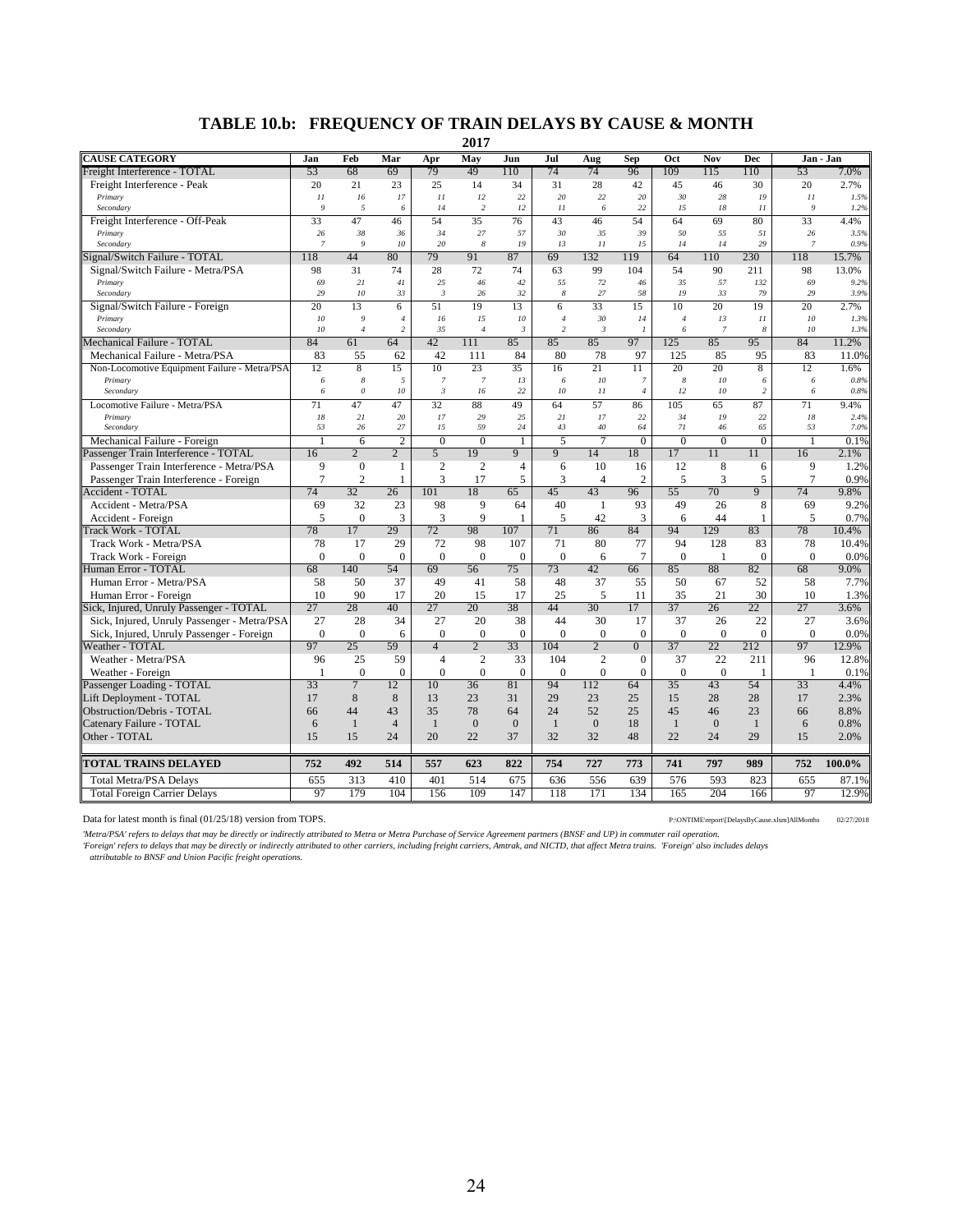|                                              |                       |     |     | 2010 DIVERGENCE FI 0111 2017 |     |     |     |     |     |     |            |     |                       |                    |
|----------------------------------------------|-----------------------|-----|-----|------------------------------|-----|-----|-----|-----|-----|-----|------------|-----|-----------------------|--------------------|
| <b>CAUSE CATEGORY</b>                        | Jan                   | Feb | Mar | Apr                          | May | Jun | Jul | Aug | Sep | Oct | <b>Nov</b> | Dec | Jan - Jan             |                    |
| Freight Interference - TOTAL                 | 81                    |     |     |                              |     |     |     |     |     |     |            |     | 81                    | 6.5%               |
| Freight Interference - Peak                  | 45                    |     |     |                              |     |     |     |     |     |     |            |     | 45                    | 3.9%               |
| Primary                                      | 25                    |     |     |                              |     |     |     |     |     |     |            |     | 25                    | 2.2%               |
| Secondary                                    | 20                    |     |     |                              |     |     |     |     |     |     |            |     | 20                    | 1.7%               |
| Freight Interference - Off-Peak              | 36                    |     |     |                              |     |     |     |     |     |     |            |     | 36                    | 2.6%               |
| Primary<br>Secondary                         | 17<br>19              |     |     |                              |     |     |     |     |     |     |            |     | 17<br>19              | 0.9%               |
| Signal/Switch Failure - TOTAL                | 42                    |     |     |                              |     |     |     |     |     |     |            |     | 42                    | 1.7%               |
|                                              |                       |     |     |                              |     |     |     |     |     |     |            |     |                       | 0.5%               |
| Signal/Switch Failure - Metra/PSA<br>Primary | $-1$                  |     |     |                              |     |     |     |     |     |     |            |     | $-1$<br>$-I$          | $-3.2%$<br>$-2.3%$ |
| Secondary                                    | $\cdot I$<br>$\it{0}$ |     |     |                              |     |     |     |     |     |     |            |     | $\boldsymbol{\theta}$ | $-0.9%$            |
| Signal/Switch Failure - Foreign              | 43                    |     |     |                              |     |     |     |     |     |     |            |     | 43                    | 3.7%               |
| Primary                                      | 12                    |     |     |                              |     |     |     |     |     |     |            |     | 12                    | 0.9%               |
| Secondary                                    | 31                    |     |     |                              |     |     |     |     |     |     |            |     | 31                    | 2.8%               |
| Mechanical Failure - TOTAL                   | 120                   |     |     |                              |     |     |     |     |     |     |            |     | 120                   | 9.5%               |
| Mechanical Failure - Metra/PSA               | 117                   |     |     |                              |     |     |     |     |     |     |            |     | 117                   | 9.2%               |
| Non-Locomotive Equipment Failure - Metra/PSA | 34                    |     |     |                              |     |     |     |     |     |     |            |     | 34                    | 3.1%               |
| Primary                                      | $\overline{7}$        |     |     |                              |     |     |     |     |     |     |            |     | $\boldsymbol{7}$      | 0.5%               |
| Secondary                                    | 27                    |     |     |                              |     |     |     |     |     |     |            |     | $27\,$                | 2.5%               |
| Locomotive Failure - Metra/PSA               | 83                    |     |     |                              |     |     |     |     |     |     |            |     | 83                    | 6.2%               |
| Primary                                      | $\boldsymbol{7}$      |     |     |                              |     |     |     |     |     |     |            |     | $\boldsymbol{7}$      | 0.1%               |
| Secondary                                    | 76                    |     |     |                              |     |     |     |     |     |     |            |     | 76                    | 6.0%               |
| Mechanical Failure - Foreign                 | 3                     |     |     |                              |     |     |     |     |     |     |            |     | $\overline{3}$        | 0.3%               |
| Passenger Train Interference - TOTAL         | $-1$                  |     |     |                              |     |     |     |     |     |     |            |     | $-1$                  | $-0.6%$            |
| Passenger Train Interference - Metra/PSA     | $-2$                  |     |     |                              |     |     |     |     |     |     |            |     | $-2$                  | $-0.5%$            |
| Passenger Train Interference - Foreign       | $\mathbf{1}$          |     |     |                              |     |     |     |     |     |     |            |     | $\mathbf{1}$          | $-0.1%$            |
| <b>Accident - TOTAL</b>                      | $-49$                 |     |     |                              |     |     |     |     |     |     |            |     | $-49$                 | $-7.3%$            |
| Accident - Metra/PSA                         | $-44$                 |     |     |                              |     |     |     |     |     |     |            |     | $-44$                 | $-6.6%$            |
| Accident - Foreign                           | $-5$                  |     |     |                              |     |     |     |     |     |     |            |     | $-5$                  | $-0.7%$            |
| <b>Track Work - TOTAL</b>                    | $-67$                 |     |     |                              |     |     |     |     |     |     |            |     | $-67$                 | $-9.3%$            |
| Track Work - Metra/PSA                       | $-67$                 |     |     |                              |     |     |     |     |     |     |            |     | -67                   | $-9.3%$            |
| Track Work - Foreign                         | $\mathbf{0}$          |     |     |                              |     |     |     |     |     |     |            |     | $\mathbf{0}$          | 0.0%               |
| <b>Human Error - TOTAL</b>                   | 41                    |     |     |                              |     |     |     |     |     |     |            |     | 41                    | 2.0%               |
| Human Error - Metra/PSA                      | 37                    |     |     |                              |     |     |     |     |     |     |            |     | 37                    | 1.9%               |
| Human Error - Foreign                        | $\overline{4}$        |     |     |                              |     |     |     |     |     |     |            |     | $\overline{4}$        | 0.1%               |
| Sick, Injured, Unruly Passenger - TOTAL      | $-3$                  |     |     |                              |     |     |     |     |     |     |            |     | $-3$                  | $-1.2%$            |
| Sick, Injured, Unruly Passenger - Metra/PSA  | $-3$                  |     |     |                              |     |     |     |     |     |     |            |     | $-3$                  | $-1.2%$            |
| Sick, Injured, Unruly Passenger - Foreign    | $\mathbf{0}$          |     |     |                              |     |     |     |     |     |     |            |     | $\mathbf{0}$          | 0.0%               |
| Weather - TOTAL                              | 75                    |     |     |                              |     |     |     |     |     |     |            |     | 75                    | 4.5%               |
| Weather - Metra/PSA                          | 76                    |     |     |                              |     |     |     |     |     |     |            |     | 76                    | 4.7%               |
| Weather - Foreign                            | $-1$                  |     |     |                              |     |     |     |     |     |     |            |     | $-1$                  | $-0.1%$            |
| Passenger Loading - TOTAL                    | $-2$                  |     |     |                              |     |     |     |     |     |     |            |     | $-2$                  | $-1.2%$            |
| Lift Deployment - TOTAL                      | $7\phantom{.0}$       |     |     |                              |     |     |     |     |     |     |            |     | $7\phantom{.0}$       | 0.2%               |
| <b>Obstruction/Debris - TOTAL</b>            | $-26$                 |     |     |                              |     |     |     |     |     |     |            |     | $-26$                 | $-4.7%$            |
| Catenary Failure - TOTAL                     | $-6$                  |     |     |                              |     |     |     |     |     |     |            |     | $-6$                  | $-0.8%$            |
| Other - TOTAL                                | 23                    |     |     |                              |     |     |     |     |     |     |            |     | 23                    | 1.9%               |
| TOTAL TRAINS DELAYED                         | 235                   |     |     |                              |     |     |     |     |     |     |            |     | 235                   |                    |
| <b>Total Metra/PSA Delays</b>                | 109                   |     |     |                              |     |     |     |     |     |     |            |     | 109                   |                    |
| <b>Total Foreign Carrier Delays</b>          | 126                   |     |     |                              |     |     |     |     |     |     |            |     | 126                   |                    |
|                                              |                       |     |     |                              |     |     |     |     |     |     |            |     |                       |                    |

#### **TABLE 10.c: FREQUENCY OF TRAIN DELAYS BY CAUSE & MONTH 2018 Divergence From 2017**

Data for current month is final (02/26/18) version from TOPS. P:\ONTIME\report\{DelaysByCause.xlsm}AllMonths 02/27/2018

Metra/PSA' refers to delays that may be directly or indirectly attributed to Metra or Metra Purchase of Service Agreement partners (BNSF and UP) in commuter rail operation.<br>'Foreign' refers to delays that may be directly a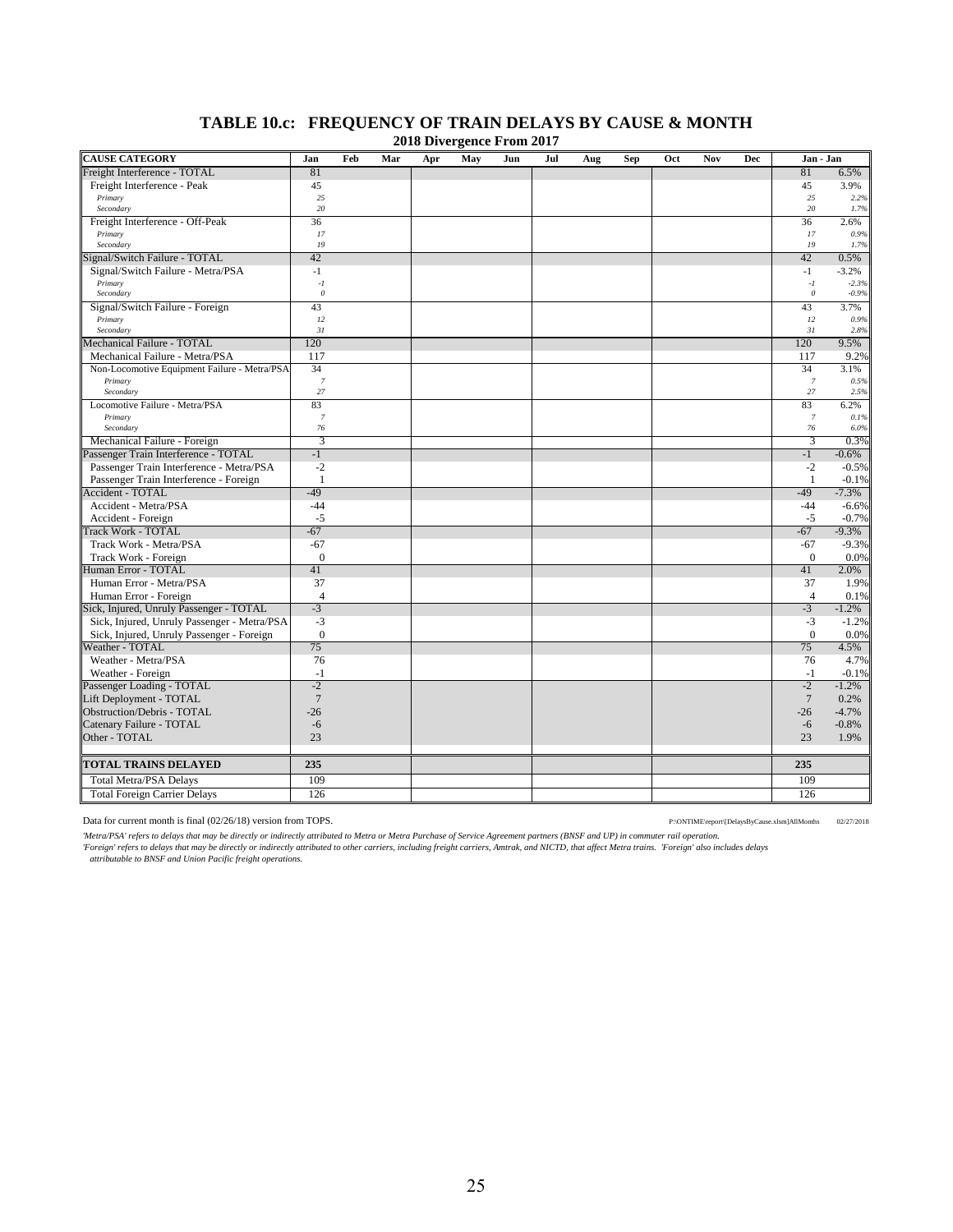|               |                 |                  | <b>Electric</b>  |                  |                | <b>Milw</b>              |                 | $\blacksquare$  |                         |                |                  | <b>Union Pacific</b>    |                 |                 |
|---------------|-----------------|------------------|------------------|------------------|----------------|--------------------------|-----------------|-----------------|-------------------------|----------------|------------------|-------------------------|-----------------|-----------------|
|               | <b>BNSF</b>     | ML               | B <sub>I</sub>   | SC               | <b>HER</b>     | ${\bf N}$                | W               | <b>NCS</b>      | $\mathbf{R}$            | <b>SWS</b>     | ${\bf N}$        | $\overline{\text{NW}}$  | W               | <b>SYSTEM</b>   |
| Feb-16        | 11              | $\mathbf{0}$     | $\overline{0}$   | $\boldsymbol{0}$ | 3              | 5                        | 6               | 1               | 16                      | $\mathfrak{2}$ | $\mathbf{0}$     | $\overline{c}$          | 7               | $\overline{53}$ |
| Mar- $16$     | 4               | $\boldsymbol{0}$ | $\boldsymbol{0}$ | $\boldsymbol{0}$ | $\overline{c}$ | 6                        | 8               | 6               | 2                       | 7              | $\boldsymbol{0}$ | $\boldsymbol{0}$        | 8               | 43              |
| Apr-16        | $\overline{13}$ | $\overline{0}$   | $\overline{0}$   | $\mathbf{0}$     | 3              | $\overline{8}$           | $\overline{4}$  | 3               | $\mathbf{1}$            | 8              | $\overline{0}$   | $\mathbf{1}$            | $\overline{3}$  | 44              |
| $May-16$      | 17              | $\mathbf{0}$     | $\overline{0}$   | $\overline{0}$   | $\theta$       | 9                        | 12              | 7               | $\overline{0}$          | 8              | $\overline{0}$   | 1                       | 18              | 72              |
| $Jun-16$      | 19              | $\mathbf{0}$     | $\boldsymbol{0}$ | $\boldsymbol{0}$ | 1              | $\overline{\mathcal{L}}$ | 6               | 9               | 4                       | 10             | $\mathbf{0}$     | $\mathbf{0}$            | 20              | 73              |
| $Jul-16$      | 25              | $\overline{0}$   | $\boldsymbol{0}$ | $\overline{0}$   | $\overline{c}$ | 5                        | 24              | 6               | $\overline{c}$          | 9              | $\overline{0}$   | 1                       | 8               | 82              |
| Aug-16        | 56              | $\mathbf{0}$     | $\boldsymbol{0}$ | $\theta$         | $\overline{2}$ | 14                       | 6               | $\overline{4}$  | 3                       | 5              |                  | $\overline{c}$          | 15              | 108             |
| $Sep-16$      | 22              | $\mathbf{0}$     | $\boldsymbol{0}$ | $\boldsymbol{0}$ | 5              | 9                        | 4               | 3               | 4                       | 17             |                  | $\boldsymbol{2}$        | 11              | 78              |
| Oct-16        | 11              | $\theta$         | $\overline{0}$   | $\overline{0}$   | $\overline{2}$ | $\overline{2}$           | $\overline{c}$  | 9               | $\overline{\mathbf{3}}$ | $\overline{2}$ |                  | $\overline{3}$          | 13              | 48              |
| $Nov-16$      | 8               | $\mathbf{0}$     | $\boldsymbol{0}$ | $\overline{0}$   | 5              | 3                        | 5               | $\overline{7}$  | $\overline{c}$          | 9              |                  | 4                       | 21              | 65              |
| $Dec-16$      | 9               | $\mathbf{0}$     | $\boldsymbol{0}$ | $\overline{0}$   | 4              | $\overline{7}$           | 4               | 8               | 6                       | 9              | $\overline{2}$   | 8                       | 37              | 94              |
| $Jan-17$      | $\overline{3}$  | $\mathbf{0}$     | $\overline{0}$   | $\overline{0}$   | $\overline{c}$ | 6                        | 5               | 6               | 3                       | 3              | $\overline{2}$   | 1                       | $\overline{22}$ | 53              |
| Total         | 198             | $\mathbf{0}$     | $\boldsymbol{0}$ | $\overline{0}$   | 31             | 78                       | 86              | 69              | 46                      | 89             | $\,8\,$          | 25                      | 183             | 813             |
|               |                 |                  |                  |                  |                |                          |                 |                 |                         |                |                  |                         |                 |                 |
| Feb-17        | $\overline{4}$  | $\mathbf{0}$     | $\boldsymbol{0}$ | $\boldsymbol{0}$ | $\overline{c}$ | $\overline{9}$           | 3               | 13              | 3                       | 10             | $\overline{c}$   | $\overline{7}$          | 15              | 68              |
| $Mar-17$      | 6               | $\boldsymbol{0}$ | $\boldsymbol{0}$ | $\boldsymbol{0}$ | 4              | 6                        | 7               | 5               | $\overline{c}$          | 17             |                  | 6                       | 15              | 69              |
| Apr-17        | $\overline{0}$  | $\overline{0}$   | $\overline{0}$   | $\overline{0}$   | $\mathbf{1}$   | $\overline{8}$           | 9               | $\overline{12}$ | $\overline{\mathbf{4}}$ | $\overline{7}$ | $\overline{0}$   | $\overline{\mathbf{4}}$ | 34              | $\overline{79}$ |
| May-17        | $\overline{2}$  | $\mathbf{0}$     | $\boldsymbol{0}$ | $\overline{0}$   | $\overline{2}$ | 5                        | $\overline{2}$  | 11              | $\overline{c}$          | 15             | $\overline{2}$   | $\overline{c}$          | 6               | 49              |
| $Jun-17$      | 19              | $\mathbf{0}$     | 1                | $\overline{0}$   | 3              | 9                        | $\overline{2}$  | 14              | 18                      | 8              | 4                | 5                       | 27              | 110             |
| $Jul-17$      | $\overline{7}$  | $\mathbf{0}$     | $\overline{0}$   | $\overline{0}$   | $\overline{4}$ | 13                       | $\overline{5}$  | 5               | 11                      | $\overline{4}$ | 3                | $\overline{8}$          | 14              | $74\,$          |
| Aug- $17$     | 10              | $\mathbf{0}$     | $\boldsymbol{0}$ | $\overline{0}$   | 3              | 11                       | $\overline{2}$  | $\overline{4}$  | 6                       | 22             | $\overline{0}$   | 5                       | 11              | 74              |
| Sep-17        | 17              | $\boldsymbol{0}$ | $\boldsymbol{0}$ | $\boldsymbol{0}$ | $\sqrt{2}$     | 21                       | $\mathfrak{2}$  | 8               | $\mathbf{1}$            | 14             | 1                | 5                       | 25              | 96              |
| Oct- $17$     | 5               | $\theta$         | $\overline{0}$   | $\Omega$         | 5              | 10                       | 4               | 18              | 5                       | 15             | $\overline{2}$   | $\overline{14}$         | 31              | 109             |
| $Nov-17$      | 16              | $\Omega$         | $\boldsymbol{0}$ | $\boldsymbol{0}$ | 4              | 5                        | 5               | 15              | 8                       | 17             | 9                | 7                       | 29              | 115             |
| $Dec-17$      | 11              | $\boldsymbol{0}$ | $\boldsymbol{0}$ | $\boldsymbol{0}$ | $\overline{7}$ | $\,8\,$                  | 8               | 8               | 15                      | 21             |                  | 6                       | 25              | 110             |
| <b>Jan-18</b> | 46              | $\pmb{0}$        | $\bf{0}$         | $\bf{0}$         | 7              | $\overline{\bf 8}$       | $\overline{2}$  | 1               | $\boldsymbol{9}$        | 15             | $\mathbf{0}$     | 11                      | 35              | 134             |
| Total         | 143             | $\boldsymbol{0}$ |                  | $\overline{0}$   | 44             | 113                      | $\overline{51}$ | 114             | 84                      | 165            | 25               | 80                      | 267             | 1,087           |

#### **TABLE 11: FREIGHT DELAYS between February 2016 and January 2018**

Data for current month is final (02/26/18) version from TOPS.

P:\ONTIME\report\[DelaysByCause.xlsm]Freight- YTD, 2 yrs 02/27/2018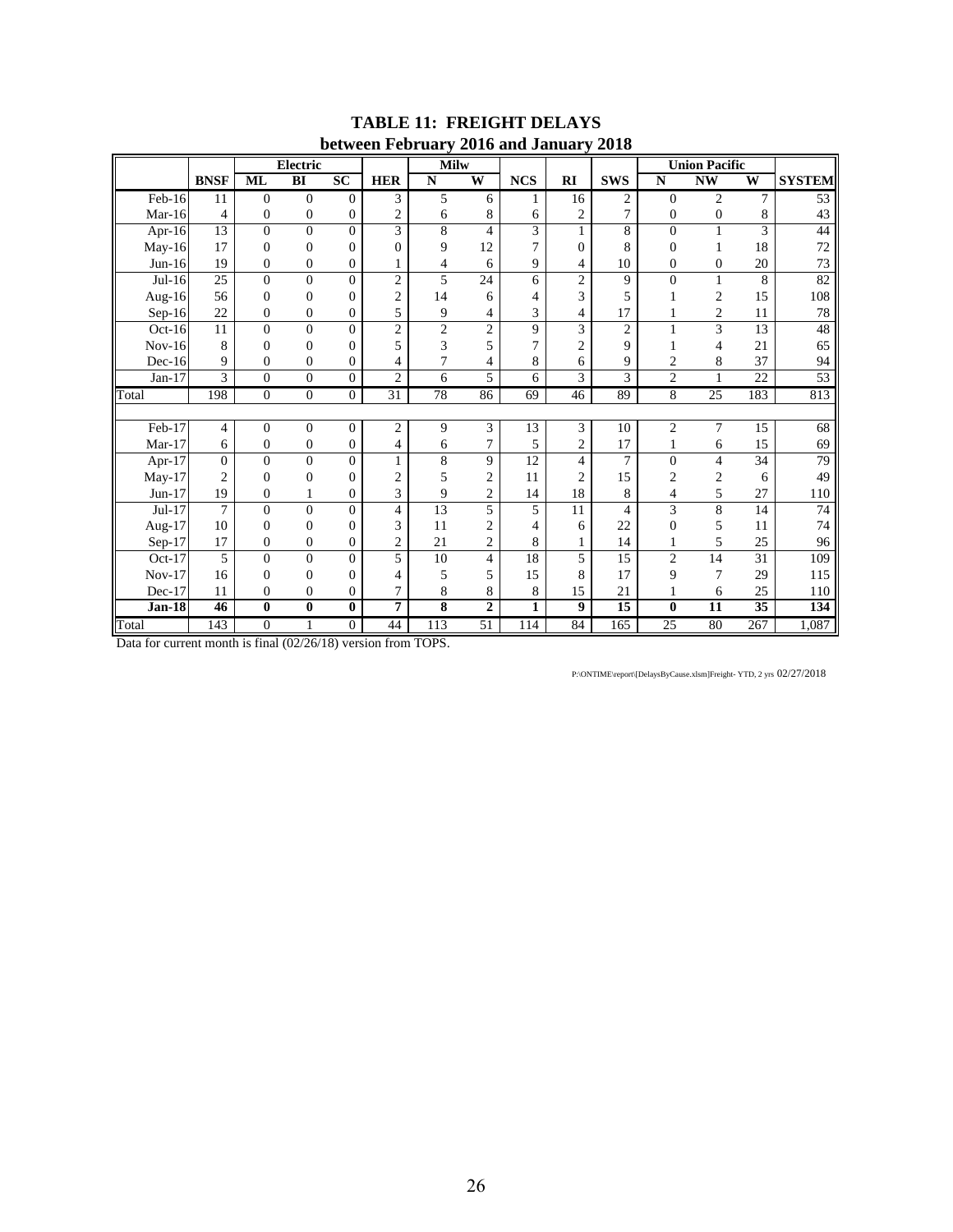|                          |                  |  |                       | 2018 |     |         |  |             |                                     |                                         |
|--------------------------|------------------|--|-----------------------|------|-----|---------|--|-------------|-------------------------------------|-----------------------------------------|
| <b>LINE</b>              | Jan              |  | Feb Mar   Apr May Jun |      | Jul | Aug Sep |  | Oct Nov Dec | Lift<br><b>Delays</b><br><b>YTD</b> | % of All<br><b>Delays</b><br><b>YTD</b> |
| <b>BNSF</b>              | $\overline{2}$   |  |                       |      |     |         |  |             | 2                                   | 0.85%                                   |
| Electric ML              | $\overline{0}$   |  |                       |      |     |         |  |             | $\Omega$                            | 0.00%                                   |
| Electric BI              | $\theta$         |  |                       |      |     |         |  |             | $\overline{0}$                      | 0.00%                                   |
| Electric SC              | $\overline{0}$   |  |                       |      |     |         |  |             | $\mathbf{0}$                        | $0.00\%$                                |
| <b>HER</b>               | $\boldsymbol{0}$ |  |                       |      |     |         |  |             | $\mathbf{0}$                        | 0.00%                                   |
| Milw <sub>N</sub>        | 5                |  |                       |      |     |         |  |             | 5                                   | 4.00%                                   |
| Milw W                   | 7                |  |                       |      |     |         |  |             | 7                                   | 9.09%                                   |
| <b>NCS</b>               | $\overline{0}$   |  |                       |      |     |         |  |             | $\mathbf{0}$                        | 0.00%                                   |
| RI                       | $\overline{2}$   |  |                       |      |     |         |  |             | 2                                   | 1.42%                                   |
| <b>SWS</b>               | $\mathbf{0}$     |  |                       |      |     |         |  |             | $\mathbf{0}$                        | 0.00%                                   |
| UP <sub>N</sub>          |                  |  |                       |      |     |         |  |             | 1                                   | 2.44%                                   |
| <b>UP NW</b>             | 2                |  |                       |      |     |         |  |             | 2                                   | 2.90%                                   |
| <b>UPW</b>               | 5                |  |                       |      |     |         |  |             | 5                                   | 4.42%                                   |
| <b>Total Lift Delays</b> | 24               |  |                       |      |     |         |  |             | 24                                  | 2.43%                                   |
| <b>ALL DELAYS</b>        |                  |  |                       |      |     |         |  |             |                                     | 987                                     |

# **TABLES 12.a & 12.b: FREQUENCY OF LIFT-DEPLOYMENT TRAIN DELAYS BY LINE & MONTH**

Data for current month is final (02/26/18) version from TOPS.

| <b>LINE</b>              | Jan             | Feb                     | Mar            | Apr              | <b>May</b>       | Jun              | Jul              | Aug              | Sep              | Oct              | <b>Nov</b>       | Dec              | Lift<br><b>Delays</b> | % of All<br><b>Delays</b><br><b>All Year All Year</b> |
|--------------------------|-----------------|-------------------------|----------------|------------------|------------------|------------------|------------------|------------------|------------------|------------------|------------------|------------------|-----------------------|-------------------------------------------------------|
|                          |                 |                         |                |                  |                  |                  |                  |                  |                  |                  |                  |                  |                       |                                                       |
| <b>BNSF</b>              |                 |                         | $\mathbf{0}$   | $\theta$         | 4                | 5                | 2                | 1                | 4                | 2                | 4                | 13               | 37                    | 2.55%                                                 |
| Electric ML              | $\overline{0}$  | $\theta$                | $\theta$       | $\overline{0}$   | 1                | $\overline{c}$   | 1                | $\boldsymbol{0}$ | $\mathbf{0}$     | $\mathbf{0}$     | $\mathbf{0}$     | $\Omega$         | 4                     | 0.81%                                                 |
| Electric BI              | $\overline{0}$  | $\Omega$                | $\theta$       | $\overline{0}$   | $\boldsymbol{0}$ | $\overline{0}$   | $\overline{0}$   | $\boldsymbol{0}$ | $\overline{0}$   | $\overline{0}$   | $\mathbf{0}$     | $\Omega$         | $\mathbf{0}$          | 0.00%                                                 |
| Electric SC              | $\overline{0}$  | 1                       | $\theta$       | 0                | $\boldsymbol{0}$ | $\boldsymbol{0}$ | $\boldsymbol{0}$ | $\boldsymbol{0}$ | $\boldsymbol{0}$ | $\mathbf{0}$     | $\Omega$         | $\mathbf{0}$     | 1                     | 0.36%                                                 |
| <b>HER</b>               | $\mathbf{0}$    | $\Omega$                | $\mathbf{0}$   | $\boldsymbol{0}$ | $\boldsymbol{0}$ | $\boldsymbol{0}$ | $\boldsymbol{0}$ | $\mathbf{0}$     | $\mathbf{0}$     | $\mathbf{0}$     | $\overline{0}$   | $\boldsymbol{0}$ | $\mathbf{0}$          | 0.00%                                                 |
| Milw N                   | 3               | 2                       | 1              |                  | 4                | 12               | 14               | 10               | 9                | 3                | $\overline{4}$   | 3                | 66                    | 6.06%                                                 |
| Milw W                   | 3               | $\boldsymbol{0}$        | 2              |                  | $\boldsymbol{0}$ | 0                | $\boldsymbol{0}$ | 4                | $\mathbf{1}$     | 1                | 3                | $\overline{2}$   | 17                    | 2.23%                                                 |
| <b>NCS</b>               | $\overline{0}$  | $\theta$                | $\mathbf{0}$   | 0                | $\boldsymbol{0}$ | $\boldsymbol{0}$ | $\mathbf{1}$     | $\boldsymbol{0}$ | $\boldsymbol{0}$ | 2                | $\mathbf{0}$     | $\mathbf{0}$     | 3                     | 0.90%                                                 |
| $\overline{RI}$          | 2               | 1                       | $\mathbf{0}$   | 2                | 4                | 8                | 4                | 3                | $\mathbf{1}$     | 3                | 6                |                  | 35                    | 3.70%                                                 |
| <b>SWS</b>               | $\overline{0}$  | $\Omega$                | $\mathbf{0}$   | $\overline{0}$   | $\boldsymbol{0}$ | $\boldsymbol{0}$ | $\boldsymbol{0}$ | $\boldsymbol{0}$ | $\mathbf{0}$     | $\boldsymbol{0}$ | $\boldsymbol{0}$ | $\Omega$         | $\theta$              | 0.00%                                                 |
| UP <sub>N</sub>          | $\overline{2}$  | 1                       |                | $\overline{0}$   | 4                | $\boldsymbol{0}$ | $\overline{2}$   | $\overline{2}$   | $\overline{2}$   | $\boldsymbol{0}$ | $\overline{2}$   | $\overline{2}$   | 18                    | 3.15%                                                 |
| <b>UP NW</b>             | 2               |                         | $\overline{0}$ | 6                | 3                | $\boldsymbol{2}$ | 2                | $\overline{2}$   | 4                | 1                | 4                | 4                | 31                    | 3.43%                                                 |
| <b>UPW</b>               | 4               | 1                       | 4              | 3                | 3                | 2                | 3                | 1                | 4                | 3                | 5                | 3                | 36                    | 3.55%                                                 |
| <b>Total Lift Delays</b> | $\overline{17}$ | $\overline{\mathbf{8}}$ | 8              | $\overline{13}$  | $\overline{23}$  | $\overline{31}$  | $\overline{29}$  | $\overline{23}$  | $\overline{25}$  | $\overline{15}$  | 28               | 28               | 248                   | 2.90%                                                 |
| <b>ALL DELAYS</b>        |                 |                         |                |                  |                  |                  |                  |                  |                  |                  |                  |                  |                       | 8,541                                                 |

#### **2017**

P:\ONTIME\report\[DelaysByCause.xlsm]LiftUseByLine&Month 02/27/2018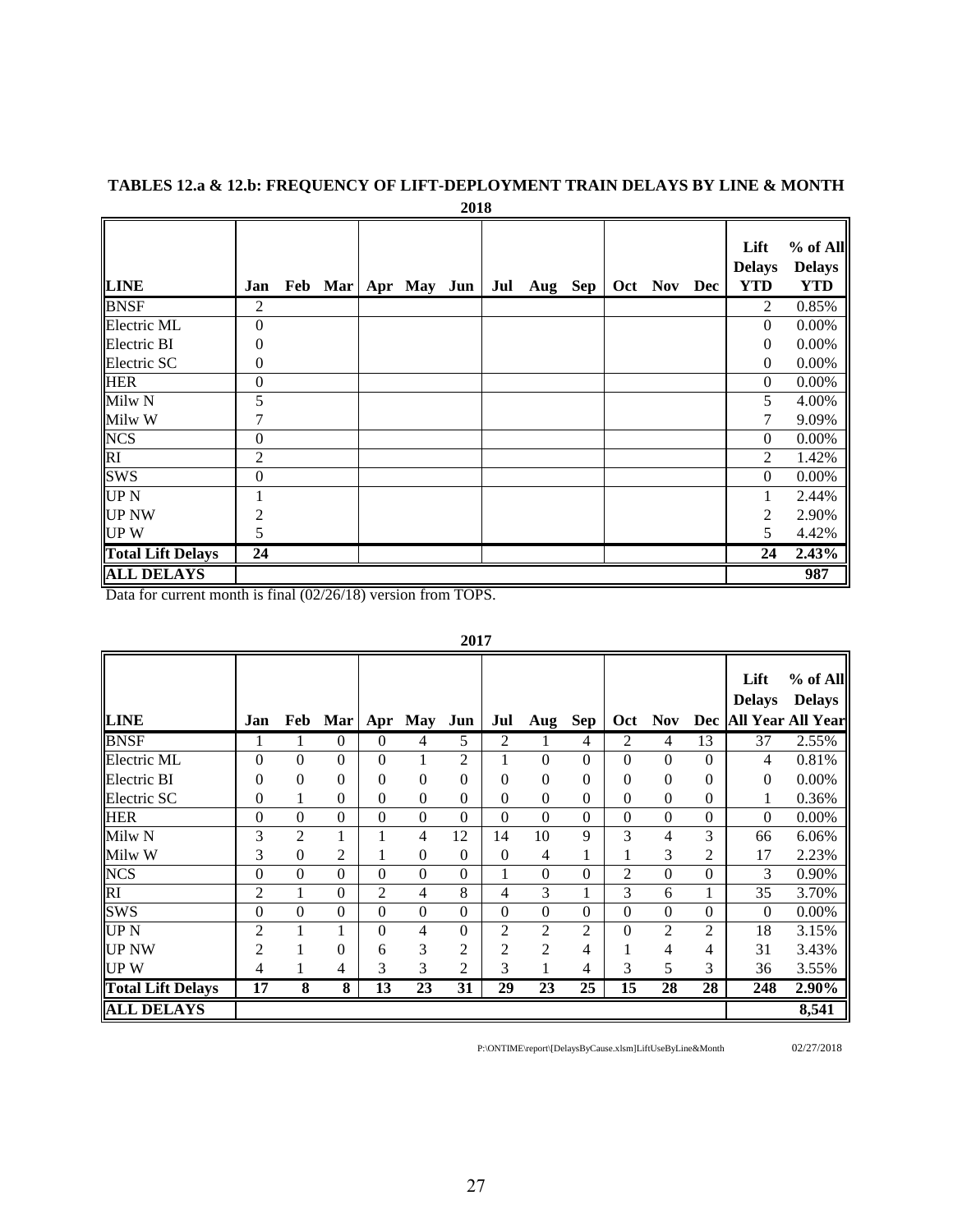|                                      |                |                  |                                                    |                                  |                     |                       | January 2010   |                    |                        |                |                  |                  |                |               |
|--------------------------------------|----------------|------------------|----------------------------------------------------|----------------------------------|---------------------|-----------------------|----------------|--------------------|------------------------|----------------|------------------|------------------|----------------|---------------|
| <b>Minutes</b>                       | <b>BNSF</b>    | <b>ML</b>        | Electric<br>BI                                     | $\overline{SC}$                  | Her                 | <b>Milwaukee</b><br>N | W              | <b>NCS</b>         | $\overline{\text{RI}}$ | <b>SWS</b>     | N                | UP<br><b>NW</b>  | W              | <b>System</b> |
|                                      |                |                  |                                                    |                                  |                     |                       |                |                    |                        |                |                  |                  |                |               |
| Peak <sup>*</sup>                    |                |                  |                                                    |                                  |                     |                       |                |                    |                        |                |                  |                  |                |               |
| $6 - 10$<br>$11 - 15$                | 66<br>35       | 16<br>5          | $\overline{9}$<br>$\mathbf{1}$                     | $\overline{4}$<br>$\mathfrak{2}$ | 8<br>3              | 15<br>3               | 12<br>8        | 10<br>$\mathbf{2}$ | 40<br>16               | 12<br>3        | 9<br>7           | 27<br>6          | 29<br>5        | 257<br>96     |
| $16 - 20$                            | 19             | $\boldsymbol{0}$ |                                                    | 1                                |                     | 9                     | $\overline{4}$ | $\mathfrak{2}$     | 3                      |                | 3                |                  |                |               |
| $21+$                                | 34             |                  | 1<br>$\overline{0}$                                | 3                                | 3                   | 10                    |                | 1                  |                        | 0              | 3                | 1<br>6           | 12<br>9        | 58<br>94      |
| Annulled                             |                | 3                |                                                    |                                  | 2<br>$\overline{0}$ | $\overline{5}$        | 6              | $\overline{2}$     | 15                     | 2              |                  |                  |                | 37            |
|                                      | 10             | $\overline{1}$   | $\overline{2}$                                     | $\mathbf 1$                      |                     |                       | $\overline{4}$ |                    | $\overline{5}$         | $\overline{1}$ | $\overline{4}$   | $\overline{1}$   | 1              |               |
| Sub-Total                            | 164            | 25               | 13                                                 | 11                               | 16                  | 42                    | 34             | 17                 | 79                     | 18             | 26               | 41               | 56             | 542           |
| Off-Peak **                          |                |                  |                                                    |                                  |                     |                       |                |                    |                        |                |                  |                  |                |               |
| $6 - 10$                             | 32             | 3                | $\sqrt{2}$                                         | 8                                | $\mathbf{1}$        | 32                    | 20             | $\tau$             | 30                     | 11             | 4                | $\boldsymbol{9}$ | 22             | 181           |
| $11 - 15$                            | 17             | $\boldsymbol{0}$ | $\overline{c}$                                     | $\mathbf{1}$                     | $\mathbf{1}$        | 21                    | 16             | $\sqrt{2}$         | 9                      | 5              | 6                | 7                | 11             | 98            |
| 16-20                                | 9              | 1                | 1                                                  | $\mathbf{1}$                     | 0                   | 12                    | 2              | 5                  | 5                      | 2              | $\overline{2}$   | 4                | 10             | 54            |
| $21+$                                | 11             | 6                | 5                                                  | 3                                | 3                   | 15                    | 4              | $\overline{c}$     | 16                     | 6              | 3                | 8                | 13             | 95            |
| Annulled                             | $\overline{3}$ | $\overline{3}$   | $\overline{0}$                                     | $\overline{4}$                   | $\overline{0}$      | $\overline{3}$        | 1              | $\overline{0}$     | $\overline{2}$         | $\overline{0}$ | $\boldsymbol{0}$ | $\overline{0}$   | 1              | 17            |
| Sub-Total                            | 72             | 13               | 10                                                 | 17                               | 5                   | 83                    | 43             | 16                 | 62                     | 24             | 15               | 28               | 57             | 445           |
| January 2018 Total                   |                |                  |                                                    |                                  |                     |                       |                |                    |                        |                |                  |                  |                |               |
| $6 - 10$                             | 98             | 19               | 11                                                 | 12                               | 9                   | 47                    | 32             | 17                 | 70                     | 23             | 13               | 36               | 51             | 438           |
| $11 - 15$                            | 52             | 5                | 3                                                  | 3                                | 4                   | 24                    | 24             | $\overline{4}$     | 25                     | 8              | 13               | 13               | 16             | 194           |
| 16-20                                | 28             | 1                | 2                                                  | 2                                | 3                   | 21                    | 6              | 7                  | 8                      | 2              | 5                | 5                | 22             | 112           |
| $21+$                                | 45             | 9                | 5                                                  | 6                                | 5                   | 25                    | 10             | 3                  | 31                     | 8              | 6                | 14               | 22             | 189           |
| Annulled                             | 13             | $\overline{4}$   | $\overline{2}$                                     | $\overline{5}$                   | $\overline{0}$      | 8                     | $\overline{2}$ | $\overline{2}$     | $\overline{1}$         | $\overline{1}$ | $\overline{4}$   | $\overline{1}$   | $\overline{2}$ | 54            |
| <b>TOTAL</b>                         | 236            | 38               | 23                                                 | 28                               | 21                  | 125                   | 77             | 33                 | 141                    | 42             | 41               | 69               | 113            | 987           |
| 2018 Year-to-Date                    |                |                  |                                                    |                                  |                     |                       |                |                    |                        |                |                  |                  |                |               |
| $6 - 10$                             | 98             | 19               | 11                                                 | 12                               | 9                   | 47                    | 32             | 17                 | 70                     | 23             | 13               | 36               | 51             | 438           |
| $11 - 15$                            | 52             | 5                | 3                                                  | 3                                | 4                   | 24                    | 24             | 4                  | 25                     | 8              | 13               | 13               | 16             | 194           |
| 16-20                                | 28             | $\mathbf{1}$     | $\mathfrak{2}$                                     | $\mathfrak{2}$                   | 3                   | 21                    | 6              | 7                  | 8                      | 2              | 5                | 5                | 22             | 112           |
| $21+$                                | 45             | 9                | 5                                                  | 6                                | 5                   | 25                    | 10             | 3                  | 31                     | 8              | 6                | 14               | 22             | 189           |
| Annulled                             | <u>13</u>      | $\overline{4}$   | $\overline{2}$                                     | $\overline{5}$                   | $\overline{0}$      | $\bf 8$               | $\overline{5}$ | $\overline{2}$     | $\overline{1}$         | 1              | $\overline{4}$   | $\overline{1}$   | $\overline{2}$ | 54            |
| <b>TOTAL</b>                         | 236            | 38               | 23                                                 | 28                               | 21                  | 125                   | 77             | 33                 | 141                    | 42             | 41               | 69               | 113            | 987           |
|                                      |                |                  | PERCENT COMPOSITION OF DELAYS BY RANGE OF DURATION |                                  |                     |                       |                |                    |                        |                |                  |                  |                |               |
|                                      |                |                  |                                                    |                                  |                     |                       |                |                    |                        |                |                  |                  |                |               |
| <b>Minutes</b>                       | <b>BNSF</b>    |                  | Electric                                           |                                  | Her                 | <b>Milwaukee</b>      |                | <b>NCS</b>         | $\mathbf{R}$           | <b>SWS</b>     |                  | UP               |                | <b>System</b> |
|                                      |                | ML               | BI                                                 | $\overline{SC}$                  |                     | N                     | W              |                    |                        |                | N                | <b>NW</b>        | W              |               |
| January 2018 Total                   |                |                  |                                                    |                                  |                     |                       |                |                    |                        |                |                  |                  |                |               |
| $6-10$                               | 41.5%          | 50.0%            | 47.8%                                              | 42.9%                            | 42.9%               | 37.6%                 | 41.6%          | 51.5%              | 49.6%                  | 54.8%          | 31.7%            | 52.2%            | 45.1%          | 44.4%         |
| $11 - 15$                            | 22.0%          | 13.2%            | 13.0%                                              | 10.7%                            | 19.0%               | 19.2%                 | 31.2%          | 12.1%              | 17.7%                  | 19.0%          | 31.7%            | 18.8%            | 14.2%          | 19.7%         |
| 16-20                                | 11.9%          | 2.6%             | 8.7%                                               | 7.1%                             | 14.3%               | 16.8%                 | 7.8%           | 21.2%              | 5.7%                   | 4.8%           | 12.2%            | 7.2%             | 19.5%          | 11.3%         |
| $21+$                                | 19.1%          | 23.7%            | 21.7%                                              | 21.4%                            | 23.8%               | 20.0%                 | 13.0%          | 9.1%               | 22.0%                  | 19.0%          | 14.6%            | 20.3%            | 19.5%          | 19.1%         |
| Annulled                             | 5.5%           | 10.5%            | 8.7%                                               | 17.9%                            | 0.0%                | 6.4%                  | 6.5%           | 6.1%               | 5.0%                   | 2.4%           | 9.8%             | 1.4%             | 1.8%           | 5.5%          |
| <b>TOTAL</b>                         | 100.0%         |                  | 100.0% 100.0% 100.0%                               |                                  | 100.0%              | 100.0%                |                | 100.0% 100.0%      | 100.0%                 | 100.0%         | 100.0%           | 100.0%           | 100.0%         | 100.0%        |
| 2018 Year-to-Date Delays By Duration |                |                  |                                                    |                                  |                     |                       |                |                    |                        |                |                  |                  |                |               |
| $6 - 10$                             | 41.5%          | 50.0%            | 47.8%                                              | 42.9%                            | 42.9%               | 37.6%                 | 41.6%          | 51.5%              | 49.6%                  | 54.8%          | 31.7%            | 52.2%            | 45.1%          | 44.4%         |
| $11 - 15$                            | 22.0%          | 13.2%            | 13.0%                                              | 10.7%                            | 19.0%               | 19.2%                 | 31.2%          | 12.1%              | 17.7%                  | 19.0%          | 31.7%            | 18.8%            | 14.2%          | 19.7%         |
| 16-20                                | 11.9%          | 2.6%             | 8.7%                                               | 7.1%                             | 14.3%               | 16.8%                 | 7.8%           | 21.2%              | 5.7%                   | 4.8%           | 12.2%            | 7.2%             | 19.5%          | 11.3%         |
| $21+$                                | 19.1%          | 23.7%            | 21.7%                                              | 21.4%                            | 23.8%               | 20.0%                 | 13.0%          | 9.1%               | 22.0%                  | 19.0%          | 14.6%            | 20.3%            | 19.5%          | 19.1%         |
| Annulled                             | 5.5%           | 10.5%            | 8.7%                                               | 17.9%                            | 0.0%                | 6.4%                  | 6.5%           | 6.1%               | 5.0%                   | 2.4%           | 9.8%             | 1.4%             | <u>1.8%</u>    | 5.5%          |

# **TABLE 13: FREQUENCY OF TRAIN DELAYS BY DURATION**

**January 2018**

\*Includes peak direction trains operating during weekday peak periods. \*\*Includes all other weekday and weekend trains.

Data for most recent month is final (02/26/18) version from TOPS.

P:\ONTIME\report\[DelaysByDuration.xls]FreqByDuration 2/27/2018

TOTAL 100.0% 100.0% 100.0% 100.0% 100.0% 100.0% 100.0% 100.0% 100.0% 100.0% 100.0% 100.0% 100.0% 100.0%